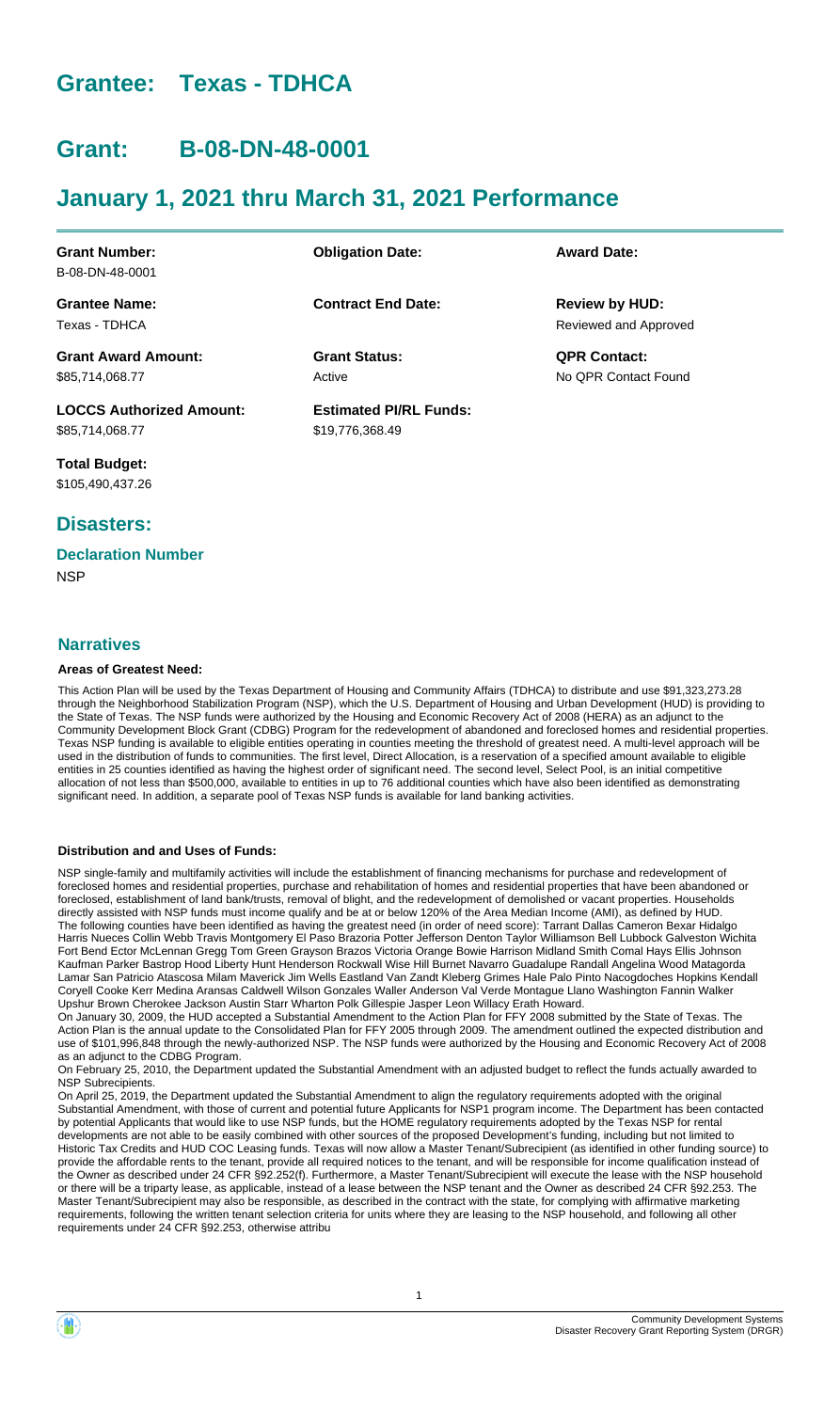#### **Distribution and and Uses of Funds:**

table to the Owner. For these Developments, to ensure that the state can enforce its requirements against all parties, the state will have a triparty contract with the Master Tenant/Subrecipient (as applicable), in addition to its land use restriction agreement.

**Definitions and Descriptions:**

**Low Income Targeting:**

#### **Acquisition and Relocation:**

**Public Comment:**

| <b>Overall</b>                                     | <b>This Report Period</b> | <b>To Date</b>   |
|----------------------------------------------------|---------------------------|------------------|
| <b>Total Projected Budget from All Sources</b>     | \$50,000.00               | \$100,570,182.46 |
| <b>Total Budget</b>                                | \$50,000.00               | \$100,570,182.46 |
| <b>Total Obligated</b>                             | \$50,000.00               | \$100,515,181.83 |
| <b>Total Funds Drawdown</b>                        | \$1,011,682.64            | \$90,040,634.06  |
| Program Funds Drawdown                             | \$0.00                    | \$74,053,154.12  |
| Program Income Drawdown                            | \$1,011,682.64            | \$15,987,479.94  |
| <b>Program Income Received</b>                     | \$2,603,022.17            | \$19,664,565.69  |
| <b>Total Funds Expended</b>                        | \$0.00                    | \$79,789,230.72  |
| <b>HUD Identified Most Impacted and Distressed</b> | \$0.00                    | \$0.00           |
| <b>Other Funds</b>                                 | \$0.00                    | \$0.00           |
| <b>Match Funds</b>                                 | \$0.00                    | \$0.00           |
| Non-Match Funds                                    | \$0.00                    | \$0.00           |
| <b>Funds Expended</b>                              |                           |                  |
| <b>Overall</b>                                     | <b>This Period</b>        | <b>To Date</b>   |
| Abilene Neighborhoods in Progress                  | \$0.00                    | \$5,000.00       |
| City of Bryan                                      | \$0.00                    | \$260,812.17     |
| City of El Paso                                    | \$0.00                    | \$224,731.39     |
| City of Galveston1                                 | \$0.00                    | \$629,475.39     |
| City of Galveston2                                 | \$0.00                    | \$270,409.43     |
| City of Garland                                    | \$0.00                    | \$596,983.11     |
| City of Harlingen                                  | \$0.00                    | \$365,975.21     |
| City of Houston                                    | \$0.00                    | \$1,292.36       |
| City of Huntsville                                 | \$0.00                    | \$1,174,067.93   |
| City of Irving                                     | \$0.00                    | \$2,931,741.12   |
| City of Kilgore                                    | \$0.00                    | \$145,219.95     |
| Affordable Homes of South Texas, Inc.              | \$0.00                    | \$2,845,005.48   |
| City of Laredo                                     | \$0.00                    | \$1,839,922.14   |
| City of Lubbock                                    | \$0.00                    | \$1,196.57       |
| City of Odessa                                     | \$0.00                    | \$137,853.75     |
| City of Port Arthur                                | \$0.00                    | \$918,632.42     |
| City of San Angelo                                 | \$0.00                    | \$221,416.08     |
| City of San Marcos                                 | \$0.00                    | \$332,158.37     |
| City of Seguin1                                    | \$0.00                    | \$353,312.98     |

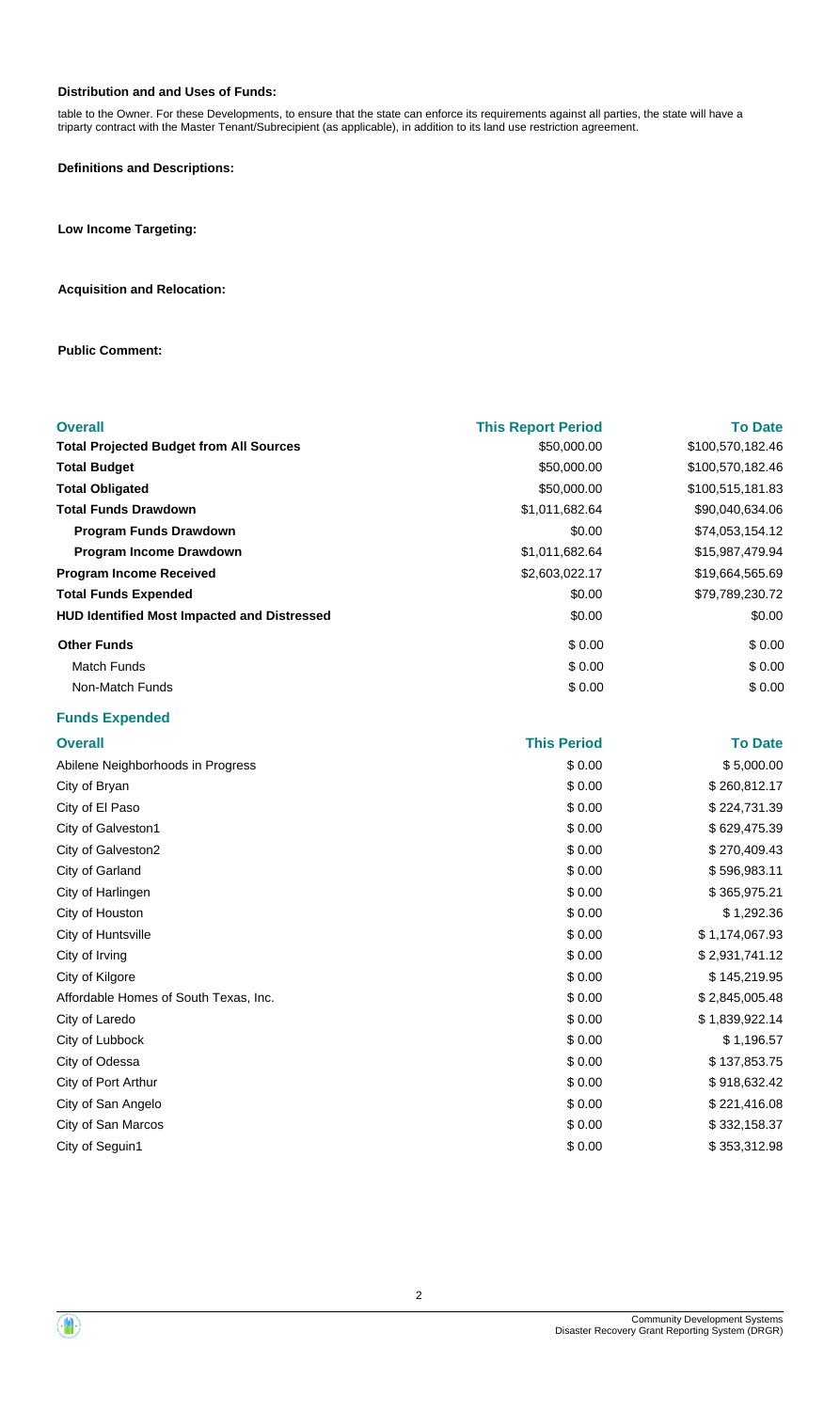| City of Seguin2                                   | \$0.00 | \$280,041.40    |
|---------------------------------------------------|--------|-----------------|
| City of Terrell                                   | \$0.00 | \$49,554.35     |
| City of Waelder                                   | \$0.00 | \$306,946.56    |
| Austin Habitat for Humanity, Inc.                 | \$0.00 | \$1,253,290.94  |
| Commons at Goodnight, LP                          | \$0.00 | \$0.00          |
| Community Development Corporation of Brownsville  | \$0.00 | \$2,925,008.52  |
| <b>Covenant Community Capital Corporation</b>     | \$0.00 | \$5,278,347.69  |
| Enterprise Community Partners, Inc.               | \$0.00 | \$454,305.09    |
| FC Austin One Housing Corporation                 | \$0.00 | \$7,260,289.00  |
| Fort Worth Affordability, Inc.                    | \$0.00 | \$11,838,751.00 |
| Frazier Revitalization, Inc.                      | \$0.00 | \$409,720.00    |
| Guadalupe Neighborhood Development Corporation    | \$0.00 | \$323,000.00    |
| Housing Authority of San Benito                   | \$0.00 | \$173,712.71    |
| Housing Authority of the City of Fort Worth       | \$0.00 | \$20,506.52     |
| <b>Brownsville Housing Authority</b>              | \$0.00 | \$2,646,834.11  |
| Housing Authority of the City of San Benito       | \$0.00 | \$233,624.73    |
| Housing Authority of the County of Hidalgo        | \$0.00 | \$892,281.00    |
| Housing and Community Services, Inc.2             | \$0.00 | \$2,953,125.00  |
| Inclusive Communities Project                     | \$0.00 | \$335,870.10    |
| Midland County Housing Authority                  | \$0.00 | \$627,780.57    |
| Pepper Tree Manor 250 GP, LLC                     | \$0.00 | \$3,852,000.00  |
| Plano Housing Corporation                         | \$0.00 | \$5,068.84      |
| Riverside Senior Investments, LP                  | \$0.00 | \$0.00          |
| San Antonio Alternative Housing Corporation       | \$0.00 | \$3,192,800.29  |
| <b>TBD</b>                                        | \$0.00 | \$6,198,851.51  |
| Bryan-College Station Habitat for Humanity        | \$0.00 | \$0.00          |
| <b>Tarrant County Housing Partnership</b>         | \$0.00 | \$3,779,009.71  |
| <b>Texarkana Grim Housing Partners</b>            | \$0.00 | \$0.00          |
| Texas Department of Housing and Community Affairs | \$0.00 | \$8,932.58      |
| Texas State Affordable Housing Corporation        | \$0.00 | \$4,972,445.46  |
| <b>Travis County Housing Finance Corporation</b>  | \$0.00 | \$391,472.00    |
| UPCDC TEXAS, Inc.                                 | \$0.00 | \$1,839,228.30  |
| <b>Builders of Hope CDC</b>                       | \$0.00 | \$1,085,270.57  |
| Central Dallas Community Development Corporation  | \$0.00 | \$5,400.00      |
| City of Austin                                    | \$0.00 | \$2,031,644.85  |
| City of Beaumont                                  | \$0.00 | \$908,911.47    |

# **Progress Toward Required Numeric Targets**

| <b>Requirement</b>                       | <b>Target</b>    | <b>Projected</b> | <b>Actual</b>   |
|------------------------------------------|------------------|------------------|-----------------|
| <b>Overall Benefit Percentage</b>        | 99.99%           | .00%             | $.00\%$         |
| <b>Minimum Non Federal Match</b>         | \$.00            | \$.00            | \$.00           |
| <b>Overall Benefit Amount</b>            | \$105,479,888.22 | \$.00            | \$.00           |
| <b>Limit on Public Services</b>          | \$12,857,110.32  | \$.00            | \$.00           |
| <b>Limit on Admin/Planning</b>           | \$8,571,406.88   | \$9,646,658.45   | \$9,340,243.53  |
| <b>Limit on Admin</b>                    | \$.00            | \$9,646,658.45   | \$9,340,243.53  |
| <b>Most Impacted and Distressed</b>      | \$.00            | \$4,000,000.00   | \$.00           |
| <b>Progress towards LH25 Requirement</b> | \$26,372,609,32  |                  | \$54,335,197.11 |

# **Overall Progress Narrative:**

TDHCA continues to work closely with its subrecipients to provide technical assistance and oversight to guide them toward successful completion of the NSP1 contracts. Program income enables developers to complete NSP1 redevelopment activities. To simplify reporting in QPR, Texas NSP will not enter data or narrative for Grantee Activities with no reportable action in the quarter. This quarter, NO reportable action occurred for the following Grantee Activities:

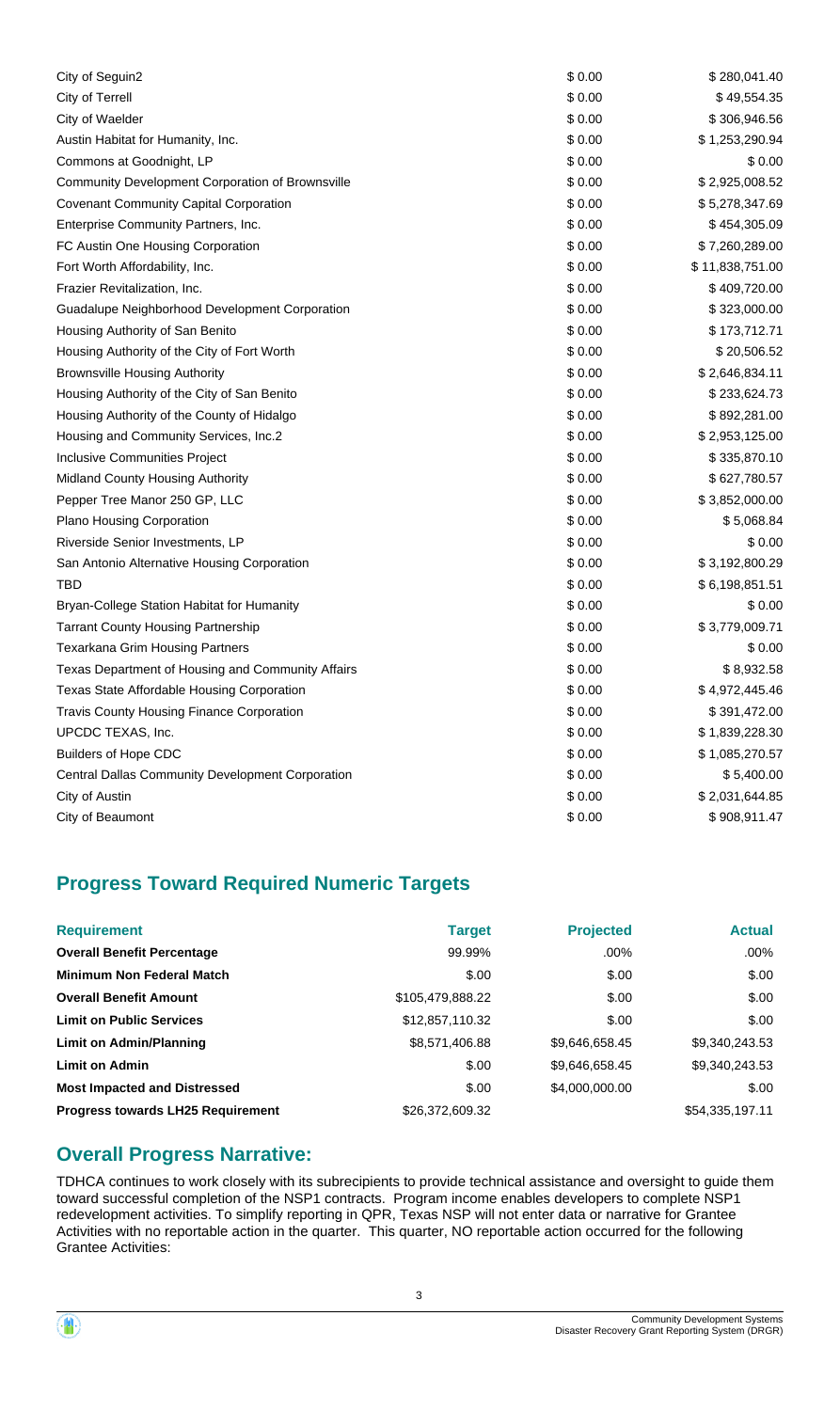77090000101 A2 77090000108 A1 77090000108 A2 77090000108 B1 77090000108 B1SA 77090000108 C 77090000108 E2SA 77090000150 B2SA 77090000150 C 77090000154 C 77090000154 E1SA 77090000154 E2SA 77090000603 PI 77090000604 PI 77090000604 PI-SA 77090003101 PI 77090003101 PI-F 77090003108 PI 77090003200 PI 77090003200 PI-SA

The following Activities were completed in previous quarters and there will be no further reporting on these until the final NSP QPR: 77090000104 B1 77090000104 B1SA 77090000104 B2SA 77090000104 F 77090000105 D 77090000105 E1SA 77090000105 E2SA 77090000105 F 77090000106 B1 77090000106 B1SA 77090000106 B2SA 77090000106 E2 77090000106 E2SA 77090000107 B1SA 77090000107 B2SA 77090000107 D 77090000107 F 77090000110 B1 77090000112 B1SA 77090000112 B2SA 77090000112 F 77090000113 B1 77090000113 B1SA 77090000113 B2 77090000113 B2SA 77090000113 E1 77090000113 E1SA 77090000113 E2 77090000113 E2SA 77090000113 F 77090000117 F 77090000119 F 77090000123 B1 77090000123 B1SA 77090000123 B2 77090000123 B2SA 77090000123 D 77090000123 F 77090000125 B1SA 77090000125 B2SA 77090000125 E1SA 77090000125 E2SA 77090000125 F 77090000146 B1 77090000146 B1SA



77090000146 B2 77090000146 B2SA 77090000146 E1 77090000146 E1SA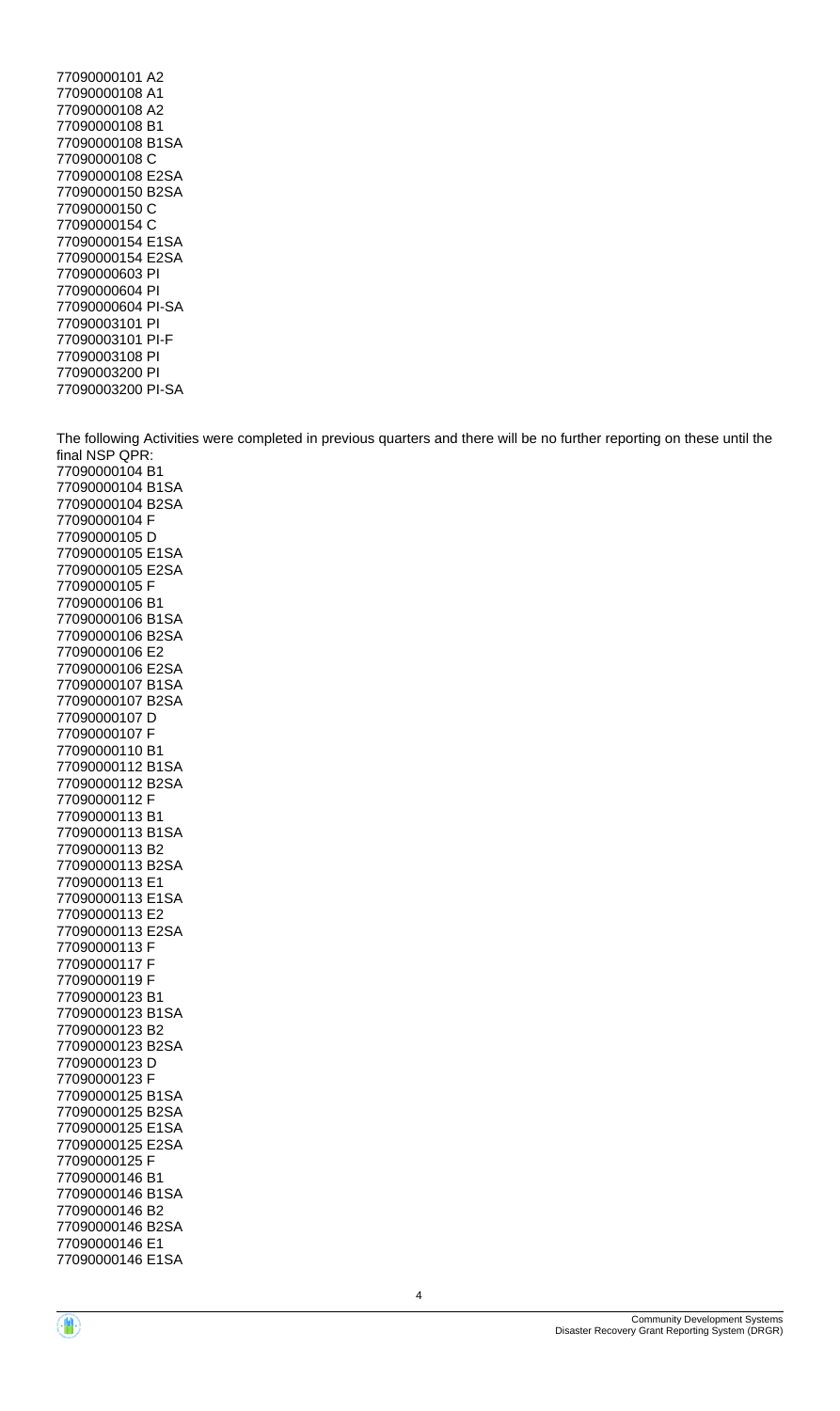77090000146 E2 77090000146 E2SA 77090000146 F 77090000153 E2 77090000153 E2SA 77090000153 F 77090000155 B1 77090000155 B1SA 77090000155 B2 77090000155 B2SA 77090000155 F 77090000156 B1SA 77090000157 A1SA 77090000157 A2 77090000157 A2SA 77090000157 F 77090000158 B1 77090000158 B1SA 77090000158 B2 77090000158 B2SA 77090000158 C 77090000158 D 77090000158 F 77090000160 F 77090000163 B1 77090000163 B1SA 77090000163 B2SA 77090000163 D 77090000163 F 77090000164 E1 77090000164 E2 77090000164 E2SA 77090000166 F 77090000169 B1SA 77090000172 F 77090000183 F 77090000192 A1 77090000192 A1SA 77090000192 A2 77090000192 A2SA 77090000213 A2SA 77090000213 C 77090000213 E2 77090000213 E2SA 77090000213 F 77090000214 B2SA 77090000215 B1SA 77090000215 B2SA 77090000216 B1SA 77090000216 B2SA 77090000217 E1SA 77090000217 E2SA 77090000218 B1SA 77090000218 B2SA 77090000252 B1SA 77090000252 B2SA 77090000265 B1SA 77090000265 B2SA 77090000265 F 77090000600 E2SA 77090000602 B1SA 77090002603 D 77090003104 PI 77090003105 PI-SA 77090003106 PI 77090003106 PI-SA 77090003107 PI-SA 77090003110 PI-SA 77090003112 PI 77090003113 PI 77090003113 PI-SA 77090003123 PI 77090003123 PI-SA

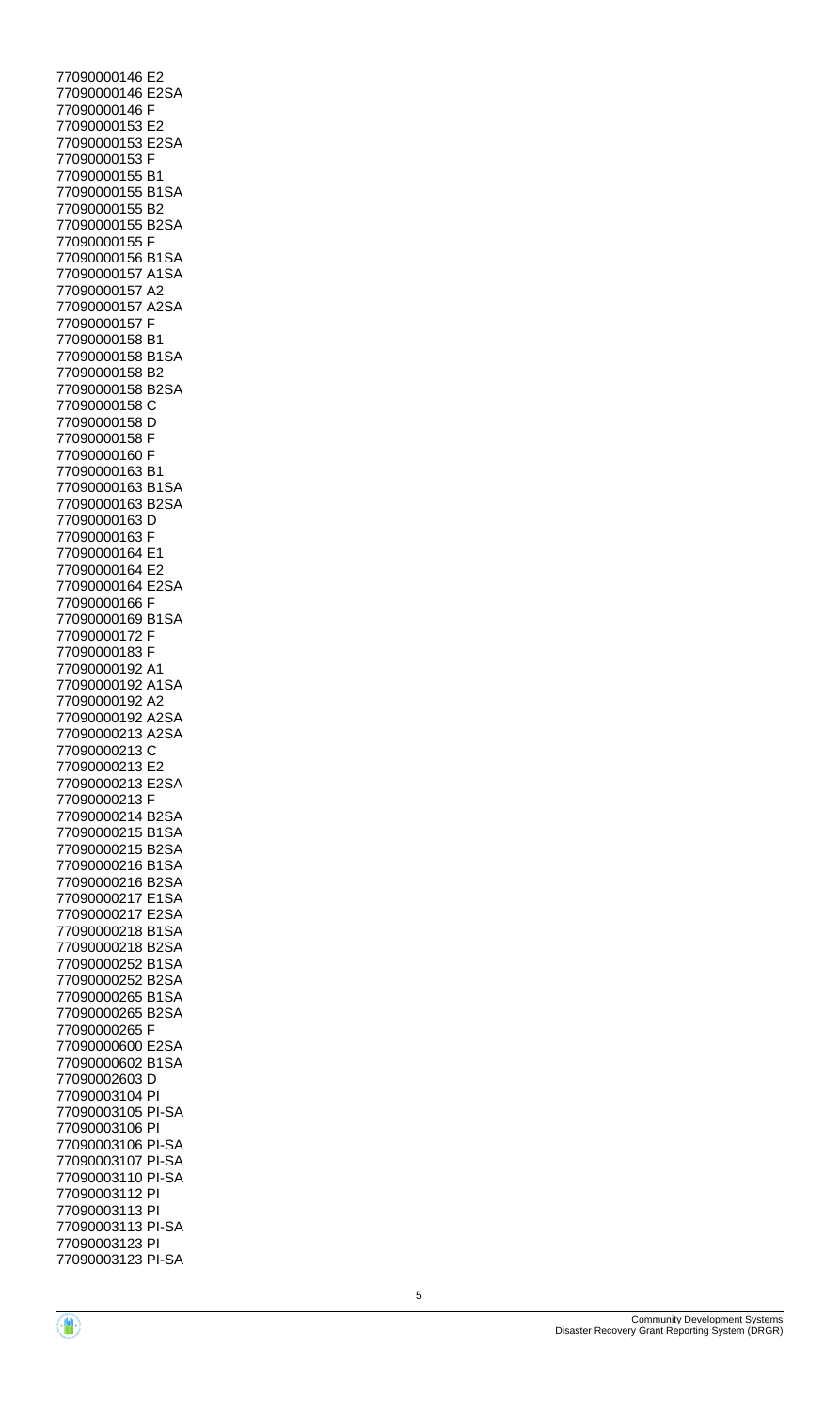77090003125 PI-SA 77090003150 PI-SA 77090003153 PI 77090003164 PI 77090003164 PI-SA 77090003169 PI 77090003169 PISA 77099993124 PI 77099993170 PI 77099993170 PISA 77099999120 B1SA 77099999120 B2SA 77099999120 D 77099999120 F 77099999121 B1SA 77099999121 E1SA 77099999124 E1SA 77099999124 E2 77099999126 B1 77099999126 B1SA 77099999126 B2 77099999126 B2SA 77099999126 E1 77099999126 E1SA 77099999126 E2 77099999126 E2SA 77099999126 F 77099999128 E1 77099999128 E1SA 77099999128 E2 77099999128 E2SA 77099999128 F 77099999140 D 77099999140 F 77099999141 B1SA 77099999141 B2SA 77099999141 D 77099999141 F 77099999170 B1SA 77099999173 A1SA 77099999173 A2 77099999173 A2SA 77099999173 F 77099999191 A1SA 77099999191 A2 77099999191 A2SA 77099999200 E1SA 77099999200 E2SA

# **Project Summary**

| <b>Project #, Project Title</b> | <b>This Report</b>                      | <b>To Date</b>                          |                                         |
|---------------------------------|-----------------------------------------|-----------------------------------------|-----------------------------------------|
|                                 | <b>Program Funds</b><br><b>Drawdown</b> | <b>Project Funds</b><br><b>Budgeted</b> | <b>Program Funds</b><br><b>Drawdown</b> |
| 0001, Financing Mechanisms      | \$0.00                                  | \$1,208,566.28                          | \$792,618.17                            |
| 0002, Acquisition and Rehab     | \$0.00                                  | \$43,805,749.56                         | \$38,291,217.85                         |
| 0003, Land Bank                 | \$0.00                                  | \$9,049,884.46                          | \$8,466,623.57                          |
| 0004, Demolition                | \$0.00                                  | \$2,224,502.71                          | \$1,912,698.25                          |
| 0005, Redevelopment             | \$0.00                                  | \$21,705,940.05                         | \$16,780,256.52                         |
| 0006, Program Income            | \$0.00                                  | \$15,579,596.39                         | \$389,349.00                            |
| 0099, Administration            | \$0.00                                  | \$8,476,568.29                          | \$7,420,390.76                          |
| 9999, Restricted Balance        | \$0.00                                  | \$0.00                                  | \$0.00                                  |

# **Activities**

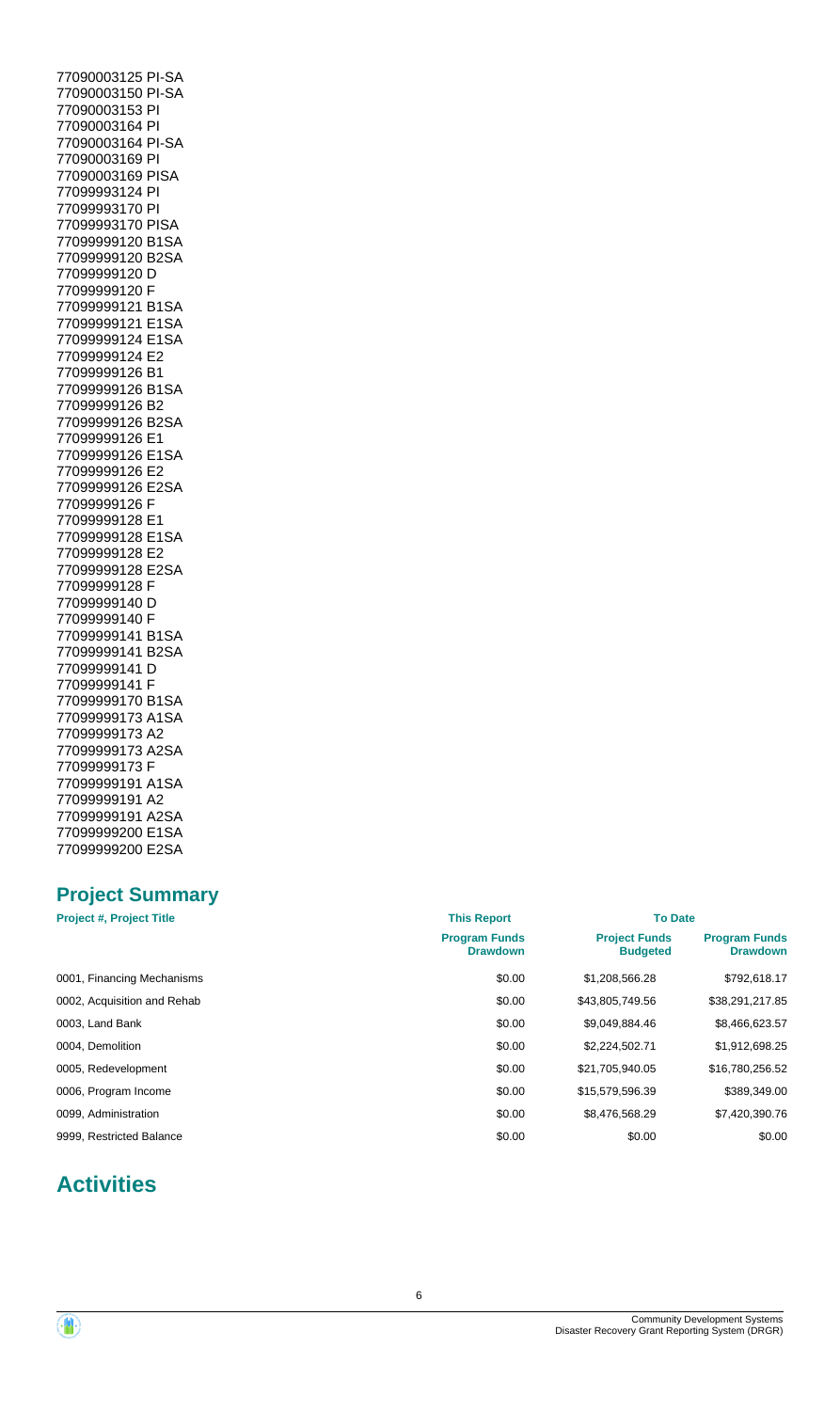# **Project # / 0001 / Financing Mechanisms**

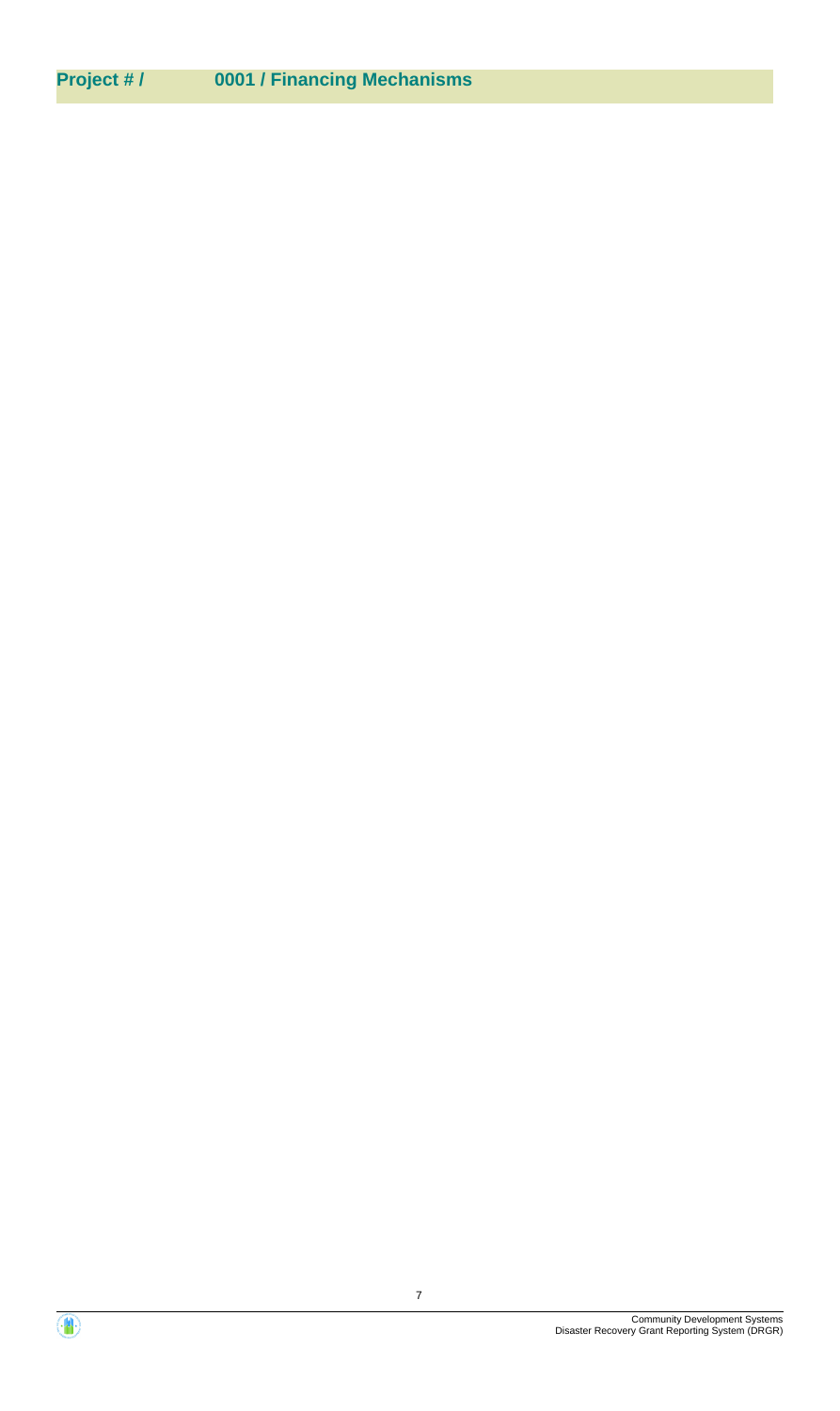**Grantee Activity Number: Activity Title:**

**77090000157 A1SA Travis County HFC - Permanent Financing**

#### **Activitiy Type:**

Homeownership Assistance to low- and moderate-income Completed

| <b>Project Number:</b>       |  |  |
|------------------------------|--|--|
| 0001                         |  |  |
| <b>Projected Start Date:</b> |  |  |
| 09/01/2009                   |  |  |

**Benefit Type:** Direct ( HouseHold )

**National Objective:**

# **Setaside**

**Activity Status: Projected End Date: Completed Activity Actual End Date:** 06/30/2012 **Project Title:** Financing Mechanisms

#### **Responsible Organization:**

NSP Only - LH - 25% Set-Aside Travis County Housing Finance Corporation

| <b>Overall</b>                                 | <b>Jan 1 thru Mar 31, 2021</b> | <b>To Date</b> |
|------------------------------------------------|--------------------------------|----------------|
| <b>Total Projected Budget from All Sources</b> | \$0.00                         | \$252,146.31   |
| <b>Total Budget</b>                            | \$0.00                         | \$252,146.31   |
| <b>Total Obligated</b>                         | \$0.00                         | \$252,146.31   |
| <b>Total Funds Drawdown</b>                    | \$0.00                         | \$252,146.31   |
| <b>Program Funds Drawdown</b>                  | \$0.00                         | \$249,869.84   |
| <b>Program Income Drawdown</b>                 | \$0.00                         | \$2,276.47     |
| <b>Program Income Received</b>                 | \$1,726.53                     | \$90,441.52    |
| <b>Total Funds Expended</b>                    | \$0.00                         | \$252,146.31   |
| <b>Most Impacted and Distressed Expended</b>   | \$0.00                         | \$0.00         |

## **Activity Description:**

Contractor shall coordinate access to Texas NSP permanent mortgage financing for two (2) households at or below 50% of AMI at the time of homebuyer contract. Contractor shall accept homebuyer applications with required supporting documentation and determine initial income eligibility for the program.

Two (2) of the activities shall benefit households that are at or below fifty percent (50%) of the current AMI at the time of homebuyer contract.

#### **Location Description:**

Contractor shall carry out the following activities in the target area(s) and specific neighborhoods identified in its Texas NSP Application.

#### **Activity Progress Narrative:**

#### **Accomplishments Performance Measures**

**This Report Period Cumulative Actual Total / Expected Total Total**



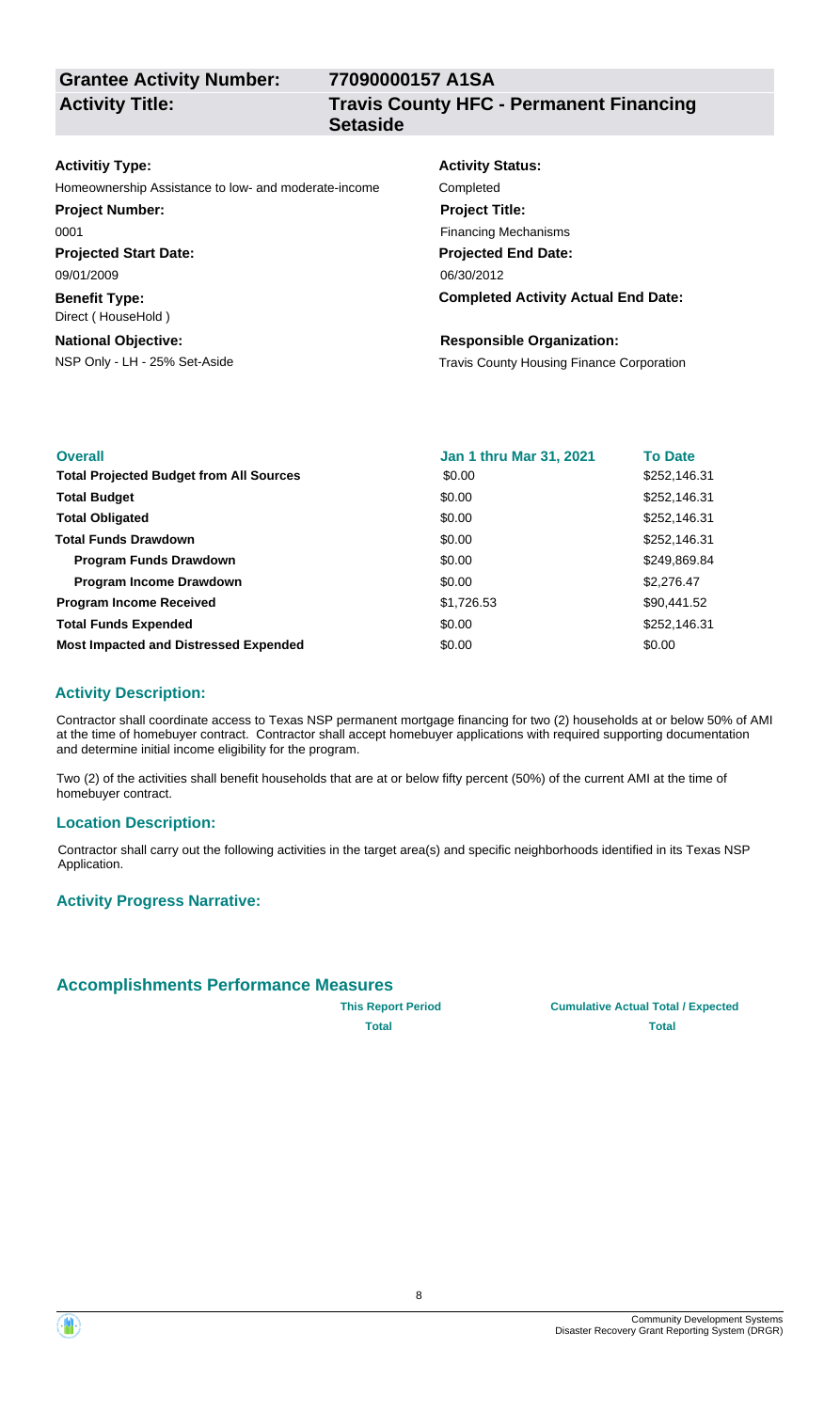#### **Beneficiaries Performance Measures**

|                    |     | <b>This Report Period</b> |       | <b>Cumulative Actual Total / Expected</b> |            |       |                |
|--------------------|-----|---------------------------|-------|-------------------------------------------|------------|-------|----------------|
|                    | Low | <b>Mod</b>                | Total | Low                                       | <b>Mod</b> | Total | <b>Low/Mod</b> |
| # of Households    |     |                           |       | 4/2                                       | 0/0        | 4/2   | 100.00         |
| # Owner Households |     |                           |       | 4/2                                       | 0/0        | 4/2   | 100.00         |

#### **Activity Locations**

**No Activity Locations found.**

# **No Other Match Funding Sources Found Other Funding Sources Budgeted - Detail**

#### **Other Funding Sources Amount**

No Other Funding Sources Found Total Other Funding Sources

#### **Activity Supporting Documents:** None



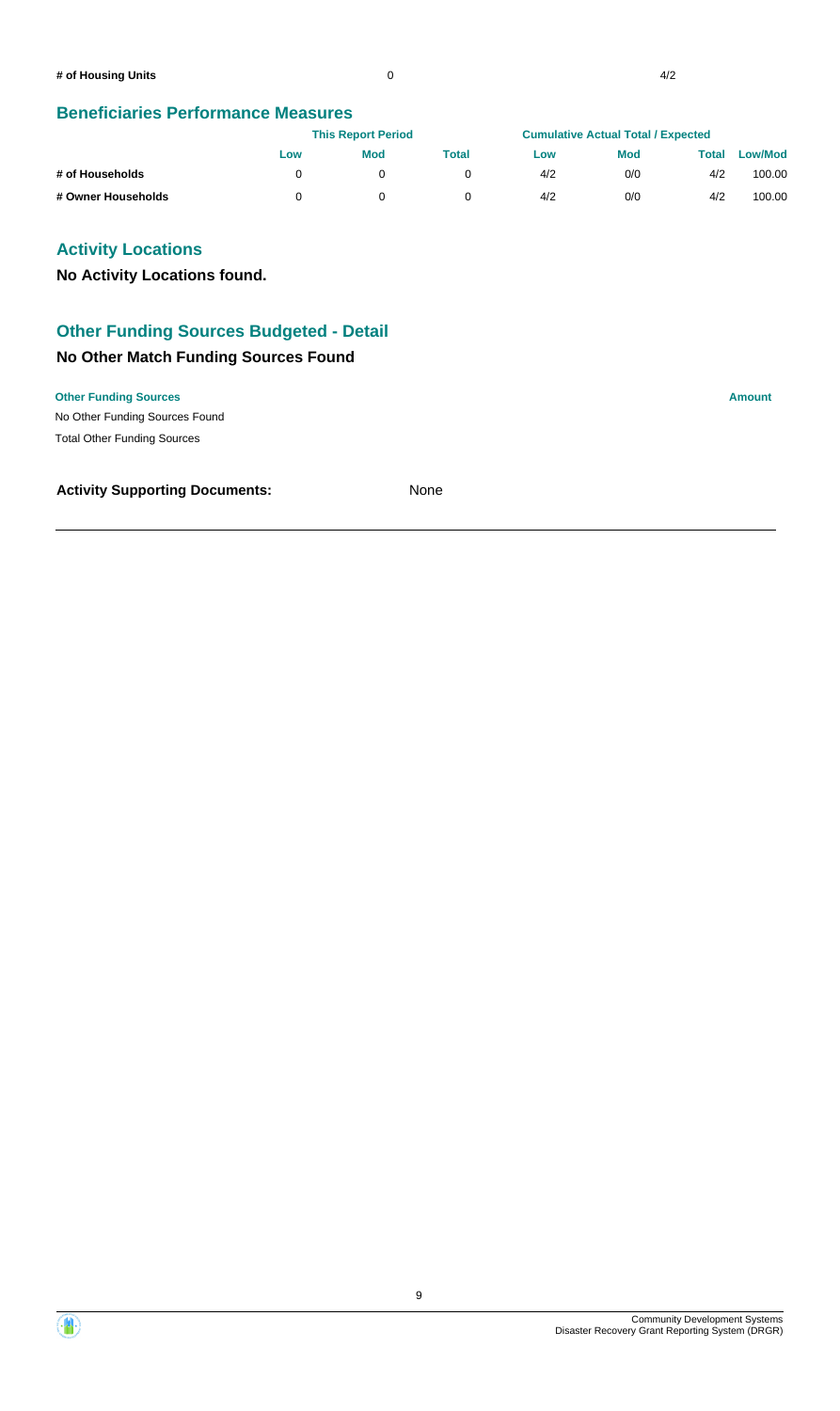**Grantee Activity Number:**

**77090000192 A1**

**Activity Title: Enterprise - Permanent Financing**

#### **Activitiy Type:**

Homeownership Assistance to low- and moderate-income Completed

#### **Project Number:**

0001

**Projected Start Date:** 09/01/2009

**Benefit Type:** Direct ( HouseHold )

**National Objective:**

# **Activity Status: Projected End Date:** 05/31/2011 **Project Title:** Financing Mechanisms

#### **Completed Activity Actual End Date:**

#### **Responsible Organization:**

NSP Only - LMMI **Enterprise Community Partners, Inc.** 

| <b>Overall</b>                                 | Jan 1 thru Mar 31, 2021 | <b>To Date</b> |
|------------------------------------------------|-------------------------|----------------|
| <b>Total Projected Budget from All Sources</b> | \$0.00                  | \$25,000.00    |
| <b>Total Budget</b>                            | \$0.00                  | \$25,000.00    |
| <b>Total Obligated</b>                         | \$0.00                  | \$25,000.00    |
| <b>Total Funds Drawdown</b>                    | \$0.00                  | \$25,000.00    |
| <b>Program Funds Drawdown</b>                  | \$0.00                  | \$25,000.00    |
| <b>Program Income Drawdown</b>                 | \$0.00                  | \$0.00         |
| <b>Program Income Received</b>                 | \$995.43                | \$26,329.79    |
| <b>Total Funds Expended</b>                    | \$0.00                  | \$25,000.00    |
| <b>Most Impacted and Distressed Expended</b>   | \$0.00                  | \$0.00         |

#### **Activity Description:**

Reconciliation project moved activity budget to A1SA.

Contractor shall coordinate access to Texas NSP Homebuyer Assistance to facilitate the acquisition of ten (10) homes for ten (10) households at or below one hundred twenty percent (120%) of the current AMI at the time of homebuyer contract that will result in ten (10) owner occupied homes. Texas NSP Homebuyer Assistance must be justified according to need and may not exceed thirty thousand dollars (\$30,000) per household and may be combined with permanent financing for eligible households. Contractor shall accept homebuyer applications with required supporting documentation to justify the amount of assistance and determine initial income eligibility for the program.

Seven (7) of the activities shall benefit households at or below fifty percent (50%) of the current AMI at the time of homebuyer contract.

Three (3) of the activities shall benefit households that are fifty-one percent (51%) to one hundred twenty percent (120%) of the current AMI at the time of homebuyer contract.

#### **Location Description:**

Qualifying neighborhoods identified in the application within Dallas County.



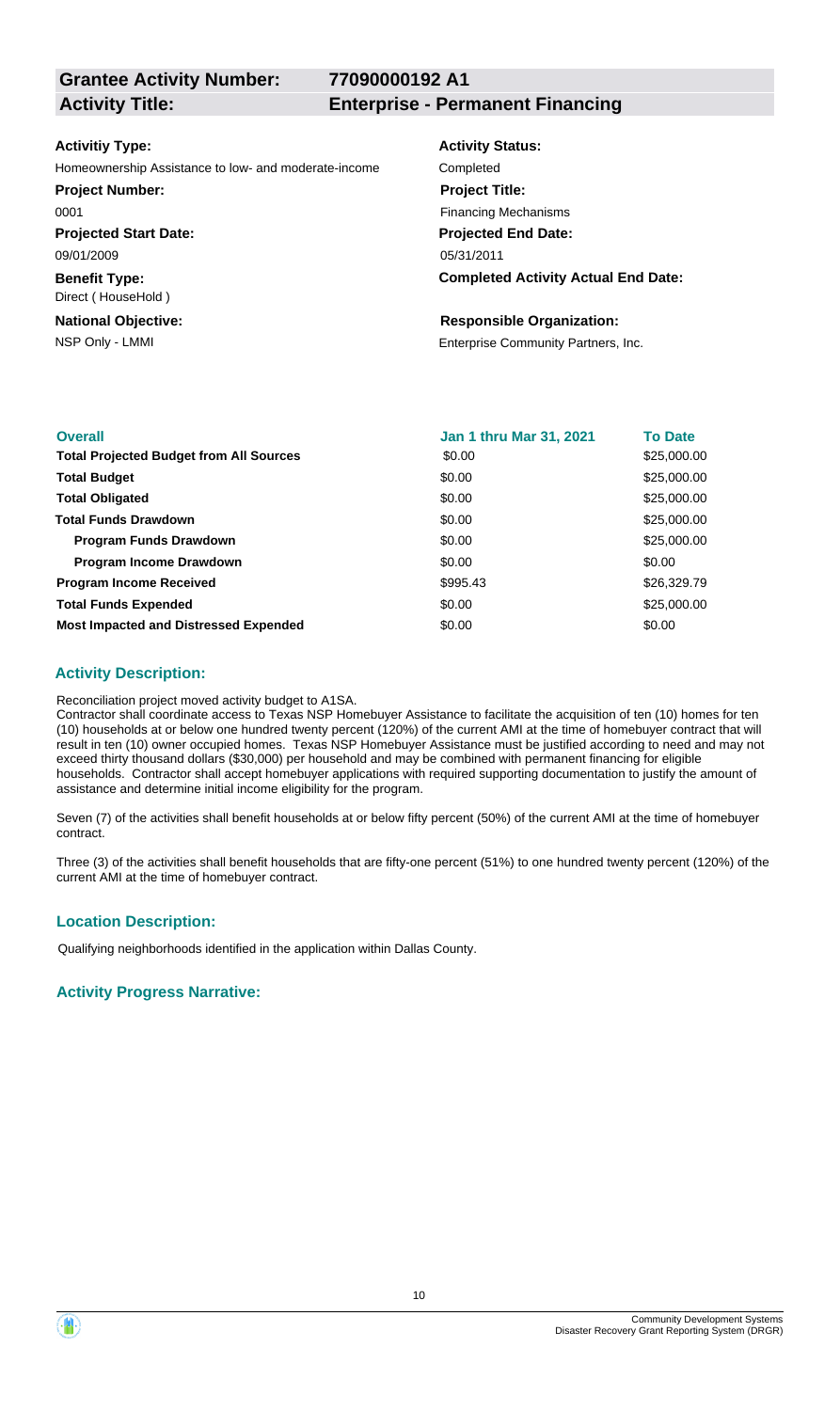|                         | <b>This Report Period</b> | <b>Cumulative Actual Total / Expected</b> |
|-------------------------|---------------------------|-------------------------------------------|
|                         | Total                     | Total                                     |
| # of Housing Units      |                           | 6/3                                       |
| # of Singlefamily Units |                           | 6/3                                       |

#### **Beneficiaries Performance Measures**

|                    | <b>This Report Period</b> |            |       | <b>Cumulative Actual Total / Expected</b> |            |       |                |
|--------------------|---------------------------|------------|-------|-------------------------------------------|------------|-------|----------------|
|                    | Low                       | <b>Mod</b> | Total | Low                                       | <b>Mod</b> | Total | <b>Low/Mod</b> |
| # of Households    |                           |            |       | 2/0                                       | 4/3        | 6/3   | 100.00         |
| # Owner Households |                           |            |       | 2/0                                       | 4/3        | 6/3   | 100.00         |

#### **Activity Locations**

**No Activity Locations found.**

# **Other Funding Sources Budgeted - Detail**

#### **No Other Match Funding Sources Found**

| <b>Other Funding Sources</b>   | Amount |
|--------------------------------|--------|
| No Other Funding Sources Found |        |

Total Other Funding Sources

#### **Activity Supporting Documents:** None

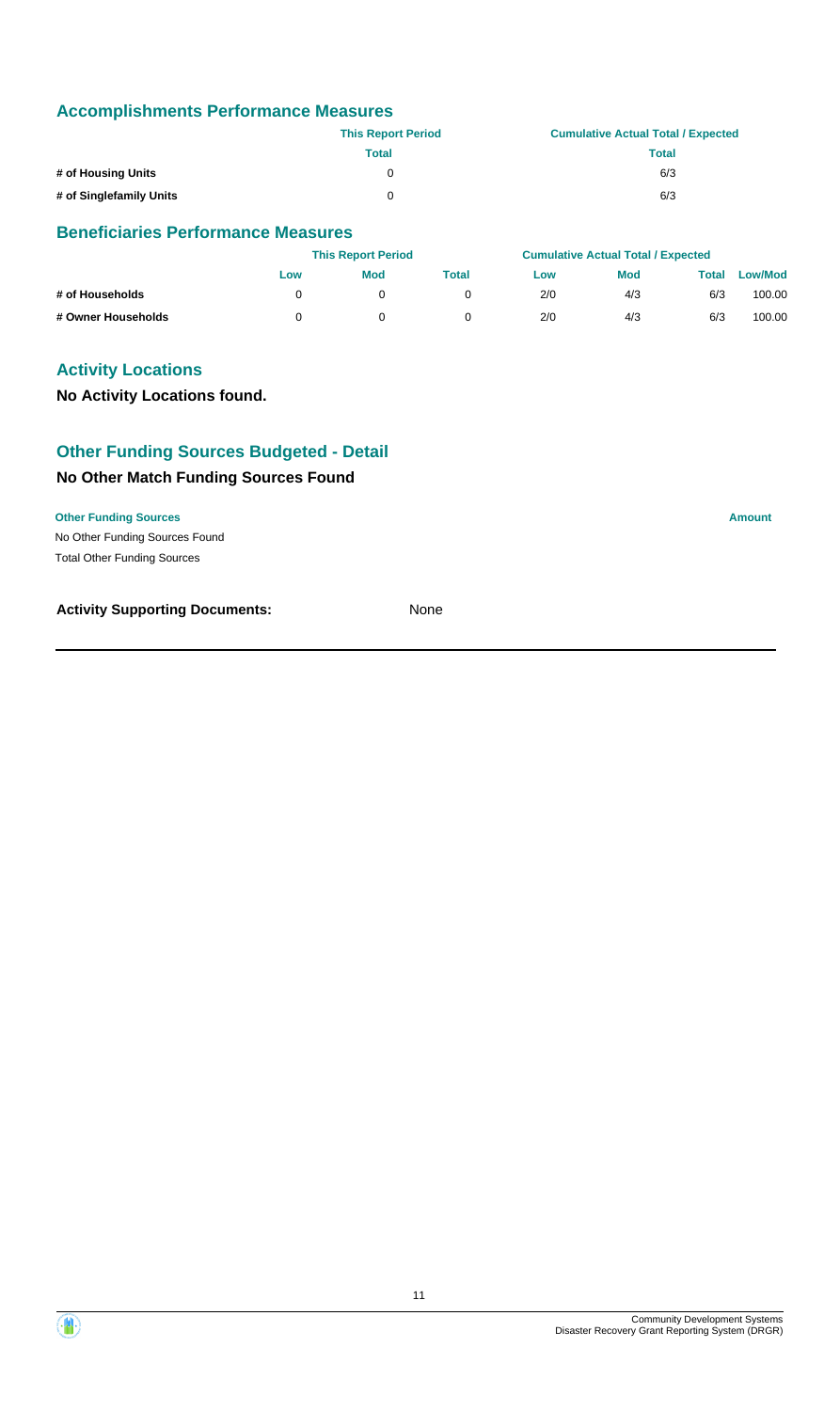#### **Activitiy Type:**

Homeownership Assistance to low- and moderate-income Completed

**Projected Start Date:** 09/01/2009 **Project Number:** 0001

**Benefit Type:** Direct ( HouseHold )

**National Objective:**

# **Activity Status: Projected End Date: Completed Activity Actual End Date:** 08/31/2011 **Project Title:** Financing Mechanisms

#### **Responsible Organization:**

NSP Only - LH - 25% Set-Aside Enterprise Community Partners, Inc.

| <b>Overall</b>                                 | <b>Jan 1 thru Mar 31, 2021</b> | <b>To Date</b> |
|------------------------------------------------|--------------------------------|----------------|
| <b>Total Projected Budget from All Sources</b> | \$0.00                         | \$43,010.82    |
| <b>Total Budget</b>                            | \$0.00                         | \$43,010.82    |
| <b>Total Obligated</b>                         | \$0.00                         | \$43,010.82    |
| <b>Total Funds Drawdown</b>                    | \$0.00                         | \$43,010.82    |
| <b>Program Funds Drawdown</b>                  | \$0.00                         | \$43,010.82    |
| <b>Program Income Drawdown</b>                 | \$0.00                         | \$0.00         |
| <b>Program Income Received</b>                 | \$256.03                       | \$17,019.67    |
| <b>Total Funds Expended</b>                    | \$0.00                         | \$43,010.82    |
| <b>Most Impacted and Distressed Expended</b>   | \$0.00                         | \$0.00         |

## **Activity Description:**

Contractor shall coordinate access to Texas NSP permanent mortgage financing for one (1) household at or below fifty percent (50%) of AMI at the time of homebuyer contract. Contractor shall accept homebuyer applications with required supporting documentation and determine initial income eligibility for the program.

One (1) of the activities shall benefit a household that is at or below fifty percent (50%) of the current AMI at the time of homebuyer contract.

#### **Location Description:**

Contractor shall carry out the following activities in Ellis County, as identified in its Texas NSP Application.

#### **Activity Progress Narrative:**

#### **Accomplishments Performance Measures**

**This Report Period Cumulative Actual Total / Expected Total Total**

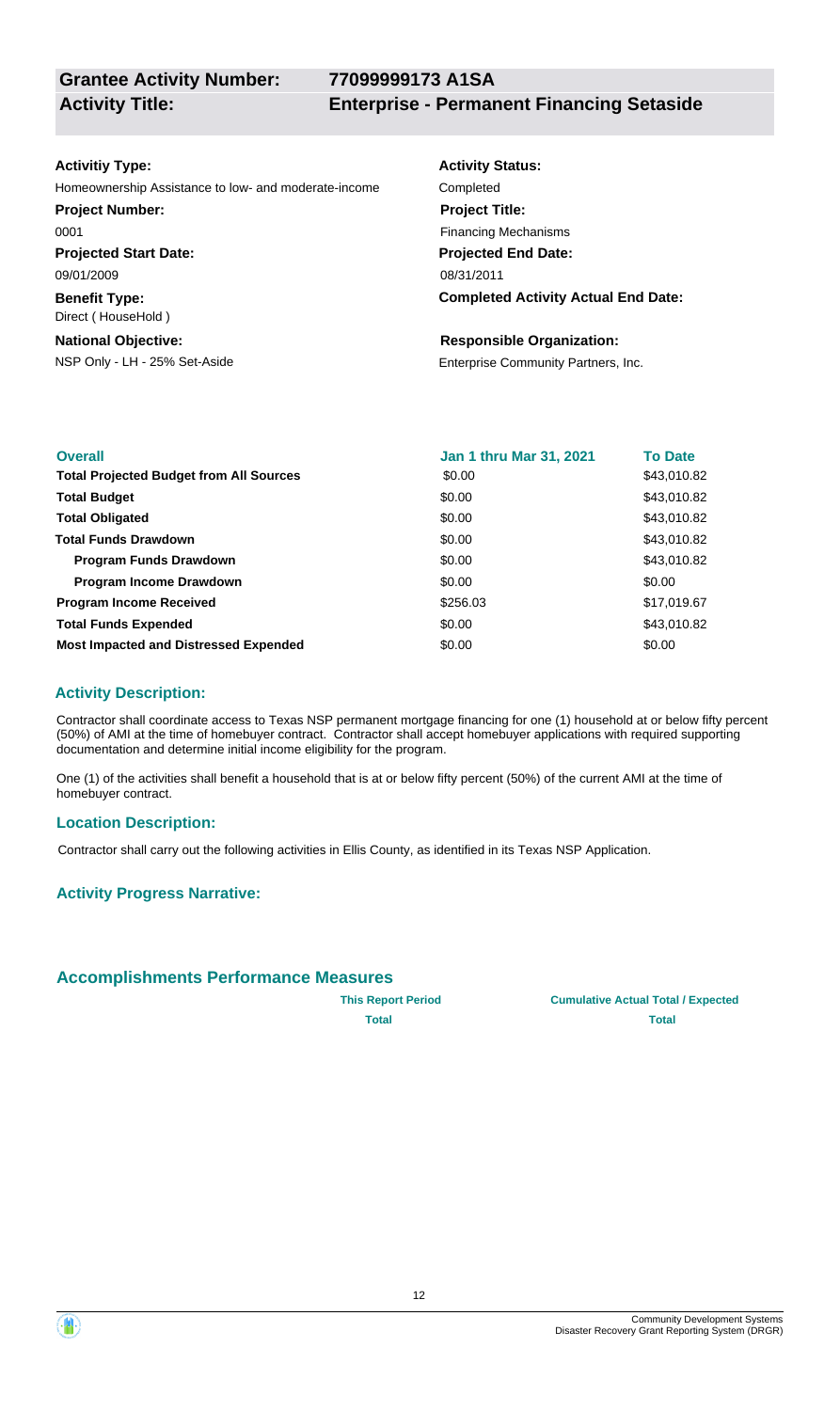| # of Housing Units      | 2/1 |
|-------------------------|-----|
| # of Singlefamily Units | 2/1 |

# **Beneficiaries Performance Measures**

|                    | <b>This Report Period</b> |            |       | <b>Cumulative Actual Total / Expected</b> |            |       |                |
|--------------------|---------------------------|------------|-------|-------------------------------------------|------------|-------|----------------|
|                    | Low                       | <b>Mod</b> | Total | Low                                       | <b>Mod</b> | Total | <b>Low/Mod</b> |
| # of Households    |                           |            |       | 2/1                                       | 0/0        | 2/1   | 100.00         |
| # Owner Households |                           |            |       | 2/1                                       | 0/0        | 2/1   | 100.00         |

## **Activity Locations**

**No Activity Locations found.**

# **Other Funding Sources Budgeted - Detail**

## **No Other Match Funding Sources Found**

**Other Funding Sources Amount** 

No Other Funding Sources Found Total Other Funding Sources

#### **Activity Supporting Documents:** None

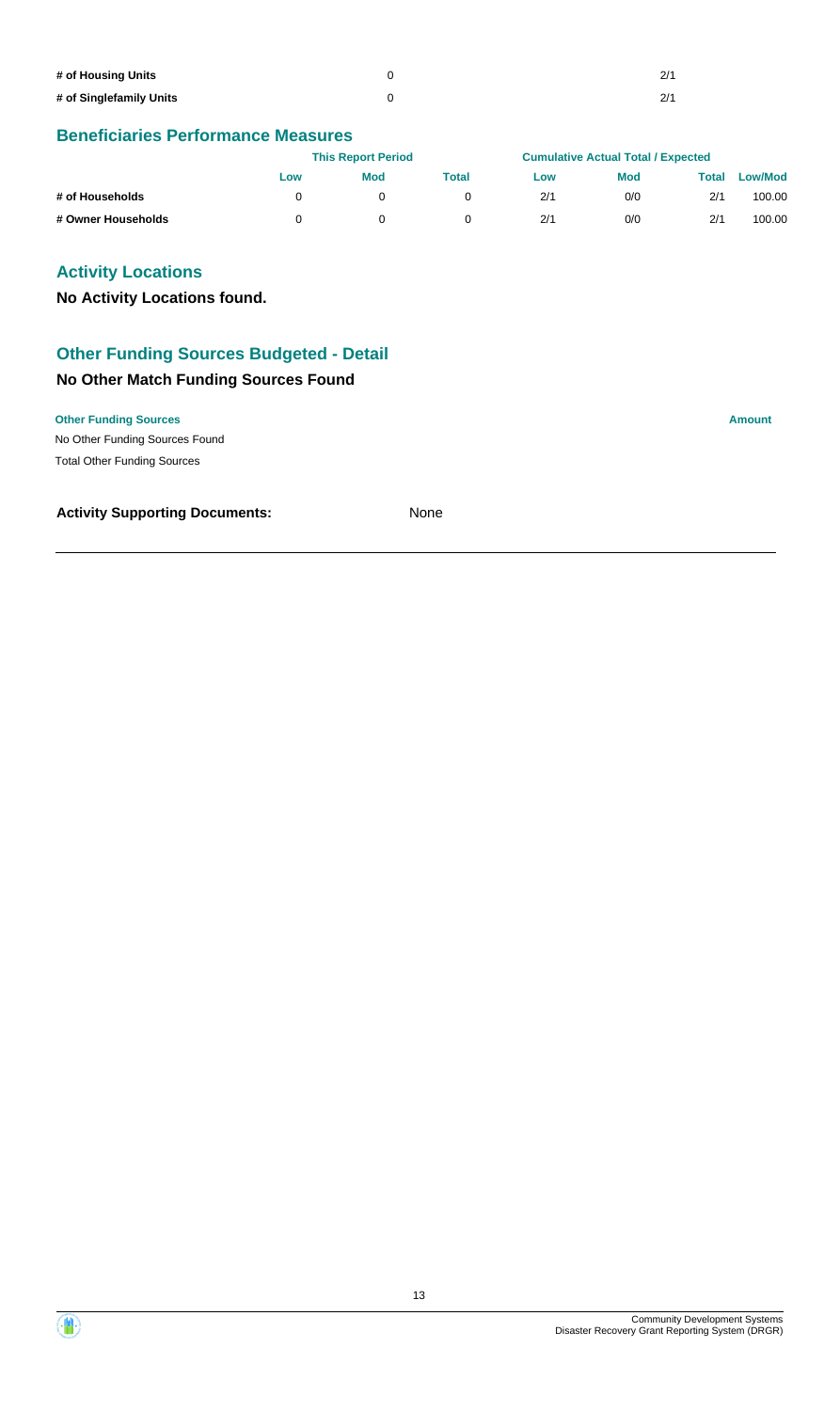#### **Activitiy Type:**

Homeownership Assistance to low- and moderate-income Completed

**Projected Start Date: Project Number:** 0001

**Benefit Type:** 09/01/2009

**National Objective:** Direct ( HouseHold )

# **Activity Status: Projected End Date: Completed Activity Actual End Date:** 08/31/2011 **Project Title:** Financing Mechanisms

#### **Responsible Organization:**

NSP Only - LH - 25% Set-Aside Enterprise Community Partners, Inc.

| <b>Overall</b>                                 | Jan 1 thru Mar 31, 2021 | <b>To Date</b> |
|------------------------------------------------|-------------------------|----------------|
| <b>Total Projected Budget from All Sources</b> | \$0.00                  | \$199,112.19   |
| <b>Total Budget</b>                            | \$0.00                  | \$199,112.19   |
| <b>Total Obligated</b>                         | \$0.00                  | \$199,112.19   |
| <b>Total Funds Drawdown</b>                    | \$0.00                  | \$199,112.19   |
| <b>Program Funds Drawdown</b>                  | \$0.00                  | \$24,151.73    |
| <b>Program Income Drawdown</b>                 | \$0.00                  | \$174,960.46   |
| <b>Program Income Received</b>                 | \$1,936.85              | \$63,388.21    |
| <b>Total Funds Expended</b>                    | \$0.00                  | \$199,112.19   |
| <b>Most Impacted and Distressed Expended</b>   | \$0.00                  | \$0.00         |

## **Activity Description:**

Contractor shall coordinate access to Texas NSP permanent mortgage financing for two (2) households at or below fifty percent (50%) of AMI at the time of homebuyer contract. Contractor shall accept homebuyer applications with required supporting documentation and determine initial income eligibility for the program.

Two (2) of the activities shall benefit households that are at or below fifty percent (50%) of the current AMI at the time of homebuyer contract.

#### **Location Description:**

Contractor shall carry out the following activities in Rockwall County, as identified in its Texas NSP Application.

#### **Activity Progress Narrative:**

#### **Accomplishments Performance Measures**

**This Report Period Cumulative Actual Total / Expected Total Total**



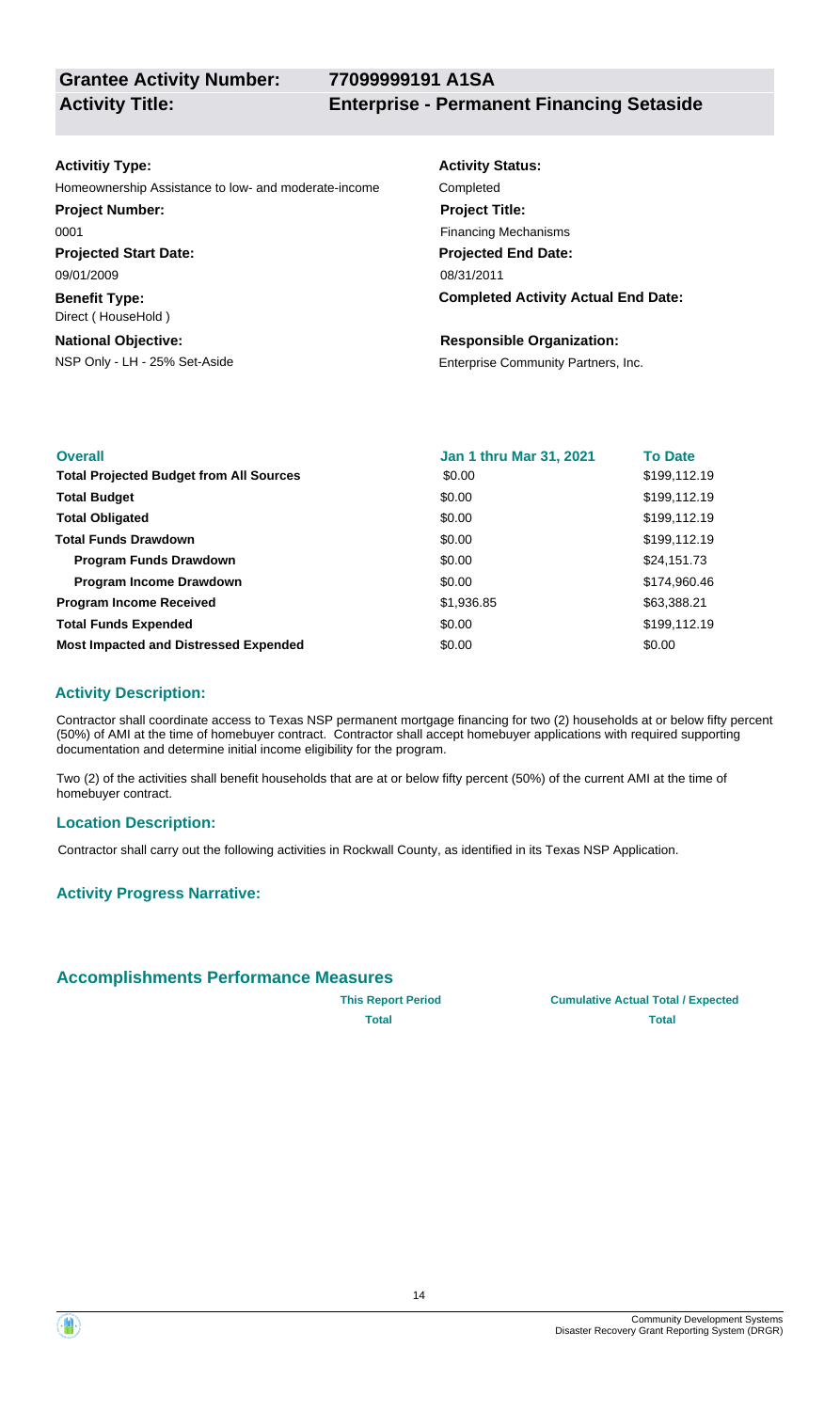| # of Housing Units      | 4/2 |
|-------------------------|-----|
| # of Singlefamily Units | 4/2 |

#### **Beneficiaries Performance Measures**

|                    | <b>This Report Period</b> |            |       | <b>Cumulative Actual Total / Expected</b> |            |       |                |
|--------------------|---------------------------|------------|-------|-------------------------------------------|------------|-------|----------------|
|                    | Low                       | <b>Mod</b> | Total | Low                                       | <b>Mod</b> | Total | <b>Low/Mod</b> |
| # of Households    |                           |            |       | 4/2                                       | 0/0        | 4/2   | 100.00         |
| # Owner Households |                           |            |       | 4/2                                       | 0/0        | 4/2   | 100.00         |

#### **Activity Locations**

**No Activity Locations found.**

# **Other Funding Sources Budgeted - Detail**

## **No Other Match Funding Sources Found**

| <b>Other Funding Sources</b><br>. | Amount |
|-----------------------------------|--------|

No Other Funding Sources Found Total Other Funding Sources

**Activity Supporting Documents:** None

# **Project # / 0002 / Acquisition and Rehab**

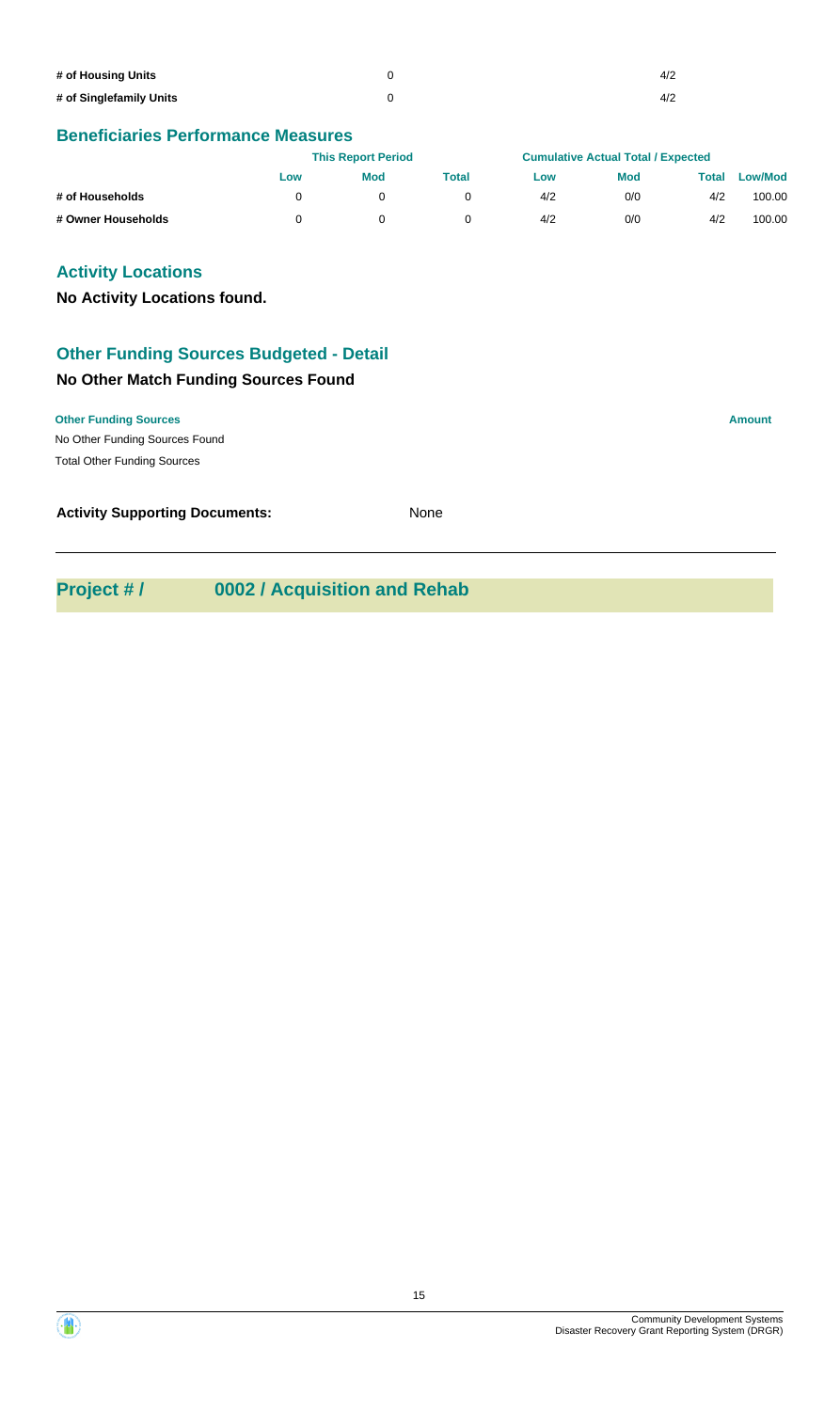| <b>Activitiy Type:</b>                     | <b>Activity Status:</b>                    |
|--------------------------------------------|--------------------------------------------|
| Acquisition - general                      | Completed                                  |
| <b>Project Number:</b>                     | <b>Project Title:</b>                      |
| 0002                                       | Acquisition and Rehab                      |
| <b>Projected Start Date:</b>               | <b>Projected End Date:</b>                 |
| 09/01/2009                                 | 08/31/2013                                 |
| <b>Benefit Type:</b><br>Direct (HouseHold) | <b>Completed Activity Actual End Date:</b> |
| <b>National Objective:</b>                 | <b>Responsible Organization:</b>           |
| NSP Only - LMMI                            | <b>Tarrant County Housing Partnership</b>  |
|                                            |                                            |

| <b>Overall</b>                                 | <b>Jan 1 thru Mar 31, 2021</b> | <b>To Date</b> |
|------------------------------------------------|--------------------------------|----------------|
| <b>Total Projected Budget from All Sources</b> | \$0.00                         | \$1,015,069.61 |
| <b>Total Budget</b>                            | \$0.00                         | \$1,015,069.61 |
| <b>Total Obligated</b>                         | \$0.00                         | \$1,015,069.61 |
| <b>Total Funds Drawdown</b>                    | \$0.00                         | \$1,015,069.61 |
| <b>Program Funds Drawdown</b>                  | \$0.00                         | \$993,197.53   |
| <b>Program Income Drawdown</b>                 | \$0.00                         | \$21,872.08    |
| <b>Program Income Received</b>                 | \$123.88                       | \$761,785.05   |
| <b>Total Funds Expended</b>                    | \$0.00                         | \$1,060,120.00 |
| <b>Tarrant County Housing Partnership</b>      | \$0.00                         | \$1,060,120.00 |
| <b>Most Impacted and Distressed Expended</b>   | \$0.00                         | \$0.00         |

#### **Activity Description:**

Contractor shall acquire twelve (12) homes or residential properties that are foreclosed or abandoned. Contractor shall carry out all acquisition of needed real property, easements, and/or rights-of-way in compliance with the Uniform Relocation Assistance and Real Property Acquisition Policies Act of 1970 (42 U.S.C. Sec. 4601 et seq.) and HUD implementing regulations (24 C.F.R. Part 42), as modified by the Neighborhood Stabilization Program under the Housing and Economic Recovery Act, 2008 (FR-5255-N-01).

Thirteen (13) of the activities shall benefit households that are fifty-one percent (51%) to one hundred twenty percent (120%) of the current AMI at the time of homebuyer contract.

#### **Location Description:**

Contractor shall carry out the following activities in the target area(s) and specific neighborhoods identified in its Texas NSP Application.

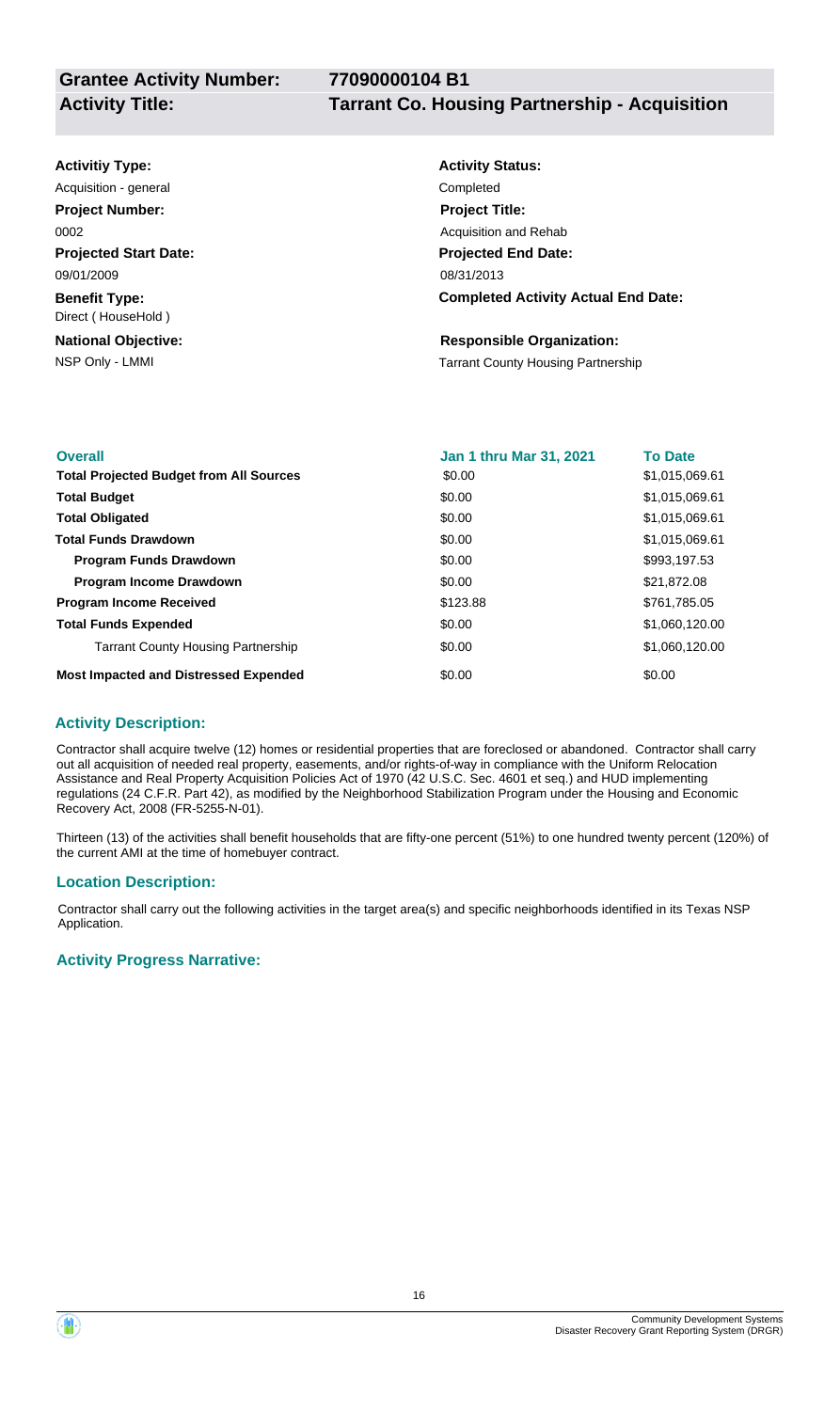|                       | <b>This Report Period</b> | <b>Cumulative Actual Total / Expected</b> |
|-----------------------|---------------------------|-------------------------------------------|
|                       | <b>Total</b>              | <b>Total</b>                              |
| # of Properties       | 0                         | 26/12                                     |
| # of Parcels acquired | $\Omega$                  | 26/12                                     |
|                       |                           |                                           |

|                         | <b>This Report Period</b> | <b>Cumulative Actual Total / Expected</b> |
|-------------------------|---------------------------|-------------------------------------------|
|                         | Total                     | Total                                     |
| # of Housing Units      | 0                         | 26/12                                     |
| # of Singlefamily Units | 0                         | 26/12                                     |

#### **Beneficiaries Performance Measures**

|                    |     | <b>This Report Period</b> |       |     | <b>Cumulative Actual Total / Expected</b> |       |                |  |
|--------------------|-----|---------------------------|-------|-----|-------------------------------------------|-------|----------------|--|
|                    | Low | <b>Mod</b>                | Total | Low | <b>Mod</b>                                | Total | <b>Low/Mod</b> |  |
| # of Households    |     |                           |       | 0/0 | 25/12                                     | 26/12 | 96.15          |  |
| # Owner Households |     |                           |       | 0/0 | 25/12                                     | 26/12 | 96.15          |  |

#### **Activity Locations**

**No Activity Locations found.**

# **Other Funding Sources Budgeted - Detail**

#### **No Other Match Funding Sources Found**

#### **Other Funding Sources Amount**

No Other Funding Sources Found Total Other Funding Sources

| <b>Activity Supporting Documents:</b> | None |
|---------------------------------------|------|
|                                       |      |

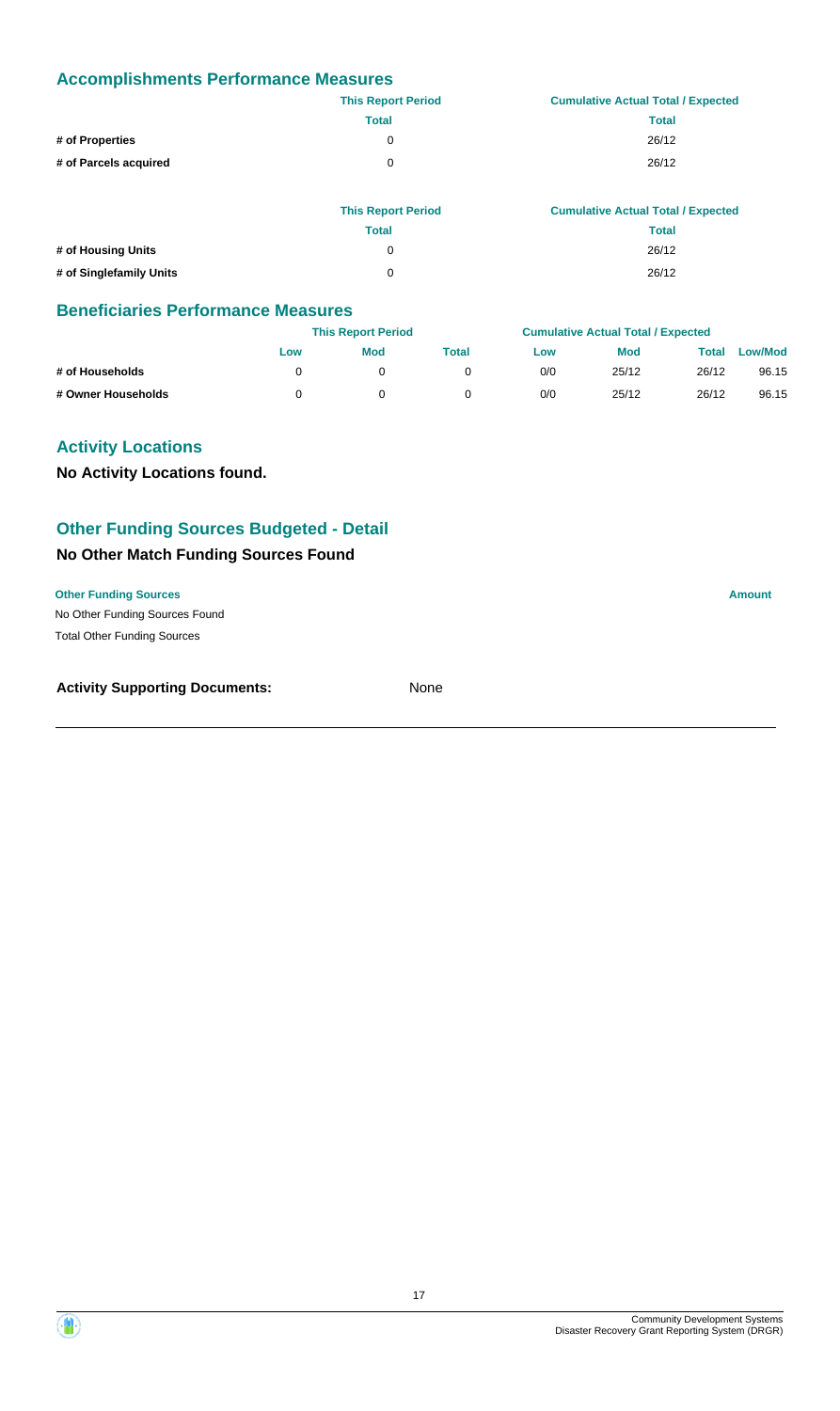# **77090000106 B1**

| <b>Activitiy Type:</b>                     | <b>Activity Status:</b>                    |
|--------------------------------------------|--------------------------------------------|
| Acquisition - general                      | Under Wav                                  |
| <b>Project Number:</b>                     | <b>Project Title:</b>                      |
| 0002                                       | Acquisition and Rehab                      |
| <b>Projected Start Date:</b>               | <b>Projected End Date:</b>                 |
| 09/01/2009                                 | 08/31/2018                                 |
| <b>Benefit Type:</b><br>Direct (HouseHold) | <b>Completed Activity Actual End Date:</b> |
| <b>National Objective:</b>                 | <b>Responsible Organization:</b>           |
| NSP Only - LMMI                            | City of Irving                             |
|                                            |                                            |

| <b>Overall</b>                                 | Jan 1 thru Mar 31, 2021 | <b>To Date</b> |
|------------------------------------------------|-------------------------|----------------|
| <b>Total Projected Budget from All Sources</b> | \$0.00                  | \$289,953.71   |
| <b>Total Budget</b>                            | \$0.00                  | \$289,953.71   |
| <b>Total Obligated</b>                         | \$0.00                  | \$289,953.71   |
| <b>Total Funds Drawdown</b>                    | \$0.00                  | \$284,193,70   |
| <b>Program Funds Drawdown</b>                  | \$0.00                  | \$283,973.70   |
| <b>Program Income Drawdown</b>                 | \$0.00                  | \$220.00       |
| <b>Program Income Received</b>                 | \$200.00                | \$637,988.59   |
| <b>Total Funds Expended</b>                    | \$0.00                  | \$289,953.71   |
| City of Irving                                 | \$0.00                  | \$289,953.71   |
| <b>Most Impacted and Distressed Expended</b>   | \$0.00                  | \$0.00         |

#### **Activity Description:**

Contractor shall acquire a total of seven (7) homes or residential properties that are foreclosed or abandoned. Contractor shall carry out all acquisition of needed real property, easements, and/or rights-of-way in compliance with the Uniform Relocation Assistance and Real Property Acquisition Policies Act of 1970 (42 U.S.C. Sec. 4601 et seq.) and HUD implementing regulations (24 C.F.R. Part 42), as modified by the Neighborhood Stabilization Program under the Housing and Economic Recovery Act, 2008 (FR-5255-N-01).

Four (4) of the activities shall benefit households that are fifty-one percent (51%) to one hundred twenty percent (120%) of the current AMI at the time of homebuyer contract.

#### **Location Description:**

Contractor shall carry out the following activities in the target area(s) and specific neighborhoods identified in its Texas NSP Application.

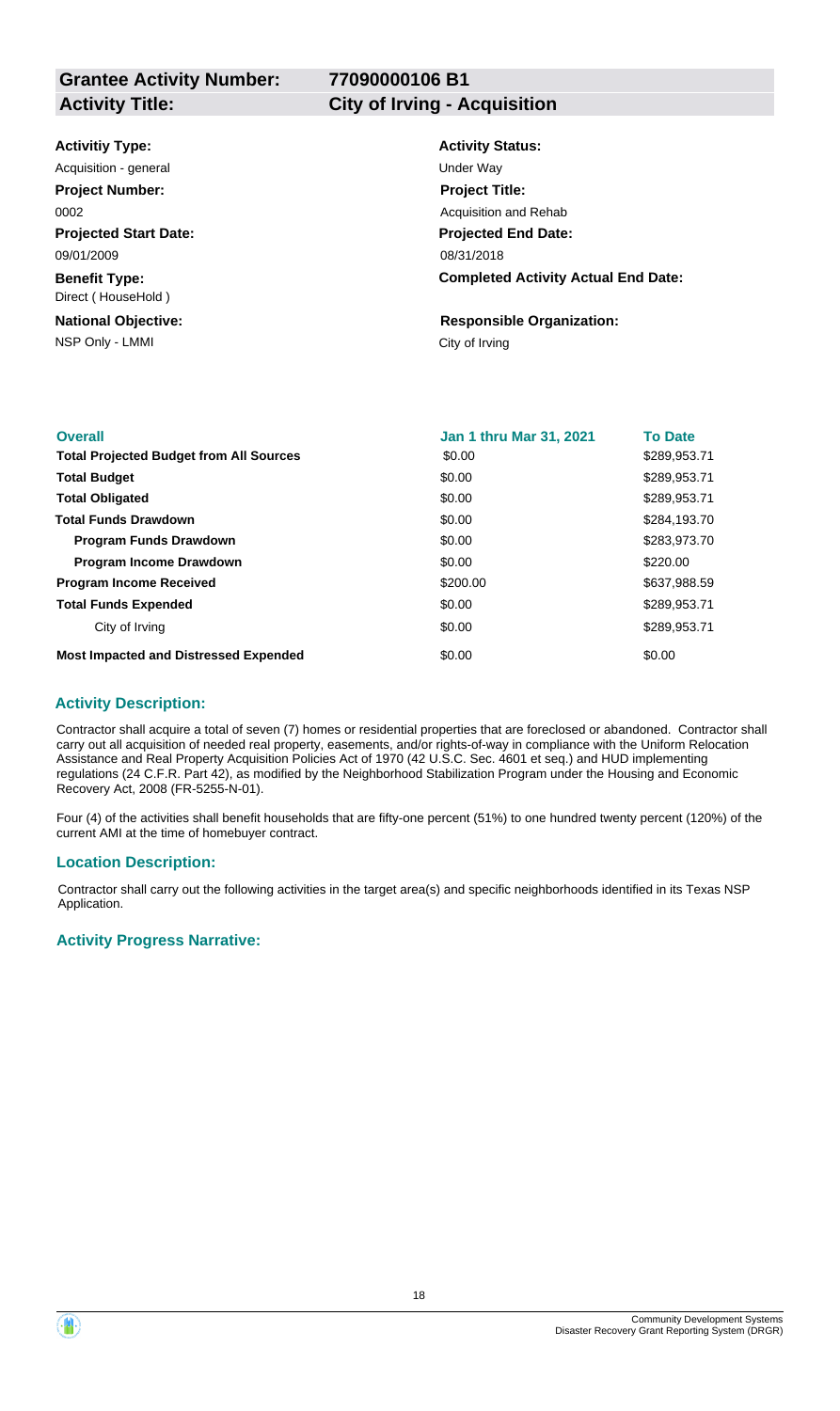|                       | <b>This Report Period</b> | <b>Cumulative Actual Total / Expected</b> |
|-----------------------|---------------------------|-------------------------------------------|
|                       | <b>Total</b>              | <b>Total</b>                              |
| # of Properties       | 0                         | 6/4                                       |
| # of Parcels acquired | 0                         | 6/4                                       |
|                       |                           |                                           |

|                         | <b>This Report Period</b> | <b>Cumulative Actual Total / Expected</b> |
|-------------------------|---------------------------|-------------------------------------------|
|                         | <b>Total</b>              | <b>Total</b>                              |
| # of Housing Units      |                           | 6/4                                       |
| # of Singlefamily Units | O                         | 6/4                                       |

#### **Beneficiaries Performance Measures**

|                    |     | <b>This Report Period</b> |       |     | <b>Cumulative Actual Total / Expected</b> |       |                |
|--------------------|-----|---------------------------|-------|-----|-------------------------------------------|-------|----------------|
|                    | Low | <b>Mod</b>                | Total | Low | <b>Mod</b>                                | Total | <b>Low/Mod</b> |
| # of Households    |     |                           |       | 0/0 | 6/4                                       | 6/4   | 100.00         |
| # Owner Households |     |                           |       | 0/0 | 6/4                                       | 6/4   | 100.00         |

#### **Activity Locations**

**No Activity Locations found.**

# **Other Funding Sources Budgeted - Detail**

#### **No Other Match Funding Sources Found**

#### **Other Funding Sources Amount**

No Other Funding Sources Found Total Other Funding Sources

| <b>Activity Supporting Documents:</b> | None |
|---------------------------------------|------|
|                                       |      |

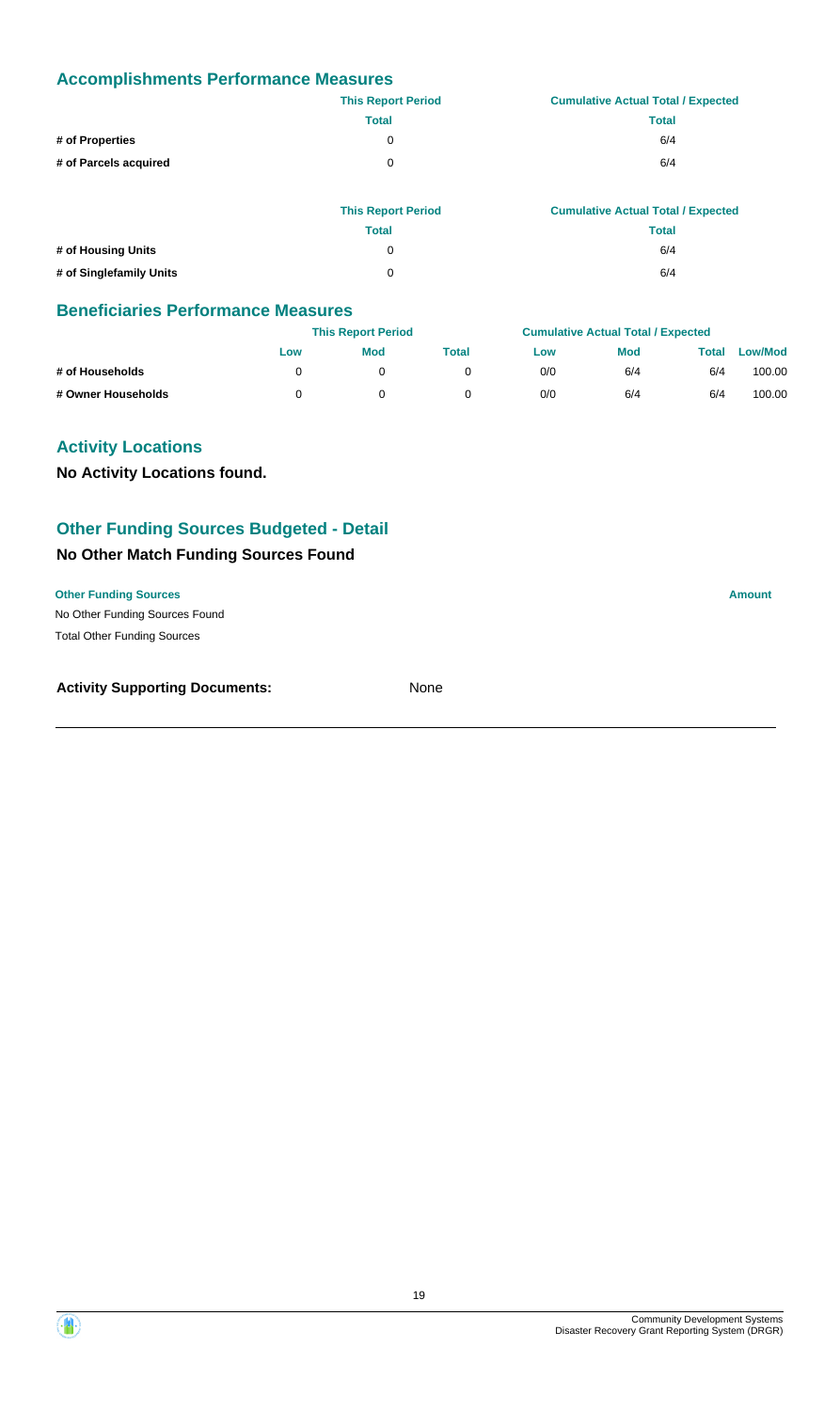# **77090000106 B1SA**

#### **Activity Title: City of Irving - Acquisition Setaside**

| <b>Activitiy Type:</b> |  |
|------------------------|--|
|------------------------|--|

**Projected Start Date: Benefit Type:** 09/01/2009 Direct ( HouseHold ) Acquisition - general and the contract of the Under Way **Project Number:** 0002

#### **National Objective:**

NSP Only - LH - 25% Set-Aside City of Irving

# **Activity Status: Projected End Date: Completed Activity Actual End Date:** 08/31/2018 **Project Title:** Acquisition and Rehab

**Responsible Organization:**

| <b>Overall</b>                                 | Jan 1 thru Mar 31, 2021 | <b>To Date</b> |
|------------------------------------------------|-------------------------|----------------|
| <b>Total Projected Budget from All Sources</b> | \$0.00                  | \$217,465.29   |
| <b>Total Budget</b>                            | \$0.00                  | \$217,465.29   |
| <b>Total Obligated</b>                         | \$0.00                  | \$217,465.29   |
| <b>Total Funds Drawdown</b>                    | \$0.00                  | \$198,093.25   |
| <b>Program Funds Drawdown</b>                  | \$0.00                  | \$197,559.27   |
| <b>Program Income Drawdown</b>                 | \$0.00                  | \$533.98       |
| <b>Program Income Received</b>                 | \$643.83                | \$74,546.46    |
| <b>Total Funds Expended</b>                    | \$0.00                  | \$217,465.29   |
| City of Irving                                 | \$0.00                  | \$217,465.29   |
| <b>Most Impacted and Distressed Expended</b>   | \$0.00                  | \$0.00         |

#### **Activity Description:**

Contractor shall acquire a total of seven (7) homes or residential properties that are foreclosed or abandoned. Contractor shall carry out all acquisition of needed real property, easements, and/or rights-of-way in compliance with the Uniform Relocation Assistance and Real Property Acquisition Policies Act of 1970 (42 U.S.C. Sec. 4601 et seq.) and HUD implementing regulations (24 C.F.R. Part 42), as modified by the Neighborhood Stabilization Program under the Housing and Economic Recovery Act, 2008 (FR-5255-N-01).

Three (3) of the activities shall benefit households at or below fifty percent (50%) of the current AMI at the time of homebuyer contract.

#### **Location Description:**

Contractor shall carry out the following activities in the target area(s) and specific neighborhoods identified in its Texas NSP Application.

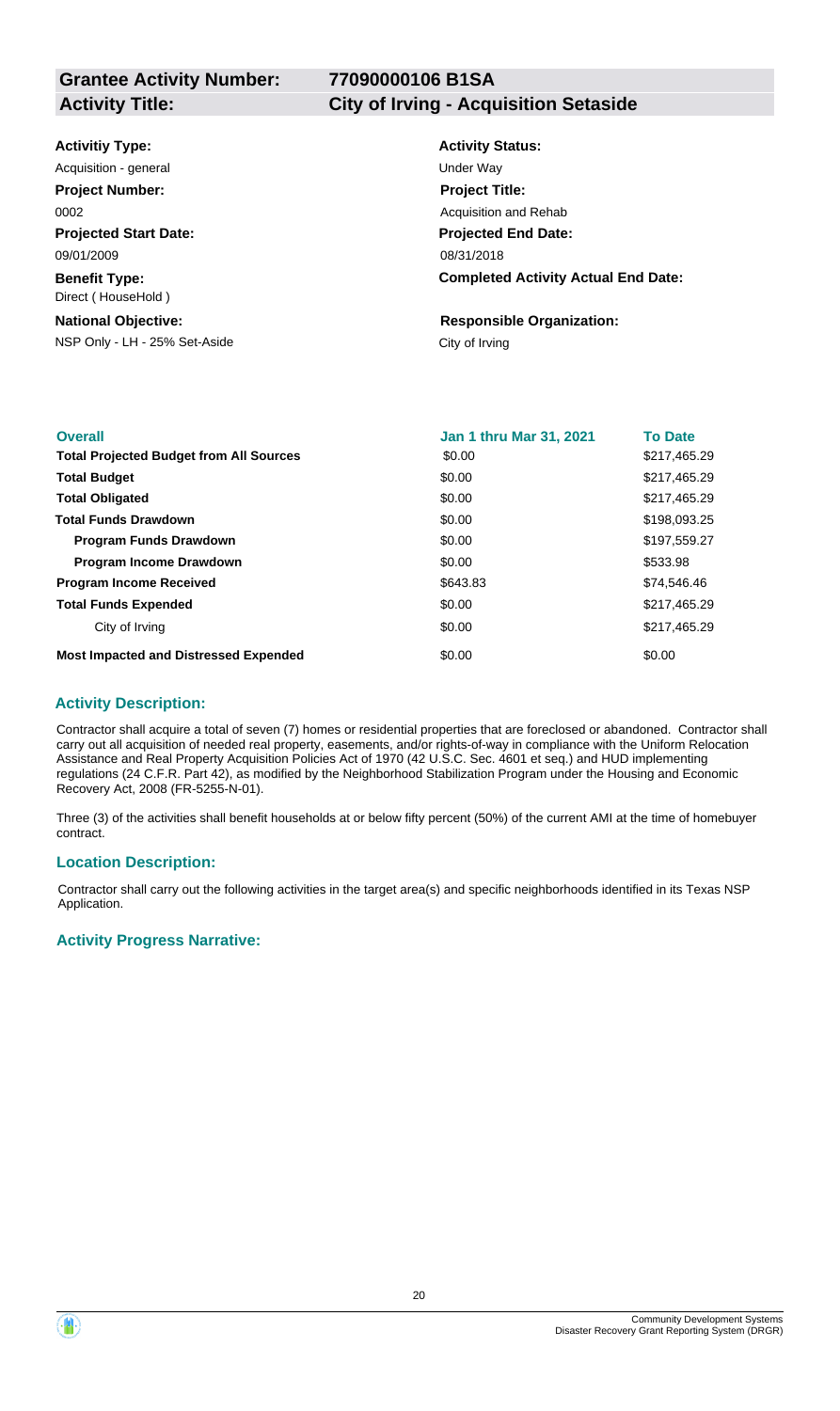|                       | <b>This Report Period</b> | <b>Cumulative Actual Total / Expected</b> |  |  |  |
|-----------------------|---------------------------|-------------------------------------------|--|--|--|
|                       | <b>Total</b>              | <b>Total</b>                              |  |  |  |
| # of Properties       | 0                         | 1/3                                       |  |  |  |
| # of Parcels acquired | $\Omega$                  | 1/3                                       |  |  |  |
|                       |                           |                                           |  |  |  |

|                         | <b>This Report Period</b> | <b>Cumulative Actual Total / Expected</b> |
|-------------------------|---------------------------|-------------------------------------------|
|                         | <b>Total</b>              | <b>Total</b>                              |
| # of Housing Units      | 0                         | 1/3                                       |
| # of Singlefamily Units | 0                         | 1/3                                       |

#### **Beneficiaries Performance Measures**

|                 | <b>This Report Period</b> |            |       | <b>Cumulative Actual Total / Expected</b> |            |       |                |
|-----------------|---------------------------|------------|-------|-------------------------------------------|------------|-------|----------------|
|                 | Low                       | <b>Mod</b> | Total | Low                                       | <b>Mod</b> | Total | <b>Low/Mod</b> |
| # of Households |                           |            |       | 1/3                                       | 0/0        | 1/3   | 100.00         |

#### **Activity Locations**

**No Activity Locations found.**

#### **Other Funding Sources Budgeted - Detail**

#### **No Other Match Funding Sources Found**

**Other Funding Sources Amount** 

No Other Funding Sources Found Total Other Funding Sources

**Activity Supporting Documents:** None

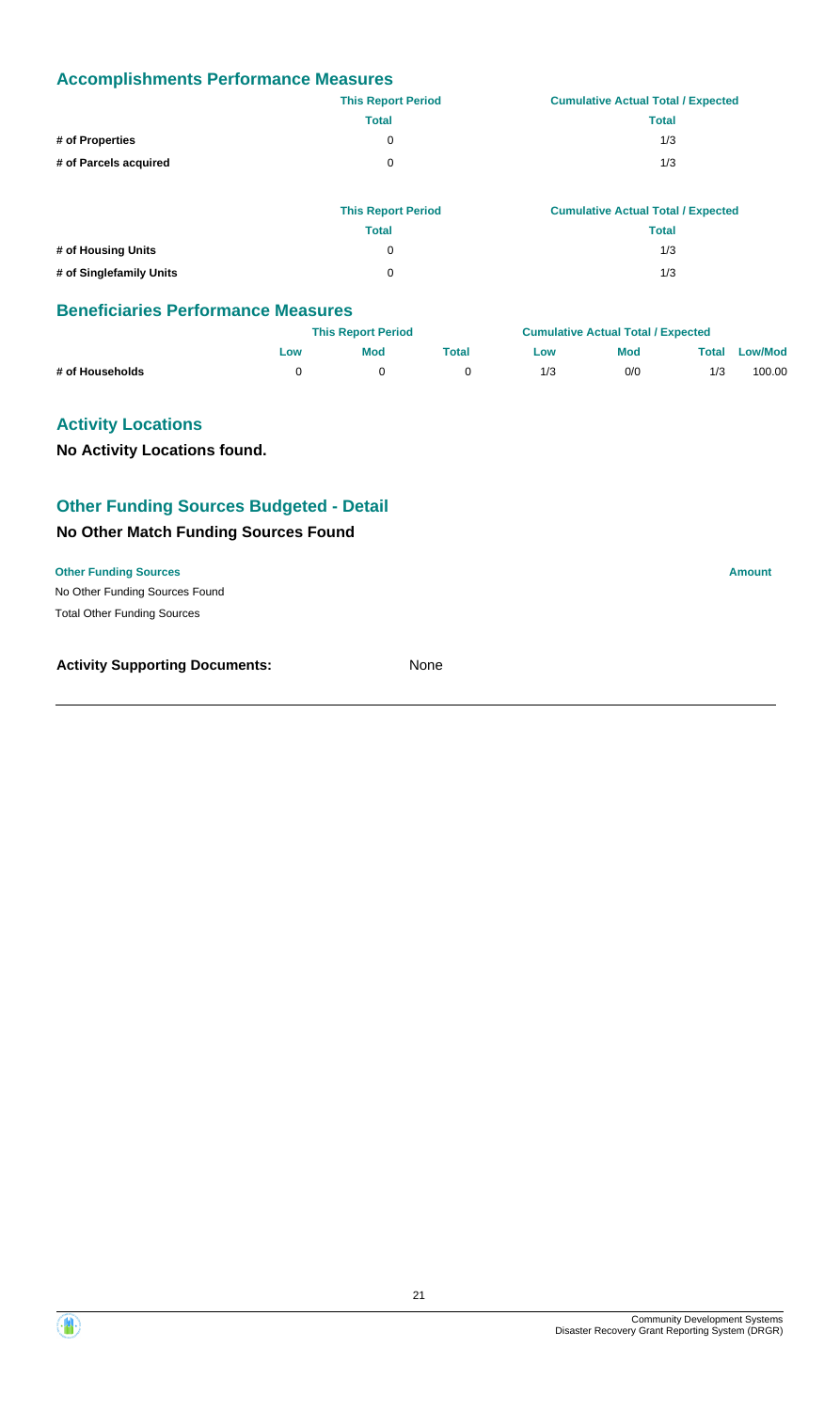**77090000107 B1SA**

**Activity Title: City of Laredo - Acquisition Setaside**

#### **Activitiy Type:**

**Projected Start Date: Benefit Type:** 09/01/2009 Direct ( HouseHold ) Acquisition - general and the Under Way **Project Number:** 0002

#### **National Objective:**

NSP Only - LH - 25% Set-Aside City of Laredo

# **Activity Status: Projected End Date: Completed Activity Actual End Date:** 12/31/2020 **Project Title:** Acquisition and Rehab

# **Responsible Organization:**

| <b>Overall</b>                                 | <b>Jan 1 thru Mar 31, 2021</b> | <b>To Date</b> |
|------------------------------------------------|--------------------------------|----------------|
| <b>Total Projected Budget from All Sources</b> | \$0.00                         | \$1,536,278.45 |
| <b>Total Budget</b>                            | \$0.00                         | \$1,536,278.45 |
| <b>Total Obligated</b>                         | \$0.00                         | \$1,536,278.45 |
| <b>Total Funds Drawdown</b>                    | \$0.00                         | \$1,536,278.45 |
| <b>Program Funds Drawdown</b>                  | \$0.00                         | \$1,450,066.53 |
| <b>Program Income Drawdown</b>                 | \$0.00                         | \$86,211.92    |
| <b>Program Income Received</b>                 | \$14,352.43                    | \$340,099.58   |
| <b>Total Funds Expended</b>                    | \$0.00                         | \$1,536,453.04 |
| City of Laredo                                 | \$0.00                         | \$1,536,453.04 |
| <b>Most Impacted and Distressed Expended</b>   | \$0.00                         | \$0.00         |

#### **Activity Description:**

Contractor shall acquire nineteen (19) homes or residential properties that are foreclosed or abandoned. Contractor shall carry out all acquisition of needed real property, easements, and/or rights-of-way in compliance with the Uniform Relocation Assistance and Real Property Acquisition Policies Act of 1970 (42 U.S.C. Sec. 4601 et seq.) and HUD implementing regulations (24 C.F.R. Part 42), as modified by the Neighborhood Stabilization Program under the Housing and Economic Recovery Act, 2008 (FR-5255-N-01).

Nineteen (19) of the units shall benefit households at or below fifty percent (50%) of current AMI at the time of homebuyer contract.

#### **Location Description:**

Contractor shall carry out the following activities in the target area(s) and specific neighborhoods identified in its Texas NSP Application.

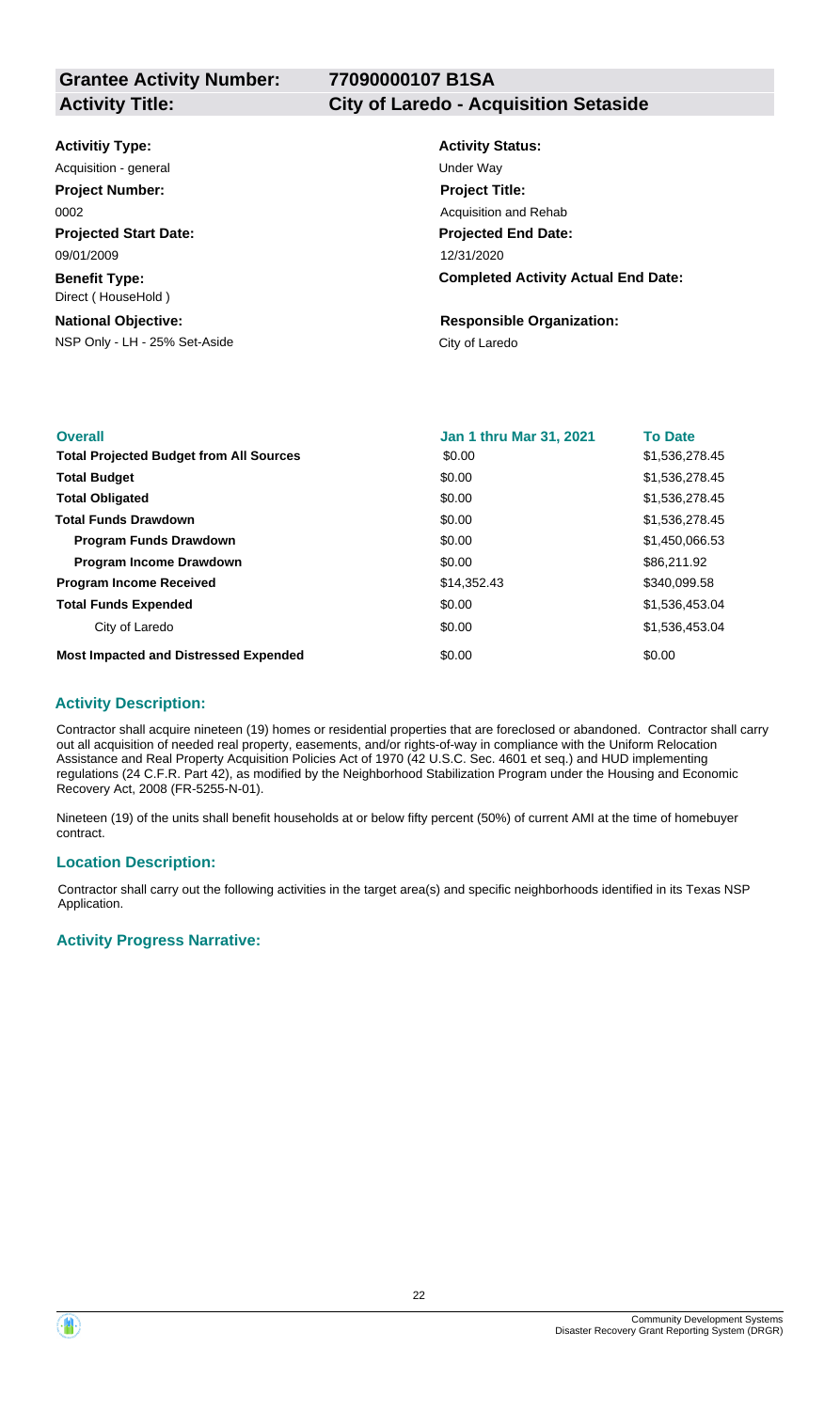|                       | <b>This Report Period</b> | <b>Cumulative Actual Total / Expected</b> |
|-----------------------|---------------------------|-------------------------------------------|
|                       | <b>Total</b>              | <b>Total</b>                              |
| # of Properties       | $\Omega$                  | 19/19                                     |
| # of Parcels acquired | $\Omega$                  | 19/19                                     |
|                       |                           |                                           |
|                       |                           |                                           |

|                         | <b>This Report Period</b> | <b>Cumulative Actual Total / Expected</b> |
|-------------------------|---------------------------|-------------------------------------------|
|                         | Total                     | Total                                     |
| # of Housing Units      | O                         | 19/19                                     |
| # of Singlefamily Units | 0                         | 19/19                                     |

#### **Beneficiaries Performance Measures**

|                    | <b>This Report Period</b> |            |       | <b>Cumulative Actual Total / Expected</b> |            |       |                |
|--------------------|---------------------------|------------|-------|-------------------------------------------|------------|-------|----------------|
|                    | Low                       | <b>Mod</b> | Total | Low                                       | <b>Mod</b> | Total | <b>Low/Mod</b> |
| # of Households    |                           |            |       | 19/19                                     | 0/0        | 19/19 | 100.00         |
| # of Persons       |                           |            |       | 0/0                                       | 0/0        | 0/0   | 0              |
| # Owner Households |                           |            |       | 19/19                                     | 0/0        | 19/19 | 100.00         |

## **Activity Locations**

**No Activity Locations found.**

#### **Other Funding Sources Budgeted - Detail**

#### **No Other Match Funding Sources Found**

#### **Other Funding Sources Amount**

No Other Funding Sources Found Total Other Funding Sources

| <b>Activity Supporting Documents:</b> | None |
|---------------------------------------|------|
|                                       |      |

Disaster Recovery Grant Reporting System (DRGR)

Community Development Systems

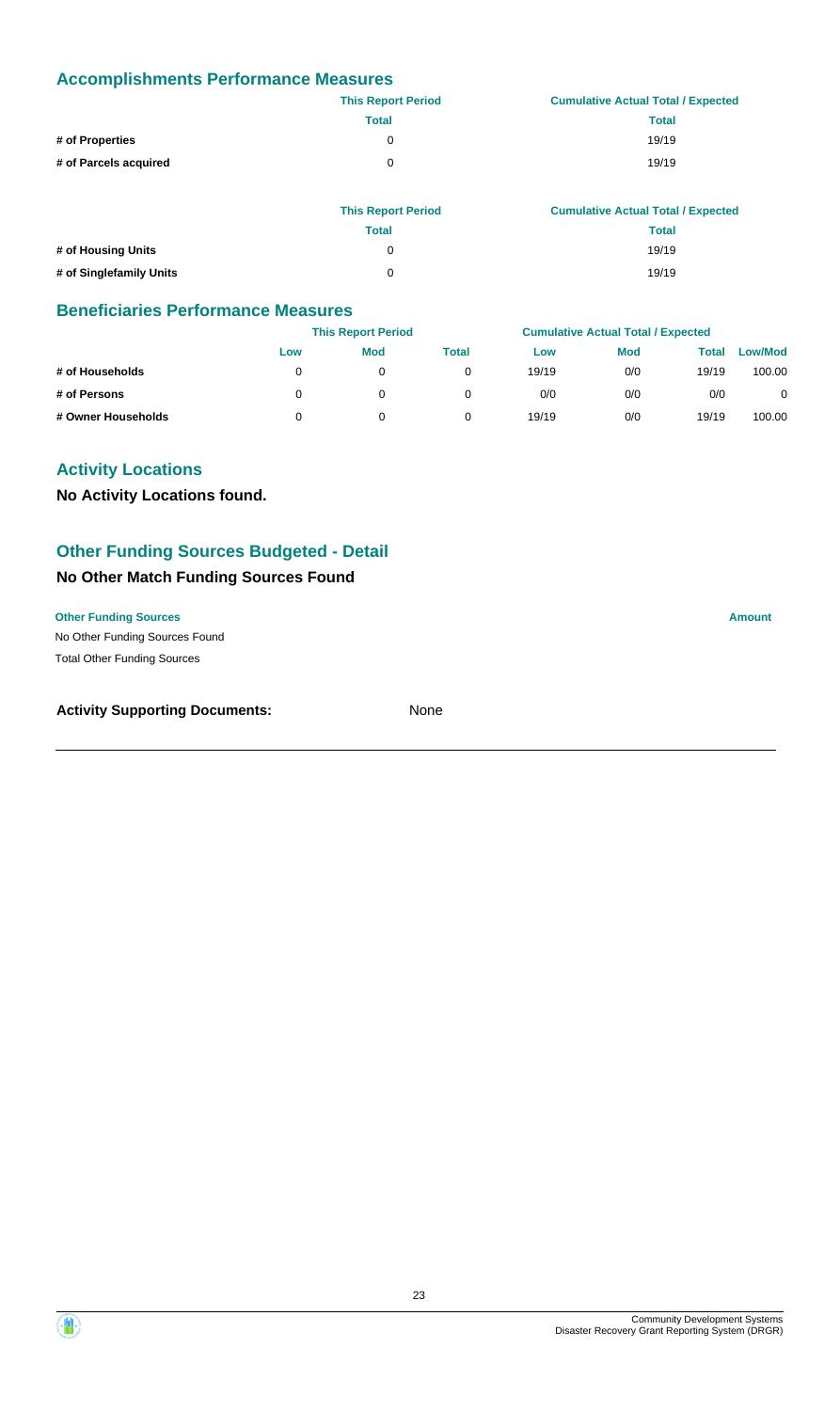#### **Projected Start Date: Benefit Type:** NSP Only - LH - 25% Set-Aside Affordable Homes of South Texas, Inc. **National Objective: Activity Status: Projected End Date: Completed Activity Actual End Date: Activitiy Type:** 08/31/2019 09/01/2009 Direct ( HouseHold ) **Responsible Organization:** Acquisition - general and the Under Way **Project Number:** 0002 **Project Title:** Acquisition and Rehab

| <b>Overall</b>                                 | <b>Jan 1 thru Mar 31, 2021</b> | <b>To Date</b> |
|------------------------------------------------|--------------------------------|----------------|
| <b>Total Projected Budget from All Sources</b> | \$0.00                         | \$300,805.00   |
| <b>Total Budget</b>                            | \$0.00                         | \$300,805.00   |
| <b>Total Obligated</b>                         | \$0.00                         | \$300,805.00   |
| <b>Total Funds Drawdown</b>                    | \$0.00                         | \$300,805.00   |
| <b>Program Funds Drawdown</b>                  | \$0.00                         | \$300,805.00   |
| <b>Program Income Drawdown</b>                 | \$0.00                         | \$0.00         |
| <b>Program Income Received</b>                 | \$547.34                       | \$19,389.18    |
| <b>Total Funds Expended</b>                    | \$0.00                         | \$300,805.00   |
| Affordable Homes of South Texas, Inc.          | \$0.00                         | \$300,805.00   |
| <b>Most Impacted and Distressed Expended</b>   | \$0.00                         | \$0.00         |

#### **Activity Description:**

Contractor shall acquire one (1) home and twenty (20) vacant lots that are foreclosed or abandoned. Contractor shall carry out all acquisition of needed real property, easements, and/or rights-of-way in compliance with the Uniform Relocation Assistance and Real Property Acquisition Policies Act of 1970 (42 U.S.C. Sec. 4601 et seq.) and HUD implementing regulations (24 C.F.R. Part 42), as modified by the Neighborhood Stabilization Program under the Housing and Economic Recovery Act, 2008 (FR-5255-N-01).

Twetny-one (21) of the activities shall benefit households at or below fifty percent (50%) of the current AMI at the time of homebuyer contract.

At the Obligation deadline, Contractor had shifted plans to better meet community priorities and purchased vacant foreclosed properties. In later quarterls, this setaside total in Residential Rehab/Reconstruction was eliminated and funding shifted to Redevelopment.

#### **Location Description:**

Qualifying neighborhoods identified in the application.

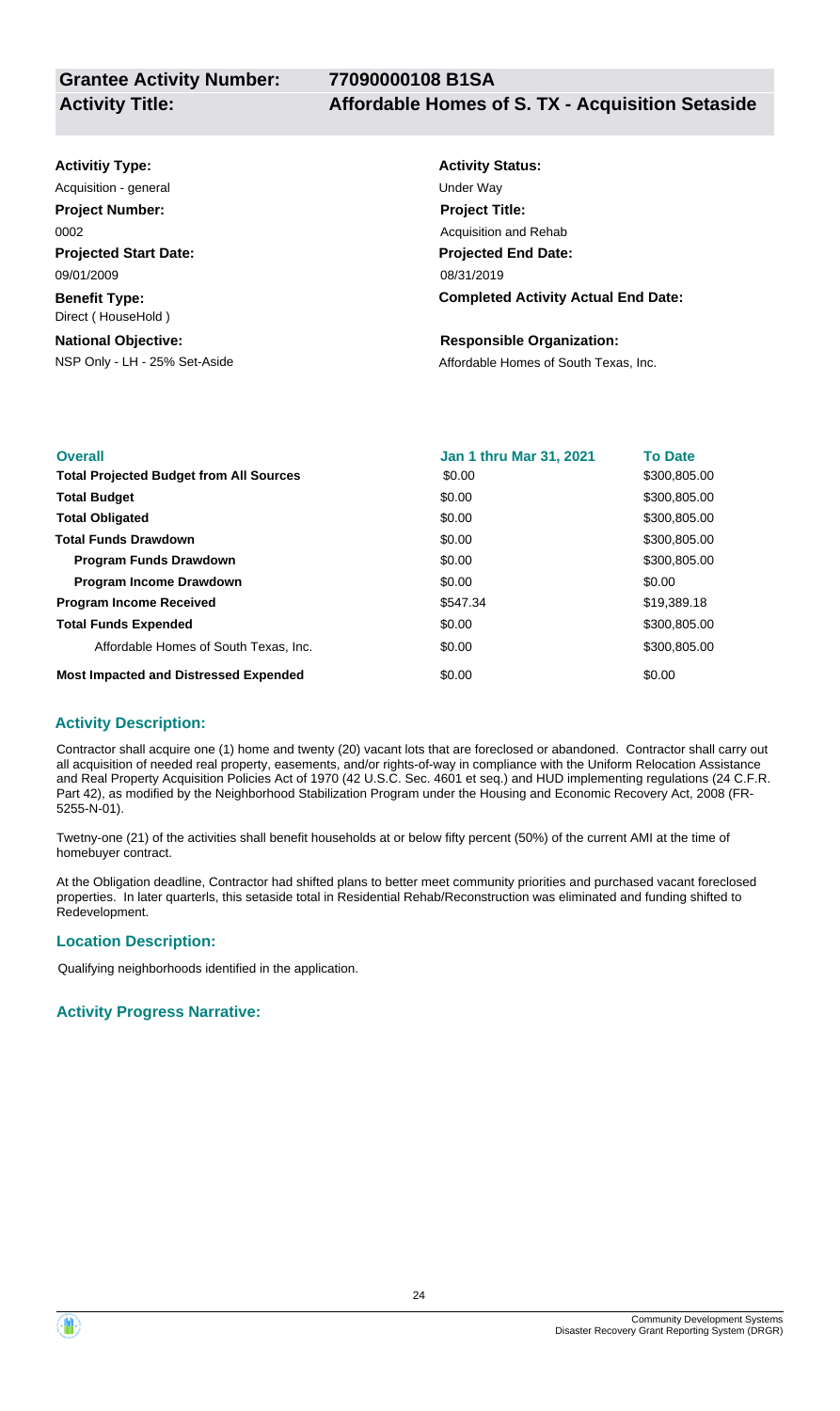|                       | <b>This Report Period</b> | <b>Cumulative Actual Total / Expected</b> |
|-----------------------|---------------------------|-------------------------------------------|
|                       | <b>Total</b>              | <b>Total</b>                              |
| # of Properties       | 0                         | 6/21                                      |
| # of Parcels acquired | 0                         | 6/21                                      |
|                       | <b>This Renort Period</b> | Cumulative Actual Total / Expected        |

|                         | This Report Period | Cumulative Actual Total / Expected |
|-------------------------|--------------------|------------------------------------|
|                         | Total              | <b>Total</b>                       |
| # of Housing Units      |                    | 6/1                                |
| # of Singlefamily Units |                    | 6/1                                |

#### **Beneficiaries Performance Measures**

|                             |            | <b>This Report Period</b> |       | <b>Cumulative Actual Total / Expected</b> |     |             |          |
|-----------------------------|------------|---------------------------|-------|-------------------------------------------|-----|-------------|----------|
|                             | <b>LOW</b> | Mod                       | Total | ∟ow                                       | Mod | $\tau$ otal | Low/Mod% |
| # of Permanent Jobs Created |            |                           |       | 0/0                                       | 0/0 | 0/0         |          |

|                    |     | <b>This Report Period</b> |       | <b>Cumulative Actual Total / Expected</b> |            |       |                |  |
|--------------------|-----|---------------------------|-------|-------------------------------------------|------------|-------|----------------|--|
|                    | Low | <b>Mod</b>                | Total | Low                                       | <b>Mod</b> | Total | <b>Low/Mod</b> |  |
| # of Households    |     |                           |       | 4/1                                       | 3/0        | 7/1   | 100.00         |  |
| # Owner Households |     |                           |       | 4/1                                       | 3/0        | 7/1   | 100.00         |  |

## **Activity Locations**

#### **No Activity Locations found.**

#### **Other Funding Sources Budgeted - Detail**

#### **No Other Match Funding Sources Found**

**Other Funding Sources Amount** 

No Other Funding Sources Found Total Other Funding Sources

#### **Activity Supporting Documents:** None

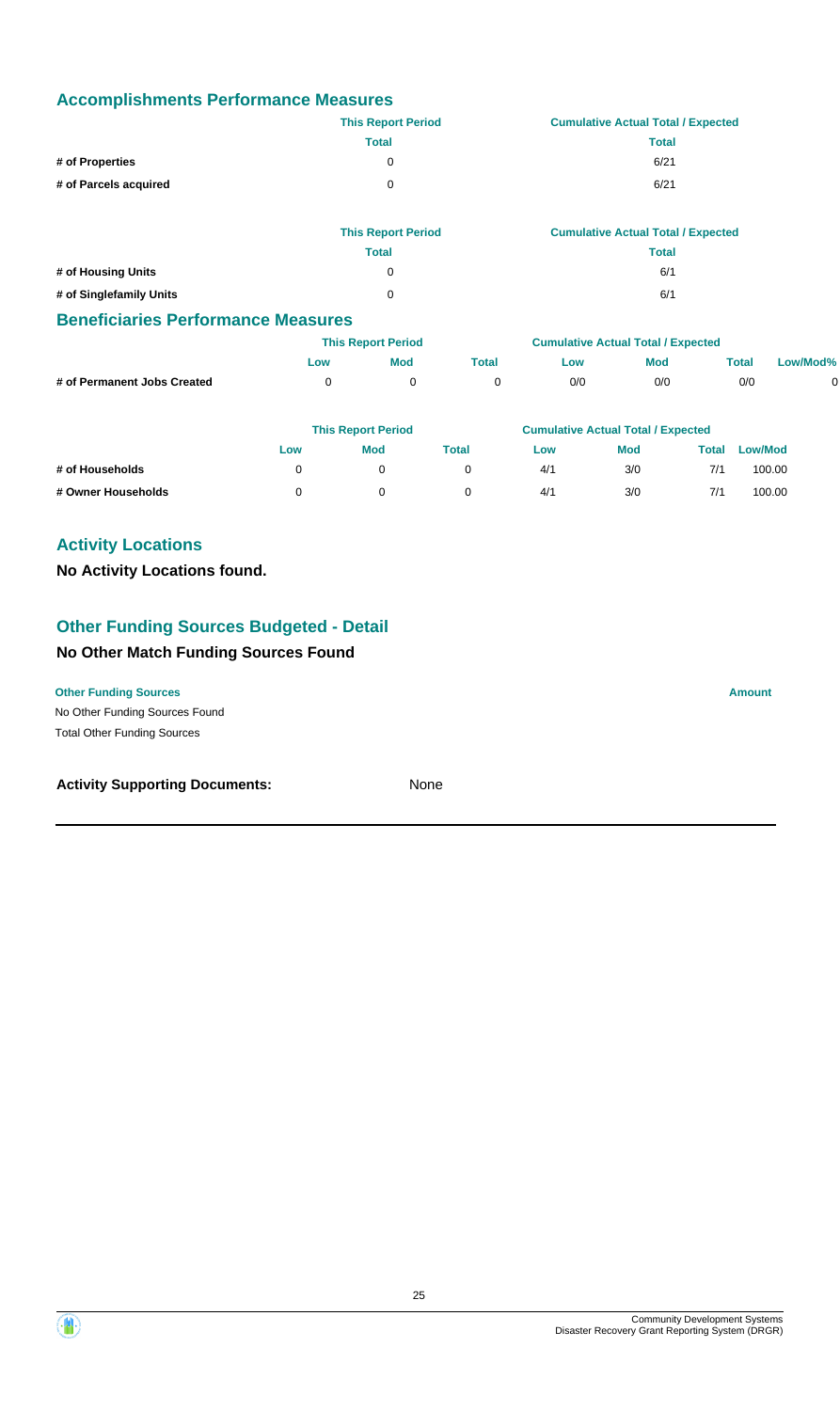# **77090000110 B1**

| <b>Activitiy Type:</b>                     | <b>Activity Status:</b>                    |
|--------------------------------------------|--------------------------------------------|
| Acquisition - general                      | Under Way                                  |
| <b>Project Number:</b>                     | <b>Project Title:</b>                      |
| 0002                                       | Acquisition and Rehab                      |
| <b>Projected Start Date:</b>               | <b>Projected End Date:</b>                 |
| 09/01/2009                                 | 12/31/2020                                 |
| <b>Benefit Type:</b><br>Direct (HouseHold) | <b>Completed Activity Actual End Date:</b> |
| <b>National Objective:</b>                 | <b>Responsible Organization:</b>           |
| NSP Only - LMMI                            | City of Galveston2                         |
|                                            |                                            |

| <b>Overall</b>                                 | <b>Jan 1 thru Mar 31, 2021</b> | <b>To Date</b> |
|------------------------------------------------|--------------------------------|----------------|
| <b>Total Projected Budget from All Sources</b> | \$0.00                         | \$169,097.46   |
| <b>Total Budget</b>                            | \$0.00                         | \$169,097.46   |
| <b>Total Obligated</b>                         | \$0.00                         | \$169,097.46   |
| <b>Total Funds Drawdown</b>                    | \$0.00                         | \$169,097.46   |
| <b>Program Funds Drawdown</b>                  | \$0.00                         | \$163,295.54   |
| <b>Program Income Drawdown</b>                 | \$0.00                         | \$5,801.92     |
| <b>Program Income Received</b>                 | \$66.06                        | \$96,952.22    |
| <b>Total Funds Expended</b>                    | \$0.00                         | \$183,788.53   |
| City of Galveston2                             | \$0.00                         | \$183,788.53   |
| <b>Most Impacted and Distressed Expended</b>   | \$0.00                         | \$0.00         |

#### **Activity Description:**

Contractor shall acquire two (2) homes or residential properties that are foreclosed or abandoned. Contractor shall carry out all acquisition of needed real property, easements, and/or rights-of-way in compliance with the Uniform Relocation Assistance and Real Property Acquisition Policies Act of 1970 (42 U.S.C. Sec. 4601 et seq.) and HUD implementing regulations (24 C.F.R. Part 42), as modified by the Neighborhood Stabilization Program under the Housing and Economic Recovery Act, 2008 (FR-5255-N-01).

Two (2) of the activities shall benefit households that are fifty-one percent (51%) to one hundred twenty percent (120%) of the current AMI at the time of homebuyer contract.

#### **Location Description:**

Contractor shall carry out the following activities in the target area(s) and specific neighborhoods identified in its Texas NSP Application.

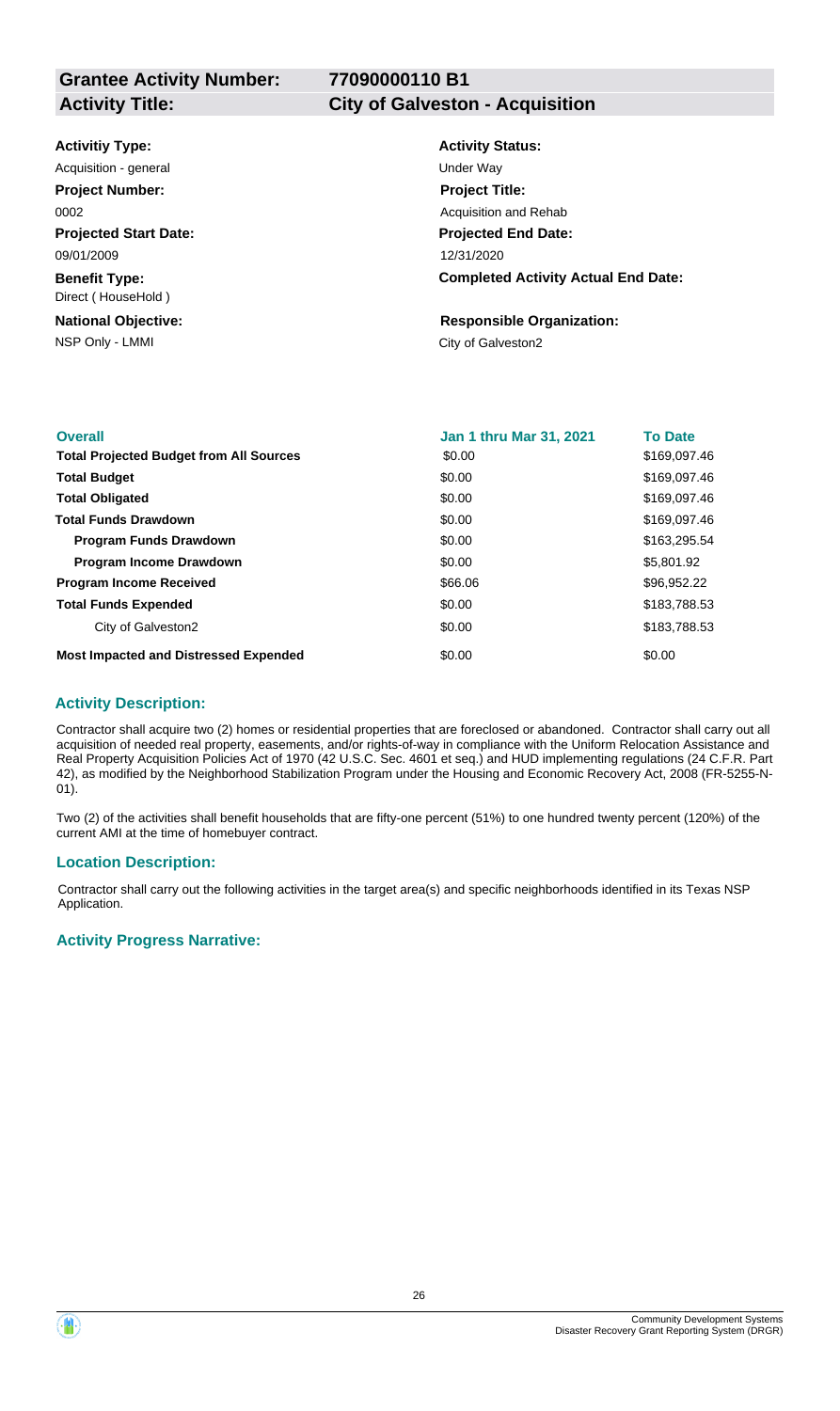|                       | <b>This Report Period</b> | <b>Cumulative Actual Total / Expected</b> |
|-----------------------|---------------------------|-------------------------------------------|
|                       | <b>Total</b>              | <b>Total</b>                              |
| # of Properties       | 0                         | 2/2                                       |
| # of Parcels acquired | 0                         | 2/2                                       |
|                       |                           |                                           |

|                         | <b>This Report Period</b> | <b>Cumulative Actual Total / Expected</b> |
|-------------------------|---------------------------|-------------------------------------------|
|                         | Total                     | <b>Total</b>                              |
| # of Housing Units      | 0                         | 2/2                                       |
| # of Singlefamily Units | 0                         | 2/2                                       |

#### **Beneficiaries Performance Measures**

|                    |     | <b>This Report Period</b> |       |     | <b>Cumulative Actual Total / Expected</b> |       |                |
|--------------------|-----|---------------------------|-------|-----|-------------------------------------------|-------|----------------|
|                    | Low | <b>Mod</b>                | Total | Low | <b>Mod</b>                                | Total | <b>Low/Mod</b> |
| # of Households    |     |                           |       | 2/0 | 0/2                                       | 2/2   | 100.00         |
| # Owner Households |     |                           |       | 2/0 | 0/2                                       | 2/2   | 100.00         |

#### **Activity Locations**

**No Activity Locations found.**

# **Other Funding Sources Budgeted - Detail**

#### **No Other Match Funding Sources Found**

#### **Other Funding Sources Amount**

No Other Funding Sources Found Total Other Funding Sources

| <b>Activity Supporting Documents:</b> | None |
|---------------------------------------|------|
|                                       |      |

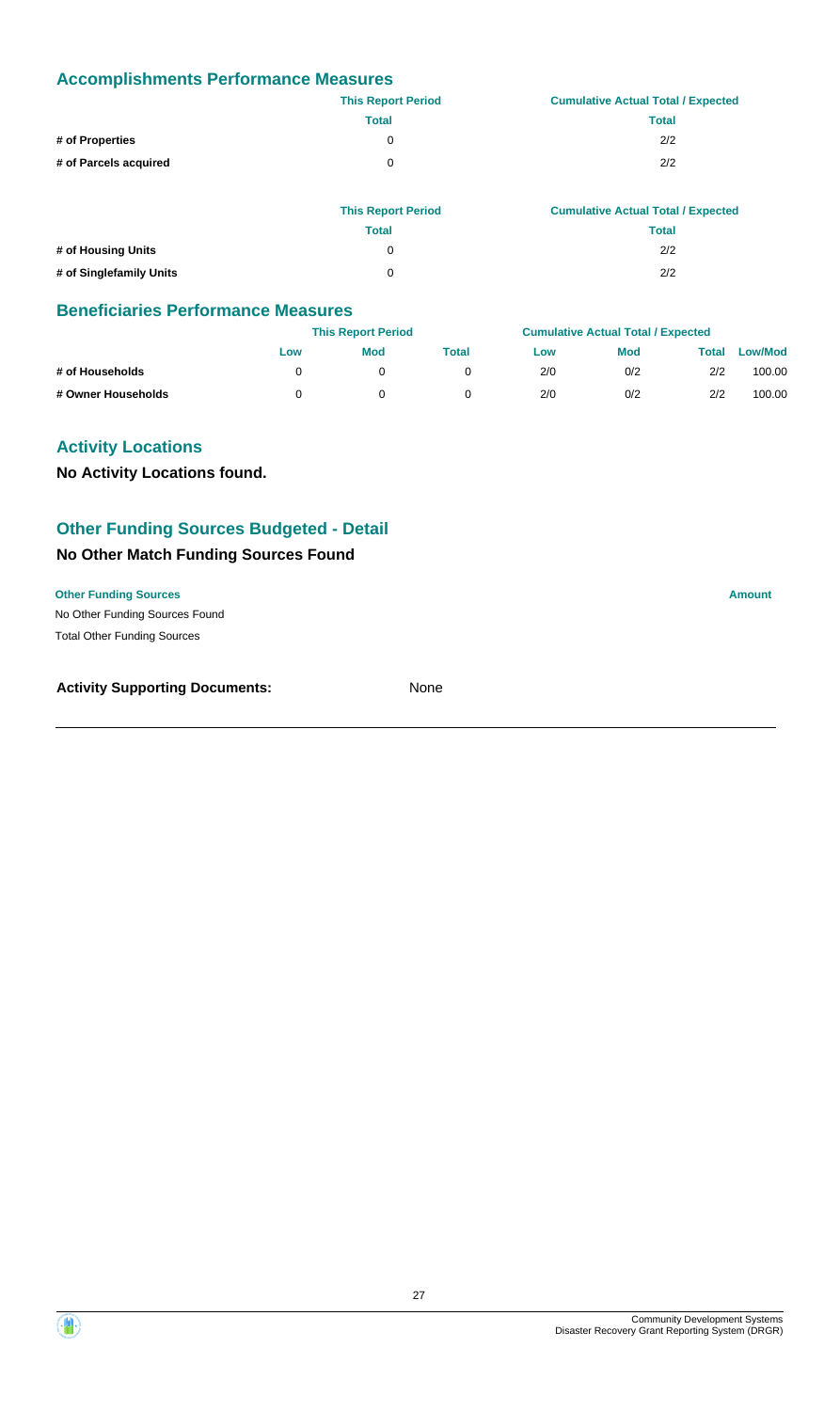# **77090000112 B1SA**

#### **Activity Title: City of El Paso - Acquisition Setaside**

| <b>Activitiy Type:</b> |  |
|------------------------|--|
|------------------------|--|

**Projected Start Date: Benefit Type:** 09/01/2009 Direct ( HouseHold ) Acquisition - general **Completed Project Number:** 0002

#### **National Objective:**

NSP Only - LH - 25% Set-Aside City of El Paso

# **Activity Status: Projected End Date: Completed Activity Actual End Date:** 02/28/2014 **Project Title:** Acquisition and Rehab

**Responsible Organization:**

| <b>Overall</b>                                 | <b>Jan 1 thru Mar 31, 2021</b> | <b>To Date</b> |
|------------------------------------------------|--------------------------------|----------------|
| <b>Total Projected Budget from All Sources</b> | \$0.00                         | \$167,522.45   |
| <b>Total Budget</b>                            | \$0.00                         | \$167,522.45   |
| <b>Total Obligated</b>                         | \$0.00                         | \$167.522.45   |
| <b>Total Funds Drawdown</b>                    | \$0.00                         | \$167,522.45   |
| <b>Program Funds Drawdown</b>                  | \$0.00                         | \$147,793.20   |
| <b>Program Income Drawdown</b>                 | \$0.00                         | \$19,729.25    |
| <b>Program Income Received</b>                 | \$778.89                       | \$32,592.74    |
| <b>Total Funds Expended</b>                    | \$0.00                         | \$175,620,00   |
| City of El Paso                                | \$0.00                         | \$175,620.00   |
| <b>Most Impacted and Distressed Expended</b>   | \$0.00                         | \$0.00         |

#### **Activity Description:**

Contractor shall acquire two (2) homes or residential properties that are foreclosed or abandoned. Contractor shall carry out all acquisition of needed real property, easements, and/or rights-of-way in compliance with the Uniform Relocation Assistance and Real Property Acquisition Policies Act of 1970 (42 U.S.C. Sec. 4601 et seq.) and HUD implementing regulations (24 C.F.R. Part 42), as modified by the Neighborhood Stabilization Program under the Housing and Economic Recovery Act, 2008 (FR-5255-N-01).

Two (2) of the activities shall benefit households that are at or below fifty percent (50%) of the current AMI at the time of homebuyer contract.

#### **Location Description:**

Contractor shall carry out the following activities in the target area(s) and specific neighborhoods identified in its Texas NSP Application.

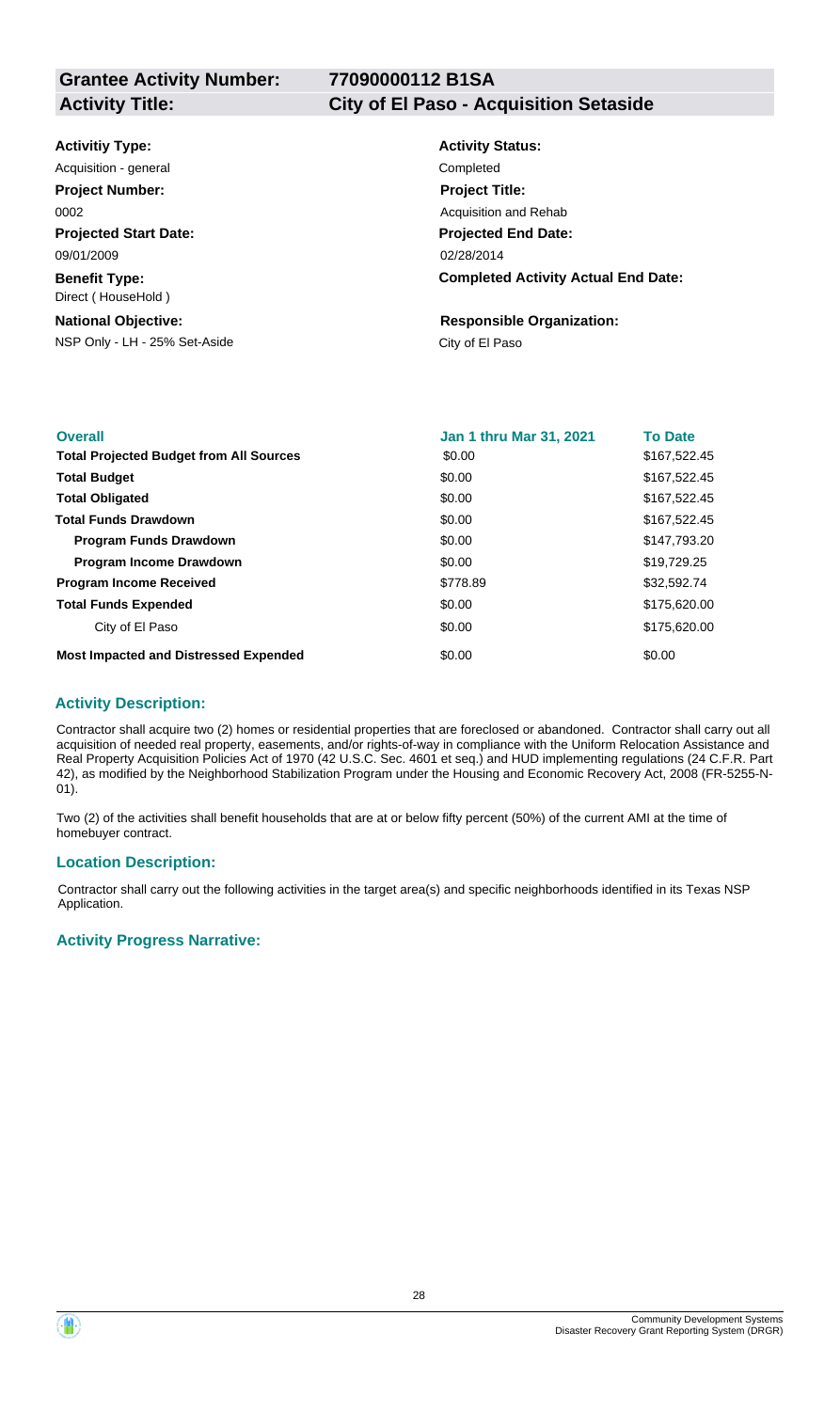|                       | <b>This Report Period</b> | <b>Cumulative Actual Total / Expected</b> |
|-----------------------|---------------------------|-------------------------------------------|
|                       | <b>Total</b>              | <b>Total</b>                              |
| # of Properties       | 0                         | 4/2                                       |
| # of Parcels acquired | 0                         | 4/2                                       |
|                       |                           |                                           |

|                         | <b>This Report Period</b> | <b>Cumulative Actual Total / Expected</b> |
|-------------------------|---------------------------|-------------------------------------------|
|                         | Total                     | Total                                     |
| # of Housing Units      | O                         | 4/2                                       |
| # of Singlefamily Units | 0                         | 4/2                                       |

#### **Beneficiaries Performance Measures**

|                    | <b>This Report Period</b> |            |              | <b>Cumulative Actual Total / Expected</b> |            |       |         |
|--------------------|---------------------------|------------|--------------|-------------------------------------------|------------|-------|---------|
|                    | Low                       | <b>Mod</b> | <b>Total</b> | Low                                       | <b>Mod</b> | Total | Low/Mod |
| # of Households    |                           |            |              | 4/2                                       | 0/0        | 4/2   | 100.00  |
| # of Persons       |                           |            |              | 0/0                                       | 0/0        | 0/0   | 0       |
| # Owner Households |                           |            |              | 4/2                                       | 0/0        | 4/2   | 100.00  |

# **Activity Locations**

**No Activity Locations found.**

## **Other Funding Sources Budgeted - Detail**

#### **No Other Match Funding Sources Found**

#### **Other Funding Sources Amount**

No Other Funding Sources Found Total Other Funding Sources

#### **Activity Supporting Documents:** None

Community Development Systems Disaster Recovery Grant Reporting System (DRGR)

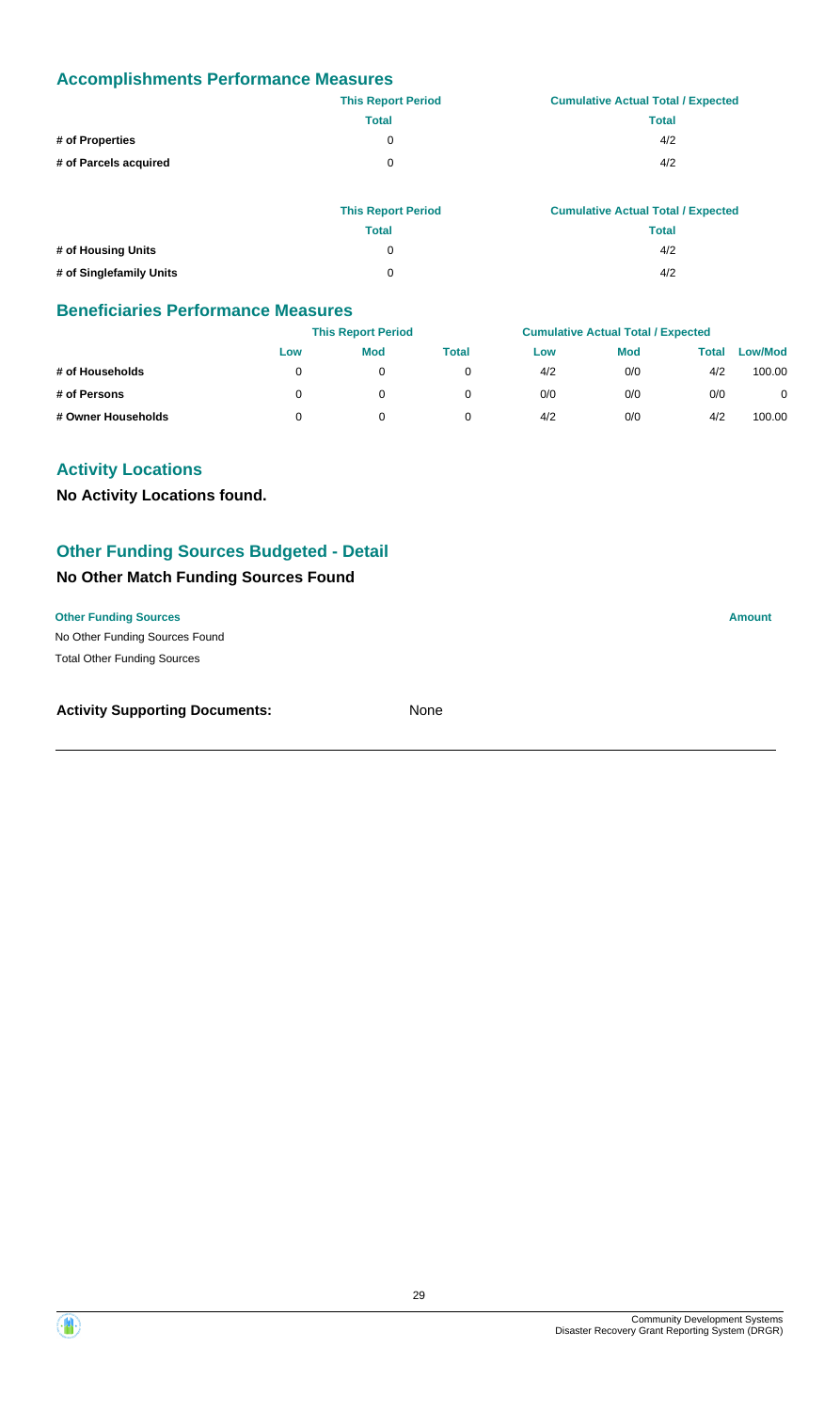**77090000113 B1SA**

**Activity Title: HA of San Benito - Acquisition Setaside**

| <b>Activitiy Type:</b> |  |
|------------------------|--|
|------------------------|--|

**Projected Start Date: Benefit Type:** 09/01/2009 Direct ( HouseHold ) Acquisition - general **Completed Project Number:** 0002

#### **National Objective:**

NSP Only - LH - 25% Set-Aside Housing Authority of San Benito

# **Activity Status: Projected End Date: Completed Activity Actual End Date:** 02/28/2014 **Project Title:** Acquisition and Rehab

#### **Responsible Organization:**

| <b>Overall</b>                                 | <b>Jan 1 thru Mar 31, 2021</b> | <b>To Date</b> |
|------------------------------------------------|--------------------------------|----------------|
| <b>Total Projected Budget from All Sources</b> | \$0.00                         | \$26,418.61    |
| <b>Total Budget</b>                            | \$0.00                         | \$26,418.61    |
| <b>Total Obligated</b>                         | \$0.00                         | \$26,418.61    |
| <b>Total Funds Drawdown</b>                    | \$0.00                         | \$26,418.61    |
| <b>Program Funds Drawdown</b>                  | \$0.00                         | \$25,299.73    |
| <b>Program Income Drawdown</b>                 | \$0.00                         | \$1,118.88     |
| <b>Program Income Received</b>                 | \$598.72                       | \$12,226.57    |
| <b>Total Funds Expended</b>                    | \$0.00                         | \$14,385.23    |
| Housing Authority of San Benito                | \$0.00                         | \$14,385.23    |
| <b>Most Impacted and Distressed Expended</b>   | \$0.00                         | \$0.00         |

#### **Activity Description:**

Contractor shall acquire three (3) homes or residential properties that are foreclosed or abandoned. Contractor shall carry out all acquisition of needed real property, easements, and/or rights-of-way in compliance with the Uniform Relocation Assistance and Real Property Acquisition Policies Act of 1970 (42 U.S.C. Sec. 4601 et seq.) and HUD implementing regulations (24 C.F.R. Part 42), as modified by the Neighborhood Stabilization Program under the Housing and Economic Recovery Act, 2008 (FR-5255-N-01).

One (1) of the activities shall benefit households at or below fifty percent (50%) of the current AMI at the time of homebuyer contract.

#### **Location Description:**

Contractor shall carry out the following activities in the target area(s) and specific neighborhoods identified in its Texas NSP Application.

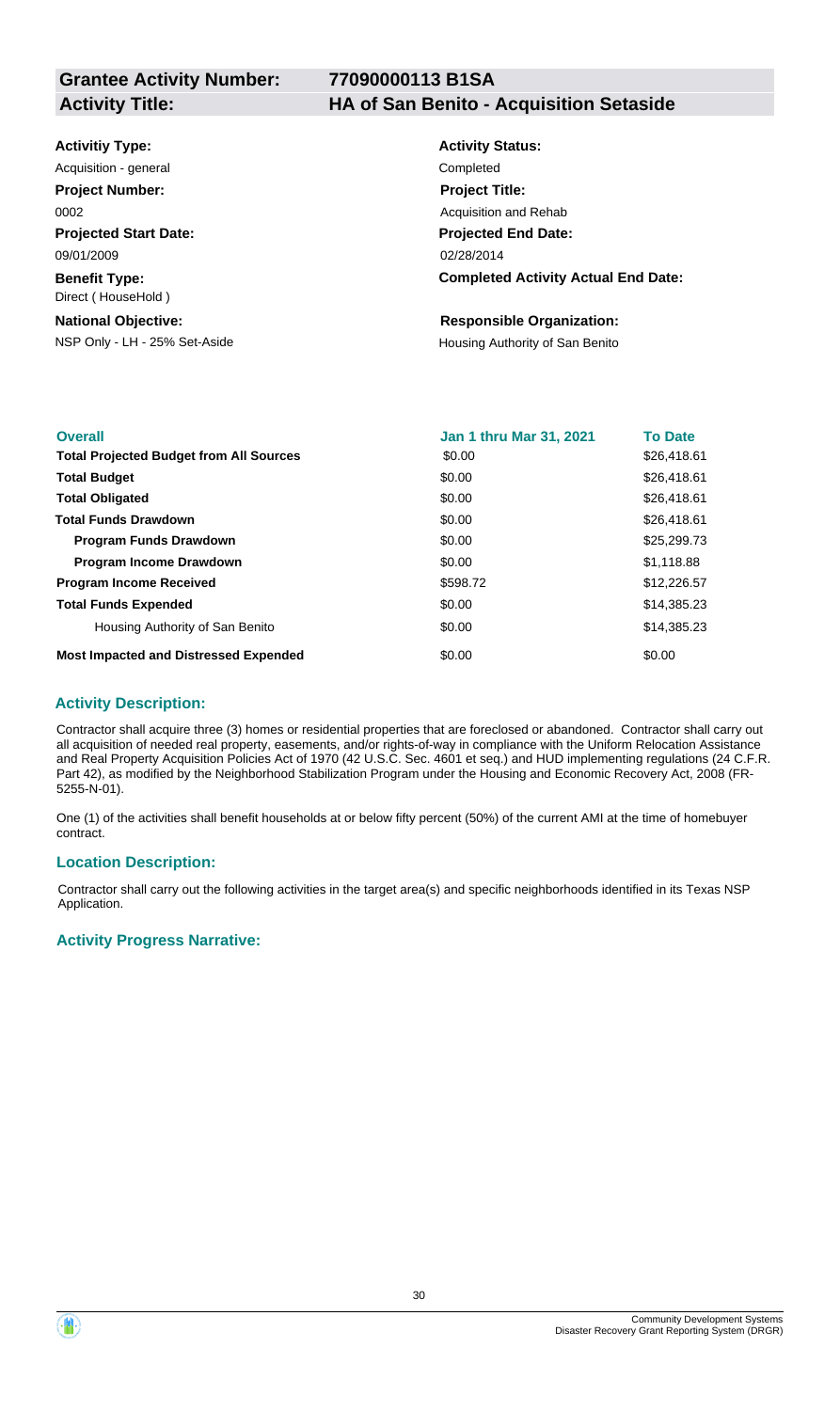|                       | <b>This Report Period</b> | <b>Cumulative Actual Total / Expected</b> |
|-----------------------|---------------------------|-------------------------------------------|
|                       | <b>Total</b>              | <b>Total</b>                              |
| # of Properties       | 0                         | 1/1                                       |
| # of Parcels acquired | 0                         | 1/1                                       |
|                       |                           |                                           |

|                         | <b>This Report Period</b> | <b>Cumulative Actual Total / Expected</b> |
|-------------------------|---------------------------|-------------------------------------------|
|                         | Total                     | Total                                     |
| # of Housing Units      |                           | 1/1                                       |
| # of Singlefamily Units | 0                         | 1/1                                       |

#### **Beneficiaries Performance Measures**

|                    |     | <b>This Report Period</b> |       |     | <b>Cumulative Actual Total / Expected</b> |       |                |
|--------------------|-----|---------------------------|-------|-----|-------------------------------------------|-------|----------------|
|                    | Low | <b>Mod</b>                | Total | Low | <b>Mod</b>                                | Total | <b>Low/Mod</b> |
| # of Households    |     |                           |       | 1/1 | 0/0                                       | 1/1   | 100.00         |
| # Owner Households |     |                           |       | 1/1 | 0/0                                       | 1/1   | 100.00         |

#### **Activity Locations**

**No Activity Locations found.**

# **Other Funding Sources Budgeted - Detail**

#### **No Other Match Funding Sources Found**

#### **Other Funding Sources Amount**

No Other Funding Sources Found Total Other Funding Sources

| <b>Activity Supporting Documents:</b> | None |
|---------------------------------------|------|
|                                       |      |

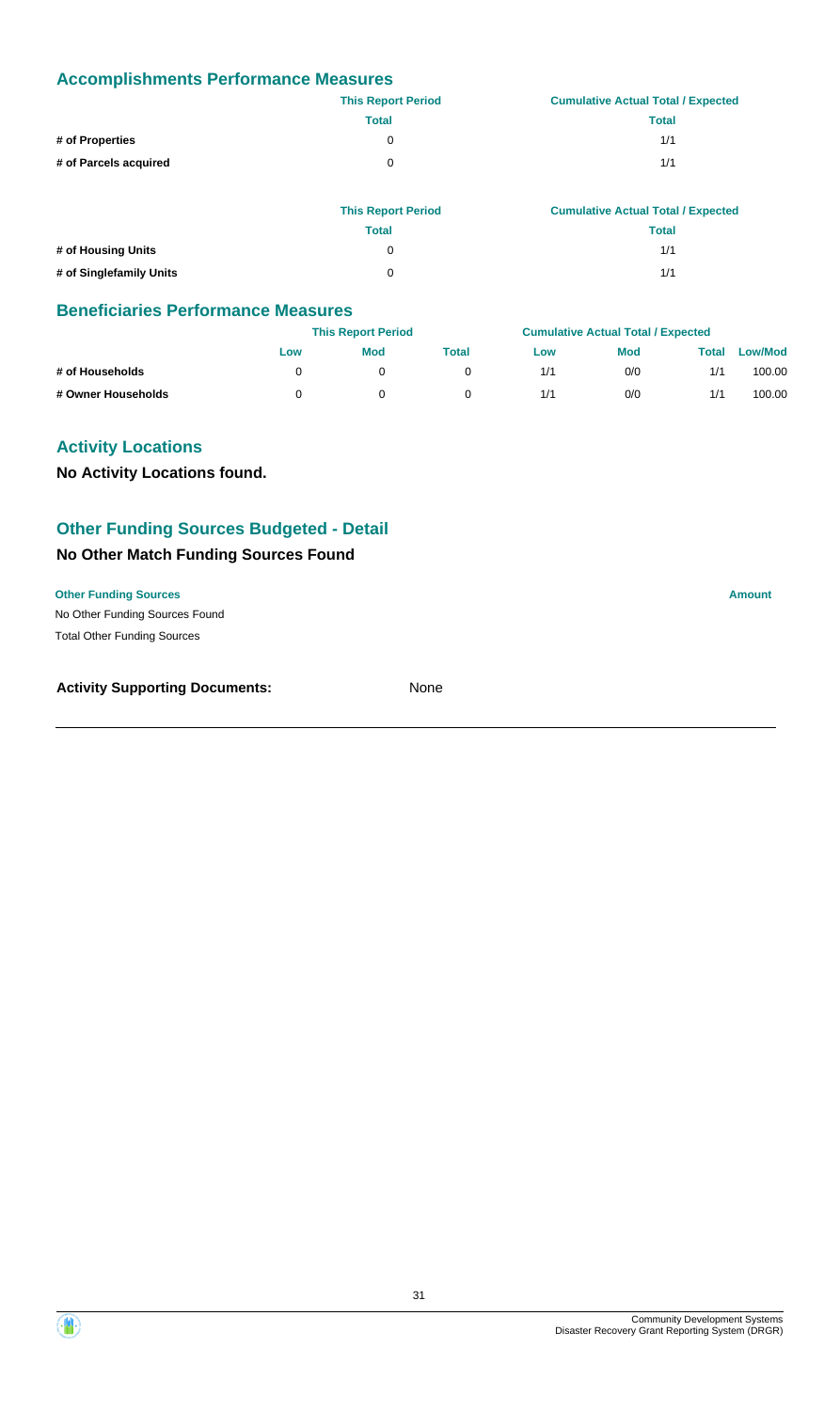**77090000113 B2**

#### **Activitiy Type:**

Rehabilitation/reconstruction of residential structures Completed

**Project Number:**

0002

**Projected Start Date:** 09/01/2009

**Benefit Type:** Direct ( HouseHold )

**National Objective:**

# **Activity Status: Project Title:** Acquisition and Rehab

**Projected End Date:**

02/28/2014

#### **Completed Activity Actual End Date:**

#### **Responsible Organization:**

NSP Only - LMMI **NOTE 2008** Housing Authority of the City of San Benito

| <b>Overall</b>                                 | <b>Jan 1 thru Mar 31, 2021</b> | <b>To Date</b> |
|------------------------------------------------|--------------------------------|----------------|
| <b>Total Projected Budget from All Sources</b> | \$0.00                         | \$41,687.22    |
| <b>Total Budget</b>                            | \$0.00                         | \$41,687.22    |
| <b>Total Obligated</b>                         | \$0.00                         | \$41,687.22    |
| <b>Total Funds Drawdown</b>                    | \$0.00                         | \$41,687.22    |
| <b>Program Funds Drawdown</b>                  | \$0.00                         | \$41,123.57    |
| <b>Program Income Drawdown</b>                 | \$0.00                         | \$563.65       |
| <b>Program Income Received</b>                 | \$389.28                       | \$10,933.68    |
| <b>Total Funds Expended</b>                    | \$0.00                         | \$41,687.22    |
| Housing Authority of the City of San Benito    | \$0.00                         | \$41,687.22    |
| <b>Most Impacted and Distressed Expended</b>   | \$0.00                         | \$0.00         |

## **Activity Description:**

Contractor shall conduct three (3) residential rehabilitations and/or reconstructions of housing units within the target areas utilizing the funds provided under the corresponding Contract Activity line item in Exhibit B, Budget, resulting in three (3) owneroccupied homes.

Rehabilitated homes (the entire unit) must be brought up to, at a minimum, Housing Quality Standards as well as local building codes and zoning ordinances. If homes are to be rehabilitated in areas where there are no applicable local building codes, then the homes must be brought up to, at a minimum, Texas Minimum Construction Standards (TMCS).

Reconstructed homes must meet the International Residential Codes, as required by Chapter 214, Subchapter G, of the Local Government Code and all applicable energy efficiency standards established by §2306.187 of the Texas Government Code as well as energy standards as verified by a REScheck certification. Reconstructed single-family homes must also be compliant with the universal design features as required by §2306.514 of the Texas Government Code.

Two (2) of the activities shall benefit households that are fifty-one percent (51%) to one hundred twenty percent (120%) of the current AMI at the time of homebuyer contract.

# **Location Description:**

Contractor shall carry out the following activities in the target area(s) and specific neighborhoods identified in its Texas NSP Application.

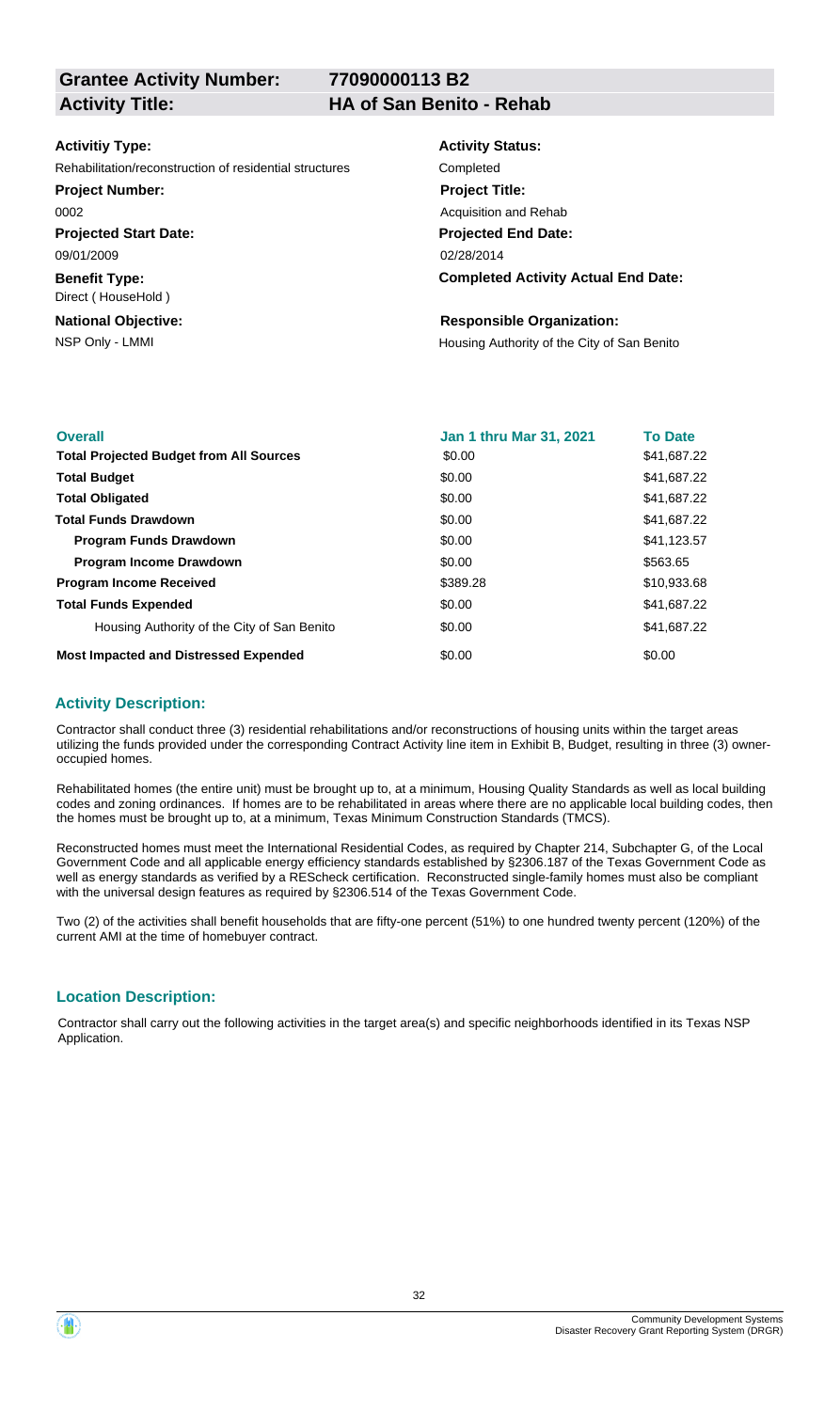|                         | <b>This Report Period</b> | <b>Cumulative Actual Total / Expected</b> |
|-------------------------|---------------------------|-------------------------------------------|
|                         | <b>Total</b>              | <b>Total</b>                              |
| # of Properties         | 0                         | 2/2                                       |
|                         | <b>This Report Period</b> | <b>Cumulative Actual Total / Expected</b> |
|                         | <b>Total</b>              | <b>Total</b>                              |
| # of Housing Units      | $\mathbf 0$               | 2/2                                       |
| # of Singlefamily Units | 0                         | 2/2                                       |

#### **Beneficiaries Performance Measures**

|                    |     | <b>This Report Period</b> |       |     | <b>Cumulative Actual Total / Expected</b> |       |                |  |
|--------------------|-----|---------------------------|-------|-----|-------------------------------------------|-------|----------------|--|
|                    | Low | <b>Mod</b>                | Total | Low | Mod                                       | Total | <b>Low/Mod</b> |  |
| # of Households    |     |                           |       | 0/0 | 2/2                                       | 2/2   | 100.00         |  |
| # Owner Households |     |                           |       | 0/0 | 2/2                                       | 2/2   | 100.00         |  |

### **Activity Locations**

**No Activity Locations found.**

#### **Other Funding Sources Budgeted - Detail**

# **No Other Match Funding Sources Found**

No Other Funding Sources Found **Other Funding Sources Amount Amount Amount Amount Amount Amount Amount** Total Other Funding Sources

#### **Activity Supporting Documents:** None

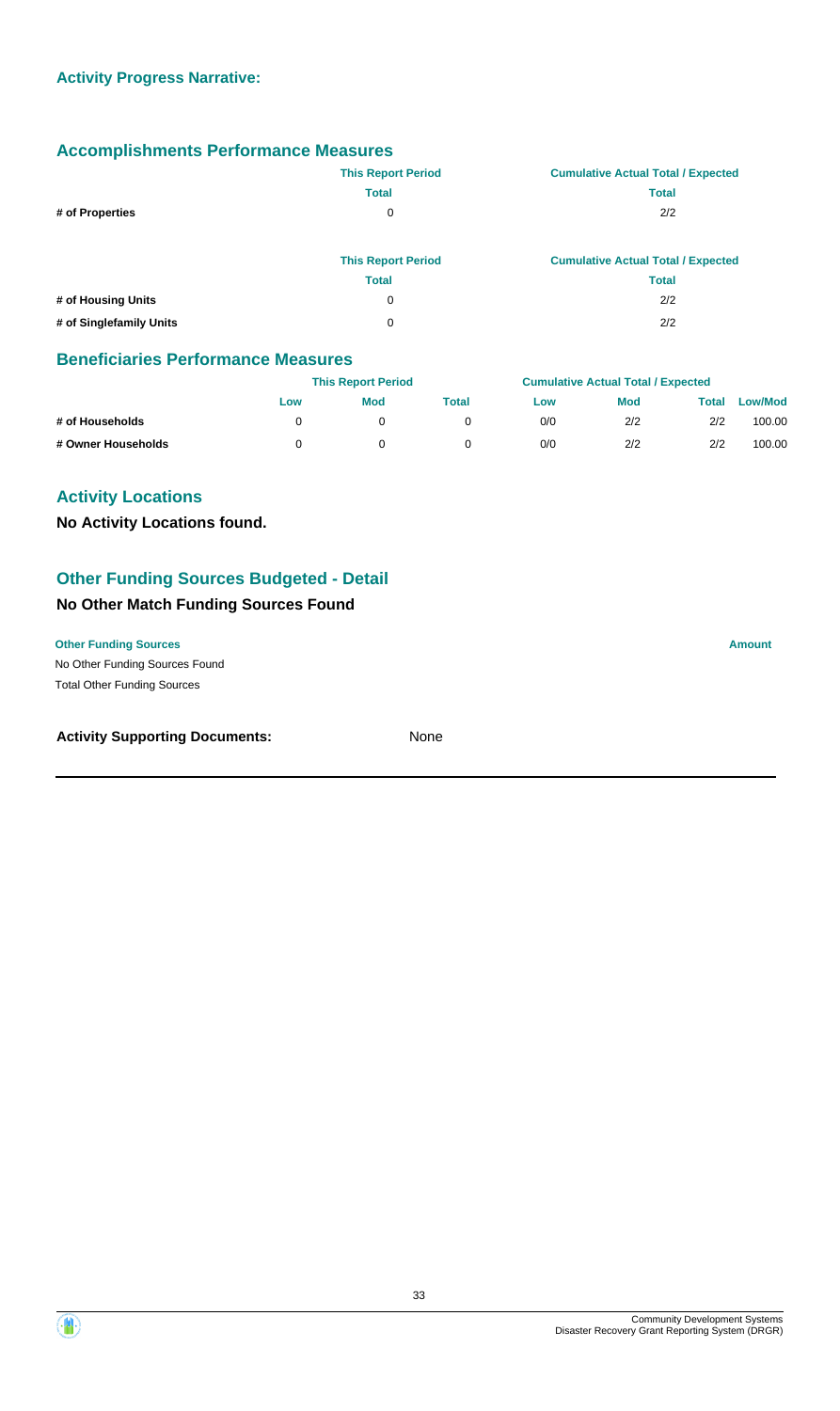## **77090000123 B1SA**

#### **Activity Title: City of Harlingen - Acquisition Setaside**

| <b>Activitiy Type:</b> |  |
|------------------------|--|
|------------------------|--|

**Projected Start Date: Benefit Type:** 09/01/2009 Direct ( HouseHold ) Acquisition - general **Completed Project Number:** 0002

#### **National Objective:**

NSP Only - LH - 25% Set-Aside City of Harlingen

# **Activity Status: Projected End Date: Completed Activity Actual End Date:** 08/31/2013 **Project Title:** Acquisition and Rehab

# **Responsible Organization:**

| <b>Overall</b>                                 | <b>Jan 1 thru Mar 31, 2021</b> | <b>To Date</b> |
|------------------------------------------------|--------------------------------|----------------|
| <b>Total Projected Budget from All Sources</b> | \$0.00                         | \$145,902.20   |
| <b>Total Budget</b>                            | \$0.00                         | \$145,902.20   |
| <b>Total Obligated</b>                         | \$0.00                         | \$145,902.20   |
| <b>Total Funds Drawdown</b>                    | \$0.00                         | \$145,902.20   |
| <b>Program Funds Drawdown</b>                  | \$0.00                         | \$118,887.83   |
| <b>Program Income Drawdown</b>                 | \$0.00                         | \$27,014.37    |
| <b>Program Income Received</b>                 | \$908.55                       | \$22,632.14    |
| <b>Total Funds Expended</b>                    | \$0.00                         | \$145,902.20   |
| City of Harlingen                              | \$0.00                         | \$145,902.20   |
| <b>Most Impacted and Distressed Expended</b>   | \$0.00                         | \$0.00         |

#### **Activity Description:**

Contractor shall acquire five (5) homes or residential properties that are foreclosed or abandoned. Contractor shall carry out all acquisition of needed real property, easements, and/or rights-of-way in compliance with the Uniform Relocation Assistance and Real Property Acquisition Policies Act of 1970 (42 U.S.C. Sec. 4601 et seq.) and HUD implementing regulations (24 C.F.R. Part 42), as modified by the Neighborhood Stabilization Program under the Housing and Economic Recovery Act, 2008 (FR-5255-N-01).

Three (3) of the activities shall benefit households at or below fifty percent (50%) of the current AMI at the time of homebuyer contract.

#### **Location Description:**

Contractor shall carry out the following activities in the target area(s) and specific neighborhoods identified in its Texas NSP Application.

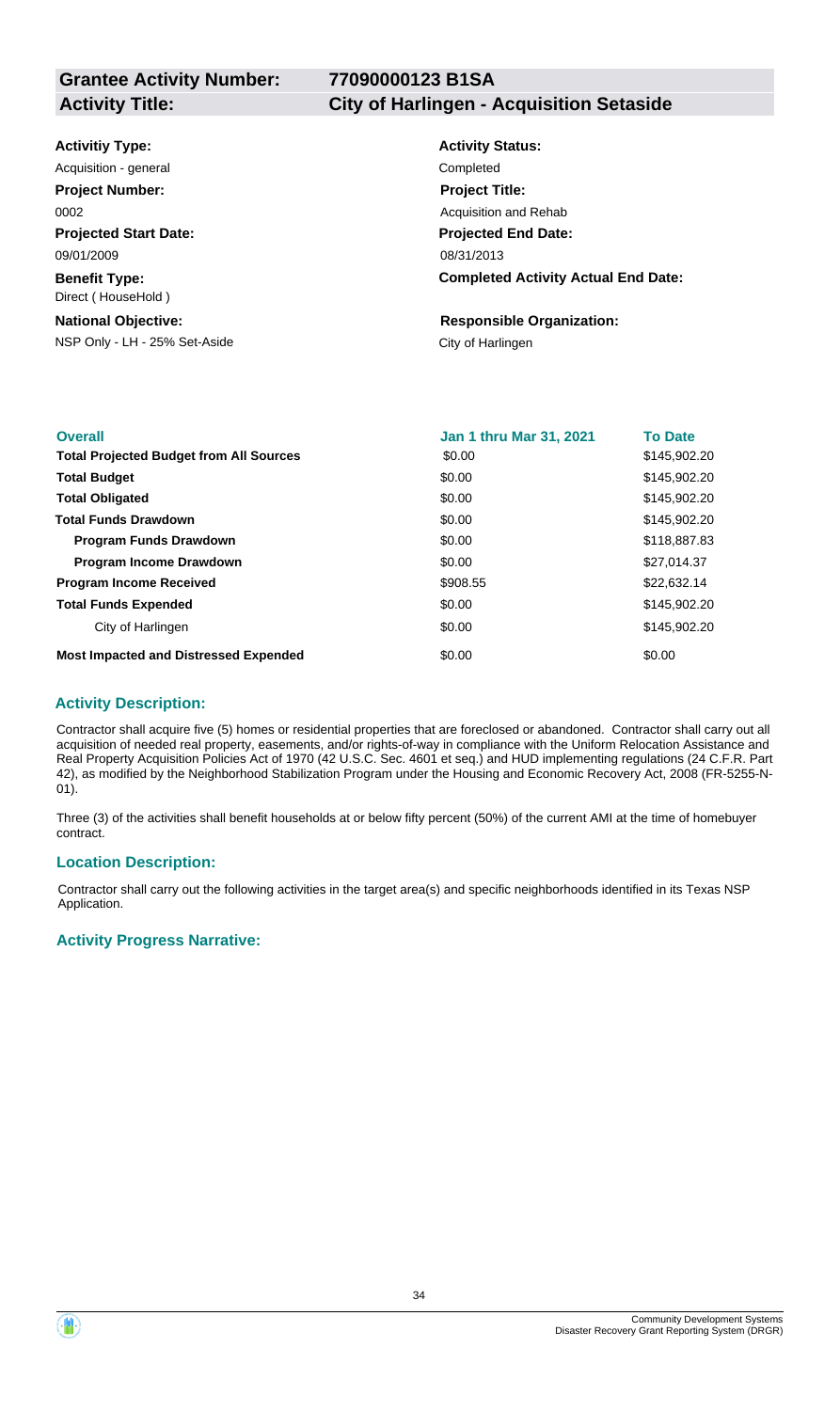|                       | <b>This Report Period</b> | <b>Cumulative Actual Total / Expected</b> |
|-----------------------|---------------------------|-------------------------------------------|
|                       | <b>Total</b>              | <b>Total</b>                              |
| # of Properties       | 0                         | 4/3                                       |
| # of Parcels acquired | 0                         | 4/3                                       |
|                       |                           |                                           |

|                         | <b>This Report Period</b> | <b>Cumulative Actual Total / Expected</b> |
|-------------------------|---------------------------|-------------------------------------------|
|                         | <b>Total</b>              | <b>Total</b>                              |
| # of Housing Units      | 0                         | 4/3                                       |
| # of Singlefamily Units | 0                         | 4/3                                       |

#### **Beneficiaries Performance Measures**

|                    |     | <b>This Report Period</b> |       |     | <b>Cumulative Actual Total / Expected</b> |       |                |
|--------------------|-----|---------------------------|-------|-----|-------------------------------------------|-------|----------------|
|                    | Low | <b>Mod</b>                | Total | Low | <b>Mod</b>                                | Total | <b>Low/Mod</b> |
| # of Households    |     |                           |       | 4/3 | 0/0                                       | 4/3   | 100.00         |
| # Owner Households |     |                           |       | 4/3 | 0/0                                       | 4/3   | 100.00         |

#### **Activity Locations**

**No Activity Locations found.**

# **Other Funding Sources Budgeted - Detail**

#### **No Other Match Funding Sources Found**

#### **Other Funding Sources Amount**

No Other Funding Sources Found Total Other Funding Sources

| <b>Activity Supporting Documents:</b> | None |
|---------------------------------------|------|
|                                       |      |

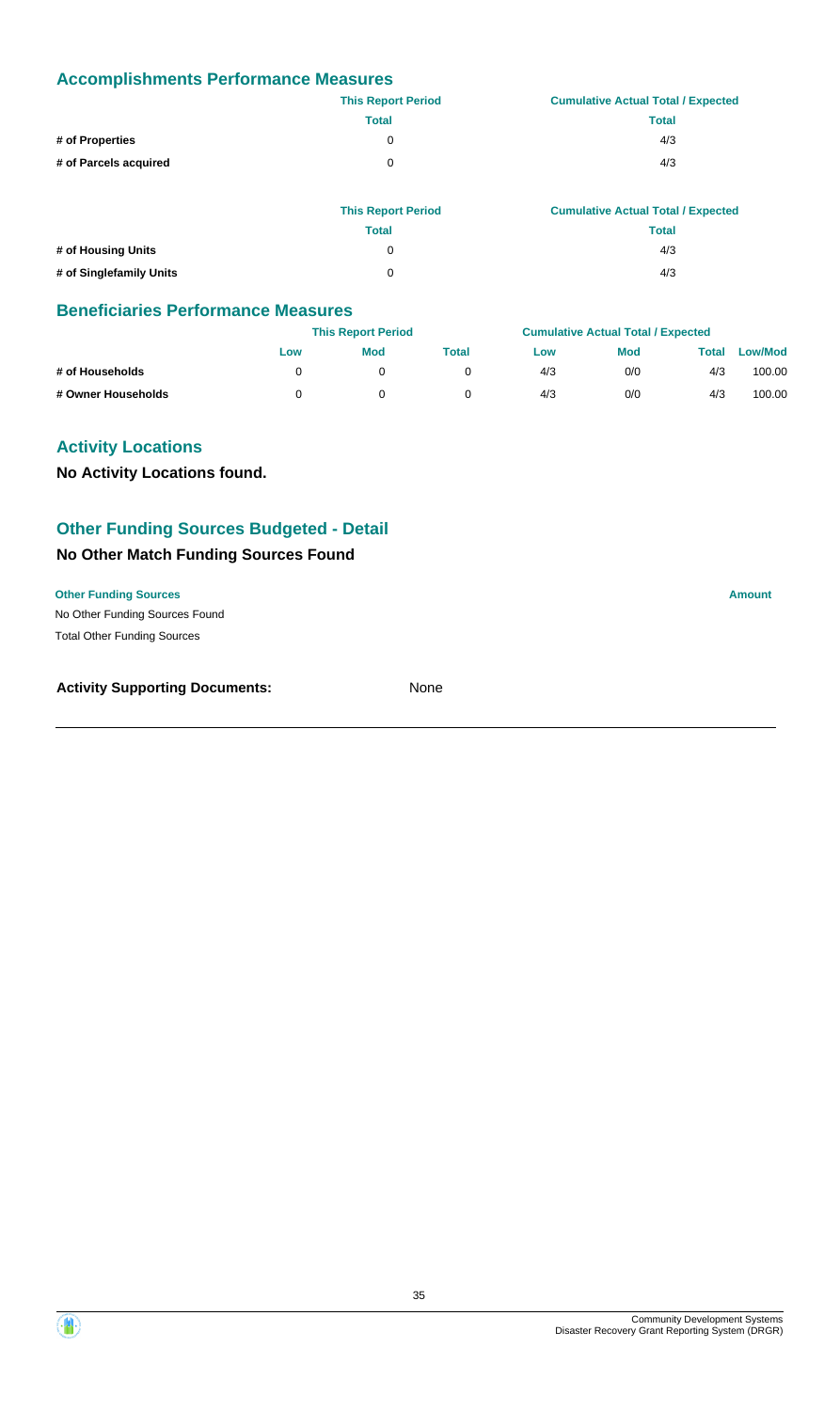| <b>Activitiy Type:</b>                     | <b>Activity Status:</b>                     |
|--------------------------------------------|---------------------------------------------|
| Acquisition - general                      | Under Way                                   |
| <b>Project Number:</b>                     | <b>Project Title:</b>                       |
| 0002                                       | Acquisition and Rehab                       |
| <b>Projected Start Date:</b>               | <b>Projected End Date:</b>                  |
| 09/01/2009                                 | 12/31/2020                                  |
| <b>Benefit Type:</b><br>Direct (HouseHold) | <b>Completed Activity Actual End Date:</b>  |
| <b>National Objective:</b>                 | <b>Responsible Organization:</b>            |
| NSP Only - LH - 25% Set-Aside              | San Antonio Alternative Housing Corporation |

| <b>Overall</b>                                 | Jan 1 thru Mar 31, 2021 | <b>To Date</b> |
|------------------------------------------------|-------------------------|----------------|
| <b>Total Projected Budget from All Sources</b> | \$0.00                  | \$454,232.08   |
| <b>Total Budget</b>                            | \$0.00                  | \$454,232.08   |
| <b>Total Obligated</b>                         | \$0.00                  | \$454,232.08   |
| <b>Total Funds Drawdown</b>                    | \$0.00                  | \$402,629.26   |
| <b>Program Funds Drawdown</b>                  | \$0.00                  | \$377,285.92   |
| <b>Program Income Drawdown</b>                 | \$0.00                  | \$25,343.34    |
| <b>Program Income Received</b>                 | \$2,533.00              | \$228,206.48   |
| <b>Total Funds Expended</b>                    | \$0.00                  | \$247,986.88   |
| <b>Most Impacted and Distressed Expended</b>   | \$0.00                  | \$0.00         |

#### **Activity Description:**

Contractor shall acquire eleven (11) homes or residential properties that are foreclosed or abandoned. Included in this acquisition are nine (9) single family family residences and two (2) 4-plex properties. Contractor shall carry out all acquisition of needed real property, easements, and/or rights-of-way in compliance with the Uniform Relocation Assistance and Real Property Acquisition Policies Act of 1970 (42 U.S.C. Sec. 4601 et seq.) and HUD implementing regulations (24 C.F.R. Part 42), as modified by the Neighborhood Stabilization Program under the Housing and Economic Recovery Act, 2008 (FR-5255-N-01).

The two 4-plex activities will benefit eight (8) households at or below fifty percent (50%) of the current AMI at the time of rental contract.

One (1) of the activites shall benefit households at or below fifty percent (50%) of the current AMI at the time of homebuyer contract.

Eight (8) of the activites shall benefit households that are fifty-one percent (51%) to one hundred twenty percent (120%) of the current AMI at the time of homebuyer contract.

#### **Location Description:**

Qualifying neighborhoods identified in the application within the City of San Antonio.

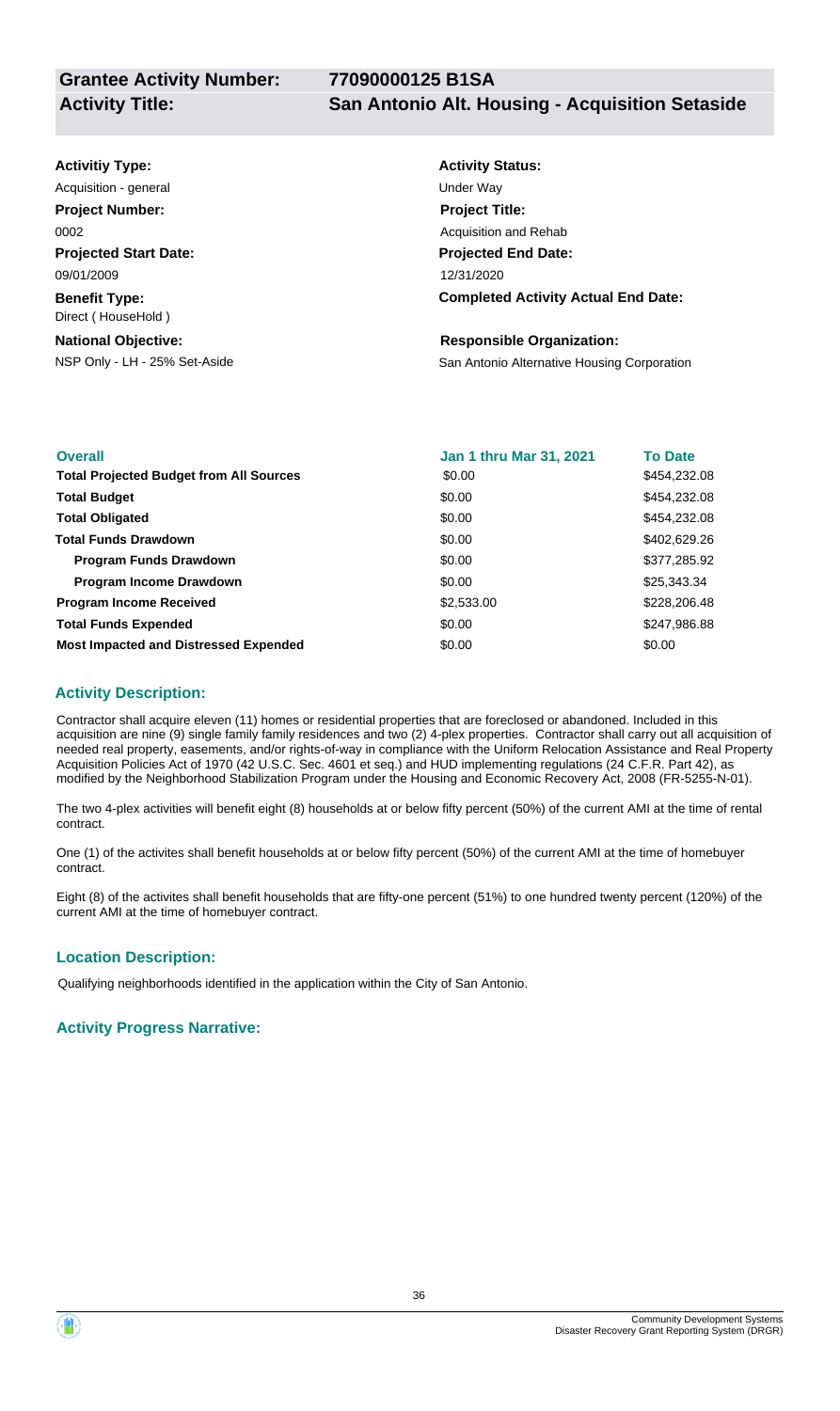|                       | <b>This Report Period</b> | <b>Cumulative Actual Total / Expected</b> |
|-----------------------|---------------------------|-------------------------------------------|
|                       | Total                     | Total                                     |
| # of Properties       |                           | 9/3                                       |
| # of Parcels acquired | 0                         | 9/3                                       |

|                         | <b>This Report Period</b> | <b>Cumulative Actual Total / Expected</b> |
|-------------------------|---------------------------|-------------------------------------------|
|                         | <b>Total</b>              | <b>Total</b>                              |
| # of Housing Units      | 0                         | 10/9                                      |
| # of Multifamily Units  | $\Omega$                  | 0/0                                       |
| # of Singlefamily Units | $\Omega$                  | 10/9                                      |

#### **Beneficiaries Performance Measures**

|                     |     | <b>This Report Period</b> |       |      | <b>Cumulative Actual Total / Expected</b> |       |                |  |
|---------------------|-----|---------------------------|-------|------|-------------------------------------------|-------|----------------|--|
|                     | Low | <b>Mod</b>                | Total | Low  | <b>Mod</b>                                | Total | <b>Low/Mod</b> |  |
| # of Households     |     |                           |       | 10/9 | 0/0                                       | 10/9  | 100.00         |  |
| # Owner Households  |     | 0                         |       | 9/1  | 0/0                                       | 9/1   | 100.00         |  |
| # Renter Households |     |                           |       | 1/8  | 0/0                                       | 1/8   | 100.00         |  |

### **Activity Locations**

**No Activity Locations found.**

## **Other Funding Sources Budgeted - Detail**

### **No Other Match Funding Sources Found**

**Other Funding Sources Amount Amount Amount Amount Amount Amount Amount** 

No Other Funding Sources Found Total Other Funding Sources

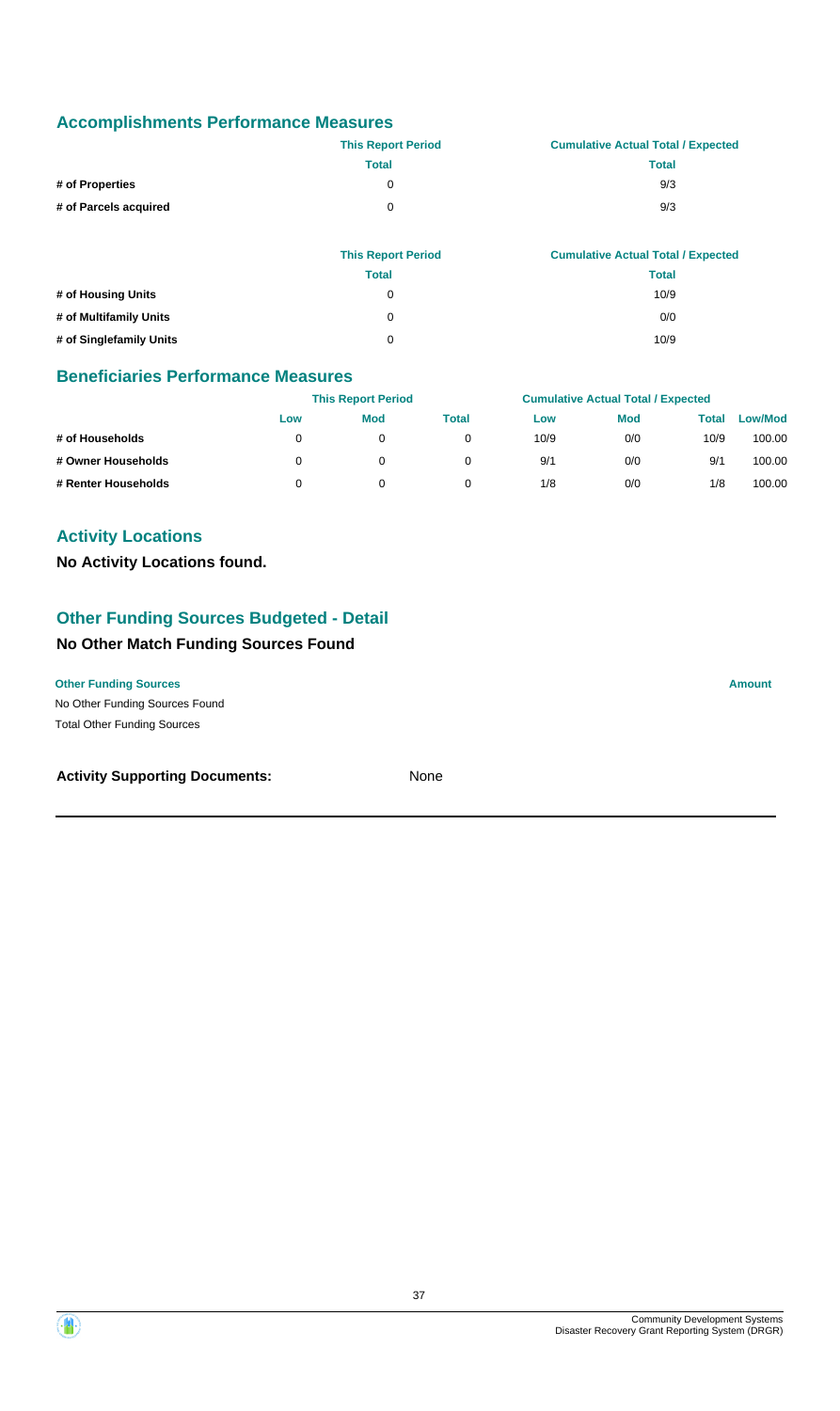**77090000125 B2SA**

**Grantee Activity Number:**

**Activity Title: San Antonio Alt. Housing - Rehab Setaside**

#### **Activitiy Type:**

Rehabilitation/reconstruction of residential structures Under Way

#### **Project Number:**

0002

**Projected Start Date:** 09/01/2009

**Benefit Type:** Direct ( HouseHold )

#### **National Objective:**

## **Activity Status: Project Title:** Acquisition and Rehab

**Projected End Date:** 12/31/2020

#### **Completed Activity Actual End Date:**

#### **Responsible Organization:**

NSP Only - LH - 25% Set-Aside San Antonio Alternative Housing Corporation

| <b>Overall</b>                                 | <b>Jan 1 thru Mar 31, 2021</b> | <b>To Date</b> |
|------------------------------------------------|--------------------------------|----------------|
| <b>Total Projected Budget from All Sources</b> | \$0.00                         | \$544,559.34   |
| <b>Total Budget</b>                            | \$0.00                         | \$544,559.34   |
| <b>Total Obligated</b>                         | \$0.00                         | \$544,559.34   |
| <b>Total Funds Drawdown</b>                    | \$0.00                         | \$548,336.83   |
| <b>Program Funds Drawdown</b>                  | \$0.00                         | \$409,996.34   |
| <b>Program Income Drawdown</b>                 | \$0.00                         | \$138,340.49   |
| <b>Program Income Received</b>                 | \$3,413.62                     | \$106,603.25   |
| <b>Total Funds Expended</b>                    | \$0.00                         | \$522,017.72   |
| <b>Most Impacted and Distressed Expended</b>   | \$0.00                         | \$0.00         |

#### **Activity Description:**

Contractor shall conduct eleven (11) residential rehabilitations and/or reconstructions of housing units within the target area(s) utilizing the funds provided under the corresponding Contract Activity line item in Exhibit B, Budget, of this contract resulting in eleven (11) owner-occupied homes. Nine (9) of these rehabilitations and/or reconstructions shall be single family residences and two (2) shall be 4-plex properties.

Rehabilitated homes (the entire unit) must be brought up to, at a minimum, Housing Quality Standards as well as local building codes and zoning ordinances. If homes are to be rehabilitated in areas where there are no applicable local building codes, then the homes must be brought up to, at a minimum, Texas Minimum Construction Standards (TMCS).

Eight (8) of these activites shall benefit households at or below fifty percent (50%) of the current AMI at the time of rental contract.

One (1) of the activites shall benefit households at or below fifty percent (50%) of the current AMI at the time of homebuyer contract.

Eight (8) of the activities shall benefit households that are fifty-one percent (51%) to one hundred twenty percent (120%) of the current AMI at the time of homebuyer contract.

#### **Location Description:**

Qualifying neighborhoods identified in the application within the City of San Antonio.

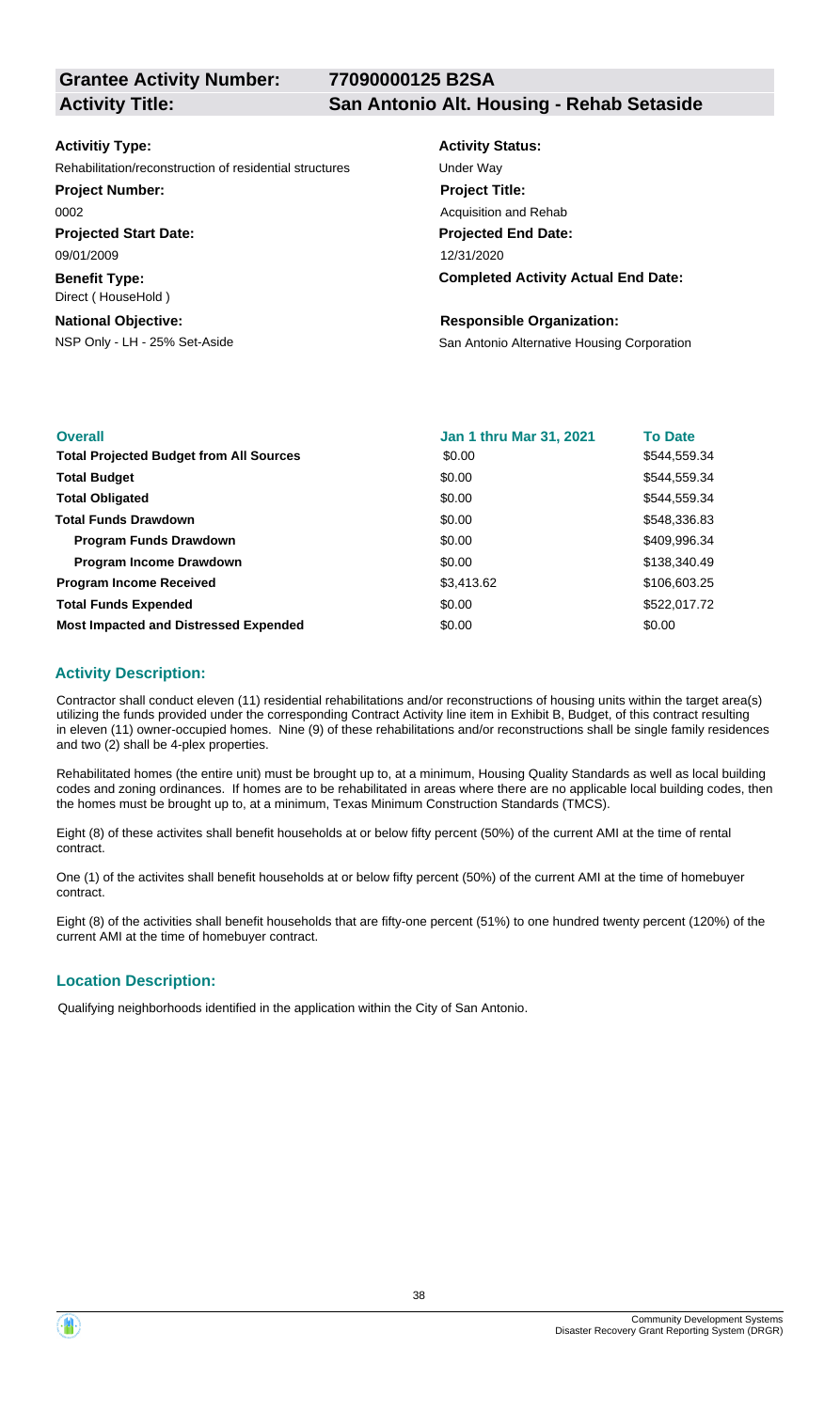|                         | <b>This Report Period</b> | <b>Cumulative Actual Total / Expected</b> |
|-------------------------|---------------------------|-------------------------------------------|
|                         | <b>Total</b>              | <b>Total</b>                              |
| # of Properties         | 0                         | 10/3                                      |
|                         |                           |                                           |
|                         | <b>This Report Period</b> | <b>Cumulative Actual Total / Expected</b> |
|                         | <b>Total</b>              | <b>Total</b>                              |
| # of Housing Units      | 0                         | 10/9                                      |
| # of Singlefamily Units | 0                         | 10/9                                      |

#### **Beneficiaries Performance Measures**

|                    |     | <b>This Report Period</b> |       |      | <b>Cumulative Actual Total / Expected</b> |       |                |  |
|--------------------|-----|---------------------------|-------|------|-------------------------------------------|-------|----------------|--|
|                    | Low | Mod                       | Total | Low  | <b>Mod</b>                                | Total | <b>Low/Mod</b> |  |
| # of Households    |     |                           |       | 10/9 | 0/0                                       | 10/9  | 100.00         |  |
| # Owner Households |     |                           |       | 10/1 | 0/0                                       | 10/1  | 100.00         |  |

### **Activity Locations**

**No Activity Locations found.**

### **Other Funding Sources Budgeted - Detail**

## **No Other Match Funding Sources Found**

No Other Funding Sources Found **Other Funding Sources Amount Amount Amount Amount Amount Amount Amount** Total Other Funding Sources

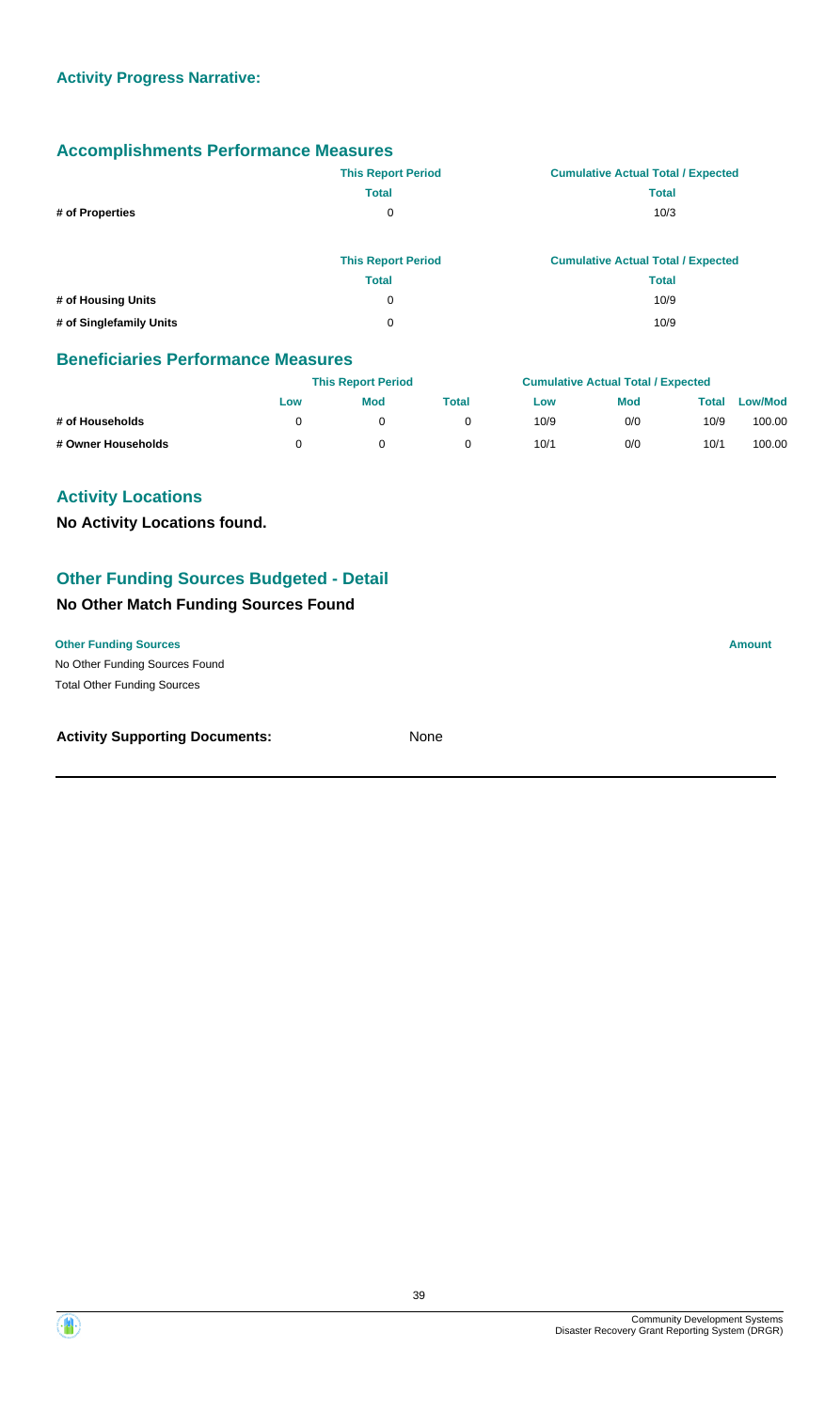**Activity Title: City of Austin - Acquisition Setaside**

| <b>Activitiy Type:</b> |  |
|------------------------|--|
|                        |  |

**Projected Start Date: Benefit Type:** 09/01/2009 Direct ( HouseHold ) Acquisition - general **Completed Project Number:** 0002

#### **National Objective:**

NSP Only - LH - 25% Set-Aside City of Austin

## **Activity Status: Projected End Date: Completed Activity Actual End Date:** 08/31/2013 **Project Title:** Acquisition and Rehab

**Responsible Organization:**

| <b>Overall</b>                                 | <b>Jan 1 thru Mar 31, 2021</b> | <b>To Date</b> |
|------------------------------------------------|--------------------------------|----------------|
| <b>Total Projected Budget from All Sources</b> | \$0.00                         | \$509,868.93   |
| <b>Total Budget</b>                            | \$0.00                         | \$509,868.93   |
| <b>Total Obligated</b>                         | \$0.00                         | \$509,868.93   |
| <b>Total Funds Drawdown</b>                    | \$0.00                         | \$509,868.93   |
| <b>Program Funds Drawdown</b>                  | \$0.00                         | \$491,309.87   |
| <b>Program Income Drawdown</b>                 | \$0.00                         | \$18,559.06    |
| <b>Program Income Received</b>                 | \$2,817.03                     | \$237,070.61   |
| <b>Total Funds Expended</b>                    | \$0.00                         | \$509,868.93   |
| <b>Most Impacted and Distressed Expended</b>   | \$0.00                         | \$0.00         |

### **Activity Description:**

Contractor shall acquire four (4) homes or residential properties that are foreclosed or abandoned. Contractor shall carry out all acquisition of needed real property, easements, and/or rights-of-way in compliance with the Uniform Relocation Assistance and Real Property Acquisition Policies Act of 1970 (42 U.S.C. Sec. 4601 et seq.) and HUD implementing regulations (24 C.F.R. Part 42), as modified by the Neighborhood Stabilization Program under the Housing and Economic Recovery Act, 2008 (FR-5255-N-01).

Two (2) of the activities shall benefit households at or below fifty percent (50%) of the current AMI at the time of homebuyer contract.

#### **Location Description:**

Contractor shall carry out the following activities in the target area(s) and specific neighborhoods identified in its Texas NSP Application.

#### **Activity Progress Narrative:**

### **Accomplishments Performance Measures**



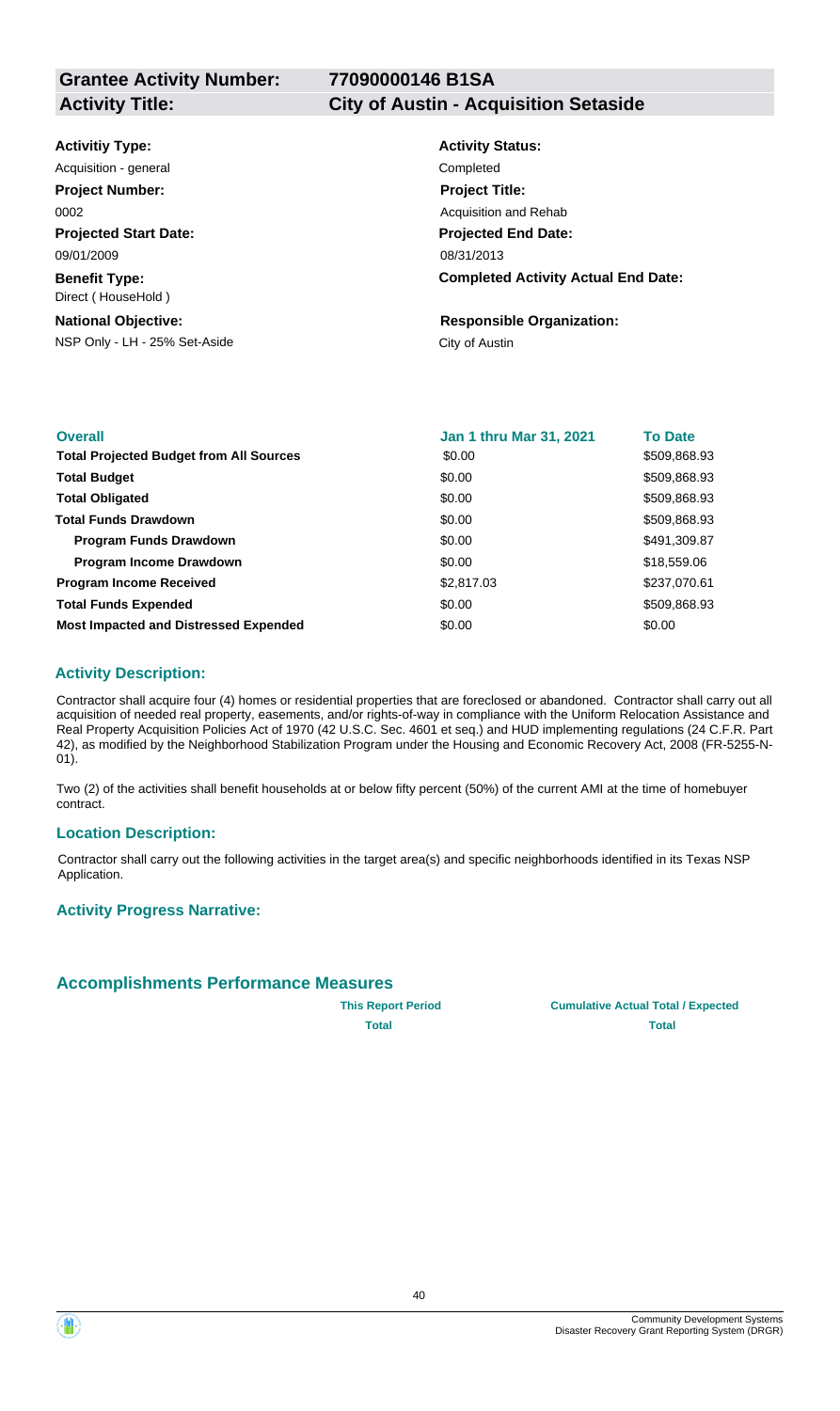| # of Properties       | 6/2 |
|-----------------------|-----|
| # of Parcels acquired | 6/2 |

|                         | <b>This Report Period</b> | <b>Cumulative Actual Total / Expected</b> |
|-------------------------|---------------------------|-------------------------------------------|
|                         | Total                     | <b>Total</b>                              |
| # of Housing Units      | 0                         | 6/2                                       |
| # of Singlefamily Units | ∩                         | 6/2                                       |

|                    |     | <b>This Report Period</b> |       |     | <b>Cumulative Actual Total / Expected</b> |              |                |
|--------------------|-----|---------------------------|-------|-----|-------------------------------------------|--------------|----------------|
|                    | Low | Mod                       | Total | Low | <b>Mod</b>                                | <b>Total</b> | <b>Low/Mod</b> |
| # of Households    |     |                           |       | 6/2 | 0/0                                       | 6/2          | 100.00         |
| # Owner Households |     |                           |       | 6/2 | 0/0                                       | 6/2          | 100.00         |

### **Activity Locations**

**No Activity Locations found.**

### **Other Funding Sources Budgeted - Detail**

### **No Other Match Funding Sources Found**

#### **Other Funding Sources Amount**

No Other Funding Sources Found Total Other Funding Sources

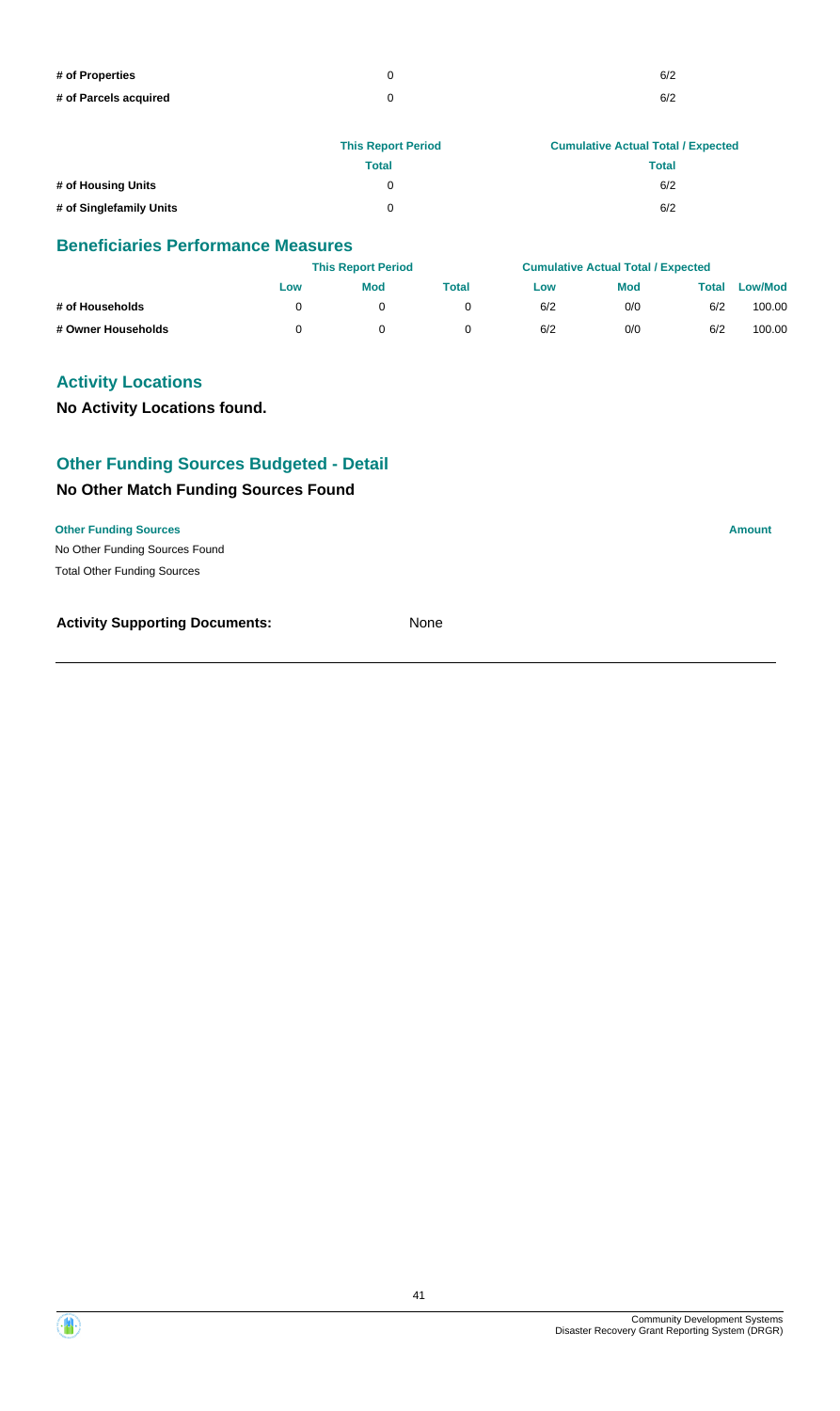| <b>Activitiy Type:</b>                     | <b>Activity Status:</b>                          |
|--------------------------------------------|--------------------------------------------------|
| Acquisition - general                      | Under Way                                        |
| <b>Project Number:</b>                     | <b>Project Title:</b>                            |
| 0002                                       | Acquisition and Rehab                            |
| <b>Projected Start Date:</b>               | <b>Projected End Date:</b>                       |
| 08/31/2009                                 | 08/30/2019                                       |
| <b>Benefit Type:</b><br>Direct (HouseHold) | <b>Completed Activity Actual End Date:</b>       |
| <b>National Objective:</b>                 | <b>Responsible Organization:</b>                 |
| NSP Only - LH - 25% Set-Aside              | Community Development Corporation of Brownsville |
|                                            |                                                  |

| <b>Overall</b>                                 | <b>Jan 1 thru Mar 31, 2021</b> | <b>To Date</b> |
|------------------------------------------------|--------------------------------|----------------|
| <b>Total Projected Budget from All Sources</b> | \$0.00                         | \$1,693,322.41 |
| <b>Total Budget</b>                            | \$0.00                         | \$1,693,322.41 |
| <b>Total Obligated</b>                         | \$0.00                         | \$1,693,322.41 |
| <b>Total Funds Drawdown</b>                    | \$7,259.66                     | \$1,689,271.73 |
| <b>Program Funds Drawdown</b>                  | \$0.00                         | \$1,580,105.14 |
| <b>Program Income Drawdown</b>                 | \$7,259.66                     | \$109,166.59   |
| <b>Program Income Received</b>                 | \$20,859.81                    | \$393,010.38   |
| <b>Total Funds Expended</b>                    | \$0.00                         | \$1,676,936.00 |
| <b>Most Impacted and Distressed Expended</b>   | \$0.00                         | \$0.00         |

### **Activity Description:**

Contractor shall acquire twenty-one (21) homes or residential properties that are foreclosed or abandoned. Contractor shall carry out all acquisition of needed real property, easements, and/or rights-of-way in compliance with the Uniform Relocation Assistance and Real Property Acquisition Policies Act of 1970 (42 U.S.C. Sec. 4601 et seq.) and HUD implementing regulations (24 C.F.R. Part 42), as modified by the Neighborhood Stabilization Program under the Housing and Economic Recovery Act, 2008 (FR-5255-N-01).

Twenty-one (21) of the activities shall benefit households at or below fifty percent (50%) of the current AMI at the time of homebuyer contract.

### **Location Description:**

Contractor shall carry out the following activities in the target area(s) and specific neighborhoods identified in its Texas NSP Application.

### **Activity Progress Narrative:**

TDHCA reimbursed Community Development Corporation of Brownsville for miscellaneous property maintenance and management costs this quarter.

#### **Accomplishments Performance Measures**

| <b>This Report Period</b> |  |
|---------------------------|--|
| Total                     |  |

**Cumulative Actual Total / Expected Total Total**



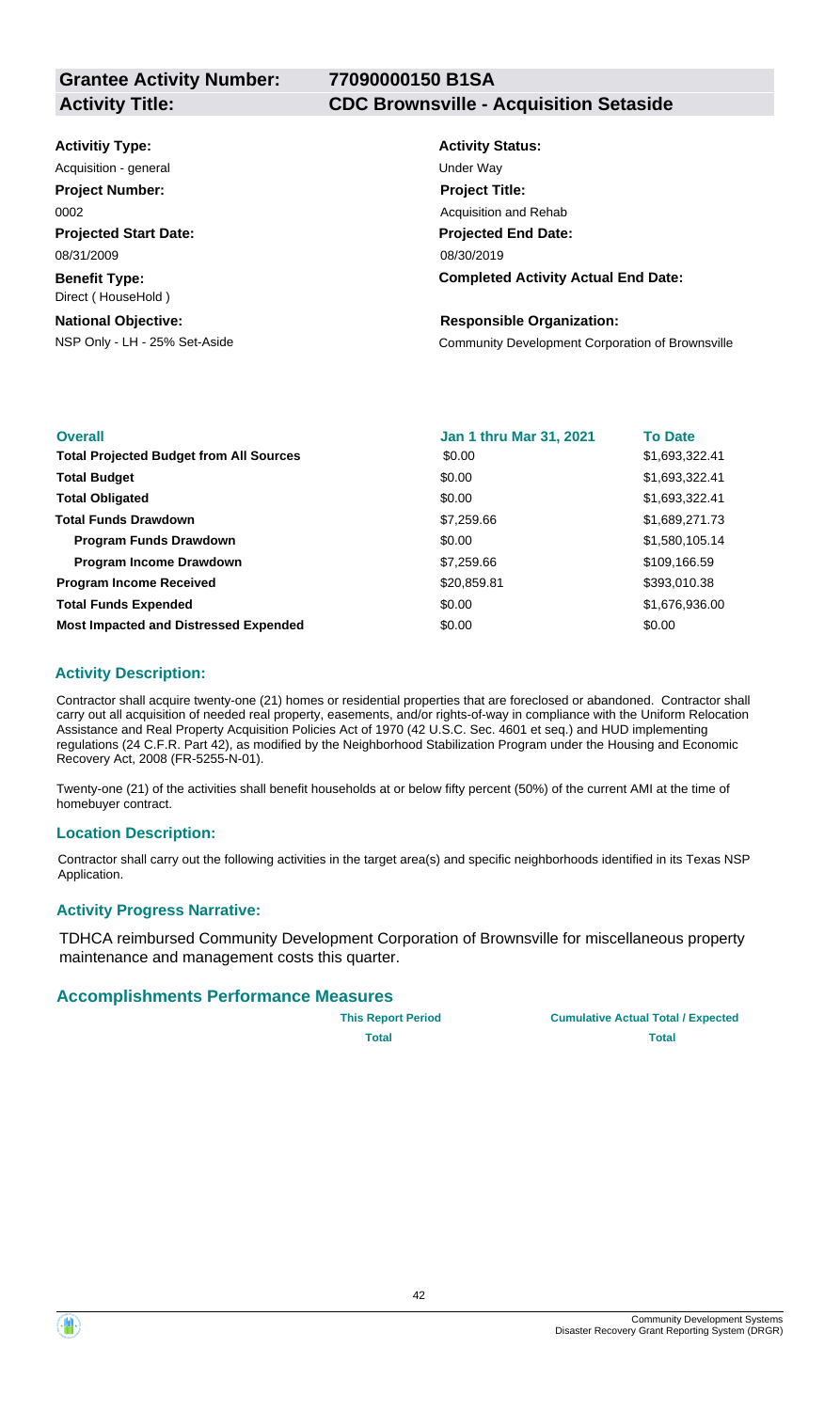| # of Properties       | 21/21 |
|-----------------------|-------|
| # of Parcels acquired | 21/21 |

|                         | <b>This Report Period</b> | <b>Cumulative Actual Total / Expected</b> |
|-------------------------|---------------------------|-------------------------------------------|
|                         | Total                     | Total                                     |
| # of Housing Units      | 0                         | 21/21                                     |
| # of Singlefamily Units | U                         | 21/21                                     |

|                    | <b>This Report Period</b> |            |       | <b>Cumulative Actual Total / Expected</b> |            |       |                |
|--------------------|---------------------------|------------|-------|-------------------------------------------|------------|-------|----------------|
|                    | Low                       | <b>Mod</b> | Total | Low                                       | <b>Mod</b> | Total | <b>Low/Mod</b> |
| # of Households    |                           | 0          | 0     | 21/21                                     | 0/0        | 21/21 | 100.00         |
| # of Persons       |                           | 0          | 0     | 0/0                                       | 0/0        | 0/0   | 0              |
| # Owner Households |                           | 0          | 0     | 21/21                                     | 0/0        | 21/21 | 100.00         |

### **Activity Locations**

**No Activity Locations found.**

### **Other Funding Sources Budgeted - Detail**

### **No Other Match Funding Sources Found**

No Other Funding Sources Found **Other Funding Sources Amount** Total Other Funding Sources

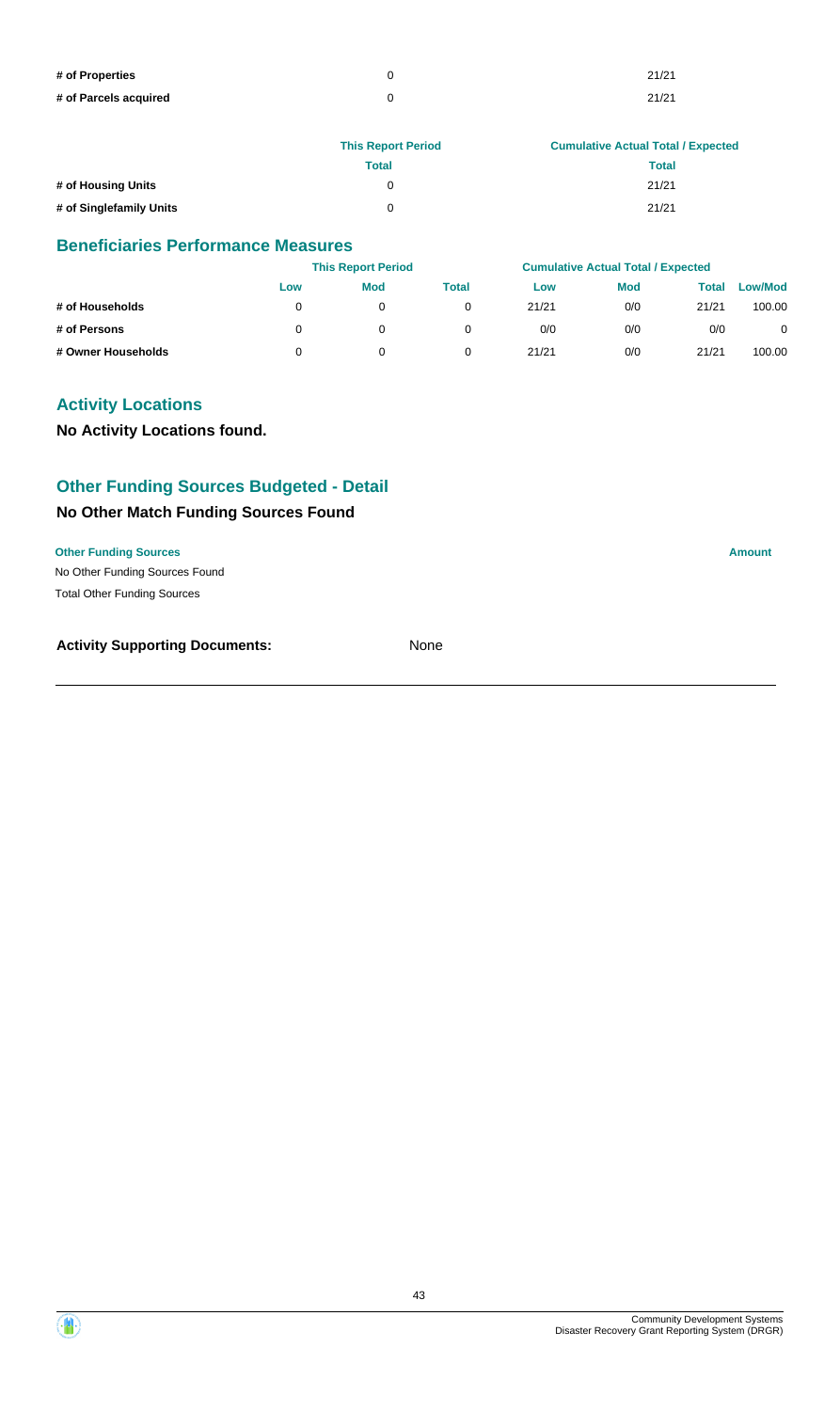**Activity Title: City of Garland - Acquisition Setaside**

| <b>Activitiy Type:</b> |  |
|------------------------|--|
|------------------------|--|

**Projected Start Date: Benefit Type:** 09/01/2009 Direct ( HouseHold ) Acquisition - general **Completed Project Number:** 0002

#### **National Objective:**

NSP Only - LH - 25% Set-Aside City of Garland

## **Activity Status: Projected End Date: Completed Activity Actual End Date:** 08/31/2013 **Project Title:** Acquisition and Rehab

**Responsible Organization:**

| <b>Overall</b>                                 | <b>Jan 1 thru Mar 31, 2021</b> | <b>To Date</b> |
|------------------------------------------------|--------------------------------|----------------|
| <b>Total Projected Budget from All Sources</b> | \$0.00                         | \$402,600.46   |
| <b>Total Budget</b>                            | \$0.00                         | \$402,600.46   |
| <b>Total Obligated</b>                         | \$0.00                         | \$402,600.46   |
| <b>Total Funds Drawdown</b>                    | \$0.00                         | \$402,600.46   |
| <b>Program Funds Drawdown</b>                  | \$0.00                         | \$399,159.36   |
| <b>Program Income Drawdown</b>                 | \$0.00                         | \$3,441.10     |
| <b>Program Income Received</b>                 | \$2,207.80                     | \$118,972.17   |
| <b>Total Funds Expended</b>                    | \$0.00                         | \$182,818.50   |
| <b>Most Impacted and Distressed Expended</b>   | \$0.00                         | \$0.00         |

#### **Activity Description:**

Contractor shall acquire nine (9) homes or residential properties that are foreclosed or abandoned. Contractor shall carry out all acquisition of needed real property, easements, and/or rights-of-way in compliance with the Uniform Relocation Assistance and Real Property Acquisition Policies Act of 1970 (42 U.S.C. Sec. 4601 et seq.) and HUD implementing regulations (24 C.F.R. Part 42), as modified by the Neighborhood Stabilization Program under the Housing and Economic Recovery Act, 2008 (FR-5255-N-01).

Three (3) of the activities shall bnefit households at or below fifty percent (50%) of the current AMI at the time of homebuyer contract.

#### **Location Description:**

Contractor shall carry out the following activities in the target area(s) and specific neighborhoods identified in its Texas NSP Application.

#### **Activity Progress Narrative:**

### **Accomplishments Performance Measures**



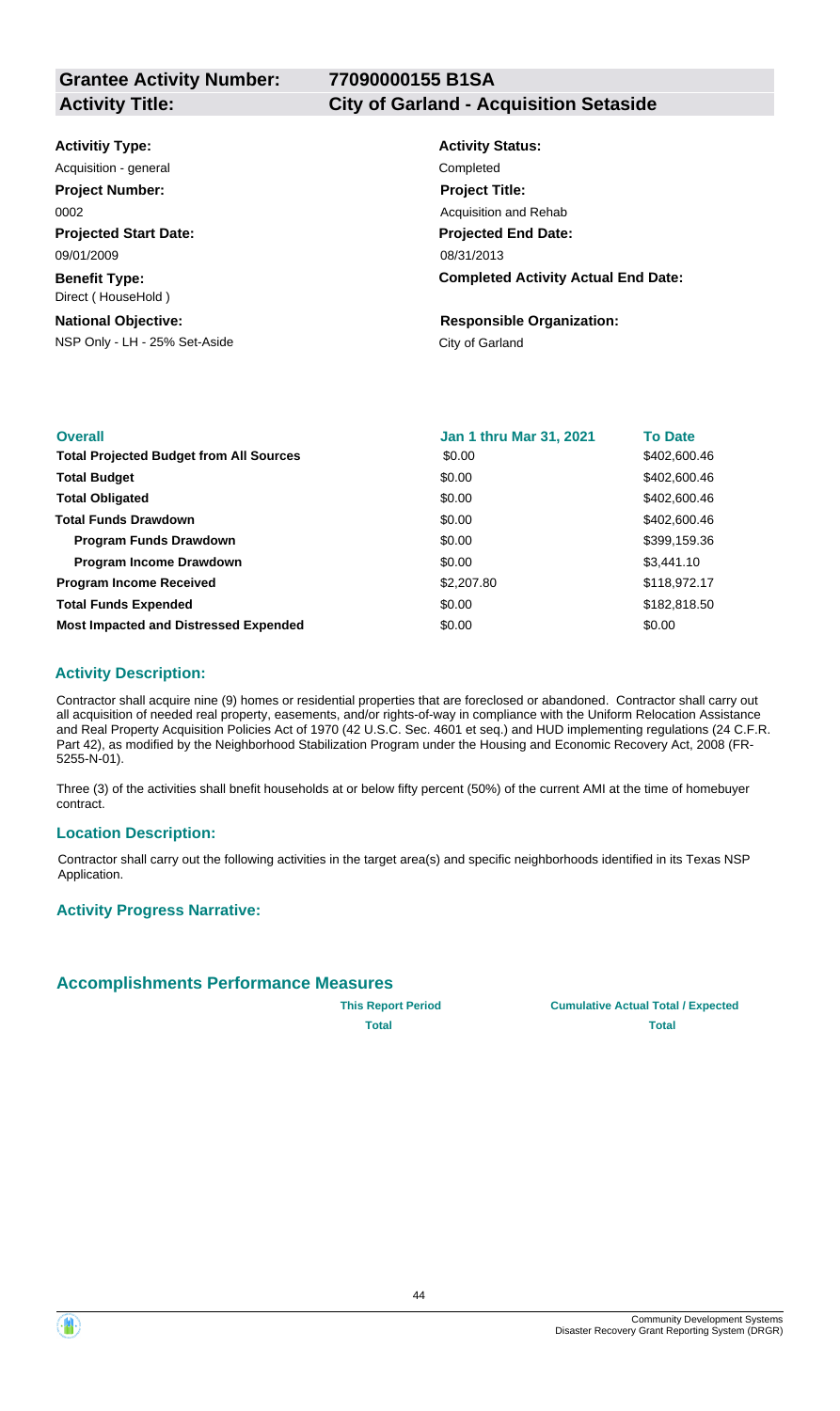| # of Properties       | 10/3 |
|-----------------------|------|
| # of Parcels acquired | 10/3 |

|                         | <b>This Report Period</b> | <b>Cumulative Actual Total / Expected</b> |
|-------------------------|---------------------------|-------------------------------------------|
|                         | Total                     | <b>Total</b>                              |
| # of Housing Units      | 0                         | 10/3                                      |
| # of Singlefamily Units | ∩                         | 10/3                                      |

|                    |     | <b>This Report Period</b> |       |      | <b>Cumulative Actual Total / Expected</b> |       |                |
|--------------------|-----|---------------------------|-------|------|-------------------------------------------|-------|----------------|
|                    | Low | <b>Mod</b>                | Total | Low  | <b>Mod</b>                                | Total | <b>Low/Mod</b> |
| # of Households    |     |                           |       | 10/3 | 0/0                                       | 10/3  | 100.00         |
| # Owner Households |     |                           |       | 10/3 | 0/0                                       | 10/3  | 100.00         |

### **Activity Locations**

**No Activity Locations found.**

### **Other Funding Sources Budgeted - Detail**

### **No Other Match Funding Sources Found**

#### **Other Funding Sources Amount**

No Other Funding Sources Found Total Other Funding Sources

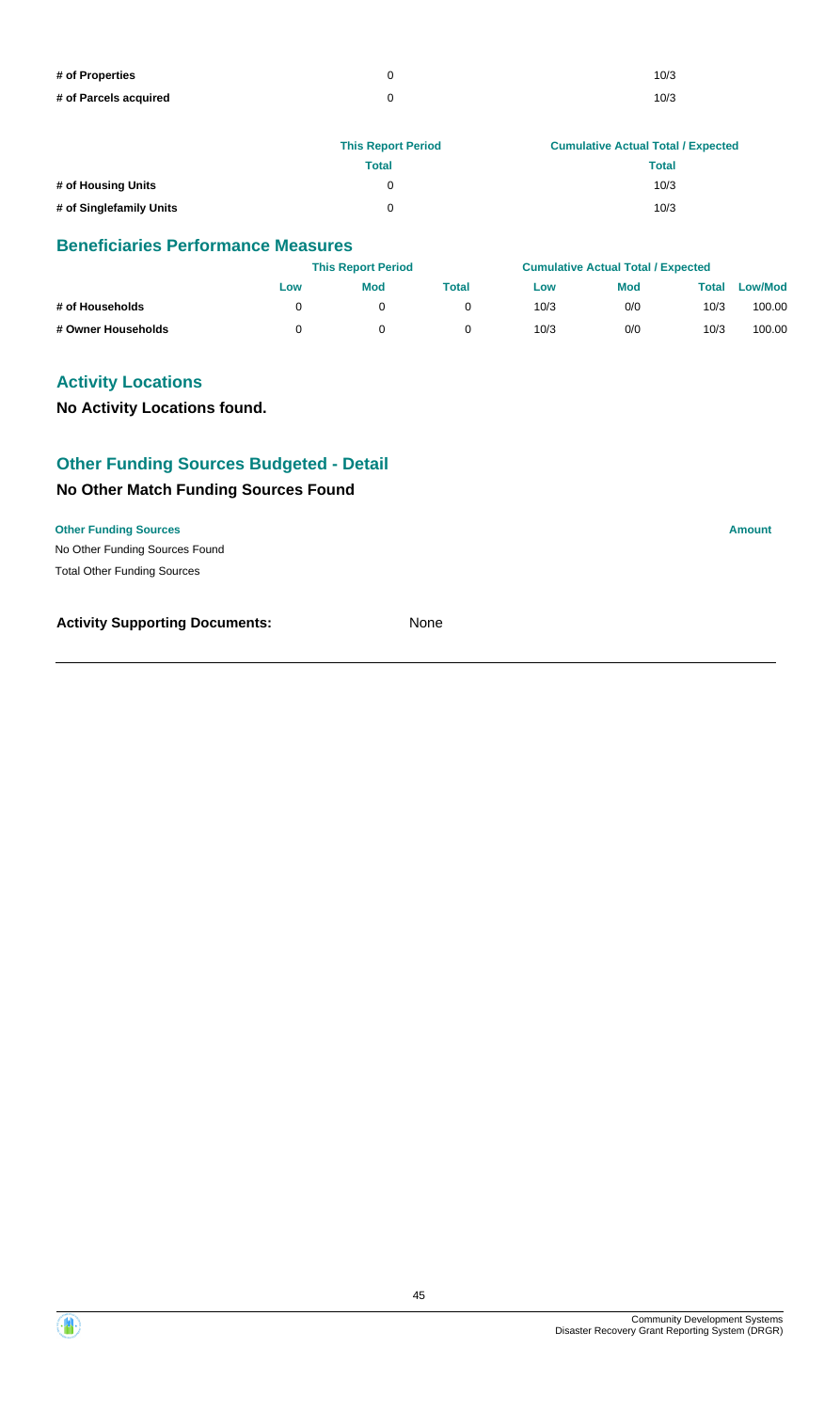| <b>Activitiy Type:</b>                | <b>Activity Status:</b>                    |
|---------------------------------------|--------------------------------------------|
| Acquisition - general                 | <b>Under Way</b>                           |
| <b>Project Number:</b>                | <b>Project Title:</b>                      |
| 0002                                  | Acquisition and Rehab                      |
| <b>Projected Start Date:</b>          | <b>Projected End Date:</b>                 |
| 09/01/2009                            | 12/31/2020                                 |
| <b>Benefit Type:</b><br>Area (Survey) | <b>Completed Activity Actual End Date:</b> |
| <b>National Objective:</b>            | <b>Responsible Organization:</b>           |
| NSP Only - LH - 25% Set-Aside         | Inclusive Communities Project              |

| <b>Overall</b>                                 | <b>Jan 1 thru Mar 31, 2021</b> | <b>To Date</b> |
|------------------------------------------------|--------------------------------|----------------|
| <b>Total Projected Budget from All Sources</b> | \$0.00                         | \$335,870.10   |
| <b>Total Budget</b>                            | \$0.00                         | \$335,870.10   |
| <b>Total Obligated</b>                         | \$0.00                         | \$335,870.10   |
| <b>Total Funds Drawdown</b>                    | \$0.00                         | \$335,870.10   |
| <b>Program Funds Drawdown</b>                  | \$0.00                         | \$335,870.10   |
| <b>Program Income Drawdown</b>                 | \$0.00                         | \$0.00         |
| <b>Program Income Received</b>                 | \$2,868.69                     | \$111,944.01   |
| <b>Total Funds Expended</b>                    | \$0.00                         | \$335,870.10   |
| <b>Most Impacted and Distressed Expended</b>   | \$0.00                         | \$0.00         |

### **Activity Description:**

Developer acquired 2 homes or residential properties that are foreclosed or abandoned at the locations listed in Schedule 1, annexed hereto. Developer shall carry out all acquisition of needed real property, easements, and/or rights-of-way in compliance with the Uniform Relocation Assistance and Real Property Acquisition Policies Act of 1970 (42 U.S.C. Sec. 4601 et seq.) and HUD implementing regulations (24 C.F.R. Part 42), as modified by the Neighborhood Stabilization Program under the Housing and Economic Recovery Act, 2008 (FR-5255-N-01).

The activities shall benefit renter households at or below fifty percent (50%) of the current AMI at the time of initial rental contract.

#### **Location Description:**

Developer shall carry out the following activities in the target area(s) and specific neighborhoods identified in its Texas NSP Application. Collin County, Texas

#### **Activity Progress Narrative:**

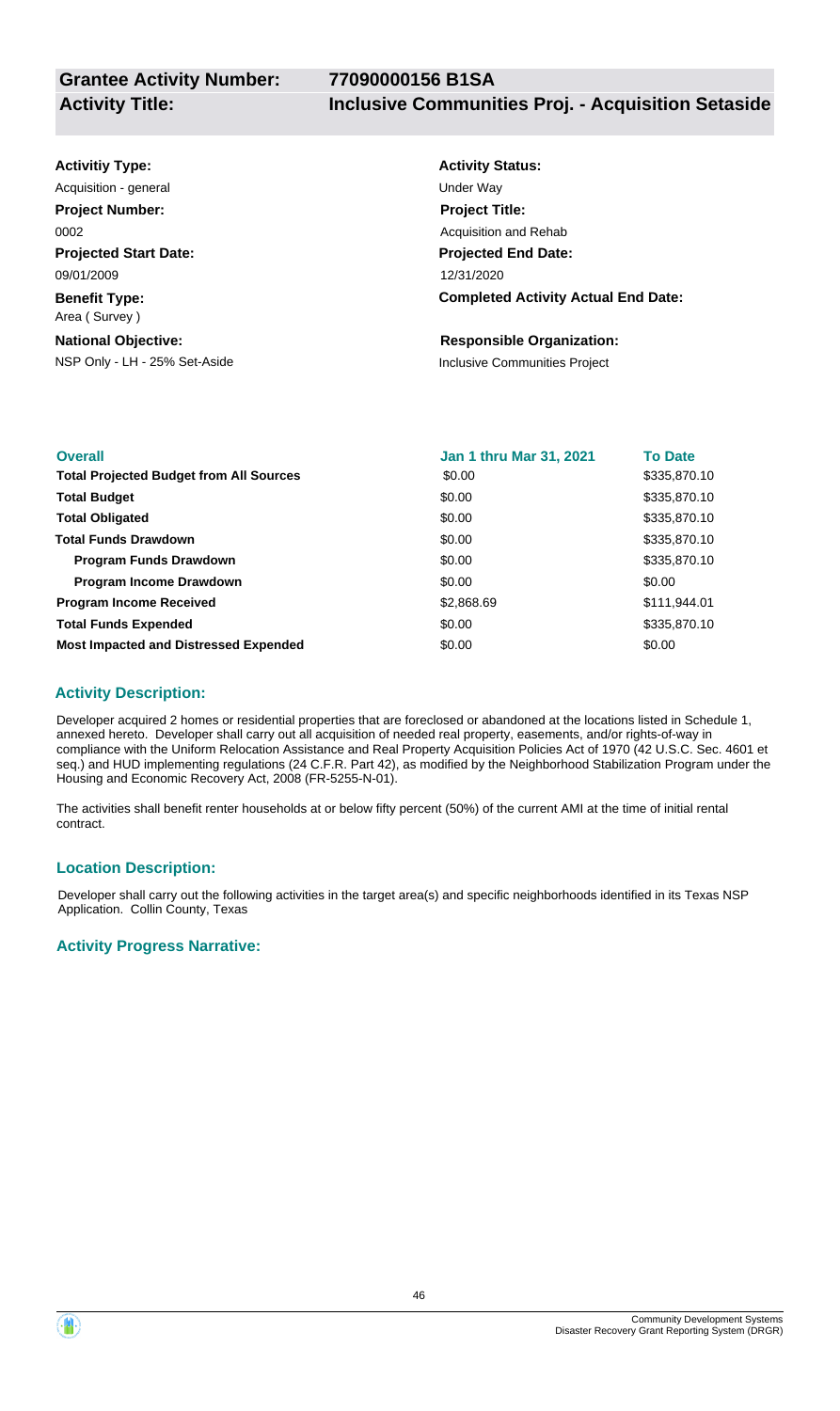|                       | <b>This Report Period</b> | <b>Cumulative Actual Total / Expected</b> |
|-----------------------|---------------------------|-------------------------------------------|
|                       | <b>Total</b>              | <b>Total</b>                              |
| # of Properties       | 0                         | 6/2                                       |
| # of Parcels acquired | 0                         | 6/2                                       |
|                       |                           |                                           |

|                         | <b>This Report Period</b> | <b>Cumulative Actual Total / Expected</b> |
|-------------------------|---------------------------|-------------------------------------------|
|                         | Total                     | Total                                     |
| # of Housing Units      | 0                         | 6/2                                       |
| # of Singlefamily Units | 0                         | 6/2                                       |

## **Beneficiaries Performance Measures**

**No Beneficiaries Performance Measures found.**

### **Activity Locations**

**No Activity Locations found.**

### **Other Funding Sources Budgeted - Detail**

#### **No Other Match Funding Sources Found**

No Other Funding Sources Found **Other Funding Sources Amount Amount Amount Amount Amount Amount Amount** Total Other Funding Sources

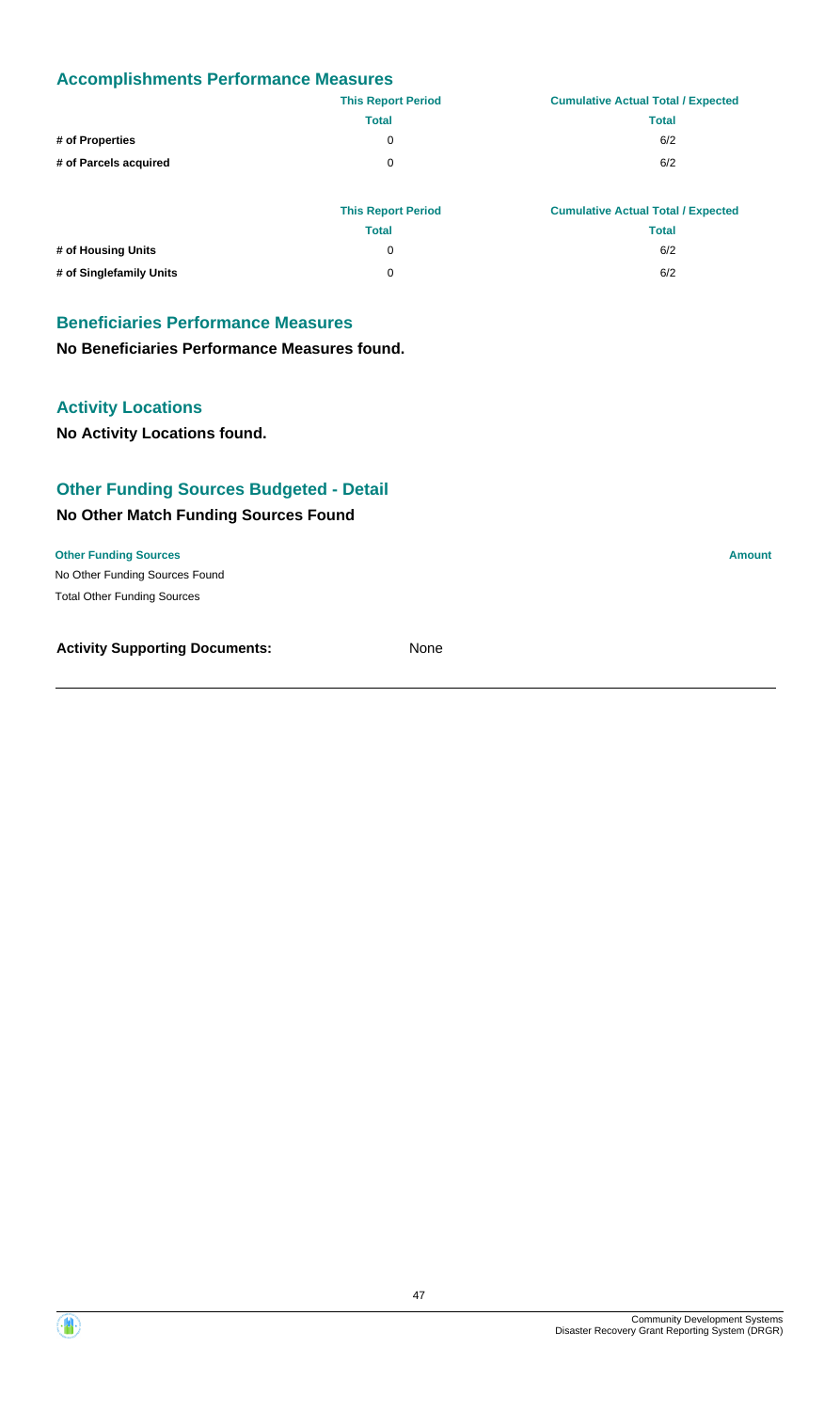#### **Activity Title: City of Beaumont - Acquisition Setaside**

| <b>Activitiy Type:</b>                     | <b>Activity Status:</b>                    |
|--------------------------------------------|--------------------------------------------|
| Acquisition - general                      | Under Way                                  |
| <b>Project Number:</b>                     | <b>Project Title:</b>                      |
| 0002                                       | Acquisition and Rehab                      |
| <b>Projected Start Date:</b>               | <b>Projected End Date:</b>                 |
| 09/01/2009                                 | 12/31/2020                                 |
| <b>Benefit Type:</b><br>Direct (HouseHold) | <b>Completed Activity Actual End Date:</b> |
| <b>National Objective:</b>                 | <b>Responsible Organization:</b>           |
| NSP Only - LH - 25% Set-Aside              | City of Beaumont                           |
|                                            |                                            |

| <b>Overall</b>                                 | <b>Jan 1 thru Mar 31, 2021</b> | <b>To Date</b> |
|------------------------------------------------|--------------------------------|----------------|
| <b>Total Projected Budget from All Sources</b> | \$0.00                         | \$172,623.69   |
| <b>Total Budget</b>                            | \$0.00                         | \$172,623.69   |
| <b>Total Obligated</b>                         | \$0.00                         | \$172,623.69   |
| <b>Total Funds Drawdown</b>                    | \$0.00                         | \$161,144.87   |
| <b>Program Funds Drawdown</b>                  | \$0.00                         | \$160,679.73   |
| <b>Program Income Drawdown</b>                 | \$0.00                         | \$465.14       |
| <b>Program Income Received</b>                 | \$4,026.21                     | \$157,871.38   |
| <b>Total Funds Expended</b>                    | \$0.00                         | \$172,623.69   |
| <b>Most Impacted and Distressed Expended</b>   | \$0.00                         | \$0.00         |

#### **Activity Description:**

Contractor shall acquire nine (9) homes or residential properties that are foreclosed or abandoned. Included in this acquisition are eight (8) single family residences and one (1) duplex property. Contractor shall carry out all acquisition of needed real property, easements, and/or rights-of-way in compliance with the Uniform Relocation Assistance and Real Property Acquisition Policies Act of 1970 (42 U.S.C. Sec. 4601 et seq.) and HUD implementing regulations (24 C.F.R. Part 42), as modified by the Neighborhood Stabilization Program under the Housing and Economic Recovery Act, 2008 (FR-5255-N-01).

One (1) duplex activity will benefit two (2) households at or below fifty percent (50%) of the current AMI at the time of rental contract.

Four (4) of the activities shall benefit households at or below fifty percent (50%) of the current AMI at the time of rental contract.

Three (3) of the activities shall benefit households at or below fifty percent (50%) of the current AMI at the time of homebuyer contract.

#### **Location Description:**

Contractor shall carry out the following activities in the target area(s) and specific neighborhoods identified in its Texas NSP Application.

#### **Activity Progress Narrative:**

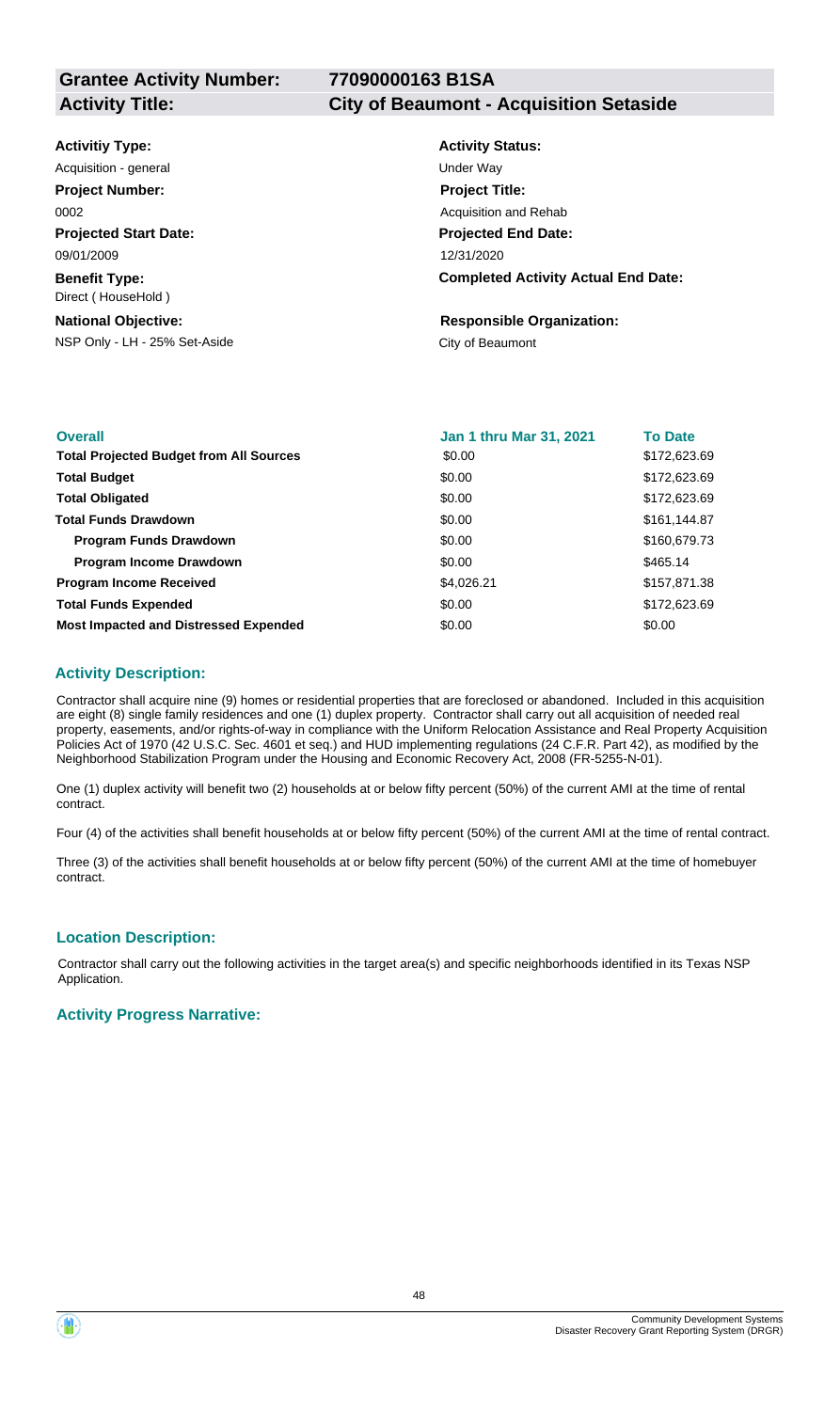|                       | <b>This Report Period</b> | <b>Cumulative Actual Total / Expected</b> |
|-----------------------|---------------------------|-------------------------------------------|
|                       | Total                     | Total                                     |
| # of Properties       | 0                         | 3/8                                       |
| # of Parcels acquired | 0                         | 3/8                                       |

|                         | <b>This Report Period</b> | <b>Cumulative Actual Total / Expected</b> |
|-------------------------|---------------------------|-------------------------------------------|
|                         | <b>Total</b>              | Total                                     |
| # of Housing Units      | 0                         | 3/9                                       |
| # of Singlefamily Units | 0                         | 3/9                                       |

### **Beneficiaries Performance Measures**

|                     |     | <b>This Report Period</b> |       |     | <b>Cumulative Actual Total / Expected</b> |       |                |
|---------------------|-----|---------------------------|-------|-----|-------------------------------------------|-------|----------------|
|                     | Low | Mod                       | Total | Low | <b>Mod</b>                                | Total | <b>Low/Mod</b> |
| # of Households     |     | 0                         |       | 3/9 | 0/0                                       | 3/9   | 100.00         |
| # Owner Households  |     | 0                         |       | 3/3 | 0/0                                       | 3/3   | 100.00         |
| # Renter Households |     | 0                         |       | 0/6 | 0/0                                       | 0/6   | $\overline{0}$ |

### **Activity Locations**

**No Activity Locations found.**

### **Other Funding Sources Budgeted - Detail**

#### **No Other Match Funding Sources Found**

No Other Funding Sources Found **Other Funding Sources Amount** Total Other Funding Sources

#### **Activity Supporting Documents:** None

Community Development Systems Disaster Recovery Grant Reporting System (DRGR)

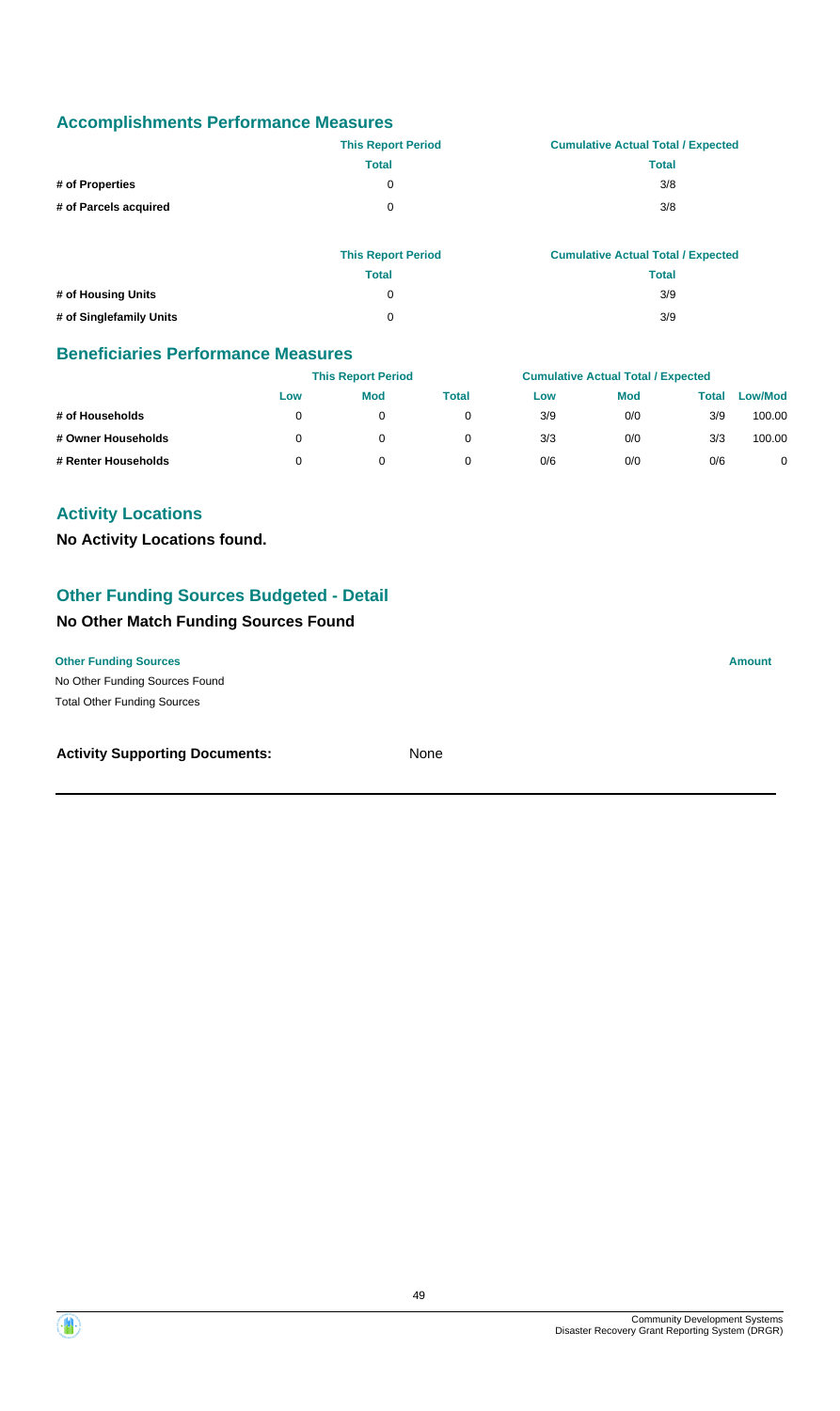## Activity Title: **Hidalgo Co. HA - Acquisition Setaside**

| <b>Activitiy Type:</b> |  |  |
|------------------------|--|--|
|------------------------|--|--|

**Projected Start Date: Benefit Type:** 09/01/2009 Acquisition - general and the contract of the Under Way **Project Number:** 0002

## Direct ( HouseHold )

**National Objective:**

## **Activity Status: Projected End Date: Completed Activity Actual End Date:** 12/31/2020 **Project Title:** Acquisition and Rehab

### **Responsible Organization:**

NSP Only - LH - 25% Set-Aside Housing Authority of the County of Hidalgo

| <b>Overall</b>                                 | <b>Jan 1 thru Mar 31, 2021</b> | <b>To Date</b> |
|------------------------------------------------|--------------------------------|----------------|
| <b>Total Projected Budget from All Sources</b> | \$0.00                         | \$827,637.86   |
| <b>Total Budget</b>                            | \$0.00                         | \$827,637.86   |
| <b>Total Obligated</b>                         | \$0.00                         | \$827,637.86   |
| <b>Total Funds Drawdown</b>                    | \$0.00                         | \$820,351.75   |
| <b>Program Funds Drawdown</b>                  | \$0.00                         | \$779,743.60   |
| <b>Program Income Drawdown</b>                 | \$0.00                         | \$40,608.15    |
| <b>Program Income Received</b>                 | \$6,822.36                     | \$198,432.77   |
| <b>Total Funds Expended</b>                    | \$0.00                         | \$520,105.81   |
| <b>Most Impacted and Distressed Expended</b>   | \$0.00                         | \$0.00         |

#### **Ancillary Activities**

| <b>Responsible</b><br>Organization            | <b>Activity Type</b>                                            | Project# | <b>Grantee Activity #</b> | <b>Activity Title</b>              | <b>Program Income</b><br><b>Account</b> |
|-----------------------------------------------|-----------------------------------------------------------------|----------|---------------------------|------------------------------------|-----------------------------------------|
| Housing Authority of the<br>County of Hidalgo | Acquisition - general                                           | 0002     | 77090000169 B1            | Hidalgo Co. HA -<br>Acquisition    | <b>General Account</b>                  |
| Housing Authority of the<br>County of Hidalgo | Rehabilitation/reconstrul<br>ction of residential<br>structures | 0002     | 77090000169 B2            | Hidalgo Co. HA -<br>Rehab          | <b>General Account</b>                  |
| Housing Authority of the<br>County of Hidalgo | Rehabilitation/reconstrul<br>ction of residential<br>structures | 0002     | 77090000169 B2SA          | Hidalgo Co. HA -<br>Rehab Setaside | <b>General Account</b>                  |
| Housing Authority of the<br>County of Hidalgo | Administration                                                  | 0099     | 77090000169 F             | Hidalgo Co. HA -<br>Administration | General Account                         |

#### **Activity Description:**

Contractor shall acquire sixteen (16) homes or residential properties that are foreclosed or abandoned. Contractor shall carry out all acquisition of needed real property, easements, and/or rights-of-way in compliance with the Uniform Relocation Assistance and Real Property Acquisition Policies Act of 1970 (42 U.S.C. Sec. 4601 et seq.) and HUD implementing regulations (24 C.F.R. Part 42), as modified by the Neighborhood Stabilization Program under the Housing and Economic Recovery Act, 2008 (FR-5255-N-01).

Ten (10) of the activities shall benenfit households at or below fifty percent (50%) of the current AMI at the time of homebuyer contract.

### **Location Description:**

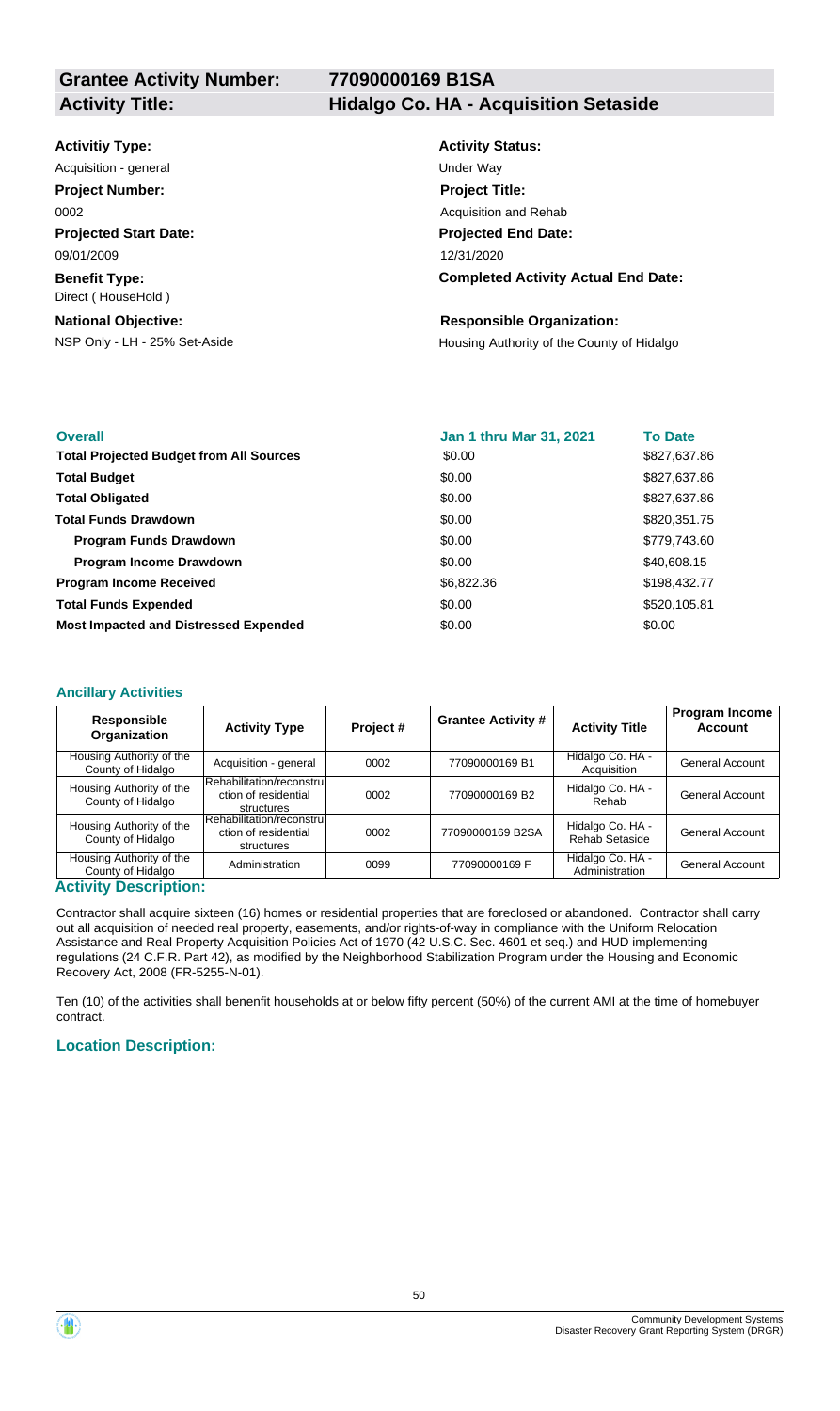Contractor shall carry out the following activities in the target area(s) and specific neighborhoods identified in its Texas NSP Application.

### **Activity Progress Narrative:**

### **Accomplishments Performance Measures**

|                       | <b>This Report Period</b> | <b>Cumulative Actual Total / Expected</b> |
|-----------------------|---------------------------|-------------------------------------------|
|                       | Total                     | <b>Total</b>                              |
| # of Properties       | 0                         | 15/10                                     |
| # of Parcels acquired | 0                         | 15/10                                     |

|                         | <b>This Report Period</b> | <b>Cumulative Actual Total / Expected</b> |
|-------------------------|---------------------------|-------------------------------------------|
|                         | Total                     | Total                                     |
| # of Housing Units      | 0                         | 15/10                                     |
| # of Singlefamily Units | 0                         | 15/10                                     |

#### **Beneficiaries Performance Measures**

|                    |     | <b>This Report Period</b> |       |       | <b>Cumulative Actual Total / Expected</b> |       |                |  |
|--------------------|-----|---------------------------|-------|-------|-------------------------------------------|-------|----------------|--|
|                    | Low | <b>Mod</b>                | Total | Low   | <b>Mod</b>                                | Total | <b>Low/Mod</b> |  |
| # of Households    |     |                           |       | 15/10 | 0/0                                       | 15/10 | 100.00         |  |
| # Owner Households |     |                           |       | 15/10 | 0/0                                       | 15/10 | 100.00         |  |

### **Activity Locations**

#### **No Activity Locations found.**

## **Other Funding Sources Budgeted - Detail**

### **No Other Match Funding Sources Found**

## **Other Funding Sources Amount Amount Amount Amount Amount Amount Amount**

No Other Funding Sources Found Total Other Funding Sources

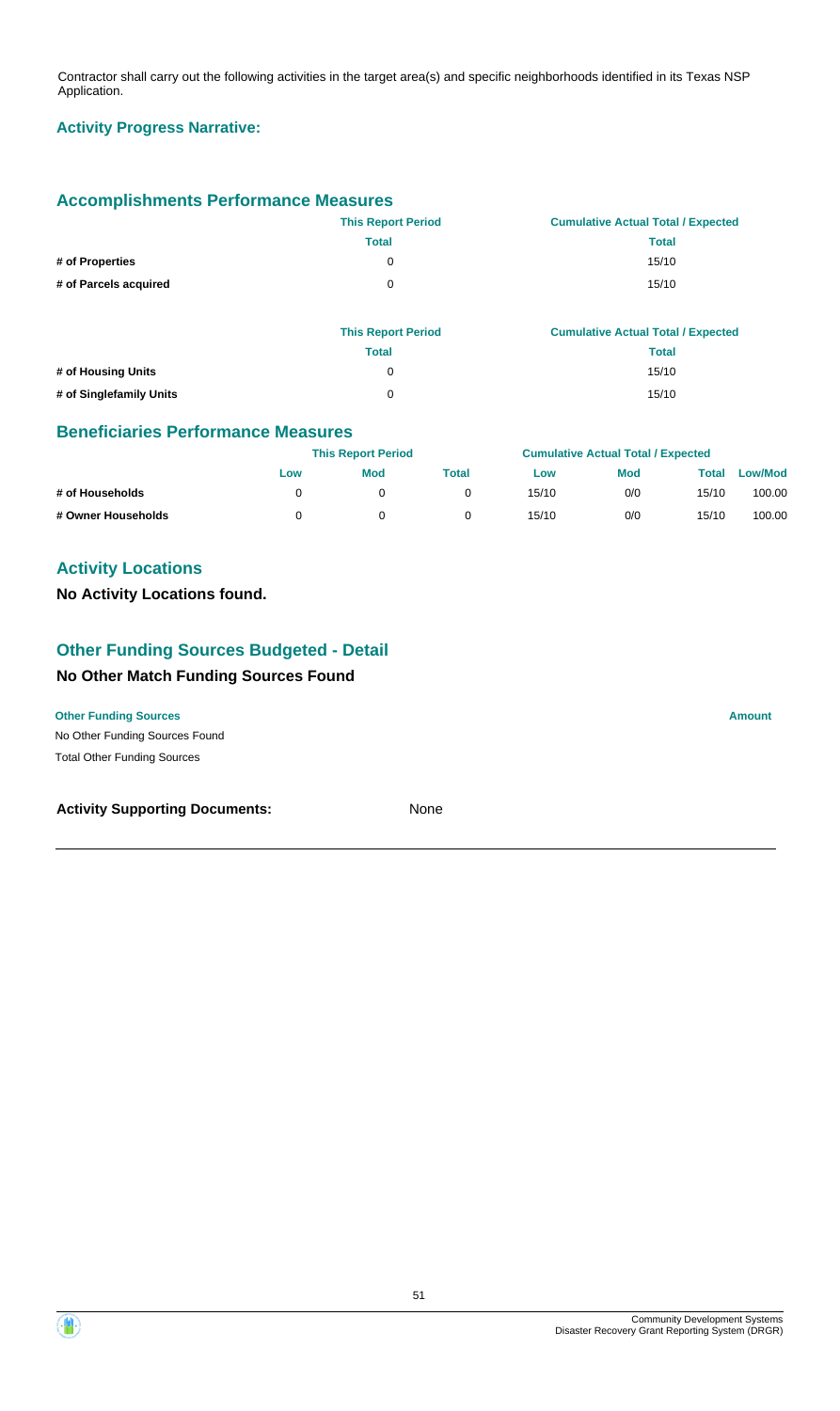| <b>Activitiy Type:</b>                     | <b>Activity Status:</b>                       |
|--------------------------------------------|-----------------------------------------------|
| Acquisition - general                      | Completed                                     |
| <b>Project Number:</b>                     | <b>Project Title:</b>                         |
| 0002                                       | Acquisition and Rehab                         |
| <b>Projected Start Date:</b>               | <b>Projected End Date:</b>                    |
| 09/03/2010                                 | 08/02/2013                                    |
| <b>Benefit Type:</b><br>Direct (HouseHold) | <b>Completed Activity Actual End Date:</b>    |
| <b>National Objective:</b>                 | <b>Responsible Organization:</b>              |
| NSP Only - LH - 25% Set-Aside              | <b>Covenant Community Capital Corporation</b> |

| <b>Overall</b>                                 | <b>Jan 1 thru Mar 31, 2021</b> | <b>To Date</b> |
|------------------------------------------------|--------------------------------|----------------|
| <b>Total Projected Budget from All Sources</b> | \$0.00                         | \$4,939,620.61 |
| <b>Total Budget</b>                            | \$0.00                         | \$4,939,620.61 |
| <b>Total Obligated</b>                         | \$0.00                         | \$4,939,620.61 |
| <b>Total Funds Drawdown</b>                    | \$0.00                         | \$4,939,620.61 |
| <b>Program Funds Drawdown</b>                  | \$0.00                         | \$4,939,620.61 |
| <b>Program Income Drawdown</b>                 | \$0.00                         | \$0.00         |
| <b>Program Income Received</b>                 | \$46,904.64                    | \$1,394,024.22 |
| <b>Total Funds Expended</b>                    | \$0.00                         | \$5,093,180.49 |
| <b>Most Impacted and Distressed Expended</b>   | \$0.00                         | \$0.00         |

### **Activity Description:**

Contractor shall acquire a multi-family property that is foreclosed or abandoned. Contractor shall carry out all acquisition of needed real property, easements, and/or rights-of-way in compliance with the Uniform Relocation Assistance and Real Property Acquisition Policies Act of 1970 (42 U.S.C. Sec. 4601 et seq.) and HUD implementing regulations (24 C.F.R. Part 42), as modified by the Neighborhood Stabilization Program under the Housing and Economic Recovery Act, 2008 (FR-5255-N-01).

The activity shall benefit one hundred twenty-eight (128) households that are at or below fifty percent (50%) of the current AMI at the time of occupancy.

#### **Location Description:**

6304 Decker Drive, Baytown, TX 77520.

**Activity Progress Narrative:**

### **Accomplishments Performance Measures**



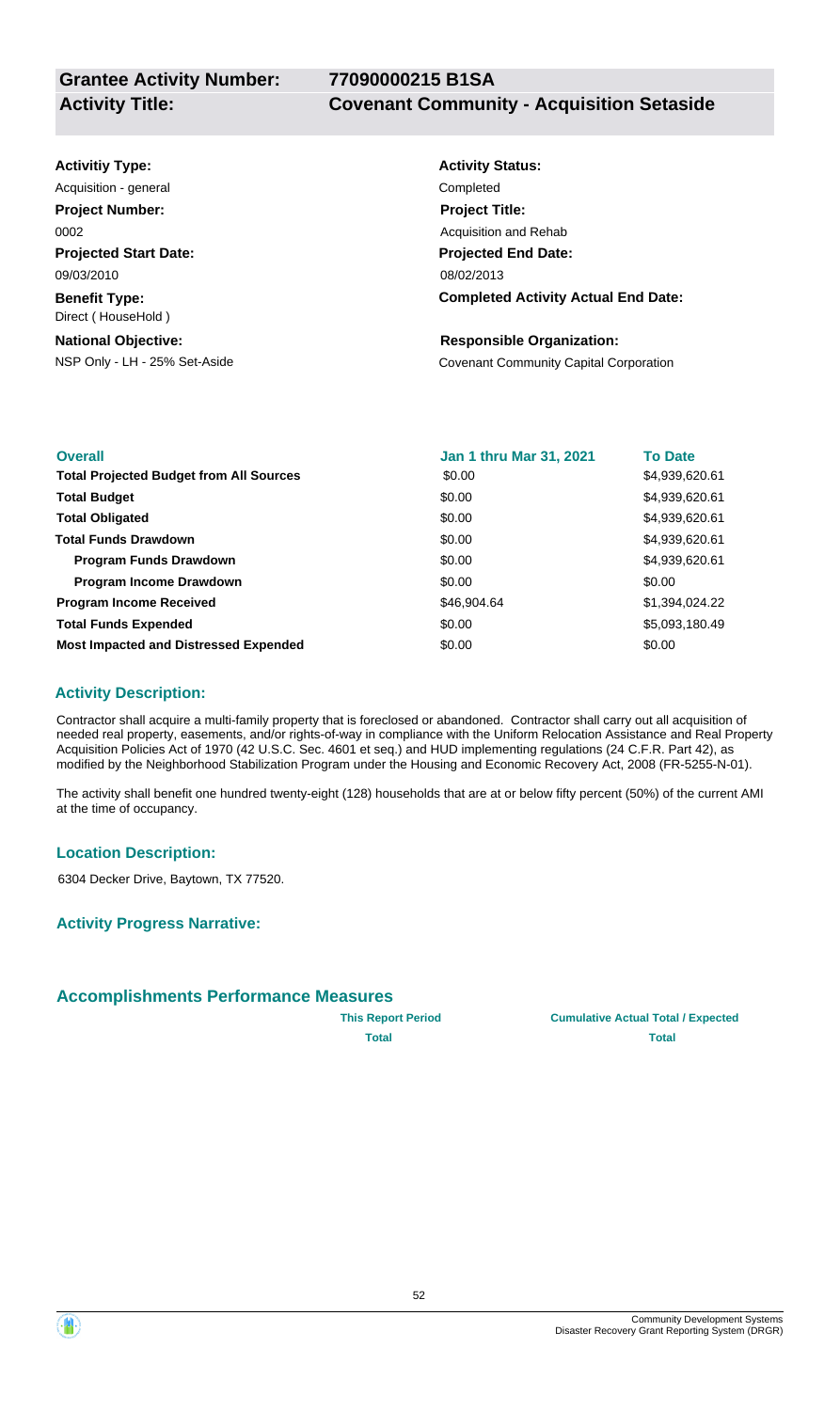| # of Properties       | 2/1 |
|-----------------------|-----|
| # of Parcels acquired | 2/1 |

|                        | <b>This Report Period</b> | <b>Cumulative Actual Total / Expected</b> |
|------------------------|---------------------------|-------------------------------------------|
|                        | Total                     | <b>Total</b>                              |
| # of Housing Units     | 0                         | 256/128                                   |
| # of Multifamily Units | ∩                         | 256/128                                   |

|                     |     | <b>This Report Period</b> |       |         | <b>Cumulative Actual Total / Expected</b> |         |         |
|---------------------|-----|---------------------------|-------|---------|-------------------------------------------|---------|---------|
|                     | Low | Mod                       | Total | Low     | <b>Mod</b>                                | Total   | Low/Mod |
| # of Households     |     |                           |       | 256/128 | 0/0                                       | 256/128 | 100.00  |
| # Renter Households |     |                           |       | 256/128 | 0/0                                       | 256/128 | 100.00  |

### **Activity Locations**

**No Activity Locations found.**

### **Other Funding Sources Budgeted - Detail**

### **No Other Match Funding Sources Found**

#### **Other Funding Sources Amount**

No Other Funding Sources Found Total Other Funding Sources

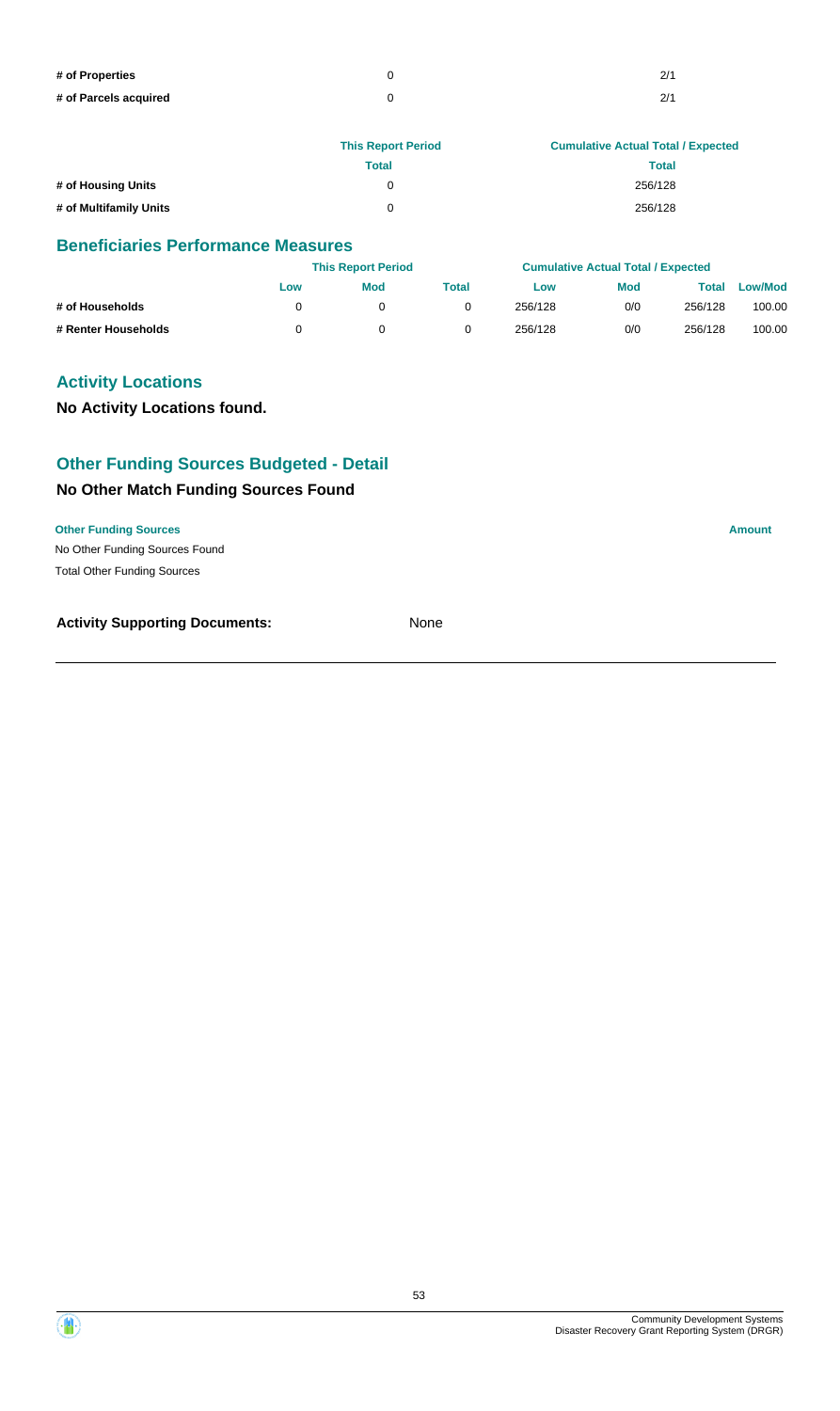# **Activitiy Type:**

**Projected Start Date: Benefit Type:** 09/03/2010 Direct ( HouseHold ) Acquisition - general **Completed Project Number:** 0002

**National Objective:**

## **Activity Status: Projected End Date: Completed Activity Actual End Date:** 06/02/2013 **Project Title:** Acquisition and Rehab

#### **Responsible Organization:**

NSP Only - LH - 25% Set-Aside Tarrant County Housing Partnership

| <b>Overall</b>                                 | <b>Jan 1 thru Mar 31, 2021</b> | <b>To Date</b> |
|------------------------------------------------|--------------------------------|----------------|
| <b>Total Projected Budget from All Sources</b> | \$0.00                         | \$1,400,884.03 |
| <b>Total Budget</b>                            | \$0.00                         | \$1,400,884.03 |
| <b>Total Obligated</b>                         | \$0.00                         | \$1,400,884.03 |
| <b>Total Funds Drawdown</b>                    | \$0.00                         | \$1,400,884.03 |
| <b>Program Funds Drawdown</b>                  | \$0.00                         | \$1,400,884.03 |
| <b>Program Income Drawdown</b>                 | \$0.00                         | \$0.00         |
| <b>Program Income Received</b>                 | \$23,355.15                    | \$569,082.16   |
| <b>Total Funds Expended</b>                    | \$0.00                         | \$1,400,884.03 |
| <b>Most Impacted and Distressed Expended</b>   | \$0.00                         | \$0.00         |

### **Activity Description:**

Contractor shall acquire a multi-family property that is foreclosed or abandoned. Contractor shall carry out all acquisition of needed real property, easements, and/or rights-of-way in compliance with the Uniform Relocation Assistance and Real Property Acquisition Policies Act of 1970 (42 U.S.C. Sec. 4601 et seq.) and HUD implementing regulations (24 C.F.R. Part 42), as modified by the Neighborhood Stabilization Program under the Housing and Economic Recovery Act, 2008 (FR-5255-N-01).

The activities shall benefit thirty-two (32) households that are at or below fifty percent (50%) of the current AMI at the time of occupancy.

### **Location Description:**

Greystoke Drive, Arlington, Texas 76011

**Activity Progress Narrative:**

### **Accomplishments Performance Measures**



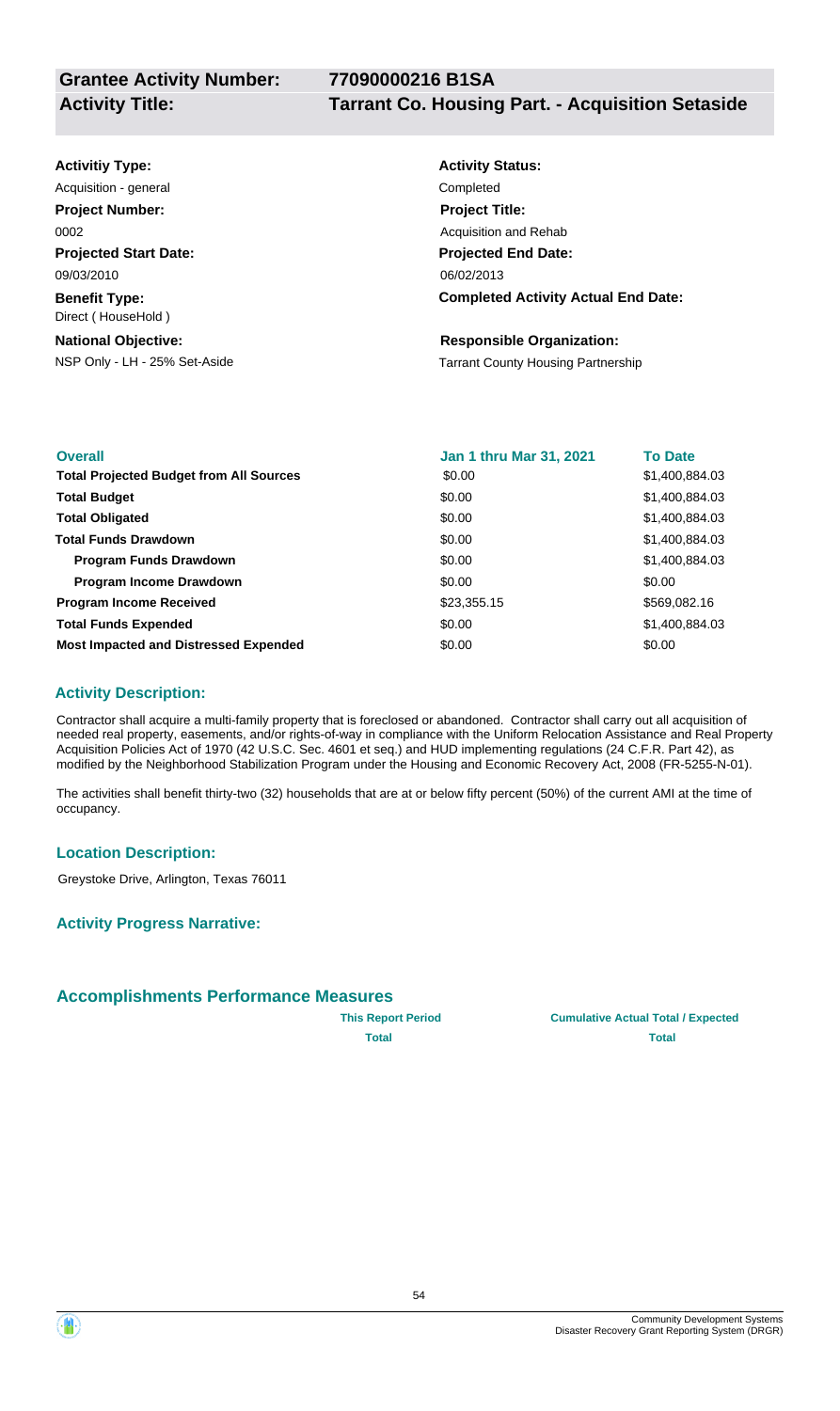| # of Properties       | 2/1 |
|-----------------------|-----|
| # of Parcels acquired | 2/1 |

|                        | <b>This Report Period</b> | <b>Cumulative Actual Total / Expected</b> |
|------------------------|---------------------------|-------------------------------------------|
|                        | Total                     | <b>Total</b>                              |
| # of Housing Units     | 0                         | 57/32                                     |
| # of Multifamily Units | U                         | 57/32                                     |

|                     |     | <b>This Report Period</b> |       |       | <b>Cumulative Actual Total / Expected</b> |       |                |
|---------------------|-----|---------------------------|-------|-------|-------------------------------------------|-------|----------------|
|                     | Low | <b>Mod</b>                | Total | Low   | <b>Mod</b>                                | Total | <b>Low/Mod</b> |
| # of Households     |     |                           |       | 57/32 | 0/0                                       | 57/32 | 100.00         |
| # Renter Households |     |                           |       | 57/32 | 0/0                                       | 57/32 | 100.00         |

### **Activity Locations**

**No Activity Locations found.**

### **Other Funding Sources Budgeted - Detail**

### **No Other Match Funding Sources Found**

#### **Other Funding Sources Amount**

No Other Funding Sources Found Total Other Funding Sources

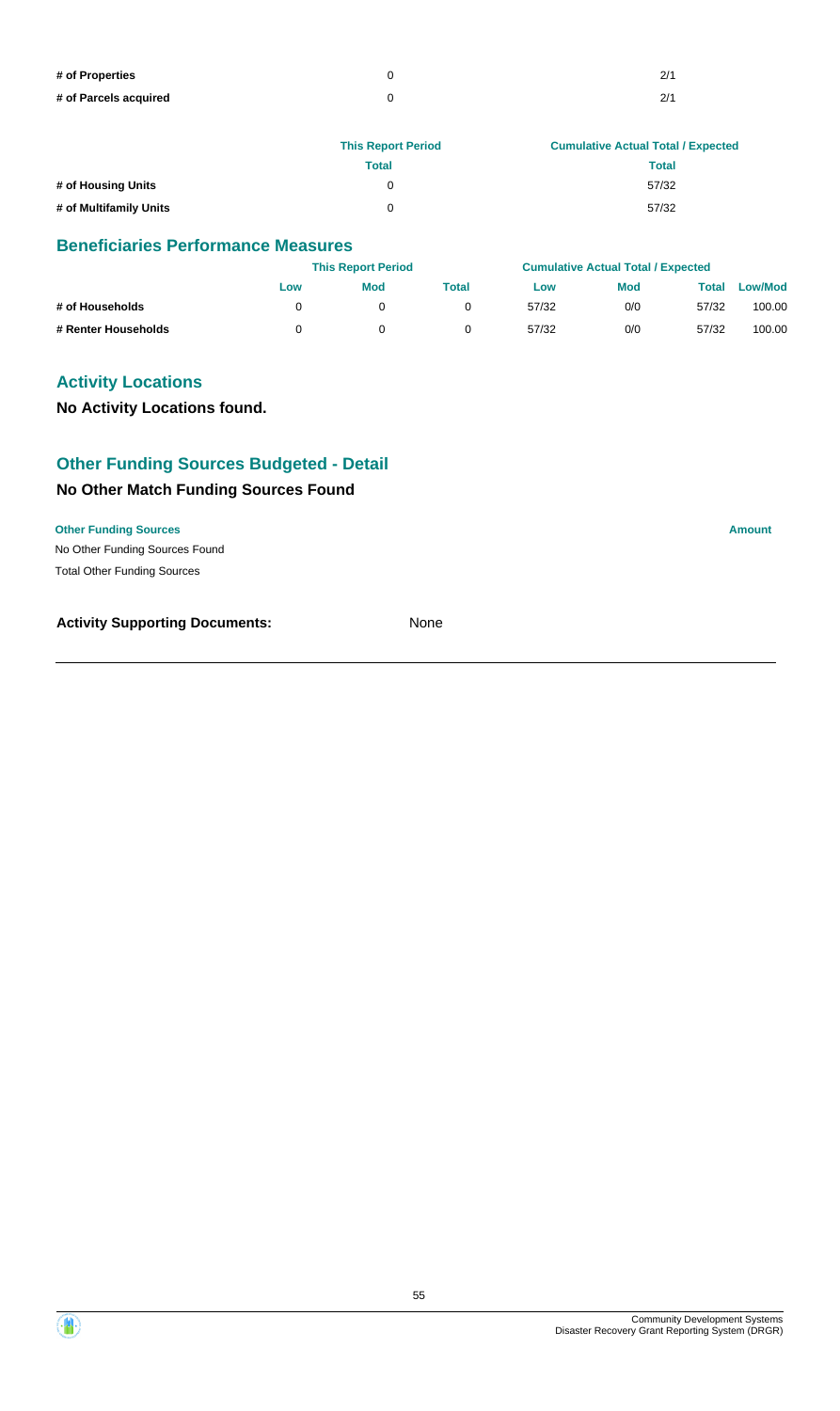## **Activitiy Type:**

**Projected Start Date: Benefit Type:** 09/03/2010 Direct ( HouseHold ) Acquisition - general **Completed Project Number:** 0002

NSP Only - LH - 25% Set-Aside Fort Worth Affordability, Inc. **National Objective:**

## **Activity Status: Projected End Date: Completed Activity Actual End Date:** 08/02/2013 **Project Title:** Acquisition and Rehab

#### **Responsible Organization:**

| <b>Overall</b>                                 | Jan 1 thru Mar 31, 2021 | <b>To Date</b> |
|------------------------------------------------|-------------------------|----------------|
| <b>Total Projected Budget from All Sources</b> | \$0.00                  | \$2,564,412.46 |
| <b>Total Budget</b>                            | \$0.00                  | \$2,564,412.46 |
| <b>Total Obligated</b>                         | \$0.00                  | \$2,564,412.46 |
| <b>Total Funds Drawdown</b>                    | \$0.00                  | \$2,564,412.46 |
| <b>Program Funds Drawdown</b>                  | \$0.00                  | \$2,564,411.46 |
| <b>Program Income Drawdown</b>                 | \$0.00                  | \$1.00         |
| <b>Program Income Received</b>                 | \$39,582.54             | \$1,188,133.66 |
| <b>Total Funds Expended</b>                    | \$0.00                  | \$2,564,412.46 |
| <b>Most Impacted and Distressed Expended</b>   | \$0.00                  | \$0.00         |

#### **Ancillary Activities**

| Responsible<br><b>Organization</b> | <b>Activity Type</b>                                            | Project# | Grantee Activity # | <b>Activity Title</b>                              | <b>Account</b>         |
|------------------------------------|-----------------------------------------------------------------|----------|--------------------|----------------------------------------------------|------------------------|
| Fort Worth Affordability, Inc.     | Rehabilitation/reconstrul<br>ction of residential<br>structures | 0002     | 77090000218 B2SA   | <b>Ft. Worth Affordability</b><br>- Rehab Setaside | <b>General Account</b> |

#### **Activity Description:**

Contractor shall acquire a multi-family property that is foreclosed or abandoned. Contractor shall carry out all acquisition of needed real property, easements, and/or rights-of-way in compliance with the Uniform Relocation Assistance and Real Property Acquisition Policies Act of 1970 (42 U.S.C. Sec. 4601 et seq.) and HUD implementing regulations (24 C.F.R. Part 42), as modified by the Neighborhood Stabilization Program under the Housing and Economic Recovery Act, 2008 (FR-5255-N-01).

The activities shall benefit one hundred thirty-eight (138) households that are at or below fifty percent (50%) of the current AMI at the time of occupancy.

### **Location Description:**

6300 Vega Drive, Fort Worth, Texas 76113

### **Activity Progress Narrative:**

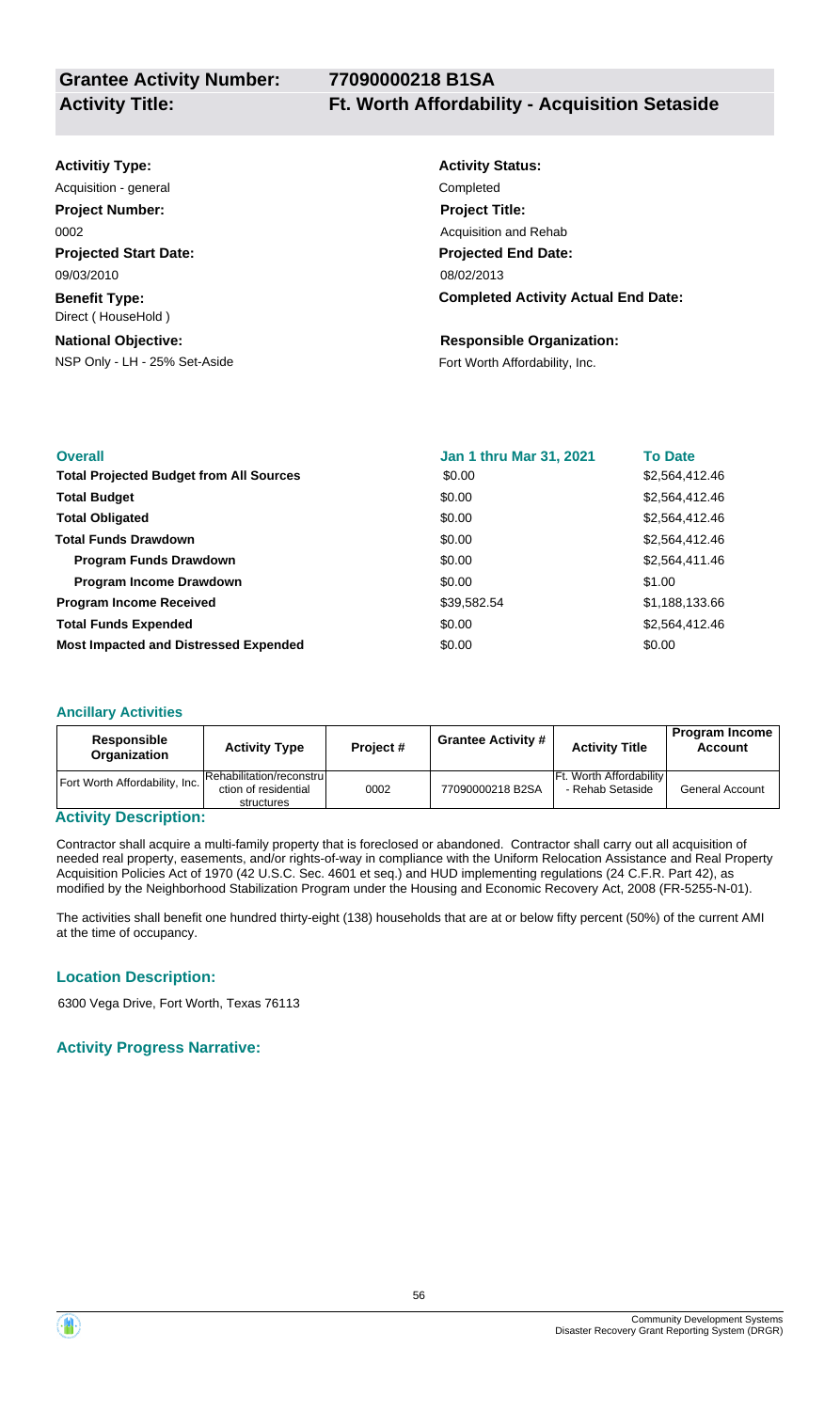|                       | <b>This Report Period</b> | <b>Cumulative Actual Total / Expected</b> |
|-----------------------|---------------------------|-------------------------------------------|
|                       | Total                     | Total                                     |
| # of Properties       |                           | 1/1                                       |
| # of Parcels acquired | 0                         | 1/1                                       |

|                        | <b>This Report Period</b> | <b>Cumulative Actual Total / Expected</b> |
|------------------------|---------------------------|-------------------------------------------|
|                        | Total                     | Total                                     |
| # of Housing Units     | 0                         | 138/138                                   |
| # of Multifamily Units | 0                         | 138/138                                   |

### **Beneficiaries Performance Measures**

|                     |     | <b>This Report Period</b> |       |         | <b>Cumulative Actual Total / Expected</b> |         |         |
|---------------------|-----|---------------------------|-------|---------|-------------------------------------------|---------|---------|
|                     | Low | <b>Mod</b>                | Total | Low     | <b>Mod</b>                                | Total   | Low/Mod |
| # of Households     |     |                           |       | 138/138 | 0/0                                       | 138/138 | 100.00  |
| # Renter Households |     |                           |       | 138/138 | 0/0                                       | 138/138 | 100.00  |

### **Activity Locations**

**No Activity Locations found.**

### **Other Funding Sources Budgeted - Detail**

### **No Other Match Funding Sources Found**

**Other Funding Sources Amount**

No Other Funding Sources Found Total Other Funding Sources

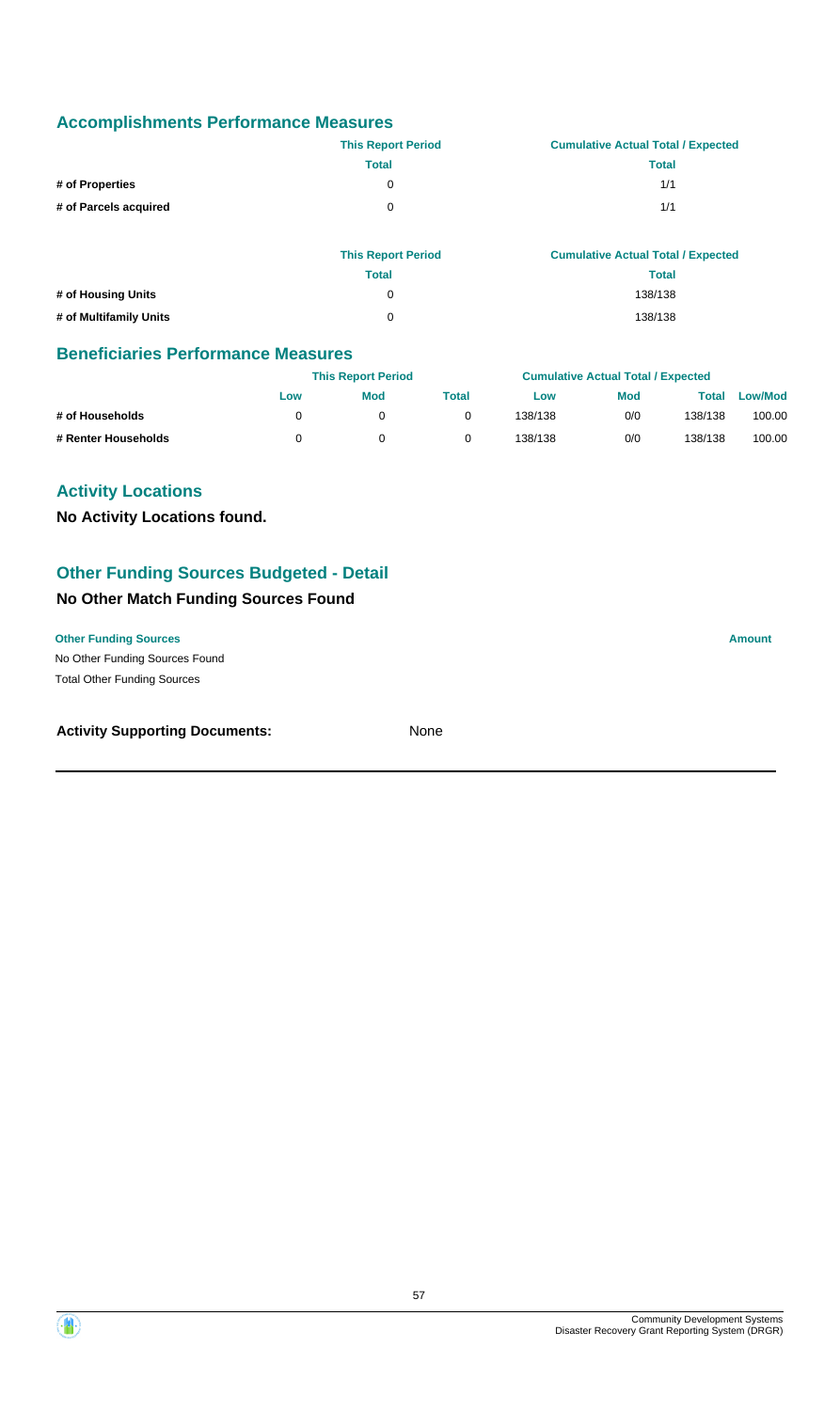**Housing & Community Svcs. - Acquisition Setaside**

| <b>Activitiy Type:</b>                     | <b>Activity Status:</b>                    |
|--------------------------------------------|--------------------------------------------|
| Acquisition - general                      | Completed                                  |
| <b>Project Number:</b>                     | <b>Project Title:</b>                      |
| 0002                                       | Acquisition and Rehab                      |
| <b>Projected Start Date:</b>               | <b>Projected End Date:</b>                 |
| 09/03/2010                                 | 08/02/2013                                 |
| <b>Benefit Type:</b><br>Direct (HouseHold) | <b>Completed Activity Actual End Date:</b> |
| <b>National Objective:</b>                 | <b>Responsible Organization:</b>           |
| NSP Only - LH - 25% Set-Aside              | Housing and Community Services, Inc.2      |

| <b>Overall</b>                                 | Jan 1 thru Mar 31, 2021 | <b>To Date</b> |
|------------------------------------------------|-------------------------|----------------|
| <b>Total Projected Budget from All Sources</b> | \$0.00                  | \$1,015,801.00 |
| <b>Total Budget</b>                            | \$0.00                  | \$1,015,801.00 |
| <b>Total Obligated</b>                         | \$0.00                  | \$1,015,801.00 |
| <b>Total Funds Drawdown</b>                    | \$0.00                  | \$1,015,801.00 |
| Program Funds Drawdown                         | \$0.00                  | \$1,015,801.00 |
| <b>Program Income Drawdown</b>                 | \$0.00                  | \$0.00         |
| <b>Program Income Received</b>                 | \$23,437.50             | \$656,250.00   |
| <b>Total Funds Expended</b>                    | \$0.00                  | \$1,015,801.00 |
| <b>Most Impacted and Distressed Expended</b>   | \$0.00                  | \$0.00         |

#### **Ancillary Activities**

| Responsible<br>Organization              | <b>Activity Type</b>                                            | Project# | <b>Grantee Activity #</b> | <b>Activity Title</b>                            | <b>Program Income</b><br>Account |
|------------------------------------------|-----------------------------------------------------------------|----------|---------------------------|--------------------------------------------------|----------------------------------|
| Housing and Community<br>Services, Inc.2 | Rehabilitation/reconstrul<br>ction of residential<br>structures | 0002     | 77090000252 B2SA          | Housing & Community<br>Svcs. - Rehab<br>Setaside | <b>General Account</b>           |

#### **Activity Description:**

Contractor shall acquire a multi-family property that is foreclosed or abandoned. Contractor shall carry out all acquisition of needed real property, easements, and/or rights-of-way in compliance with the Uniform Relocation Assistance and Real Property Acquisition Policies Act of 1970 (42 U.S.C. Sec. 4601 et seq.) and HUD implementing regulations (24 C.F.R. Part 42), as modified by the Neighborhood Stabilization Program under the Housing and Economic Recovery Act, 2008 (FR-5255-N-01).

The activities shall benefit one hundred sixty-seven (67) households that are at or below fifty percent (50%) of the current AMI at the time of occupancy.

#### **Location Description:**

8219 Perrin Beitel Road, San Antonio, TX 78218

### **Activity Progress Narrative:**

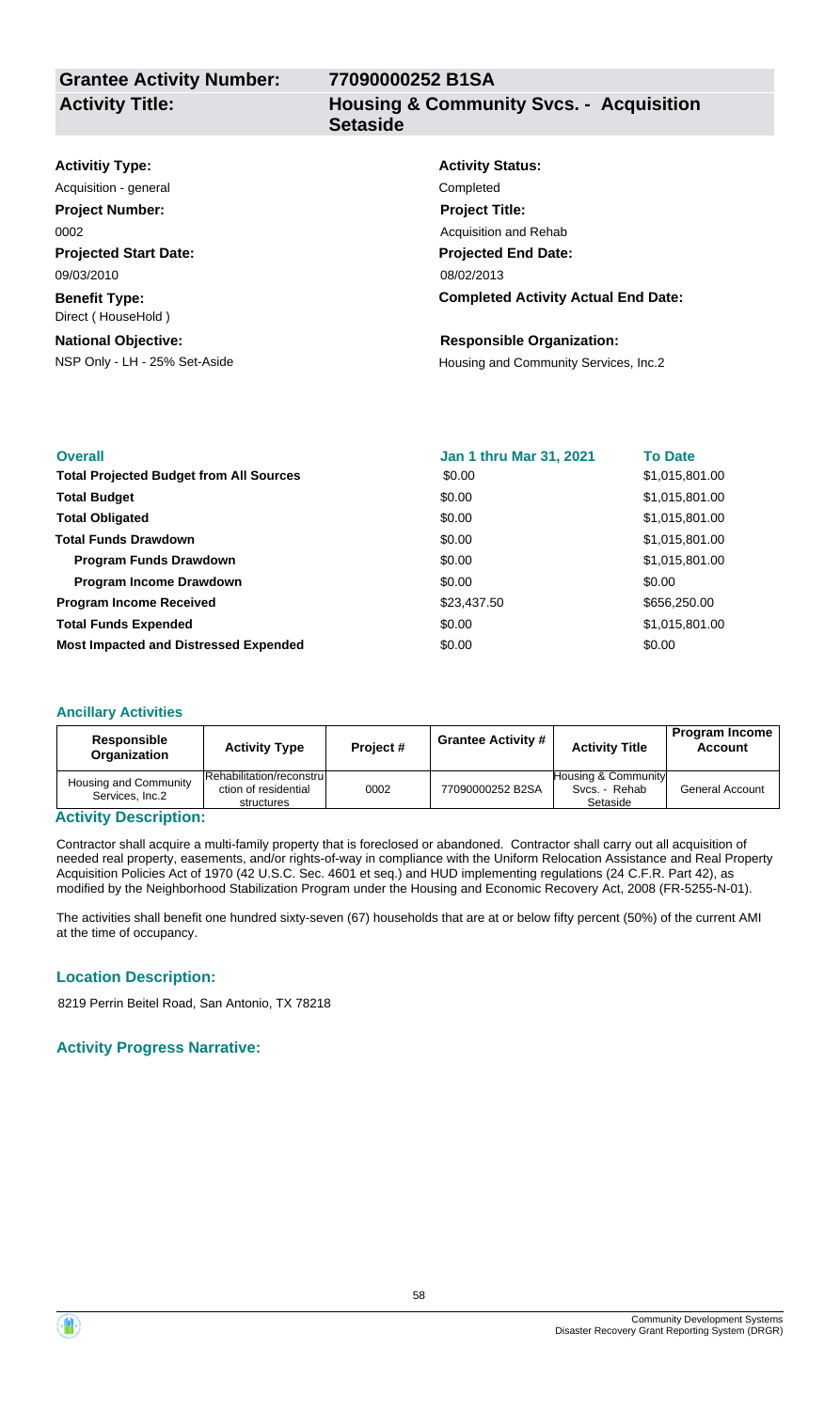|                         | <b>This Report Period</b> | <b>Cumulative Actual Total / Expected</b> |
|-------------------------|---------------------------|-------------------------------------------|
|                         | <b>Total</b>              | <b>Total</b>                              |
| # of Properties         | 0                         | 1/1                                       |
|                         |                           |                                           |
|                         | <b>This Report Period</b> | <b>Cumulative Actual Total / Expected</b> |
|                         | <b>Total</b>              | <b>Total</b>                              |
| # of Housing Units      | 0                         | 67/67                                     |
| # of Multifamily Units  | 0                         | 67/67                                     |
| # of Singlefamily Units | 0                         | 0/0                                       |

### **Beneficiaries Performance Measures**

|                     | <b>This Report Period</b> |     |       | <b>Cumulative Actual Total / Expected</b> |            |       |                |
|---------------------|---------------------------|-----|-------|-------------------------------------------|------------|-------|----------------|
|                     | Low                       | Mod | Total | Low                                       | <b>Mod</b> | Total | <b>Low/Mod</b> |
| # of Households     |                           |     |       | 67/67                                     | 0/0        | 67/67 | 100.00         |
| # Renter Households |                           |     |       | 67/67                                     | 0/0        | 67/67 | 100.00         |

### **Activity Locations**

**No Activity Locations found.**

### **Other Funding Sources Budgeted - Detail**

### **No Other Match Funding Sources Found**

**Other Funding Sources Amount** 

No Other Funding Sources Found Total Other Funding Sources

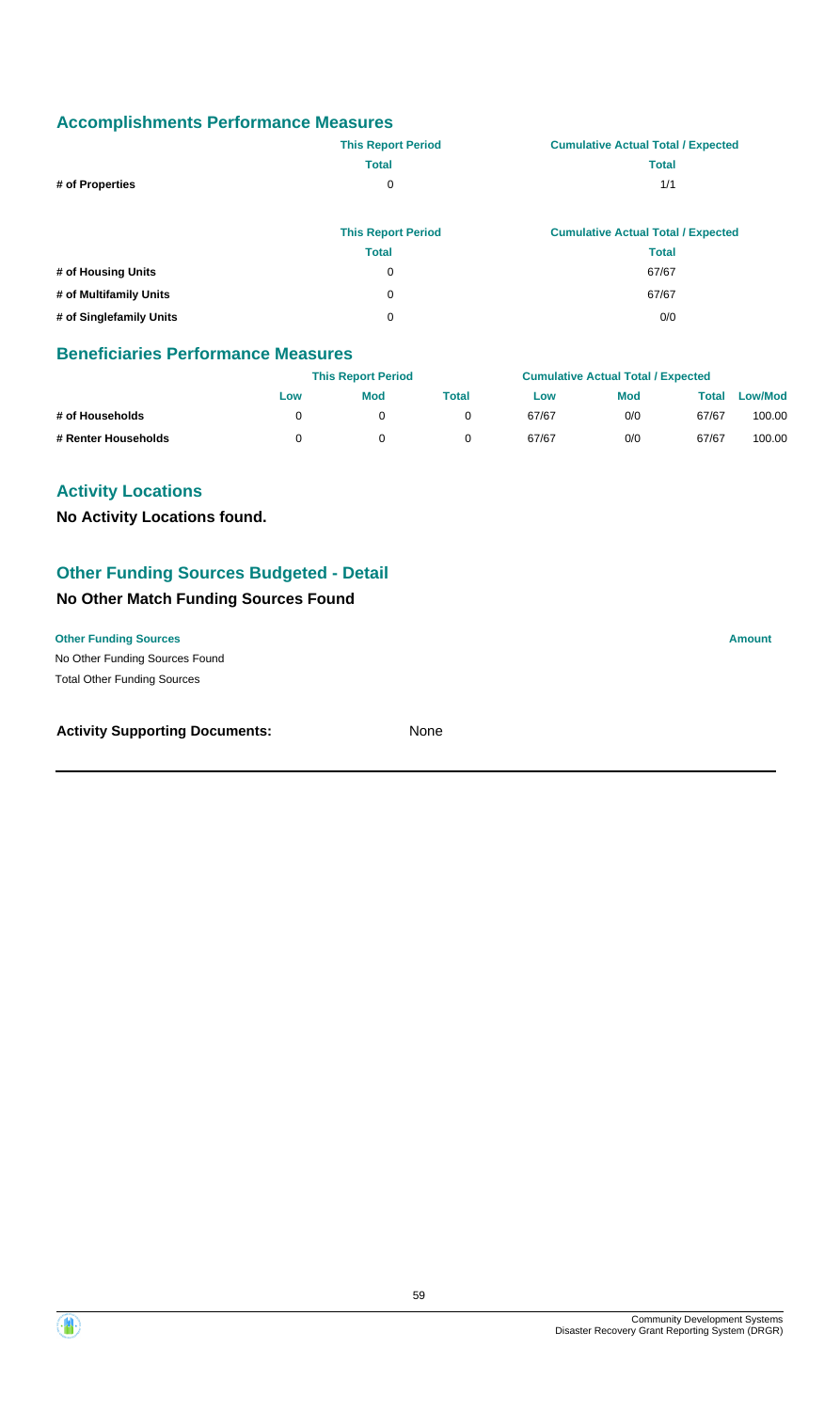## **Activitiy Type:**

**Projected Start Date: Benefit Type:** 09/03/2010 Direct ( HouseHold ) Acquisition - general **Completed Project Number:** 0002

**National Objective:**

## **Activity Status: Projected End Date: Completed Activity Actual End Date:** 04/02/2013 **Project Title:** Acquisition and Rehab

#### **Responsible Organization:**

NSP Only - LH - 25% Set-Aside Fort Worth Affordability, Inc.

| <b>Overall</b>                                 | Jan 1 thru Mar 31, 2021 | <b>To Date</b> |
|------------------------------------------------|-------------------------|----------------|
| <b>Total Projected Budget from All Sources</b> | \$0.00                  | \$5,205,000.00 |
| <b>Total Budget</b>                            | \$0.00                  | \$5,205,000.00 |
| <b>Total Obligated</b>                         | \$0.00                  | \$5,205,000.00 |
| <b>Total Funds Drawdown</b>                    | \$0.00                  | \$5,205,000.00 |
| <b>Program Funds Drawdown</b>                  | \$0.00                  | \$5,205,000.00 |
| <b>Program Income Drawdown</b>                 | \$0.00                  | \$0.00         |
| <b>Program Income Received</b>                 | \$36,326.94             | \$1,581,130.06 |
| <b>Total Funds Expended</b>                    | \$0.00                  | \$5,205,000.00 |
| <b>Most Impacted and Distressed Expended</b>   | \$0.00                  | \$0.00         |

### **Activity Description:**

Contractor shall acquire a multi-family property that is foreclosed or abandoned. Contractor shall carry out all acquisition of needed real property, easements, and/or rights-of-way in compliance with the Uniform Relocation Assistance and Real Property Acquisition Policies Act of 1970 (42 U.S.C. Sec. 4601 et seq.) and HUD implementing regulations (24 C.F.R. Part 42), as modified by the Neighborhood Stabilization Program under the Housing and Economic Recovery Act, 2008 (FR-5255-N-01).

The activities shall benefit one hundred seventy-two (172) households that are at or below fifty percent (50%) of the current AMI at the time of occupancy.

### **Location Description:**

2450 East Berry South, Fort Worth, Texas 76119

### **Activity Progress Narrative:**

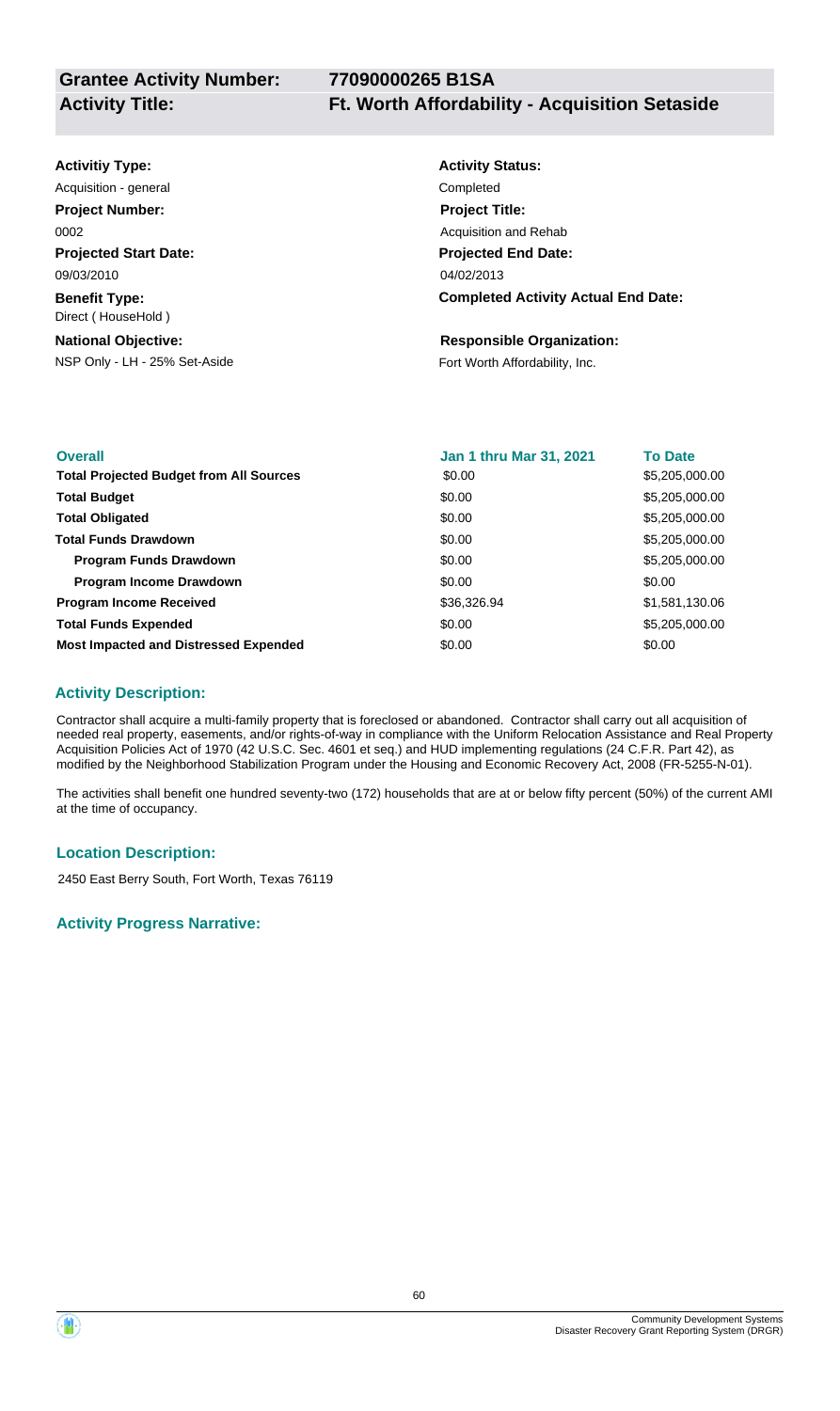### **No Accomplishments Performance Measures**

### **Beneficiaries Performance Measures**

|                     | <b>This Report Period</b> |            |       | <b>Cumulative Actual Total / Expected</b> |            |         |                |
|---------------------|---------------------------|------------|-------|-------------------------------------------|------------|---------|----------------|
|                     | Low                       | <b>Mod</b> | Total | Low                                       | <b>Mod</b> | Total   | <b>Low/Mod</b> |
| # of Households     |                           |            |       | 172/172                                   | 0/0        | 172/172 | 100.00         |
| # Renter Households |                           |            |       | 172/172                                   | 0/0        | 172/172 | 100.00         |

### **Activity Locations**

**No Activity Locations found.**

### **Other Funding Sources Budgeted - Detail**

#### **No Other Match Funding Sources Found**

#### **Other Funding Sources Amount**

No Other Funding Sources Found Total Other Funding Sources

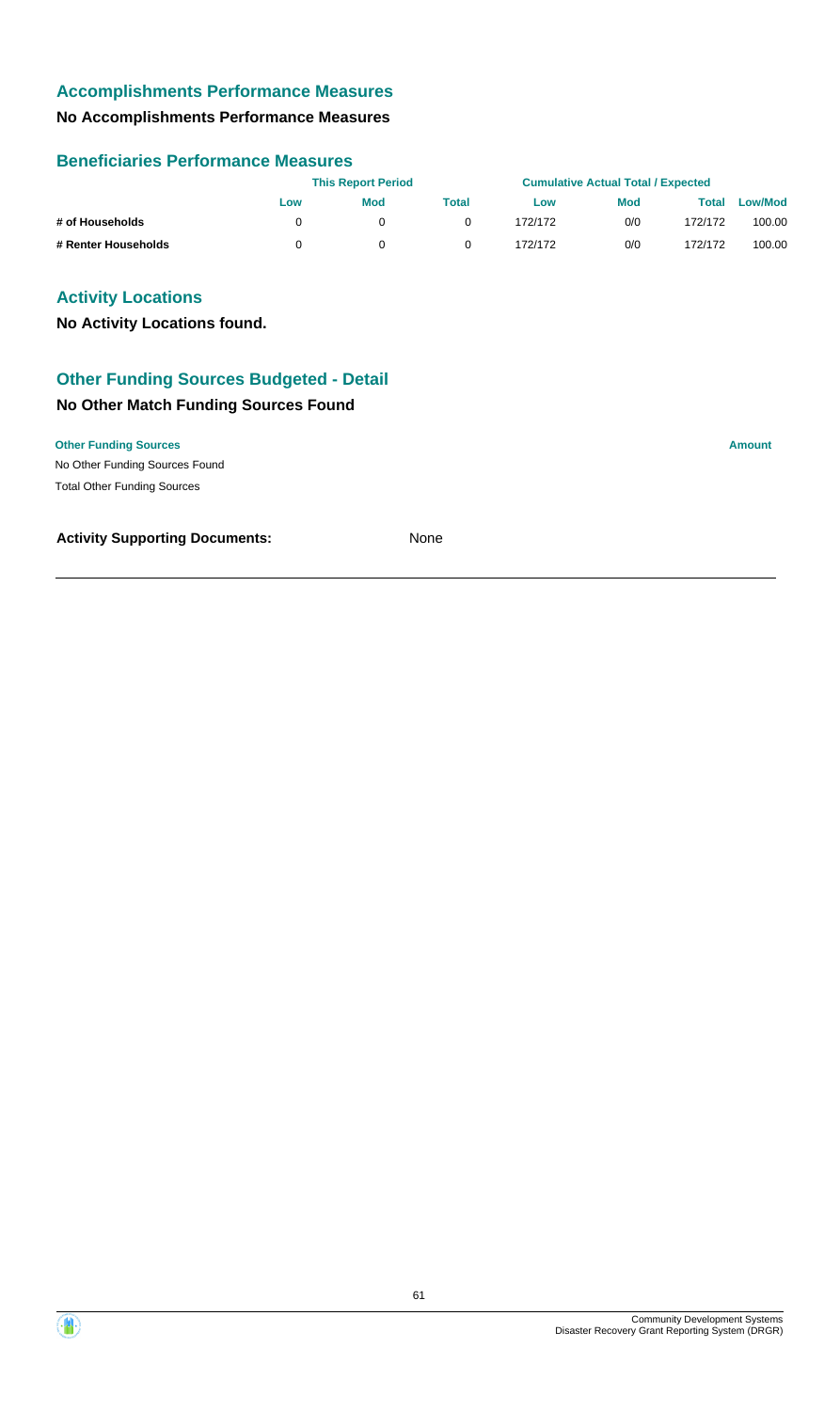## **Activitiy Type:**

**Projected Start Date: Benefit Type:** 11/30/2012 Direct ( HouseHold ) Acquisition - general **Completed Project Number:** 0002

**National Objective:**

## **Activity Status: Projected End Date: Completed Activity Actual End Date:** 05/23/2014 **Project Title:** Acquisition and Rehab

#### **Responsible Organization:**

NSP Only - LH - 25% Set-Aside **Pepper Tree Manor 250 GP, LLC** 

| <b>Overall</b>                                 | Jan 1 thru Mar 31, 2021 | <b>To Date</b> |
|------------------------------------------------|-------------------------|----------------|
| <b>Total Projected Budget from All Sources</b> | \$0.00                  | \$3,852,000.00 |
| <b>Total Budget</b>                            | \$0.00                  | \$3,852,000.00 |
| <b>Total Obligated</b>                         | \$0.00                  | \$3,852,000.00 |
| <b>Total Funds Drawdown</b>                    | \$0.00                  | \$3,852,000.00 |
| <b>Program Funds Drawdown</b>                  | \$0.00                  | \$3,852,000.00 |
| <b>Program Income Drawdown</b>                 | \$0.00                  | \$0.00         |
| <b>Program Income Received</b>                 | \$32,100.00             | \$813,650.00   |
| <b>Total Funds Expended</b>                    | \$0.00                  | \$3,852,000.00 |
| <b>Most Impacted and Distressed Expended</b>   | \$0.00                  | \$0.00         |

### **Activity Description:**

Contractor shall acquire a multi-family property that is foreclosed or abandoned. Contractor shall carry out all acquisition of needed real property, easements, and/or rights-of-way in compliance with the Uniform Relocation Assistance and Real Property Acquisition Policies Act of 1970 (42 U.S.C. Sec. 4601 et seq.) and HUD implementing regulations (24 C.F.R. Part 42), as modified by the Neighborhood Stabilization Program under the Housing and Economic Recovery Act, 2008 (FR-5255-N-01).

The activities shall benefit one hundred twenty five (125) households that are at or below fifty percent (50%) of the current AMI at the time of occupancy.

#### **Location Description:**

5900 Antoine, Houston, TX 77091

**Activity Progress Narrative:**

### **Accomplishments Performance Measures**



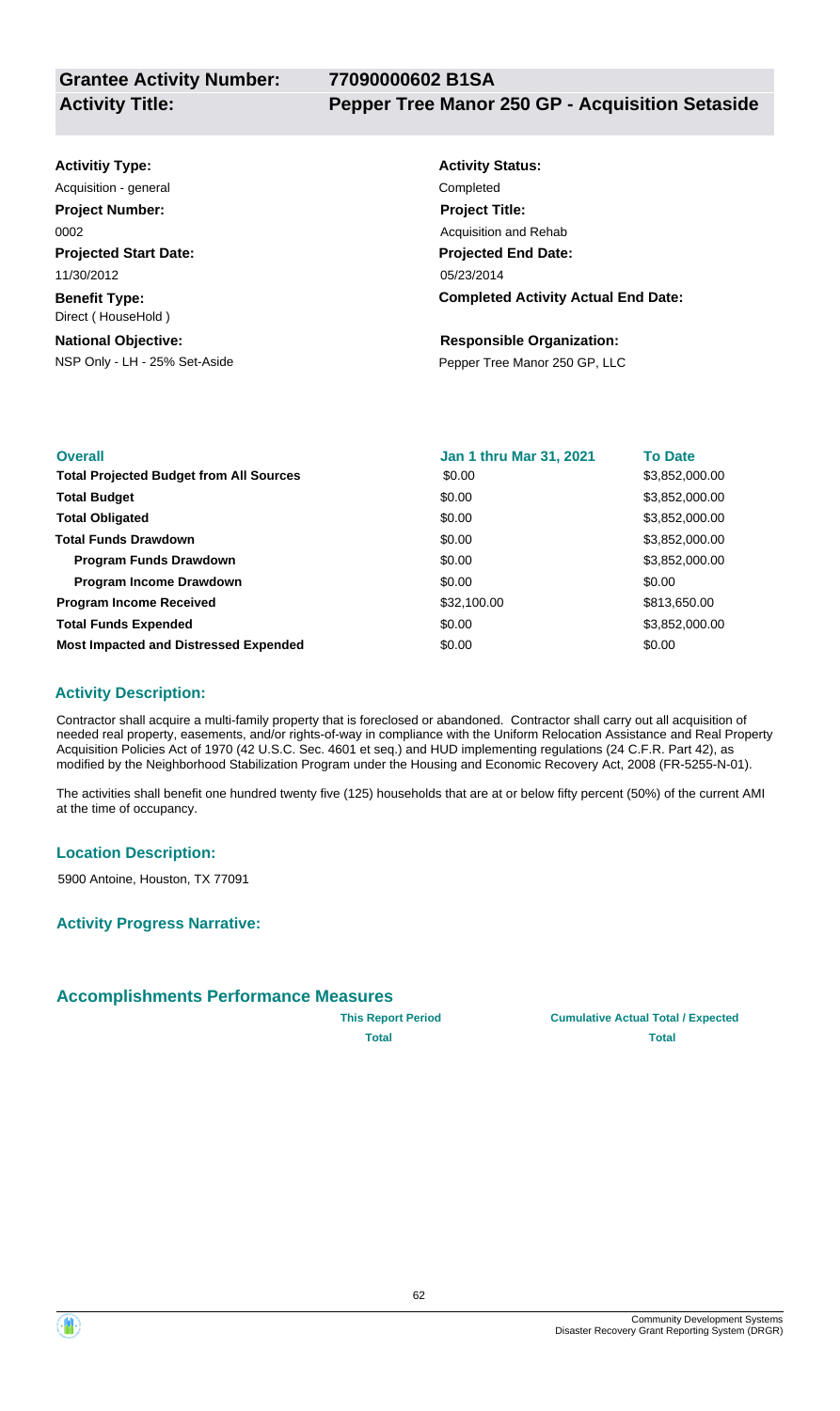| # of Properties       |  |
|-----------------------|--|
| # of Parcels acquired |  |

|                        | <b>This Report Period</b> | <b>Cumulative Actual Total / Expected</b> |
|------------------------|---------------------------|-------------------------------------------|
|                        | Total                     | Total                                     |
| # of Housing Units     |                           | 125/125                                   |
| # of Multifamily Units | 0                         | 125/125                                   |

|                     |     | <b>This Report Period</b> |       |         | <b>Cumulative Actual Total / Expected</b> |         |         |
|---------------------|-----|---------------------------|-------|---------|-------------------------------------------|---------|---------|
|                     | Low | Mod                       | Total | Low     | <b>Mod</b>                                | Total   | Low/Mod |
| # of Households     |     |                           |       | 125/125 | 0/0                                       | 125/125 | 100.00  |
| # Renter Households |     |                           |       | 125/125 | 0/0                                       | 125/125 | 100.00  |

### **Activity Locations**

**No Activity Locations found.**

### **Other Funding Sources Budgeted - Detail**

### **No Other Match Funding Sources Found**

#### **Other Funding Sources Amount**

No Other Funding Sources Found Total Other Funding Sources

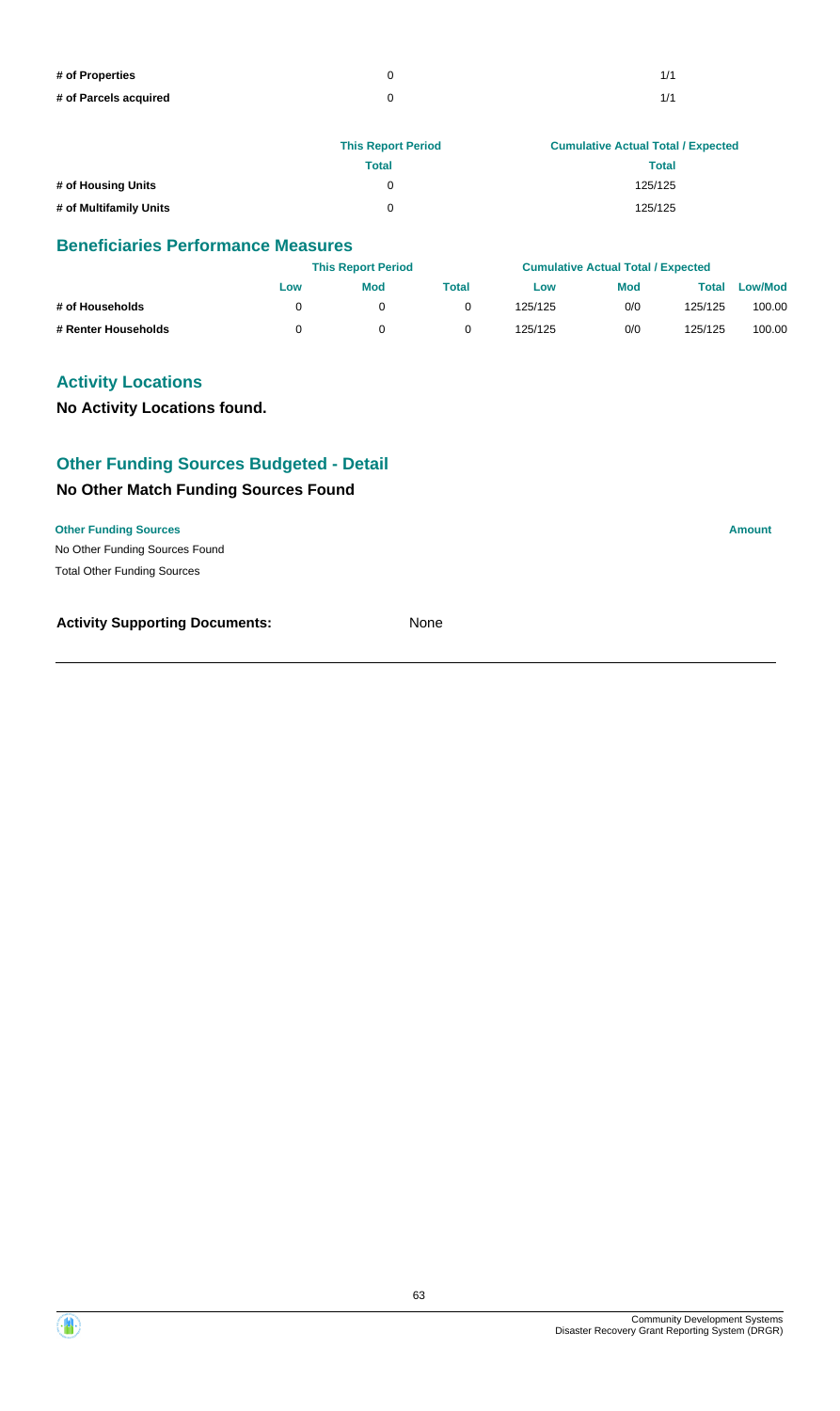#### **Activity Title: City of Bryan - Acquisition Setaside**

| <b>Activitiy Type:</b> |  |
|------------------------|--|
|------------------------|--|

**Projected Start Date: Benefit Type:** 09/01/2009 Direct ( HouseHold ) Acquisition - general **Completed Project Number:** 0002

### **National Objective:**

NSP Only - LH - 25% Set-Aside City of Bryan

## **Activity Status: Projected End Date: Completed Activity Actual End Date:** 08/31/2013 **Project Title:** Acquisition and Rehab

**Responsible Organization:**

| <b>Overall</b>                                 | <b>Jan 1 thru Mar 31, 2021</b> | <b>To Date</b> |
|------------------------------------------------|--------------------------------|----------------|
| <b>Total Projected Budget from All Sources</b> | \$0.00                         | \$99,221.60    |
| <b>Total Budget</b>                            | \$0.00                         | \$99,221.60    |
| <b>Total Obligated</b>                         | \$0.00                         | \$99,221.60    |
| <b>Total Funds Drawdown</b>                    | \$0.00                         | \$99,221.60    |
| <b>Program Funds Drawdown</b>                  | \$0.00                         | \$92,056.46    |
| <b>Program Income Drawdown</b>                 | \$0.00                         | \$7,165.14     |
| <b>Program Income Received</b>                 | \$885.27                       | \$27,422.47    |
| <b>Total Funds Expended</b>                    | \$0.00                         | \$99,221.60    |
| <b>Most Impacted and Distressed Expended</b>   | \$0.00                         | \$0.00         |

### **Activity Description:**

Contractor shall acquire one (1) home or residential property that is foreclosed or abandoned. Contractor shall carry out all acquisition of needed real property, easements, and/or rights-of-way in compliance with the Uniform Relocation Assistance and Real Property Acquisition Policies Act of 1970 (42 U.S.C. Sec. 4601 et seq.) and HUD implementing regulations (24 C.F.R. Part 42), as modified by the Neighborhood Stabilization Program under the Housing and Economic Recovery Act, 2008 (FR-5255-N-01).

One (1) of the activities shall benefit households at or below fifty percent (50%) of the current AMI at the time of homebuyer contract.

#### **Location Description:**

Contractor shall carry out the following activities in the target area(s) and specific neighborhoods identified in its Texas NSP Application.

#### **Activity Progress Narrative:**

### **Accomplishments Performance Measures**



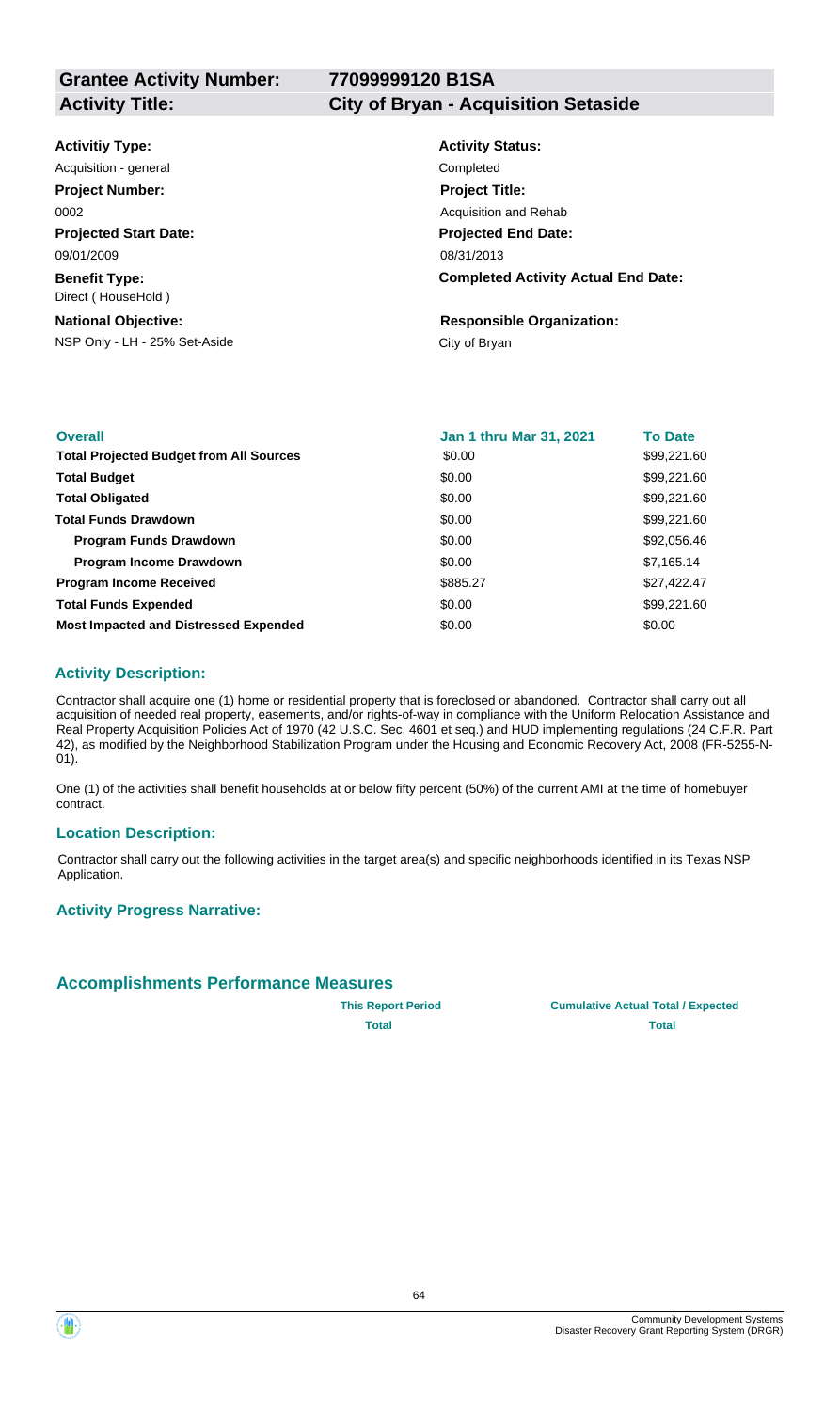|                         | <b>This Report Period</b> | <b>Cumulative Actual Total / Expected</b> |
|-------------------------|---------------------------|-------------------------------------------|
|                         | Total                     | <b>Total</b>                              |
| # of Housing Units      |                           | 3/1                                       |
| # of Singlefamily Units |                           | 3/1                                       |

|                    |     | <b>This Report Period</b> |       |     | <b>Cumulative Actual Total / Expected</b> |       |                |
|--------------------|-----|---------------------------|-------|-----|-------------------------------------------|-------|----------------|
|                    | Low | Mod                       | Total | Low | <b>Mod</b>                                | Total | <b>Low/Mod</b> |
| # of Households    |     |                           |       | 3/1 | 0/0                                       | 3/1   | 100.00         |
| # Owner Households |     |                           |       | 3/1 | 0/0                                       | 3/1   | 100.00         |

### **Activity Locations**

#### **No Activity Locations found.**

## **Other Funding Sources Budgeted - Detail**

### **No Other Match Funding Sources Found**

#### **Other Funding Sources Amount**

No Other Funding Sources Found Total Other Funding Sources



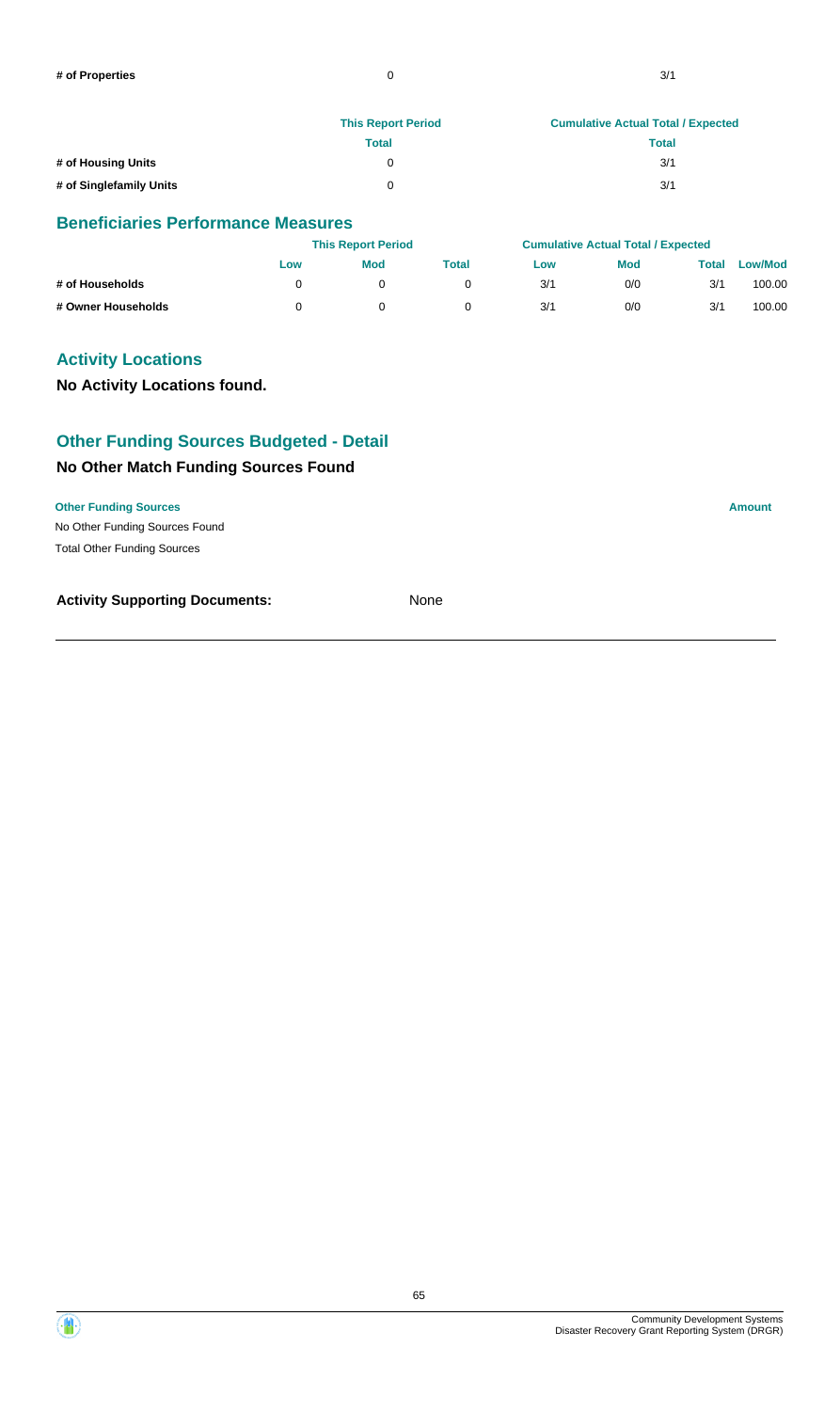## **Activity Title: City of Seguin - Acquisition Setaside**

|  | <b>Activitiy Type:</b> |
|--|------------------------|
|  |                        |

**Projected Start Date: Benefit Type:** 09/01/2010 Direct ( HouseHold ) Acquisition - general and the contract of the Under Way **Project Number:** 0002

#### **National Objective:**

NSP Only - LH - 25% Set-Aside City of Seguin1

## **Activity Status: Projected End Date: Completed Activity Actual End Date:** 12/31/2020 **Project Title:** Acquisition and Rehab

## **Responsible Organization:**

| <b>Overall</b>                                 | <b>Jan 1 thru Mar 31, 2021</b> | <b>To Date</b> |
|------------------------------------------------|--------------------------------|----------------|
| <b>Total Projected Budget from All Sources</b> | \$0.00                         | \$100,625.30   |
| <b>Total Budget</b>                            | \$0.00                         | \$100,625.30   |
| <b>Total Obligated</b>                         | \$0.00                         | \$100,625.30   |
| <b>Total Funds Drawdown</b>                    | \$0.00                         | \$100,625.30   |
| <b>Program Funds Drawdown</b>                  | \$0.00                         | \$98,383.85    |
| <b>Program Income Drawdown</b>                 | \$0.00                         | \$2,241.45     |
| <b>Program Income Received</b>                 | \$1,734.18                     | \$120,237.48   |
| <b>Total Funds Expended</b>                    | \$0.00                         | \$30,918.85    |
| <b>Most Impacted and Distressed Expended</b>   | \$0.00                         | \$0.00         |

#### **Ancillary Activities**

| Responsible<br>Organization | <b>Activity Type</b>                                            | Project# | <b>Grantee Activity #</b> | <b>Activity Title</b>              | <b>Program Income</b><br><b>Account</b> |
|-----------------------------|-----------------------------------------------------------------|----------|---------------------------|------------------------------------|-----------------------------------------|
| City of Seguin1             | Rehabilitation/reconstrul<br>ction of residential<br>structures | 0002     | 77099999121 B2SA          | City of Seguin -<br>Rehab Setaside | <b>General Account</b>                  |

#### **Activity Description:**

Contractor shall acquire four (4) households or residential properties that are foreclosed or abandoned. Contractor shall carry out all acquisition of needed real property, easements, and/or rights-of-way in compliance with the Uniform Relocation Assistance and Real Property Acquisition Policies Act of 1970 (42 U.S.C. Sec. 4601 et seq.) and HUD implementing regulations (24 C.F.R. Part 42), as modified by the Neighborhood Stabilization Program under the Housing and Economic Recovery Act, 2008 (73 FR 58330).

Two (2) of the activities shall benefit households at or below fifty percent (50%) of the current AMI at the time of homebuyer contract.

#### **Location Description:**

Contractor shall carry out the following activities in the target area(s) and specific neighborhoods identified in its Texas NSP Application.

#### **Activity Progress Narrative:**

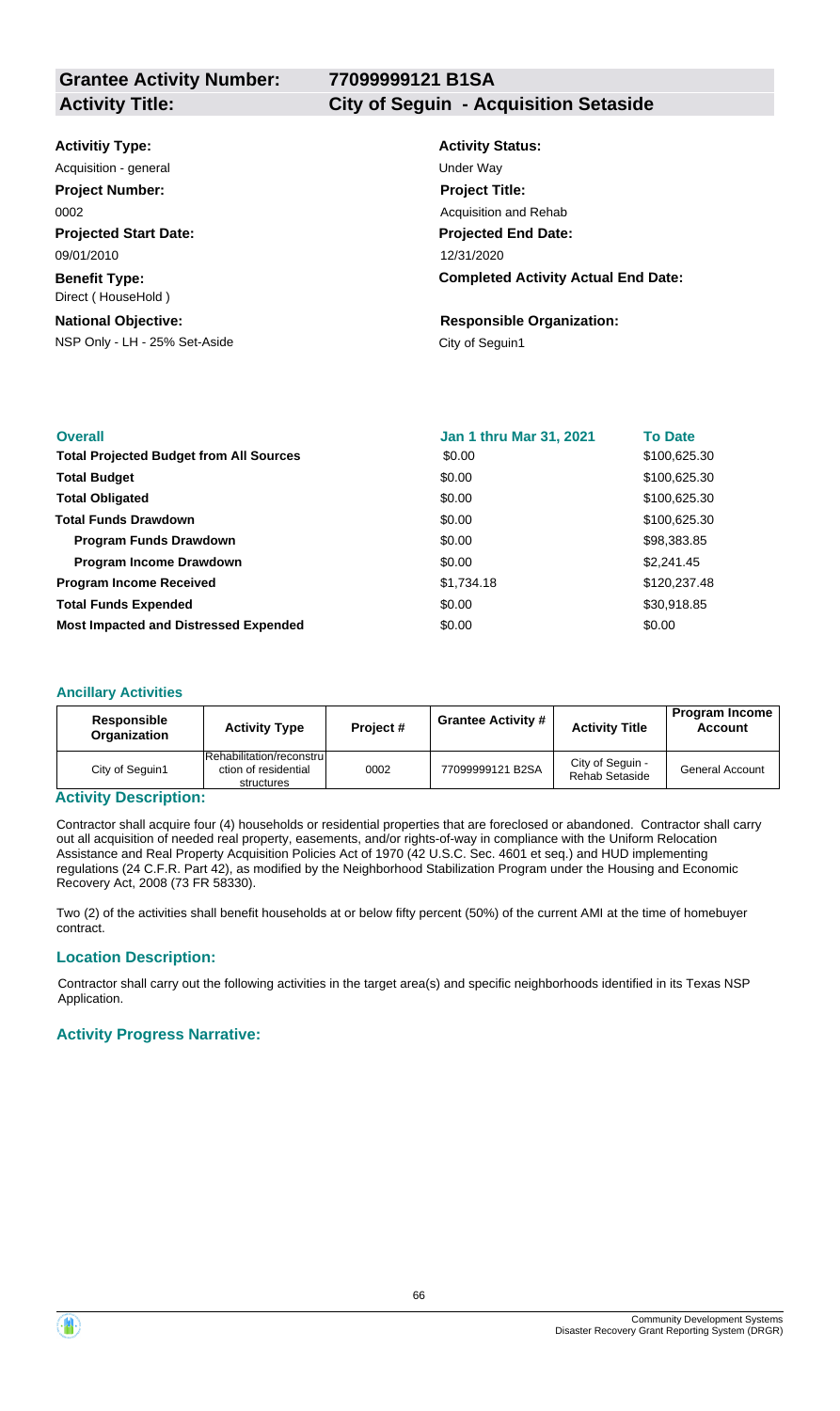|                       | <b>This Report Period</b> | <b>Cumulative Actual Total / Expected</b> |
|-----------------------|---------------------------|-------------------------------------------|
|                       | Total                     | Total                                     |
| # of Properties       | 0                         | 11/4                                      |
| # of Parcels acquired | 0                         | 11/4                                      |

|                         | <b>This Report Period</b> | <b>Cumulative Actual Total / Expected</b> |
|-------------------------|---------------------------|-------------------------------------------|
|                         | Total                     | Total                                     |
| # of Housing Units      | 0                         | 11/4                                      |
| # of Singlefamily Units | 0                         | 11/4                                      |

### **Beneficiaries Performance Measures**

|                    |     | <b>This Report Period</b> |       |      | <b>Cumulative Actual Total / Expected</b> |       |                |
|--------------------|-----|---------------------------|-------|------|-------------------------------------------|-------|----------------|
|                    | Low | <b>Mod</b>                | Total | Low  | <b>Mod</b>                                | Total | <b>Low/Mod</b> |
| # of Households    |     |                           |       | 11/4 | 0/0                                       | 11/4  | 100.00         |
| # Owner Households |     |                           |       | 11/4 | 0/0                                       | 11/4  | 100.00         |

### **Activity Locations**

**No Activity Locations found.**

### **Other Funding Sources Budgeted - Detail**

### **No Other Match Funding Sources Found**

No Other Funding Sources Found **Other Funding Sources Amount** 

Total Other Funding Sources

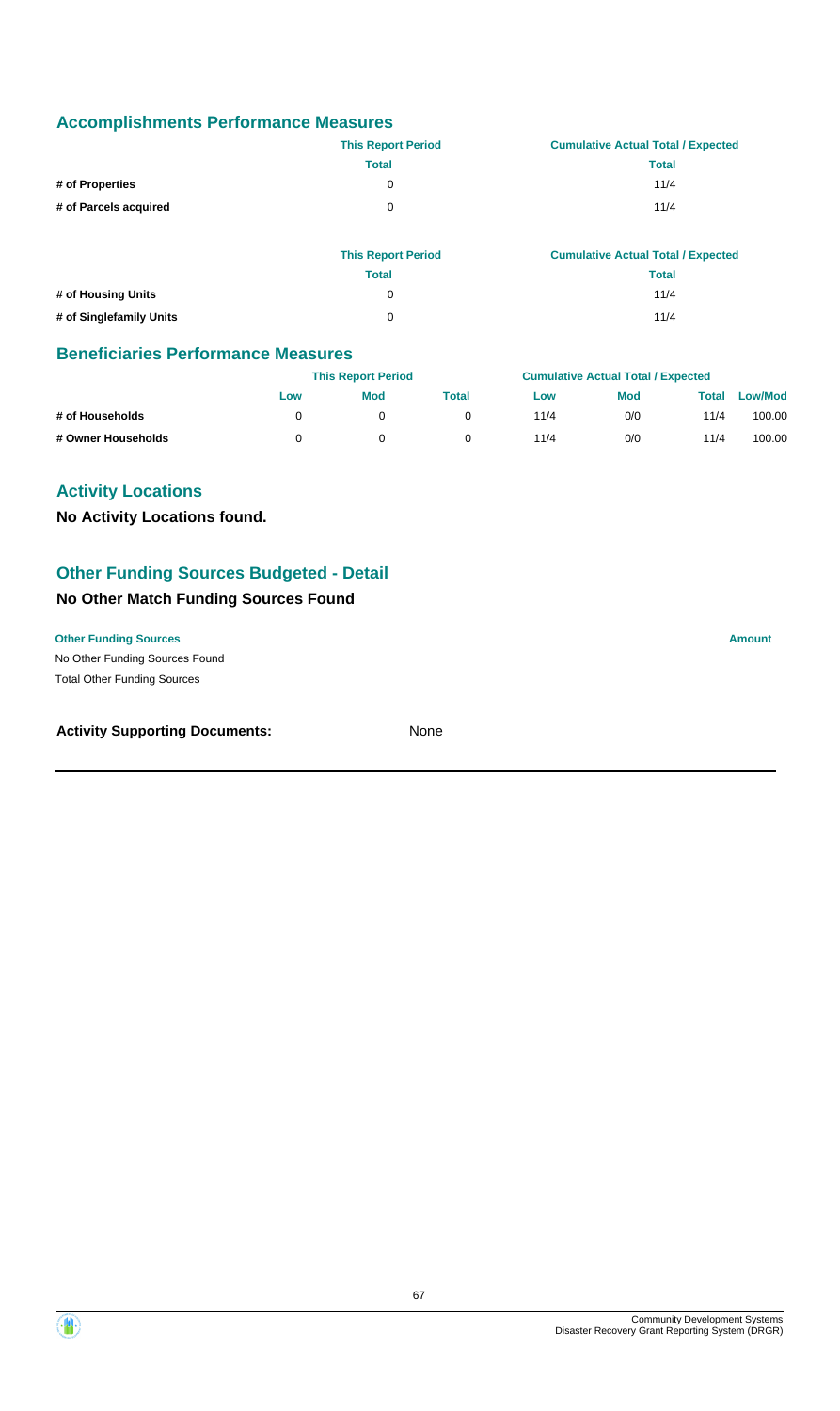**Activity Title: City of San Marcos - Acquisition Setaside**

| <b>Activitiy Type:</b>                     | <b>Activity Status:</b>                    |
|--------------------------------------------|--------------------------------------------|
| Acquisition - general                      | Completed                                  |
| <b>Project Number:</b>                     | <b>Project Title:</b>                      |
| 0002                                       | Acquisition and Rehab                      |
| <b>Projected Start Date:</b>               | <b>Projected End Date:</b>                 |
| 09/01/2009                                 | 08/31/2013                                 |
| <b>Benefit Type:</b><br>Direct (HouseHold) | <b>Completed Activity Actual End Date:</b> |
| <b>National Objective:</b>                 | <b>Responsible Organization:</b>           |
| NSP Only - LH - 25% Set-Aside              | City of San Marcos                         |
|                                            |                                            |

| <b>Overall</b>                                 | Jan 1 thru Mar 31, 2021 | <b>To Date</b> |
|------------------------------------------------|-------------------------|----------------|
| <b>Total Projected Budget from All Sources</b> | \$0.00                  | \$232,135.15   |
| <b>Total Budget</b>                            | \$0.00                  | \$232,135.15   |
| <b>Total Obligated</b>                         | \$0.00                  | \$232,135.15   |
| <b>Total Funds Drawdown</b>                    | \$0.00                  | \$232,135.15   |
| <b>Program Funds Drawdown</b>                  | \$0.00                  | \$124,470.76   |
| <b>Program Income Drawdown</b>                 | \$0.00                  | \$107,664.39   |
| <b>Program Income Received</b>                 | \$1,444.20              | \$46,228.87    |
| <b>Total Funds Expended</b>                    | \$0.00                  | \$232,135.15   |
| <b>Most Impacted and Distressed Expended</b>   | \$0.00                  | \$0.00         |

#### **Activity Description:**

Contractor shall acquire two (2) homes or residential properties that are foreclosed or abandoned. Contractor shall carry out all acquisition of needed real property, easements, and/or rights-of-way in compliance with the Uniform Relocation Assistance and Real Property Acquisition Policies Act of 1970 (42 U.S.C. Sec. 4601 et seq.) and HUD implementing regulations (24 C.F.R. Part 42), as modified by the Neighborhood Stabilization Program under the Housing and Economic Recovery Act, 2008 (73 FR 58330).

Two (2) of the activities shall benefit households at or below fifty percent (50%) of the current AMI at the time of homebuyer contract.

#### **Location Description:**

Contractor shall carry out the following activities in the target area(s) and specific neighborhoods identified in its Texas NSP Application.

#### **Activity Progress Narrative:**

#### **Accomplishments Performance Measures**

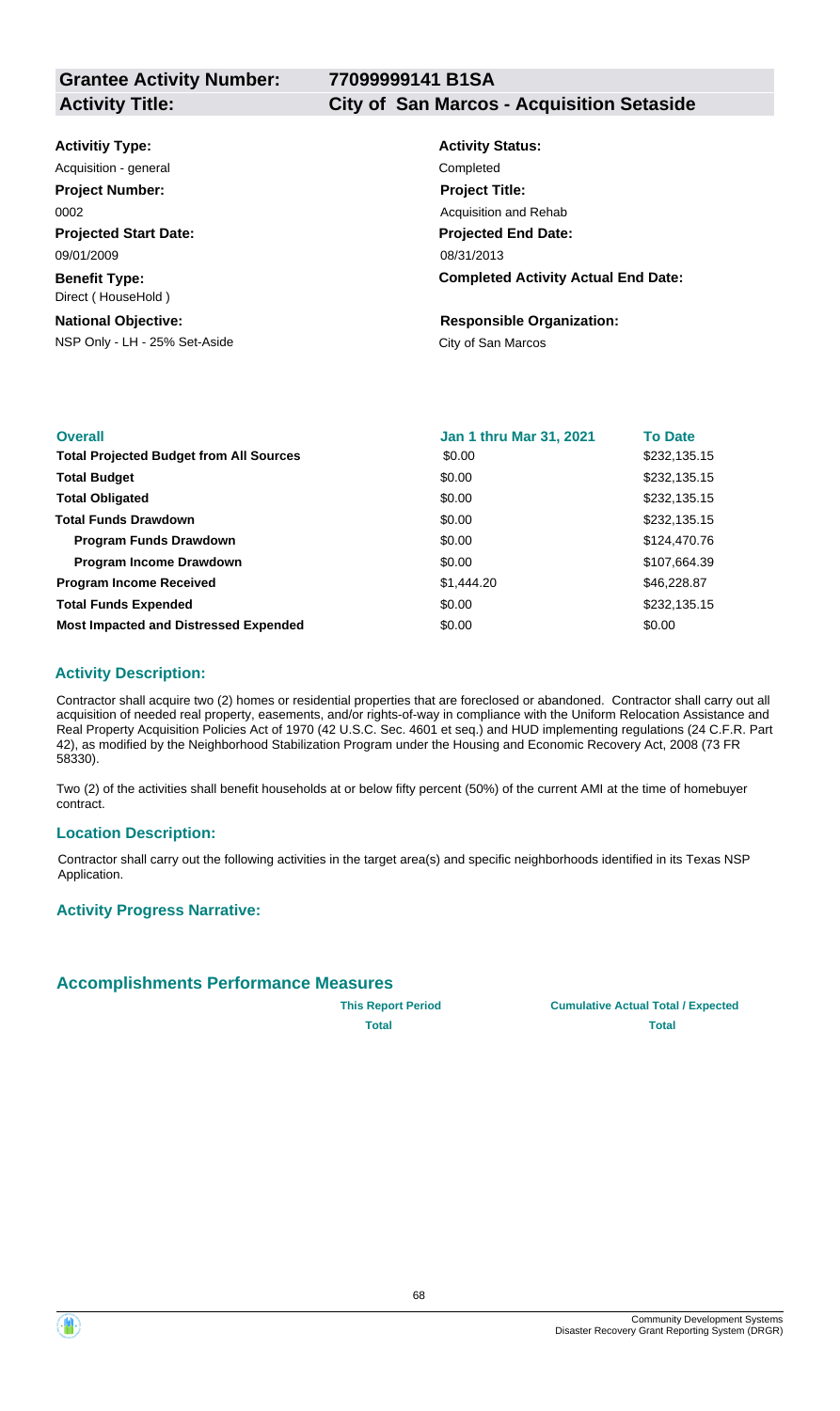|                         | <b>This Report Period</b> | <b>Cumulative Actual Total / Expected</b> |
|-------------------------|---------------------------|-------------------------------------------|
|                         | Total                     | <b>Total</b>                              |
| # of Housing Units      |                           | 6/2                                       |
| # of Singlefamily Units |                           | 6/2                                       |

|                    | <b>This Report Period</b> |            |       | <b>Cumulative Actual Total / Expected</b> |            |       |                |
|--------------------|---------------------------|------------|-------|-------------------------------------------|------------|-------|----------------|
|                    | Low                       | <b>Mod</b> | Total | Low                                       | <b>Mod</b> | Total | <b>Low/Mod</b> |
| # of Households    |                           |            |       | 6/2                                       | 0/0        | 6/2   | 100.00         |
| # Owner Households |                           |            |       | 6/2                                       | 0/0        | 6/2   | 100.00         |

### **Activity Locations**

#### **No Activity Locations found.**

## **Other Funding Sources Budgeted - Detail**

#### **No Other Match Funding Sources Found**

#### **Other Funding Sources Amount**

No Other Funding Sources Found Total Other Funding Sources

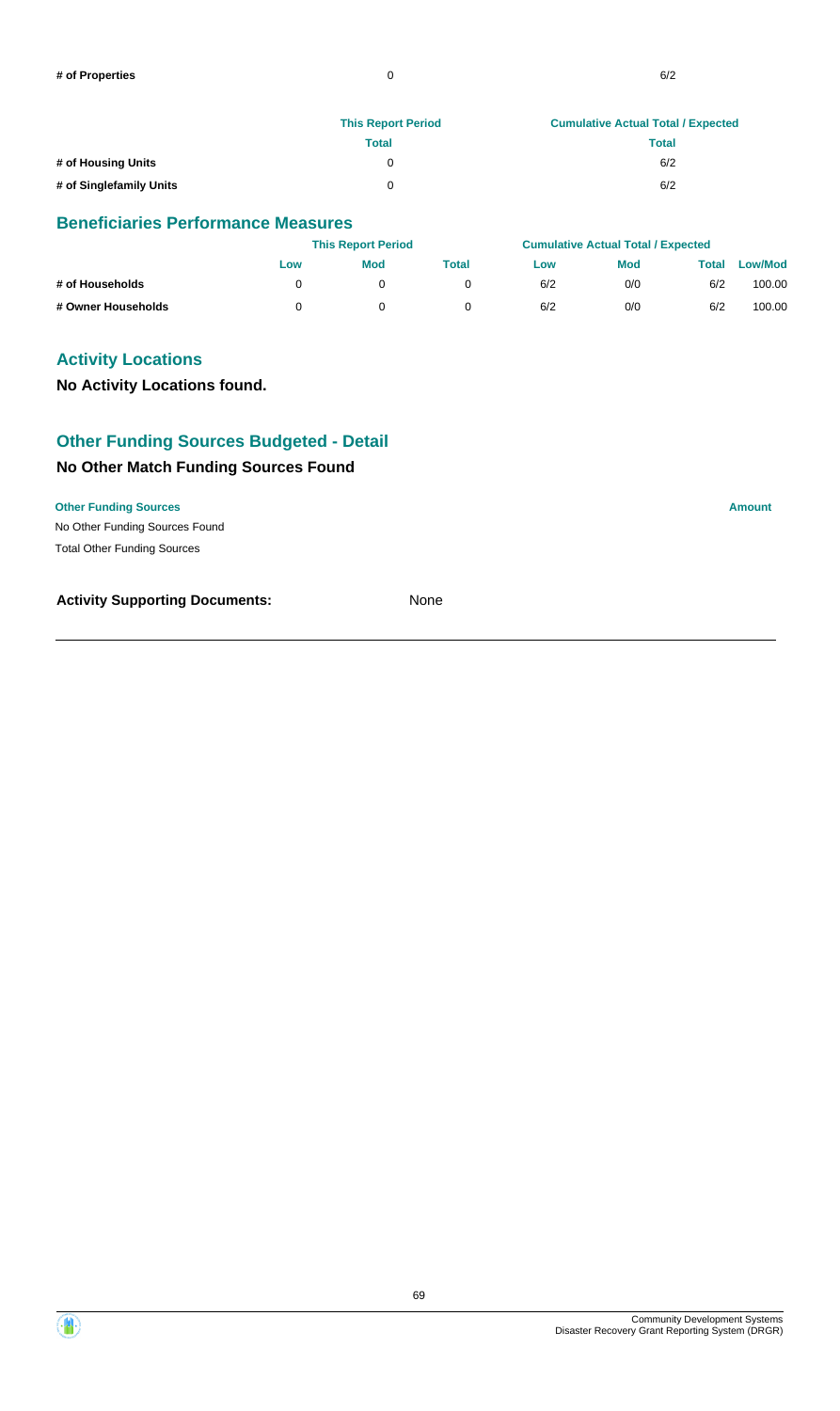#### **Activity Title: Midland Co. HA - Acquisition Setaside**

| <b>Activitiy Type:</b> |  |
|------------------------|--|
|------------------------|--|

**Projected Start Date: Benefit Type:** 09/01/2009 Direct ( HouseHold ) Acquisition - general and the contract of the Under Way **Project Number:** 0002

#### **National Objective:**

## **Activity Status: Projected End Date: Completed Activity Actual End Date:** 12/31/2020 **Project Title:** Acquisition and Rehab

### **Responsible Organization:**

NSP Only - LH - 25% Set-Aside Midland County Housing Authority

| <b>Overall</b>                                 | <b>Jan 1 thru Mar 31, 2021</b> | <b>To Date</b> |
|------------------------------------------------|--------------------------------|----------------|
| <b>Total Projected Budget from All Sources</b> | \$0.00                         | \$379,727.96   |
| <b>Total Budget</b>                            | \$0.00                         | \$379,727.96   |
| <b>Total Obligated</b>                         | \$0.00                         | \$379,727.96   |
| <b>Total Funds Drawdown</b>                    | \$0.00                         | \$371,777.51   |
| <b>Program Funds Drawdown</b>                  | \$0.00                         | \$355,194.74   |
| <b>Program Income Drawdown</b>                 | \$0.00                         | \$16,582.77    |
| <b>Program Income Received</b>                 | \$2,464.70                     | \$150,650.67   |
| <b>Total Funds Expended</b>                    | \$0.00                         | \$379,727.96   |
| <b>Most Impacted and Distressed Expended</b>   | \$0.00                         | \$0.00         |

### **Activity Description:**

Contractor shall acquire eight (8) homes or residential properties that are foreclosed or abandoned. Contractor shall carry out all acquisition of needed real property, easements, and/or rights-of-way in compliance with the Uniform Relocation Assistance and Real Property Acquisition Policies Act of 1970 (42 U.S.C. Sec. 4601 et seq.) and HUD implementing regulations (24 C.F.R. Part 42), as modified by the Neighborhood Stabilization Program under the Housing and Economic Recovery Act, 2008 (FR-5255-N-01).

Seven (7) of the activities shall benefit households that are at or below fifty percent (50%) of the current AMI at the time of homebuyer contract.

#### **Location Description:**

Contractor shall carry out the following activities in the target area(s) and specific neighborhoods identified in its Texas NSP Application.

#### **Activity Progress Narrative:**

### **Accomplishments Performance Measures**



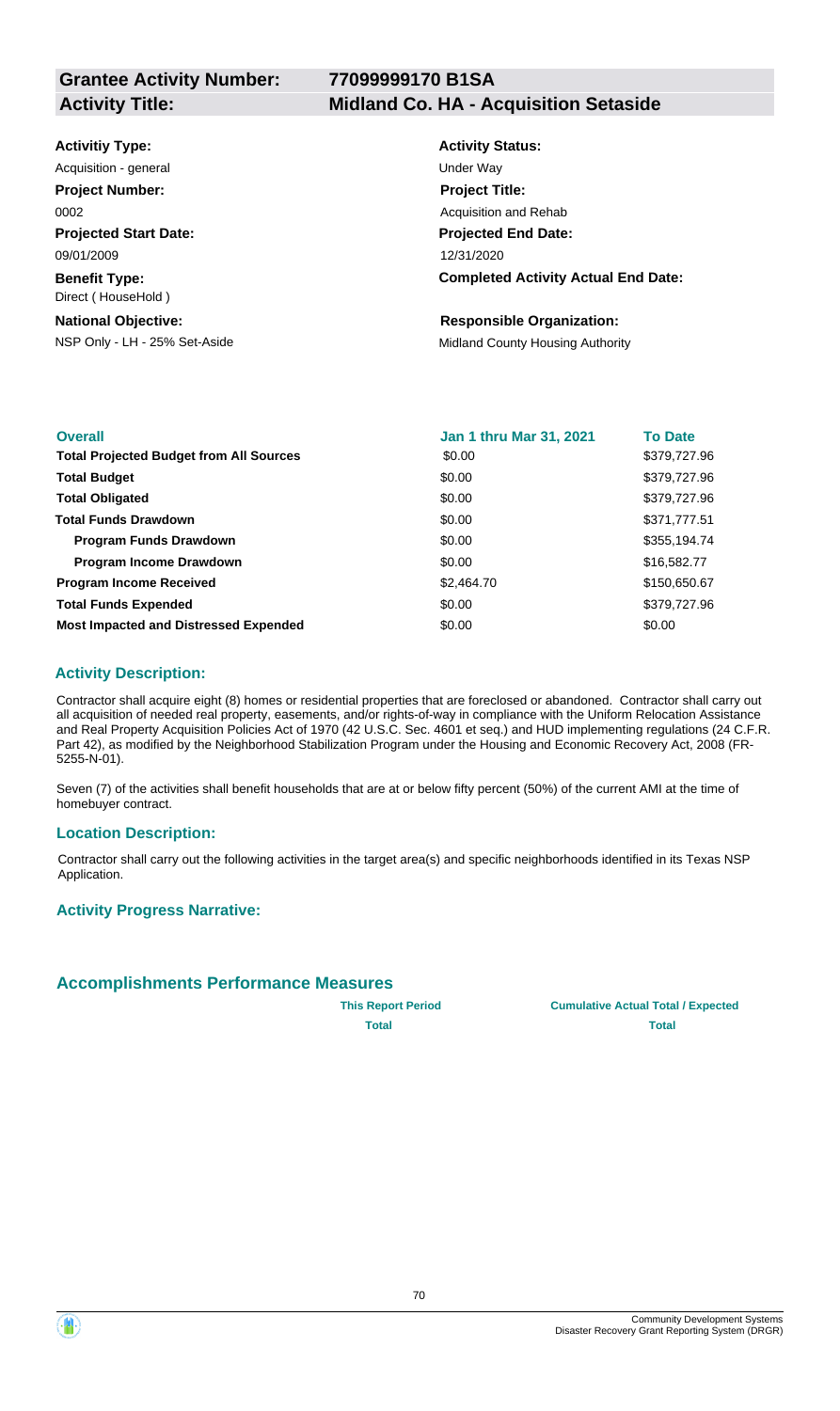|                         | <b>This Report Period</b> | <b>Cumulative Actual Total / Expected</b> |  |  |
|-------------------------|---------------------------|-------------------------------------------|--|--|
|                         | Total                     | <b>Total</b>                              |  |  |
| # of Housing Units      |                           | 7/7                                       |  |  |
| # of Singlefamily Units |                           | 7/7                                       |  |  |

|                    |     | <b>This Report Period</b> |       |     | <b>Cumulative Actual Total / Expected</b> |       |                |
|--------------------|-----|---------------------------|-------|-----|-------------------------------------------|-------|----------------|
|                    | Low | <b>Mod</b>                | Total | Low | <b>Mod</b>                                | Total | <b>Low/Mod</b> |
| # of Households    |     |                           |       | 2/7 | 0/0                                       | 2/7   | 100.00         |
| # Owner Households |     |                           |       | 2/7 | 0/0                                       | 2/7   | 100.00         |

### **Activity Locations**

### **No Activity Locations found.**

### **Other Funding Sources Budgeted - Detail**

#### **No Other Match Funding Sources Found**

#### **Other Funding Sources Amount**

No Other Funding Sources Found Total Other Funding Sources

**Activity Supporting Documents:** None

**Project # / 0003 / Land Bank**



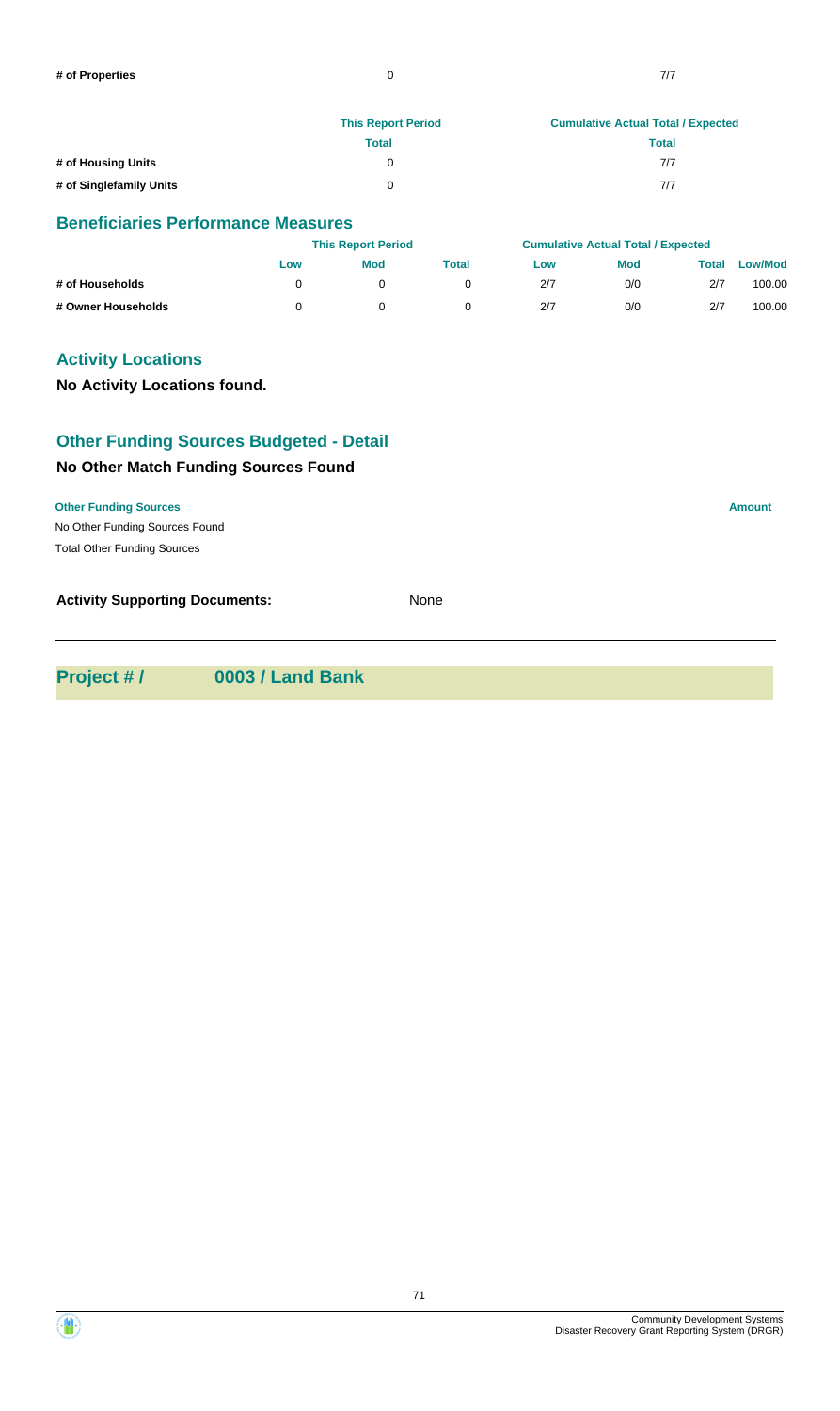**77090000101 C**

| <b>Activitiy Type:</b>                | <b>Activity Status:</b>                           |
|---------------------------------------|---------------------------------------------------|
| Land Banking - Acquisition (NSP Only) | Under Way                                         |
| <b>Project Number:</b>                | <b>Project Title:</b>                             |
| 0003                                  | Land Bank                                         |
| <b>Projected Start Date:</b>          | <b>Projected End Date:</b>                        |
| 09/01/2009                            | 08/31/2019                                        |
| <b>Benefit Type:</b><br>Area (Census) | <b>Completed Activity Actual End Date:</b>        |
| <b>National Objective:</b>            | <b>Responsible Organization:</b>                  |
| NSP Only - LMMI                       | <b>Texas State Affordable Housing Corporation</b> |

| <b>Overall</b>                                 | Jan 1 thru Mar 31, 2021 | <b>To Date</b> |
|------------------------------------------------|-------------------------|----------------|
| <b>Total Projected Budget from All Sources</b> | \$0.00                  | \$4,696,898.92 |
| <b>Total Budget</b>                            | \$0.00                  | \$4,696,898.92 |
| <b>Total Obligated</b>                         | \$0.00                  | \$4,696,898.92 |
| <b>Total Funds Drawdown</b>                    | \$0.00                  | \$4,611,201.46 |
| <b>Program Funds Drawdown</b>                  | \$0.00                  | \$4,445,369.59 |
| <b>Program Income Drawdown</b>                 | \$0.00                  | \$165,831.87   |
| <b>Program Income Received</b>                 | \$19,220.71             | \$1,362,949.91 |
| <b>Total Funds Expended</b>                    | \$0.00                  | \$4,611,201.46 |
| Texas State Affordable Housing Corporation     | \$0.00                  | \$4,611,201.46 |
| <b>Most Impacted and Distressed Expended</b>   | \$0.00                  | \$0.00         |

#### **Activity Description:**

Contractor shall acquire, hold, maintain as necessary and dispose of no less than one-hundred and twenty (120) foreclosed homes or residential properties. Contractor shall carry out all acquisition of needed real property, easements, and/or rights-ofway in compliance with the Uniform Relocation Assistance and Real Property Acquisition Policies Act of 1970 (42 U.S.C. Sec. 4601 et seq.) and HUD implementing regulations (24 C.F.R. Part 42), as modified by the Neighborhood Stabilization Program under the Housing and Economic Recovery Act, 2008 (FR-5255-N-01).

Contractor shall land bank properties to provide an area-wide benefit in target area(s) that are 120% AMI or less at the time of acquisition.

Properties must be transferred to a final eligible use within 10 years of the effective date as specified in Section 2 of this Contract.

Prior to occupation, all new housing units constructed on Land Bank properties must meet the International Residential Codes, as required by Chapter 214, Subchapter G, of the Local Government Code and all applicable energy efficiency standards established by §2306.187 of the Texas Government Code as well as energy standards as verified by a REScheck certification. New construction single-family homes must also be compliant with the universal design features as required by §2306.514 of the Texas Government Code.

Prior to occupation, all rehabilitated homes (the entire unit) on Land Bank properties must be brought up to, at a minimum, Housing Quality Standards as well as local building codes and zoning ordinances. If homes are to be rehabilitated in areas where there are no applicable local building codes, then the homes must be brought up to, at a minimum, Texas Minimum Construction Standards (TMCS).

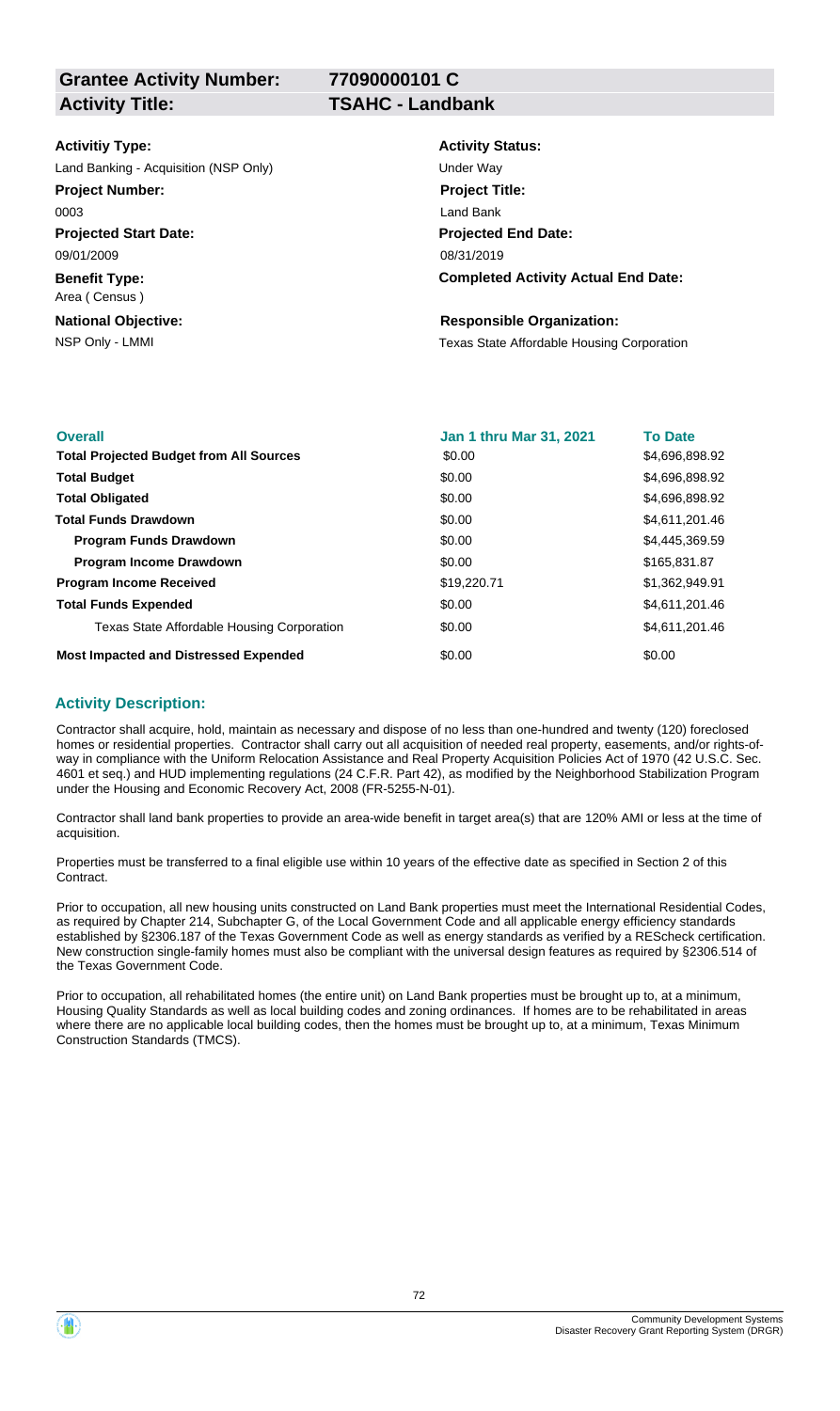Prior to occupation, all reconstructed homes on Land Bank properties must meet the International Residential Codes, as required by Chapter 214, Subchapter G, of the Local Government Code and all applicable energy efficiency standards established by §2306.187 of the Texas Government Code as well as energy standards as verified by a REScheck certification. Reconstructed single-family homes must also be compliant with the universal design features as required by §2306.514 of the Texas Government Code.

At least One-hundred and twenty (120) or no less than one hundred percent (100%) of the total units purchased for NSP, final eligible use activities shall benefit households at or below one-hundred and twenty percent (120%) of the current AMI.

## **Location Description:**

Contractor shall carry out the following activities in eligible census tracts that are below 120% of the Area Median Income.

#### **Activity Progress Narrative:**

Texas State Affordable Housing Corporation previously purchased a total of 281 land bank properties through collaboration with local partners for affordable housing redevelopment. This quarter TSAHC placed 5 eligible households into end use.

#### **Accomplishments Performance Measures**

|                    | <b>This Report Period</b> | <b>Cumulative Actual Total / Expected</b> |
|--------------------|---------------------------|-------------------------------------------|
|                    | <b>Total</b>              | <b>Total</b>                              |
| # of Properties    | 0                         | 329/281                                   |
|                    | <b>This Report Period</b> | <b>Cumulative Actual Total / Expected</b> |
|                    | <b>Total</b>              | <b>Total</b>                              |
| # of Housing Units | 0                         | 0/0                                       |

## **Beneficiaries Performance Measures**

**No Beneficiaries Performance Measures found.**

| <b>Activity Locations</b>                      |             |               |              |            |                        |
|------------------------------------------------|-------------|---------------|--------------|------------|------------------------|
| <b>Address</b>                                 | <b>City</b> | <b>County</b> | <b>State</b> | <b>Zip</b> | <b>Status / Accept</b> |
| <b>Other Funding Sources Budgeted - Detail</b> |             |               |              |            |                        |
| No Other Match Funding Sources Found           |             |               |              |            |                        |
| <b>Other Funding Sources</b>                   |             |               |              |            | <b>Amount</b>          |
| No Other Funding Sources Found                 |             |               |              |            |                        |
| <b>Total Other Funding Sources</b>             |             |               |              |            |                        |
| <b>Activity Supporting Documents:</b>          |             | None          |              |            |                        |

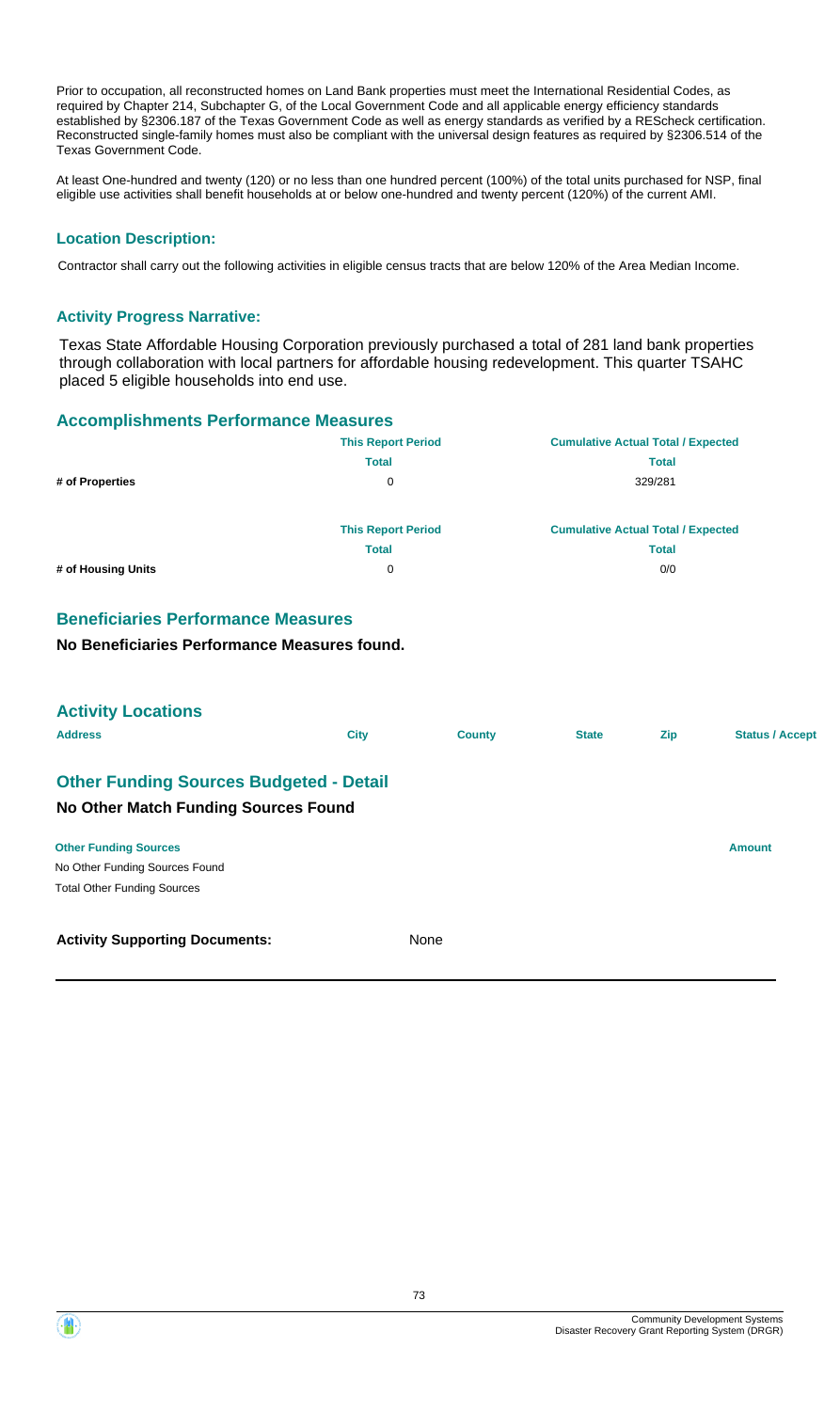**77090000150 C**

#### **Activitiy Type:**

Land Banking - Acquisition (NSP Only) and the Under Way

#### **Project Number:**

0003

**Projected Start Date:** 09/01/2009

**Benefit Type:** Area ( Census )

**National Objective:**

#### **Activity Title: CDC Brownsville - Landbank**

**Activity Status: Projected End Date: Completed Activity Actual End Date:** 08/31/2019 **Project Title:** Land Bank

#### **Responsible Organization:**

NSP Only - LMMI Community Development Corporation of Brownsville

| <b>Overall</b>                                 | <b>Jan 1 thru Mar 31, 2021</b> | <b>To Date</b> |
|------------------------------------------------|--------------------------------|----------------|
| <b>Total Projected Budget from All Sources</b> | \$0.00                         | \$514,575.00   |
| <b>Total Budget</b>                            | \$0.00                         | \$514,575.00   |
| <b>Total Obligated</b>                         | \$0.00                         | \$514,575.00   |
| <b>Total Funds Drawdown</b>                    | \$0.00                         | \$512,458.77   |
| <b>Program Funds Drawdown</b>                  | \$0.00                         | \$511,917.28   |
| <b>Program Income Drawdown</b>                 | \$0.00                         | \$541.49       |
| <b>Program Income Received</b>                 | \$208.83                       | \$4,544.49     |
| <b>Total Funds Expended</b>                    | \$0.00                         | \$514,575.00   |
| <b>Most Impacted and Distressed Expended</b>   | \$0.00                         | \$0.00         |

## **Activity Description:**

Contractor shall acquire, hold and dispose of thirty nine (39) foreclosed homes or residential properties. In a later reporting period, this number was changed to thirty-nine (39) foreclosed homes or residential properties. Contractor shall carry out all acquisition of needed real property, easements, and/or rights-of-way in compliance with the Uniform Relocation Assistance and Real Property Acquisition Policies Act of 1970 (42 U.S.C. Sec. 4601 et seq.) and HUD implementing regulations (24 C.F.R. Part 42), as modified by the Neighborhood Stabilization Program under the Housing and Economic Recovery Act, 2008 (FR-5255-N-01).

Contractor shall land bank properties to provide an area-wide benefit in the identified target areas.

Properties must be transferred to a final eligible use within ten (10) years of the effective date as specified in Section 2 of this Contract.

Prior to occupation, all new housing units constructed on Land Bank properties must meet the International Residential Codes, as required by Chapter 214, Subchapter G, of the Local Government Code and all applicable energy efficiency standards established by §2306.187 of the Texas Government Code as well as energy standards as verified by a REScheck certification. New construction single-family homes must also be compliant with the universal design features as required by §2306.514 of the Texas Government Code.

Prior to occupation, all rehabilitated homes (the entire unit) on Land Bank properties must be brought up to, at a minimum, Housing Quality Standards as well as local building codes and zoning ordinances. If homes are to be rehabilitated in areas where there are no applicable local building codes, then the homes must be brought up to, at a minimum, Texas Minimum Construction Standards (TMCS).

Prior to occupation, all reconstructed homes on Land Bank properties must meet the International Residential

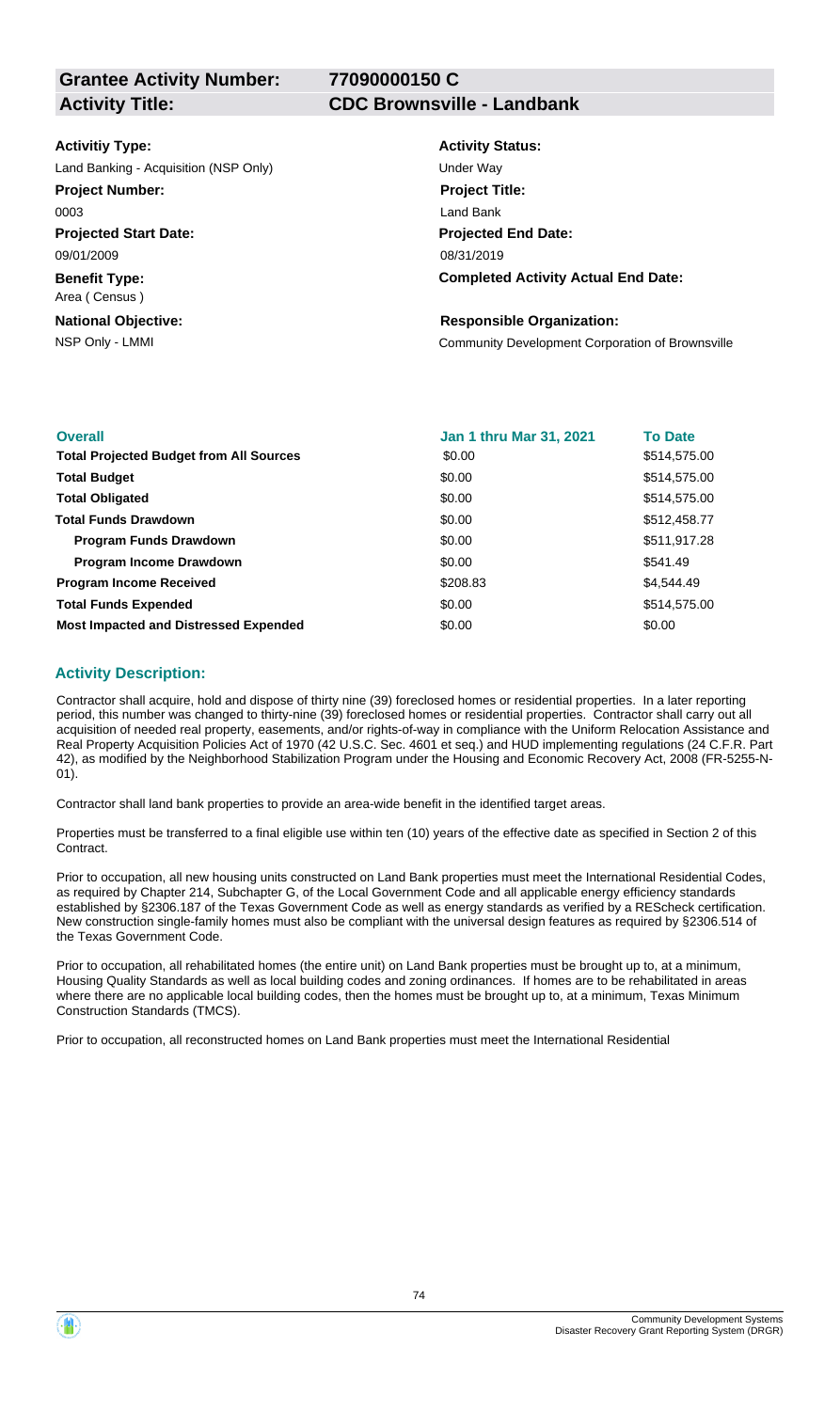Codes, as required by Chapter 214, Subchapter G, of the Local Government Code and all applicable energy efficiency standards established by §2306.187 of the Texas Government Code as well as energy standards as verified by a REScheck certification. Reconstructed single-family homes must also be compliant with the universal design features as required by §2306.514 of the Texas Government Code.

## **Location Description:**

Contractor shall carry out the following activities in the target area(s) and specific neighborhoods identified in its Texas NSP Application.

#### **Activity Progress Narrative:**

## **Accomplishments Performance Measures**

|                    | <b>This Report Period</b> | <b>Cumulative Actual Total / Expected</b> |
|--------------------|---------------------------|-------------------------------------------|
|                    | <b>Total</b>              | <b>Total</b>                              |
| # of Properties    | 0                         | 39/39                                     |
|                    |                           |                                           |
|                    | <b>This Report Period</b> | <b>Cumulative Actual Total / Expected</b> |
|                    | <b>Total</b>              | Total                                     |
| # of Housing Units | 0                         | 39/39                                     |
|                    |                           |                                           |

#### **Beneficiaries Performance Measures**

#### **No Beneficiaries Performance Measures found.**

## **Activity Locations**

**No Activity Locations found.**

## **Other Funding Sources Budgeted - Detail**

#### **No Other Match Funding Sources Found**

No Other Funding Sources Found **Other Funding Sources Amount Amount Amount Amount Amount Amount Amount** Total Other Funding Sources

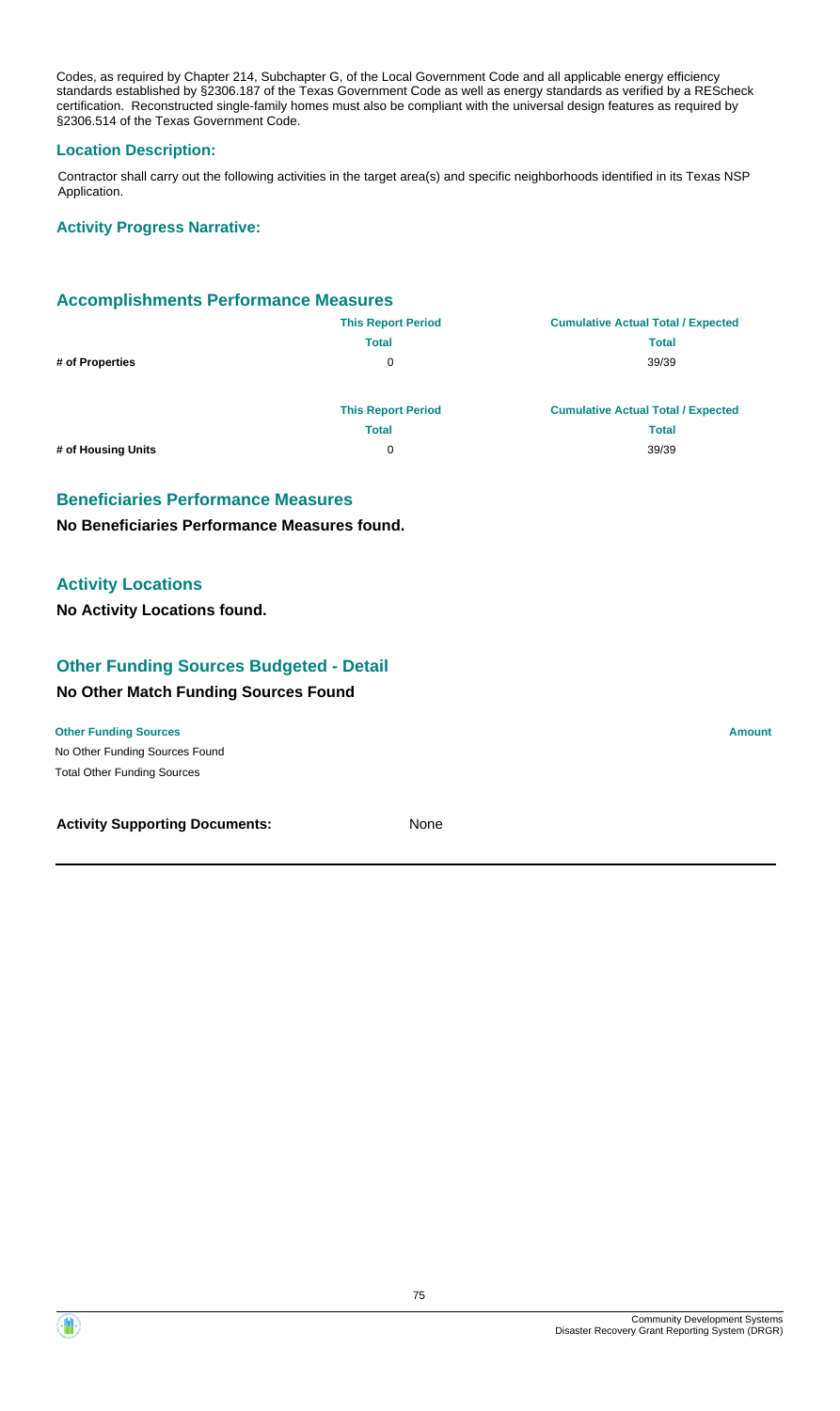**77090000154 C**

#### **Activitiy Type:**

Land Banking - Acquisition (NSP Only) Under Way

#### **Project Number:**

0003

**Projected Start Date:** 09/01/2009

**Benefit Type:** Area ( Census )

**National Objective:**

# **Activity Title: City of Port Arthur - Landbank**

**Activity Status: Projected End Date: Completed Activity Actual End Date:** 08/31/2019 **Project Title:** Land Bank

# **Responsible Organization:**

NSP Only - LMMI City of Port Arthur

| <b>Overall</b>                                 | Jan 1 thru Mar 31, 2021 | <b>To Date</b> |
|------------------------------------------------|-------------------------|----------------|
| <b>Total Projected Budget from All Sources</b> | \$0.00                  | \$265,963.24   |
| <b>Total Budget</b>                            | \$0.00                  | \$265,963.24   |
| <b>Total Obligated</b>                         | \$0.00                  | \$265,963.24   |
| <b>Total Funds Drawdown</b>                    | \$0.00                  | \$47,151.31    |
| <b>Program Funds Drawdown</b>                  | \$0.00                  | \$27,699.31    |
| <b>Program Income Drawdown</b>                 | \$0.00                  | \$19,452.00    |
| <b>Program Income Received</b>                 | \$594.00                | \$7,576.95     |
| <b>Total Funds Expended</b>                    | \$0.00                  | \$47,151.31    |
| <b>Most Impacted and Distressed Expended</b>   | \$0.00                  | \$0.00         |

## **Activity Description:**

Contractor shall acquire, hold, maintain as necessary and dispose of one hundred sixteen (116) foreclosed homes or residential properties. Contractor shall carry out all acquisition of needed real property, easements, and/or rights-of-way in compliance with the Uniform Relocation Assistance and Real Property Acquisition Policies Act of 1970 (42 U.S.C. Sec. 4601 et seq.) and HUD implementing regulations (24 C.F.R. Part 42), as modified by the Neighborhood Stabilization Program under the Housing and Economic Recovery Act, 2008 (FR-5255-N-01).

Contractor shall land bank properties to provide an area-wide benefit in the identified target area(s).

Properties must be transferred to a final eligible use within 10 years of the effective date as specified in Section 2 of this Contract.

#### **Location Description:**

Contractor shall carry out the following activities in the target area(s) and specific neighborhoods identified in its Texas NSP Application.

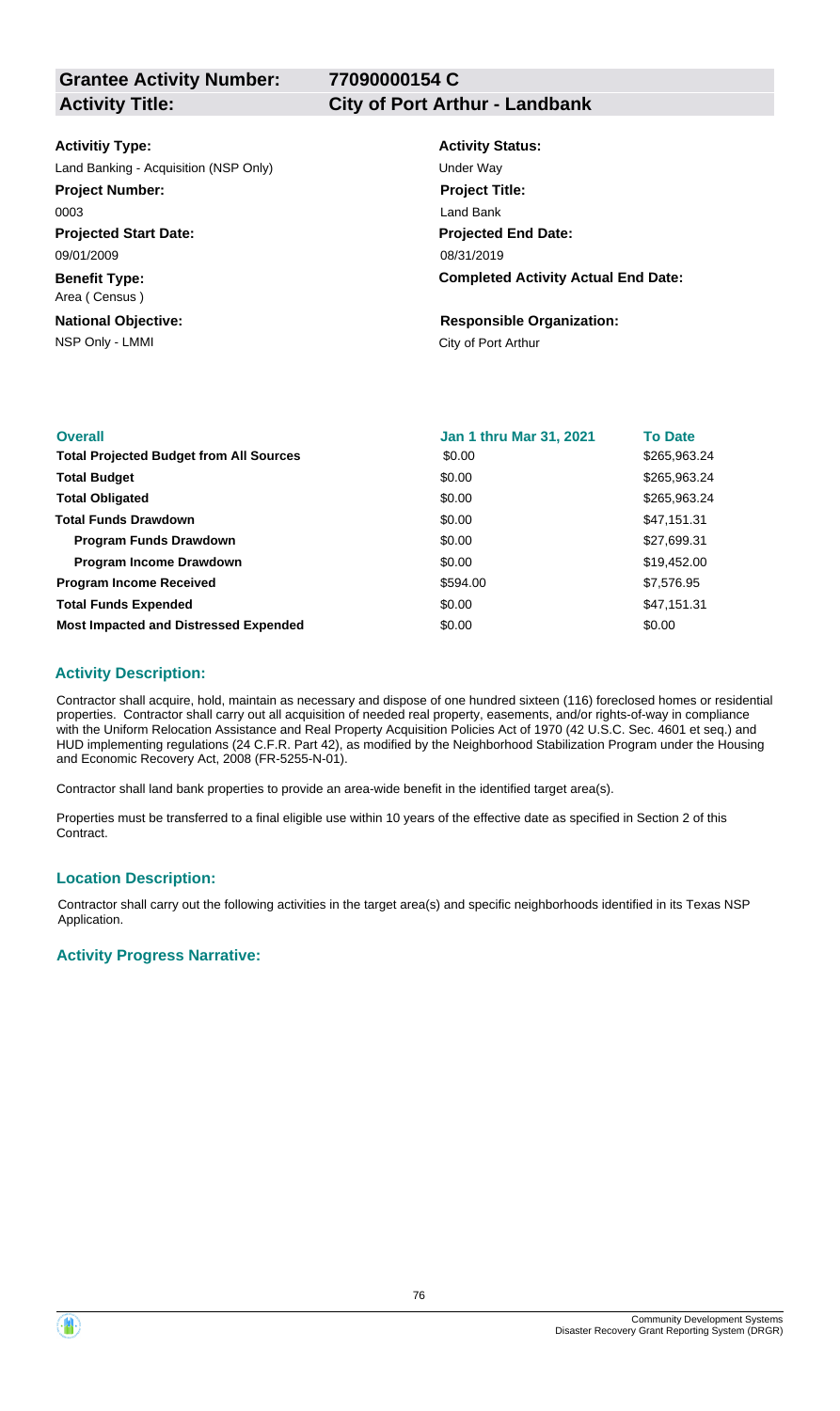|                                              | <b>This Report Period</b> | <b>Cumulative Actual Total / Expected</b> |
|----------------------------------------------|---------------------------|-------------------------------------------|
|                                              | <b>Total</b>              | <b>Total</b>                              |
| # of Properties                              | 0                         | 28/116                                    |
|                                              | <b>This Report Period</b> | <b>Cumulative Actual Total / Expected</b> |
|                                              | <b>Total</b>              | <b>Total</b>                              |
| # of Housing Units                           | 0                         | 29/116                                    |
| <b>Beneficiaries Performance Measures</b>    |                           |                                           |
| No Beneficiaries Performance Measures found. |                           |                                           |

## **Activity Locations**

**No Activity Locations found.**

## **No Other Match Funding Sources Found Other Funding Sources Budgeted - Detail**

No Other Funding Sources Found **Other Funding Sources Amount** Total Other Funding Sources



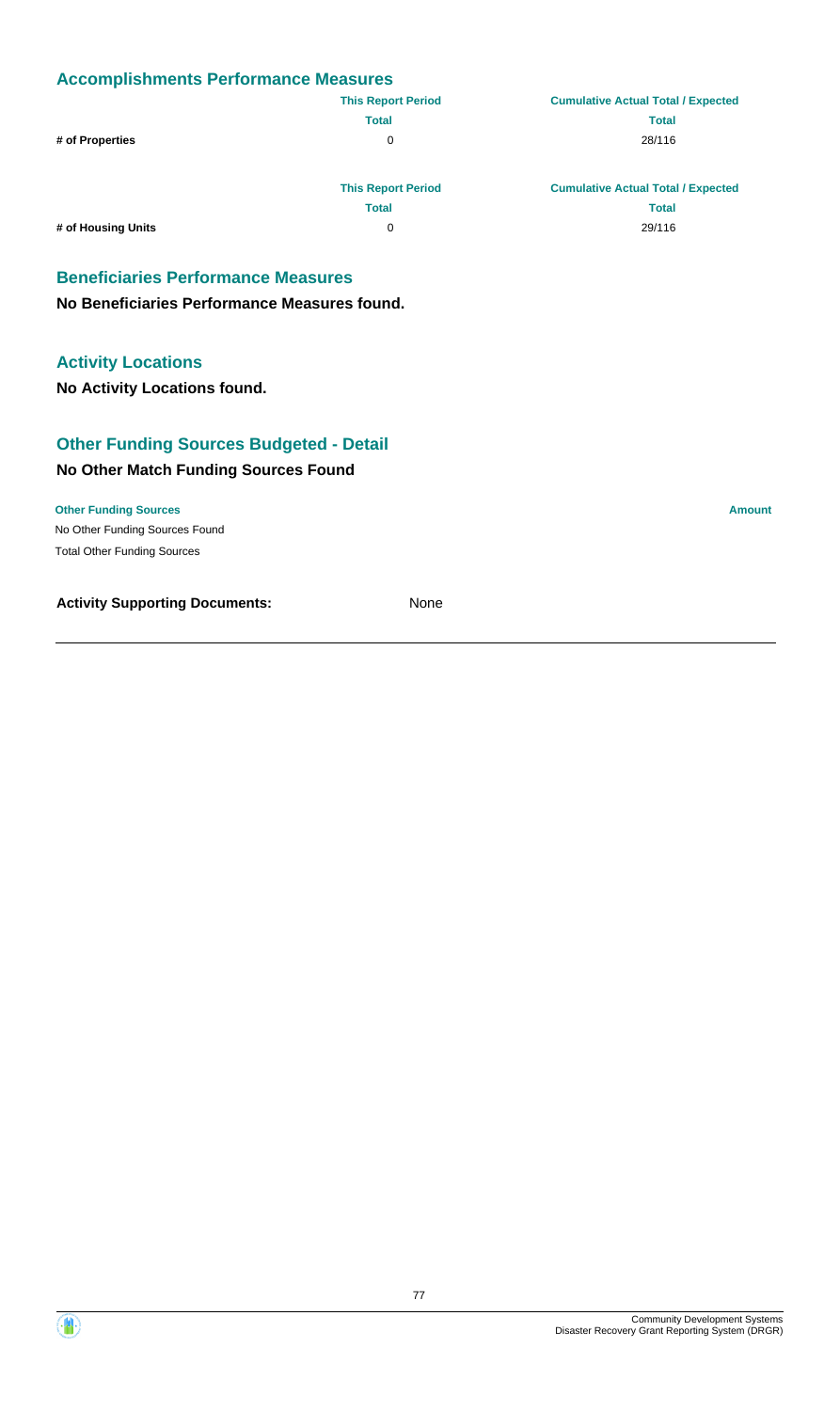**77090000204 C**

#### **Activitiy Type:**

Land Banking - Acquisition (NSP Only) Completed

# **Project Number:**

0003

**Projected Start Date:** 07/01/2010

**Benefit Type:** Area ( Survey )

**National Objective:**

#### **Activity Title: Affordable Homes of S. TX - Landbank**

**Activity Status: Projected End Date: Completed Activity Actual End Date:** 08/31/2019 **Project Title:** Land Bank

#### **Responsible Organization:**

NSP Only - LMMI **NSP Only - LMMI** Affordable Homes of South Texas, Inc.

| <b>Overall</b>                                 | <b>Jan 1 thru Mar 31, 2021</b> | <b>To Date</b> |
|------------------------------------------------|--------------------------------|----------------|
| <b>Total Projected Budget from All Sources</b> | \$0.00                         | \$1,607,189.30 |
| <b>Total Budget</b>                            | \$0.00                         | \$1,607,189.30 |
| <b>Total Obligated</b>                         | \$0.00                         | \$1,607,189.30 |
| <b>Total Funds Drawdown</b>                    | \$0.00                         | \$1,555,372.91 |
| <b>Program Funds Drawdown</b>                  | \$0.00                         | \$1,555,372.91 |
| <b>Program Income Drawdown</b>                 | \$0.00                         | \$0.00         |
| <b>Program Income Received</b>                 | \$52,186.56                    | \$431,219.58   |
| <b>Total Funds Expended</b>                    | \$0.00                         | \$1,607,189.30 |
| <b>Most Impacted and Distressed Expended</b>   | \$0.00                         | \$0.00         |

## **Activity Description:**

Contractor shall acquire, hold and dispose of one-hundred forty (140) foreclosed homes or residential properties.

Contractor shall carry out the acquisition of real property in compliance with the Uniform Relocation Assistance and Real Property Acquisition Policies Act of 1970 (42 U.S.C. Sec. 4601 et seq.), and HUD implementing regulations (42 C.F.R. Part 42), as modified by the Neighborhood Stabilization Program under the Housing and Economic Recovery Act, 2008 (FR-5255-N-01), and any errata notices or policy guidance.

Contractor shall land bank properties to provide an area-wide benefit in the identified target area(s). Properties must be transferred to a final eligible use within 10 years of the effective date as specified in Section 2 of this Contract.

#### **Location Description:**

Contractor shall carry out the following activities in the target area(s) and specific neighborhoods indentified in its Texas NSP Application.

#### **Activity Progress Narrative:**

Affordable Homes of South Texas, Inc., previously acquired 140 foreclosed residential properties to land bank for future development of affordable housing. This quarter AHSTI placed 5 eligible households into end use.

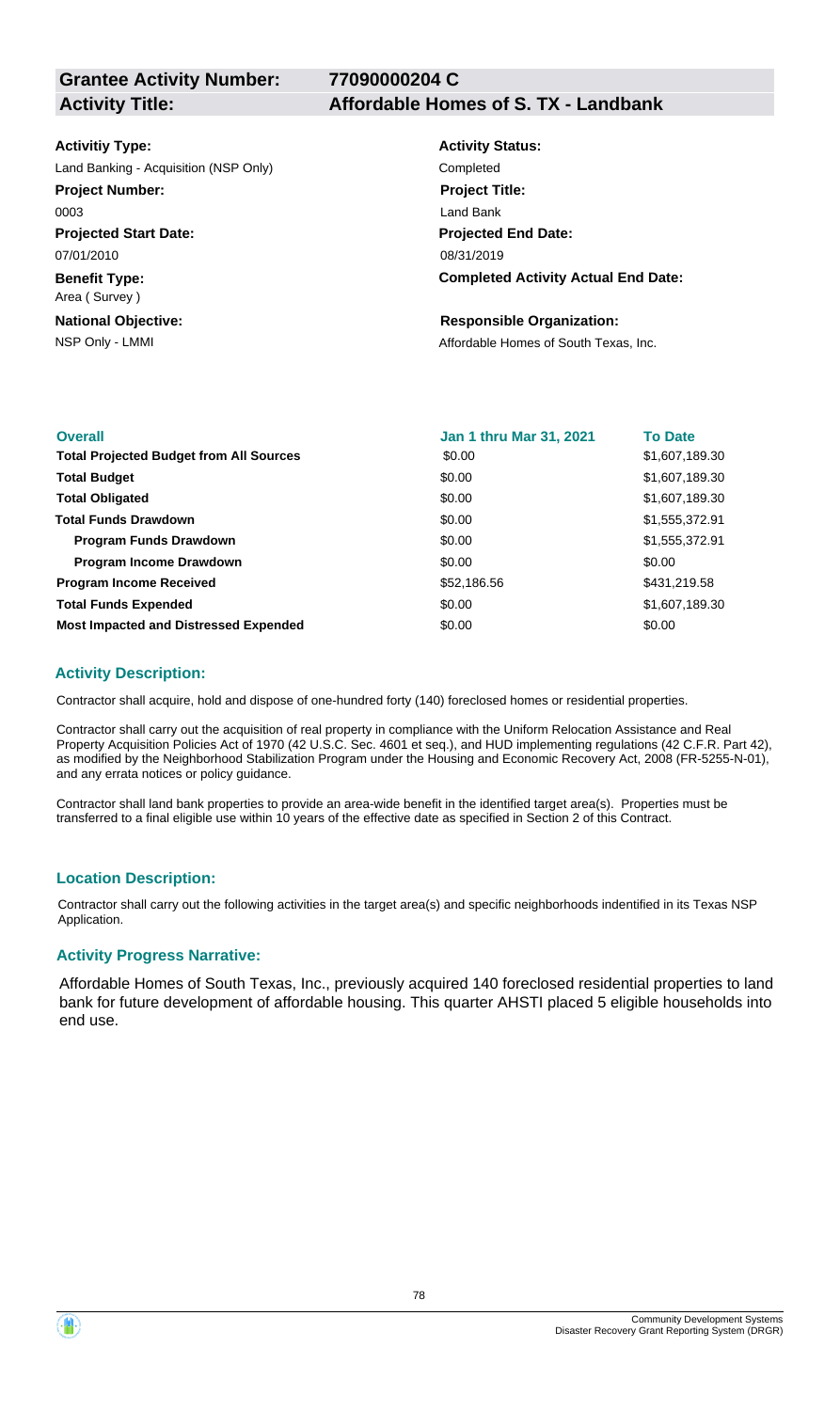| <b>Accomplishments Performance Measures</b> |                           |                                           |  |  |
|---------------------------------------------|---------------------------|-------------------------------------------|--|--|
|                                             | <b>This Report Period</b> | <b>Cumulative Actual Total / Expected</b> |  |  |
|                                             | <b>Total</b>              | <b>Total</b>                              |  |  |
| # of Properties                             |                           | 317/140                                   |  |  |

## **Beneficiaries Performance Measures**

**No Beneficiaries Performance Measures found.**

| <b>Activity Locations</b>                      |             |               |              |     |                        |
|------------------------------------------------|-------------|---------------|--------------|-----|------------------------|
| <b>Address</b>                                 | <b>City</b> | <b>County</b> | <b>State</b> | Zip | <b>Status / Accept</b> |
| <b>Other Funding Sources Budgeted - Detail</b> |             |               |              |     |                        |
| No Other Match Funding Sources Found           |             |               |              |     |                        |
| <b>Other Funding Sources</b>                   |             |               |              |     | <b>Amount</b>          |
| No Other Funding Sources Found                 |             |               |              |     |                        |
| <b>Total Other Funding Sources</b>             |             |               |              |     |                        |
| <b>Activity Supporting Documents:</b>          |             | None          |              |     |                        |
|                                                |             |               |              |     |                        |
|                                                |             |               |              |     |                        |

**Project # / 0005 / Redevelopment**

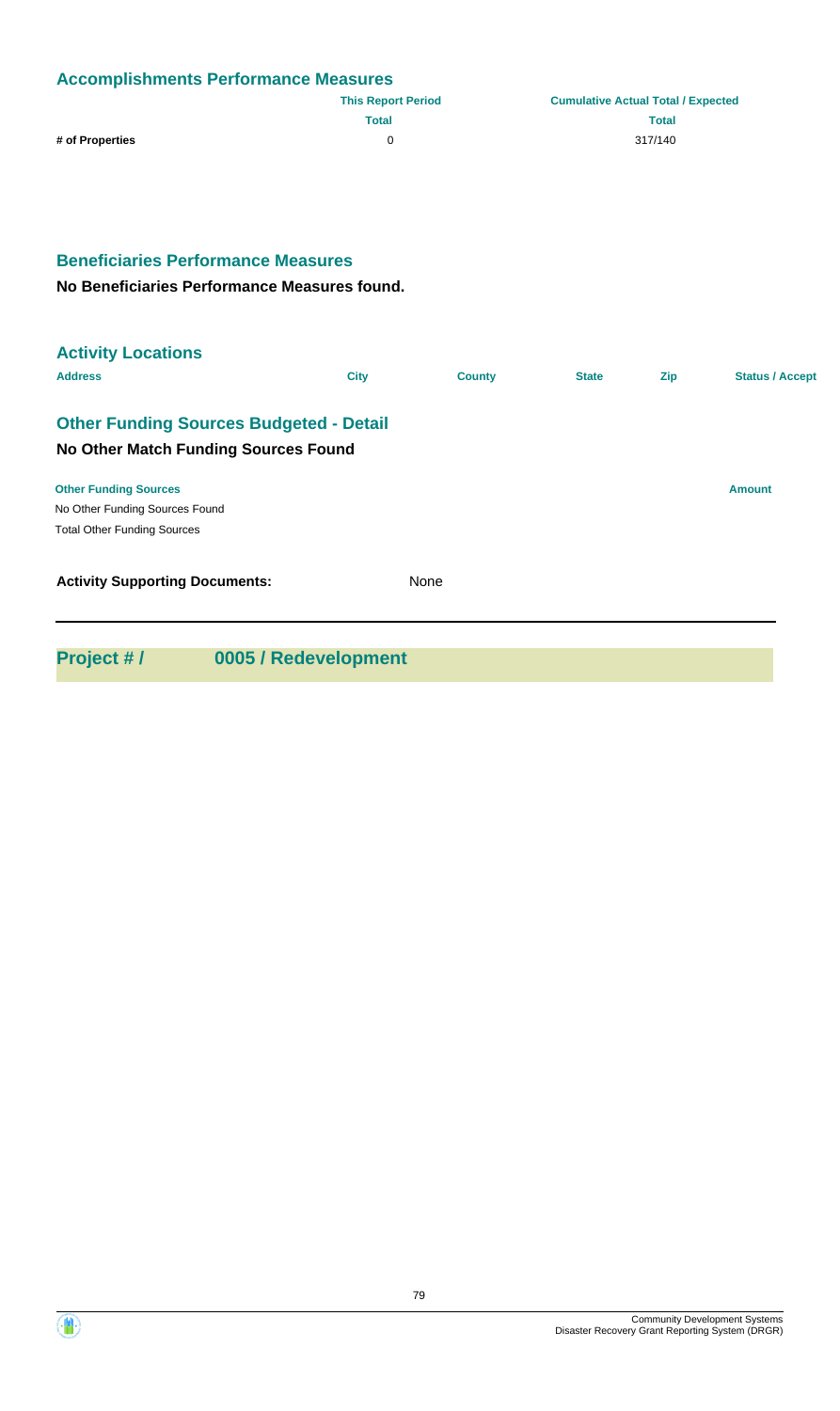**Grantee Activity Number:**

## **77090000105 E1SA**

**Activity Title: Brownsville HA - Acquisition Setaside**

| <b>Activitiy Type:</b>                     | <b>Activity Status:</b>                    |
|--------------------------------------------|--------------------------------------------|
| Acquisition - general                      | Completed                                  |
| <b>Project Number:</b>                     | <b>Project Title:</b>                      |
| 0005                                       | Redevelopment                              |
| <b>Projected Start Date:</b>               | <b>Projected End Date:</b>                 |
| 09/01/2009                                 | 08/31/2013                                 |
| <b>Benefit Type:</b><br>Direct (HouseHold) | <b>Completed Activity Actual End Date:</b> |
| <b>National Objective:</b>                 | <b>Responsible Organization:</b>           |
| NSP Only - LH - 25% Set-Aside              | <b>Brownsville Housing Authority</b>       |

| <b>Overall</b>                                 | <b>Jan 1 thru Mar 31, 2021</b> | <b>To Date</b> |
|------------------------------------------------|--------------------------------|----------------|
| <b>Total Projected Budget from All Sources</b> | \$0.00                         | \$87,400.00    |
| <b>Total Budget</b>                            | \$0.00                         | \$87,400.00    |
| <b>Total Obligated</b>                         | \$0.00                         | \$87,400.00    |
| <b>Total Funds Drawdown</b>                    | \$0.00                         | \$87,400.00    |
| <b>Program Funds Drawdown</b>                  | \$0.00                         | \$75,780.00    |
| <b>Program Income Drawdown</b>                 | \$0.00                         | \$11,620.00    |
| <b>Program Income Received</b>                 | \$7,508.22                     | \$206,738.85   |
| <b>Total Funds Expended</b>                    | \$0.00                         | \$87.705.48    |
| <b>Brownsville Housing Authority</b>           | \$0.00                         | \$87,705.48    |
| <b>Most Impacted and Distressed Expended</b>   | \$0.00                         | \$0.00         |

#### **Activity Description:**

Contractor shall acquire thirteen (13) foreclosed properties. Contractor shall carry out all acquisition of needed real property, easements, and/or rights-of-way in compliance with the Uniform Relocation Assistance and Real Property Acquisition Policies Act of 1970 (42 U.S.C. Sec. 4601 et seq.) and HUD implementing regulations (24 C.F.R. Part 42) , as modified by the Neighborhood Stabilization Program under the Housing and Economic Recovery Act, 2008 (FR-5255-N-01).

Thirteen (13) of the activities shall benefit households at or below fifty percent (50%) of the current AMI at the time of homebuyer contract.

#### **Location Description:**

Contractor shall carry out the following activities in the target area(s) and specific neighborhoods identified in its Texas NSP Application.

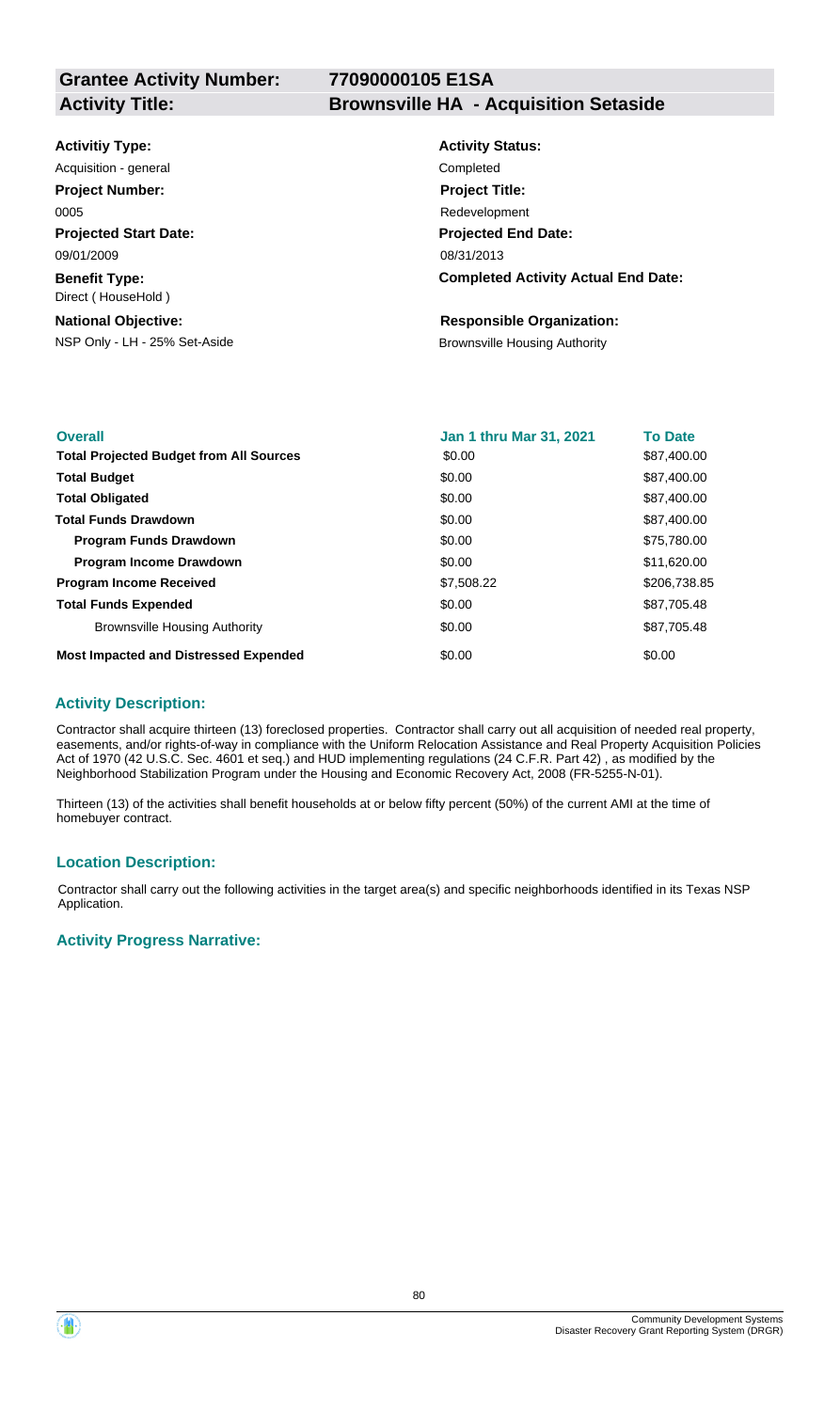|                       | <b>This Report Period</b> | <b>Cumulative Actual Total / Expected</b> |
|-----------------------|---------------------------|-------------------------------------------|
|                       | <b>Total</b>              | <b>Total</b>                              |
| # of Properties       | 0                         | 26/13                                     |
| # of Parcels acquired | 0                         | 26/13                                     |
|                       |                           |                                           |

|                         | <b>This Report Period</b> | <b>Cumulative Actual Total / Expected</b> |
|-------------------------|---------------------------|-------------------------------------------|
|                         | <b>Total</b>              | Total                                     |
| # of Housing Units      | 0                         | 26/13                                     |
| # of Singlefamily Units | $\Omega$                  | 26/13                                     |

#### **Beneficiaries Performance Measures**

|                    |     | <b>This Report Period</b> |       |       | <b>Cumulative Actual Total / Expected</b> |       |                |
|--------------------|-----|---------------------------|-------|-------|-------------------------------------------|-------|----------------|
|                    | Low | <b>Mod</b>                | Total | Low   | <b>Mod</b>                                | Total | <b>Low/Mod</b> |
| # of Households    |     |                           |       | 26/13 | 0/0                                       | 26/13 | 100.00         |
| # Owner Households |     |                           |       | 26/13 | 0/0                                       | 26/13 | 100.00         |

## **Activity Locations**

**No Activity Locations found.**

## **Other Funding Sources Budgeted - Detail**

## **No Other Match Funding Sources Found**

#### **Other Funding Sources Amount**

No Other Funding Sources Found Total Other Funding Sources

| <b>Activity Supporting Documents:</b> | None |
|---------------------------------------|------|
|                                       |      |

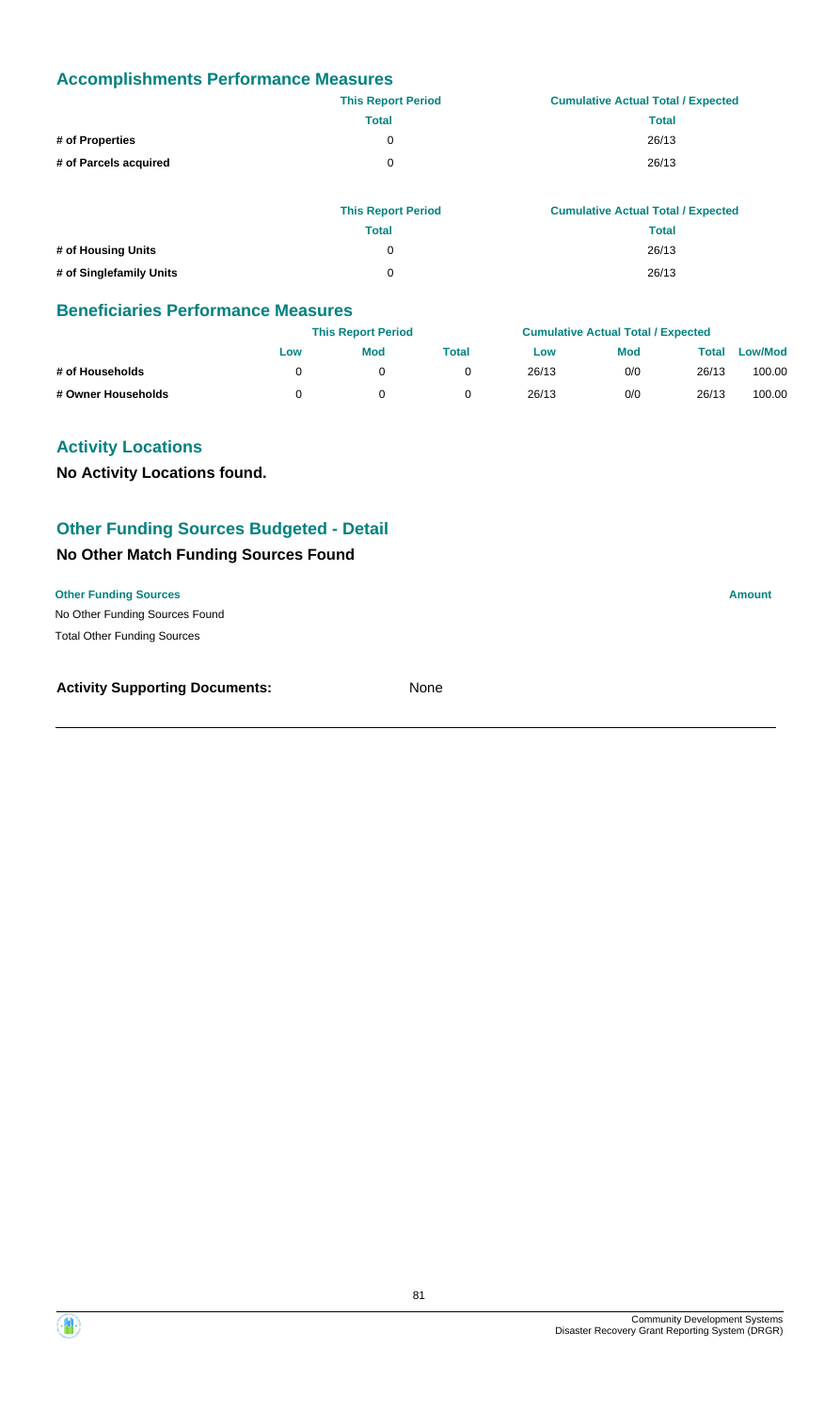**Grantee Activity Number: Activity Title: City of Irving - Redev**

**77090000106 E2**

| <b>Activitiy Type:</b>                     | <b>Activity Status:</b>                    |
|--------------------------------------------|--------------------------------------------|
| Construction of new housing                | Completed                                  |
| <b>Project Number:</b>                     | <b>Project Title:</b>                      |
| 0005                                       | Redevelopment                              |
| <b>Projected Start Date:</b>               | <b>Projected End Date:</b>                 |
| 09/01/2009                                 | 08/31/2019                                 |
| <b>Benefit Type:</b><br>Direct (HouseHold) | <b>Completed Activity Actual End Date:</b> |
| <b>National Objective:</b>                 | <b>Responsible Organization:</b>           |
| NSP Only - LMMI                            | City of Irving                             |
|                                            |                                            |

| <b>Overall</b>                                 | <b>Jan 1 thru Mar 31, 2021</b> | <b>To Date</b> |
|------------------------------------------------|--------------------------------|----------------|
| <b>Total Projected Budget from All Sources</b> | \$0.00                         | \$1,633,333.33 |
| <b>Total Budget</b>                            | \$0.00                         | \$1,633,333.33 |
| <b>Total Obligated</b>                         | \$0.00                         | \$1,633,333.33 |
| <b>Total Funds Drawdown</b>                    | \$0.00                         | \$1,171,417.26 |
| <b>Program Funds Drawdown</b>                  | \$0.00                         | \$963,903.13   |
| <b>Program Income Drawdown</b>                 | \$0.00                         | \$207,514.13   |
| <b>Program Income Received</b>                 | \$797.37                       | \$138,105.88   |
| <b>Total Funds Expended</b>                    | \$0.00                         | \$1,171,417.26 |
| City of Irving                                 | \$0.00                         | \$1,171,417.26 |
| <b>Most Impacted and Distressed Expended</b>   | \$0.00                         | \$0.00         |

#### **Activity Description:**

Contractor shall conduct the construction of fourteen (14) new housing units within the target area(s) utilizing the funds provided under the corresponding Contract Activity line item in Exhibit B, Budget of this contract resulting in fourteen (14) owneroccupied homes.

All new housing units must meet the International Residential Codes, as required by Chapter 214, Subchapter G, of the Local Government Code and all applicable energy efficiency standards established by §2306.187 of the Texas Government Code as well as energy standards as verified by a REScheck certification. New construction single-family homes must also be compliant with the universal design features as required by §2306.514 of the Texas Government Code.

Ten (10) of the activities shall benefit households that are fifty-one percent (51%) to one hundred twenty percent (120%) of the current AMI at the time of homebuyer contract.

#### **Location Description:**

Contractor shall carry out the following activities in the target area(s) and specific neighborhoods identified in its Texas NSP Application.

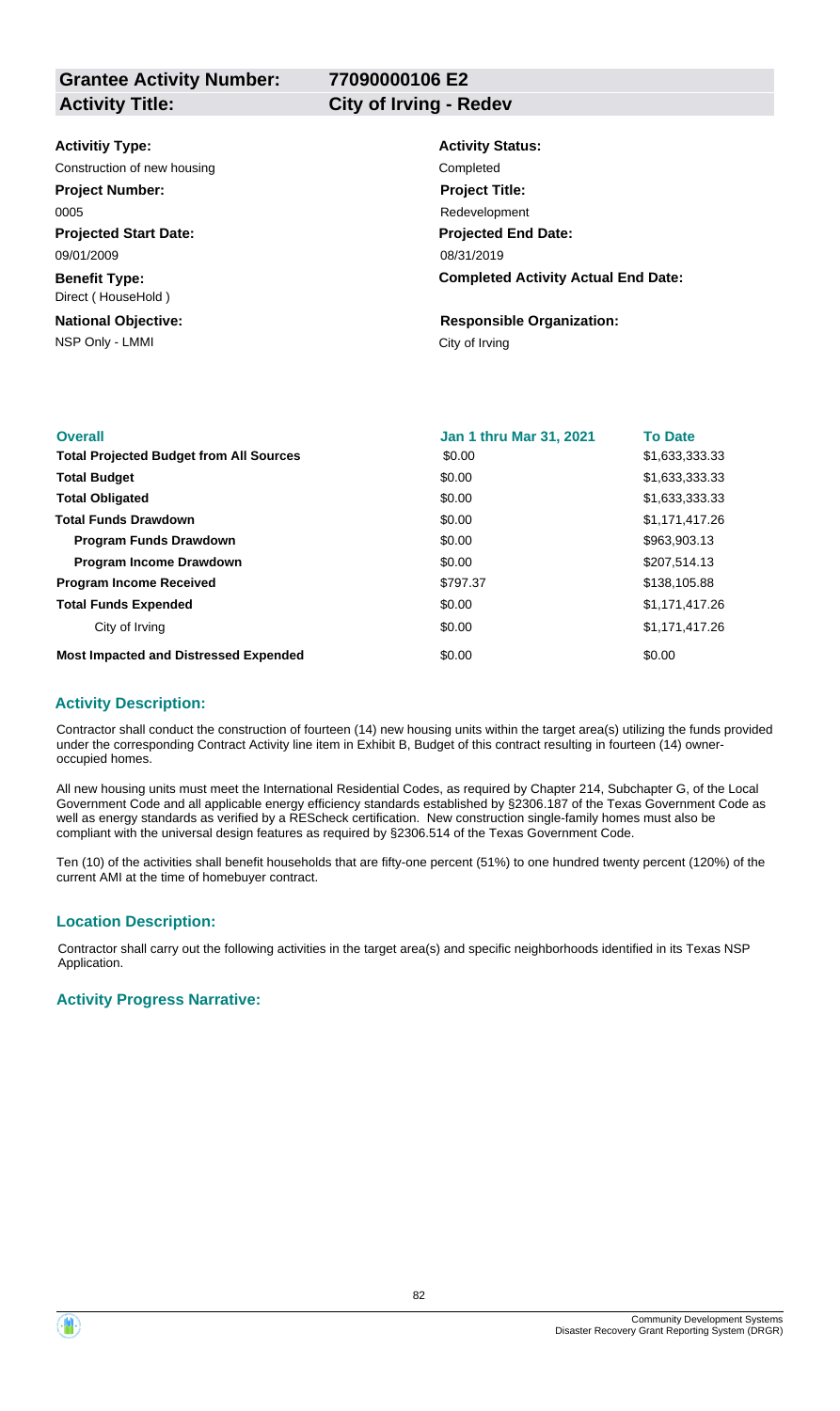|                         | <b>This Report Period</b> | <b>Cumulative Actual Total / Expected</b> |
|-------------------------|---------------------------|-------------------------------------------|
|                         | Total                     | Total                                     |
| # of Housing Units      | 0                         | 9/10                                      |
| # of Singlefamily Units | 0                         | 9/10                                      |

## **Beneficiaries Performance Measures**

|                    |     | <b>This Report Period</b> |       |     | <b>Cumulative Actual Total / Expected</b> |       |                |  |
|--------------------|-----|---------------------------|-------|-----|-------------------------------------------|-------|----------------|--|
|                    | Low | <b>Mod</b>                | Total | Low | <b>Mod</b>                                | Total | <b>Low/Mod</b> |  |
| # of Households    |     |                           |       | 0/0 | 9/10                                      | 9/10  | 100.00         |  |
| # Owner Households |     |                           |       | 0/0 | 9/10                                      | 9/10  | 100.00         |  |

## **Activity Locations**

**No Activity Locations found.**

## **Other Funding Sources Budgeted - Detail**

## **No Other Match Funding Sources Found**

No Other Funding Sources Found **Other Funding Sources Amount** Total Other Funding Sources

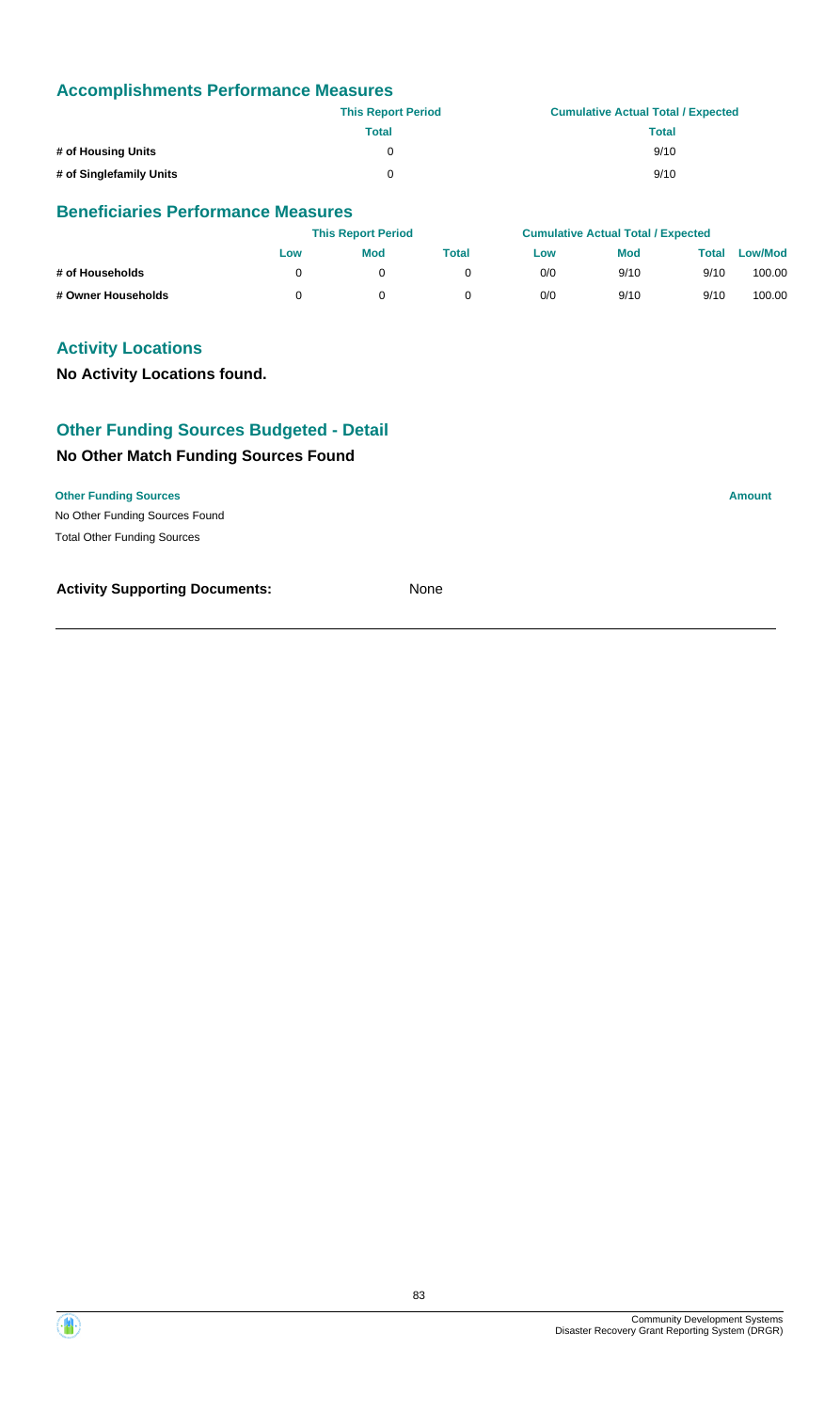**Grantee Activity Number: Activity Title: City of Irving - Redev Setaside**

# **77090000106 E2SA**

| <b>Activitiy Type:</b>                     | <b>Activity Status:</b>                    |
|--------------------------------------------|--------------------------------------------|
| Construction of new housing                | Under Way                                  |
| <b>Project Number:</b>                     | <b>Project Title:</b>                      |
| 0005                                       | Redevelopment                              |
| <b>Projected Start Date:</b>               | <b>Projected End Date:</b>                 |
| 09/01/2009                                 | 08/31/2018                                 |
| <b>Benefit Type:</b><br>Direct (HouseHold) | <b>Completed Activity Actual End Date:</b> |
| <b>National Objective:</b>                 | <b>Responsible Organization:</b>           |
| NSP Only - LH - 25% Set-Aside              | City of Irving                             |
|                                            |                                            |

| <b>Overall</b>                                 | <b>Jan 1 thru Mar 31, 2021</b> | <b>To Date</b> |
|------------------------------------------------|--------------------------------|----------------|
| <b>Total Projected Budget from All Sources</b> | \$0.00                         | \$816,666.67   |
| <b>Total Budget</b>                            | \$0.00                         | \$816,666.67   |
| <b>Total Obligated</b>                         | \$0.00                         | \$816,666.67   |
| <b>Total Funds Drawdown</b>                    | \$0.00                         | \$774,151.89   |
| <b>Program Funds Drawdown</b>                  | \$0.00                         | \$497,662.21   |
| <b>Program Income Drawdown</b>                 | \$0.00                         | \$276,489.68   |
| <b>Program Income Received</b>                 | \$3,990.55                     | \$184,276.89   |
| <b>Total Funds Expended</b>                    | \$0.00                         | \$816,666.67   |
| City of Irving                                 | \$0.00                         | \$816,666.67   |
| <b>Most Impacted and Distressed Expended</b>   | \$0.00                         | \$0.00         |

#### **Activity Description:**

Contractor shall conduct the construction of fourteen (14) new housing units within the target area(s) utilizing the funds provided under the corresponding Contract Activity line item in Exhibit B, Budget of this contract resulting in fourteen (14) owneroccupied homes.

All new housing units must meet the International Residential Codes, as required by Chapter 214, Subchapter G, of the Local Government Code and all applicable energy efficiency standards established by §2306.187 of the Texas Government Code as well as energy standards as verified by a REScheck certification. New construction single-family homes must also be compliant with the universal design features as required by §2306.514 of the Texas Government Code.

Four (4) of the activities shall benefit households at or below fifty percent (50%) of the current AMI at the time of homebuyer contract.

#### **Location Description:**

Contractor shall carry out the following activities in the target area(s) and specific neighborhoods identified in its Texas NSP Application.

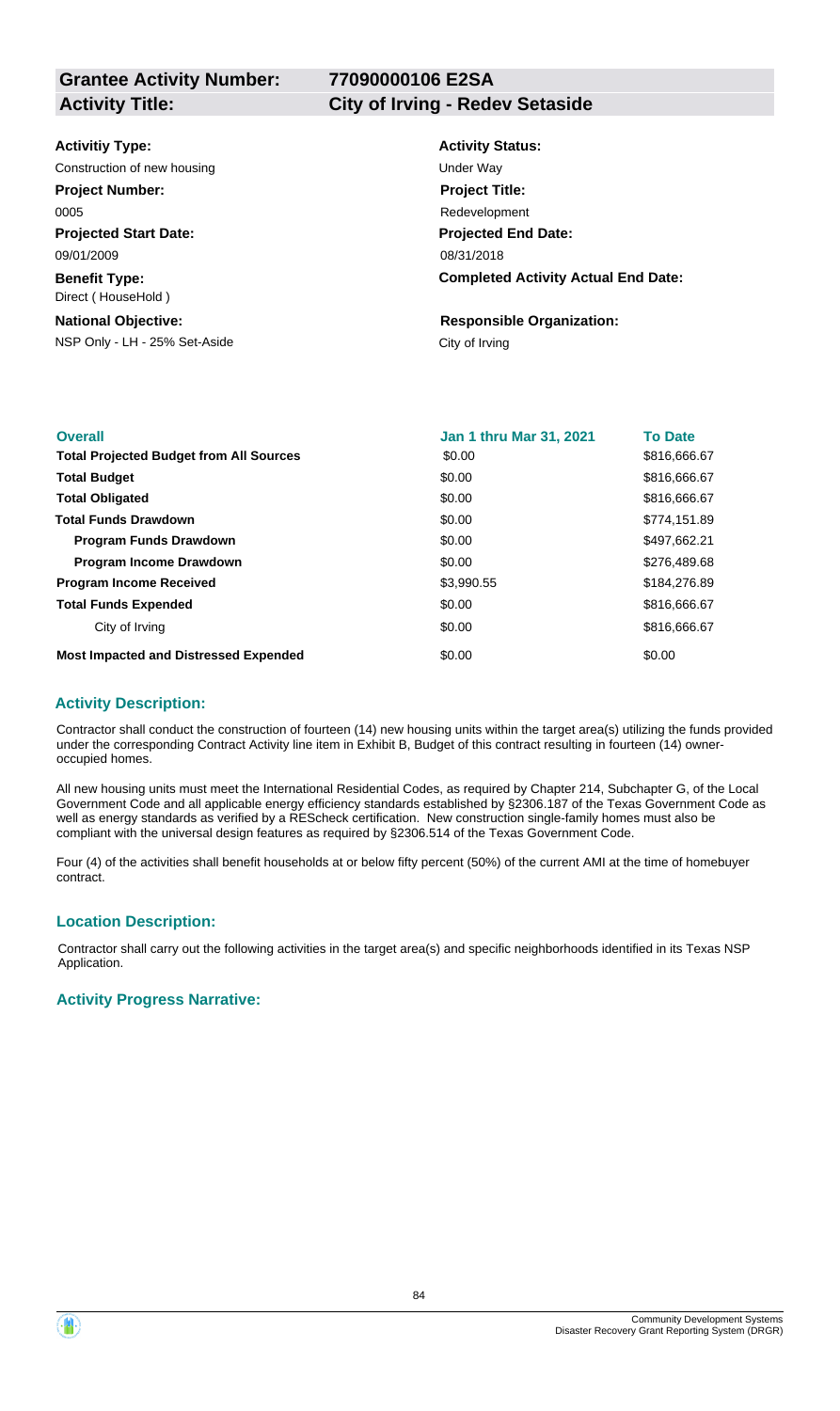|                         | <b>This Report Period</b> | <b>Cumulative Actual Total / Expected</b> |
|-------------------------|---------------------------|-------------------------------------------|
|                         | <b>Total</b>              | Total                                     |
| # of Housing Units      | 0                         | 5/4                                       |
| # of Singlefamily Units | 0                         | 5/4                                       |

## **Beneficiaries Performance Measures**

|                    |     | <b>This Report Period</b> |       |     | <b>Cumulative Actual Total / Expected</b> |       |         |  |
|--------------------|-----|---------------------------|-------|-----|-------------------------------------------|-------|---------|--|
|                    | Low | Mod                       | Total | Low | <b>Mod</b>                                | Total | Low/Mod |  |
| # of Households    |     |                           |       | 5/4 | 0/0                                       | 5/4   | 100.00  |  |
| # Owner Households |     |                           |       | 5/4 | 0/0                                       | 5/4   | 100.00  |  |

## **Activity Locations**

**No Activity Locations found.**

## **Other Funding Sources Budgeted - Detail**

## **No Other Match Funding Sources Found**

No Other Funding Sources Found **Other Funding Sources Amount** Total Other Funding Sources

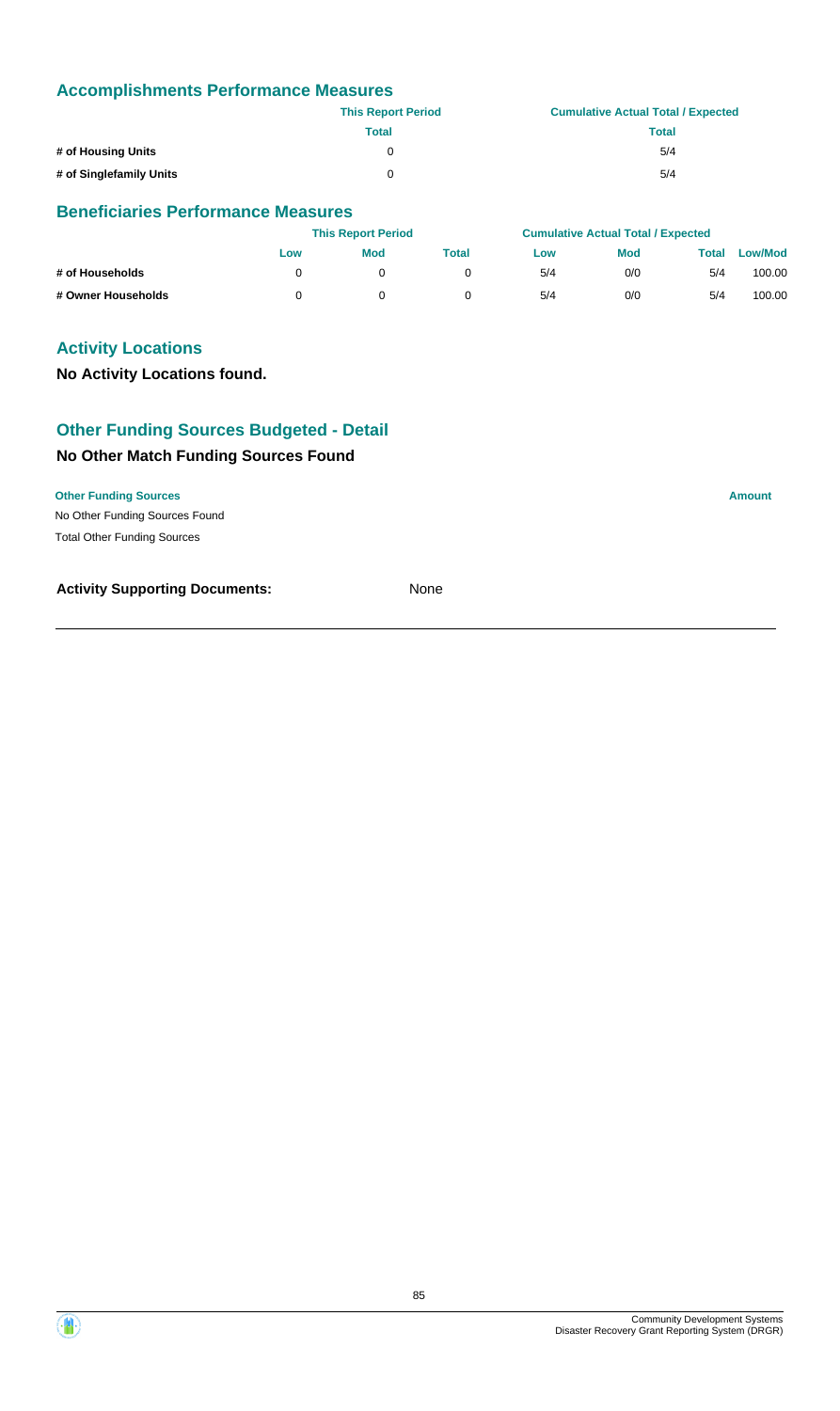**77090000108 E2SA**

# **Activity Title: Affordable Homes S. TX - Redev Setaside**

| <b>Activitiy Type:</b>                                      | <b>Activity Status:</b>                    |
|-------------------------------------------------------------|--------------------------------------------|
| Construction of new housing                                 | Under Way                                  |
| <b>Project Number:</b>                                      | <b>Project Title:</b>                      |
| 0005                                                        | Redevelopment                              |
| <b>Projected Start Date:</b>                                | <b>Projected End Date:</b>                 |
| 09/01/2009                                                  | 08/31/2019                                 |
| <b>Benefit Type:</b><br>Direct (HouseHold)                  | <b>Completed Activity Actual End Date:</b> |
| <b>National Objective:</b><br>NSP Only - LH - 25% Set-Aside | <b>Responsible Organization:</b>           |
|                                                             | Affordable Homes of South Texas, Inc.      |

| <b>Overall</b>                                 | Jan 1 thru Mar 31, 2021 | <b>To Date</b> |
|------------------------------------------------|-------------------------|----------------|
| <b>Total Projected Budget from All Sources</b> | \$0.00                  | \$480,866.96   |
| <b>Total Budget</b>                            | \$0.00                  | \$480,866.96   |
| <b>Total Obligated</b>                         | \$0.00                  | \$480,866.96   |
| <b>Total Funds Drawdown</b>                    | \$0.00                  | \$189,466.97   |
| <b>Program Funds Drawdown</b>                  | \$0.00                  | \$131,736.08   |
| <b>Program Income Drawdown</b>                 | \$0.00                  | \$57,730.89    |
| <b>Program Income Received</b>                 | \$1,652.34              | \$66,247.67    |
| <b>Total Funds Expended</b>                    | \$0.00                  | \$189,466.97   |
| Affordable Homes of South Texas, Inc.          | \$0.00                  | \$189,466.97   |
| <b>Most Impacted and Distressed Expended</b>   | \$0.00                  | \$0.00         |

#### **Activity Description:**

Contractor shall conduct the construction of eight (8) new housing units within the target areas utilizing the funds provided under the corresponding Contract Activity line item in Exhibit B, Budget, resulting in eight (8) owner-occupied units.

All new housing units must meet the International Residential Codes, as required by Chapter 214, Subchapter G, of the Local Government Code and all applicable energy efficiency standards established by §2306.187 of the Texas Government Code as well as energy standards as verified by REScheck certification. New construction single-family homes must also be compliant with the universal design features as required by §2306.514 of the Texas Government Code.

Eight (8) of the activities shall benefit households at or below fifty percent (50%) of the current AMI at the time of homebuyer contract.

#### **Location Description:**

Contractor shall carry out the following activities in the target area(s) and specific neighborhoods identified in its Texas NSP Application.

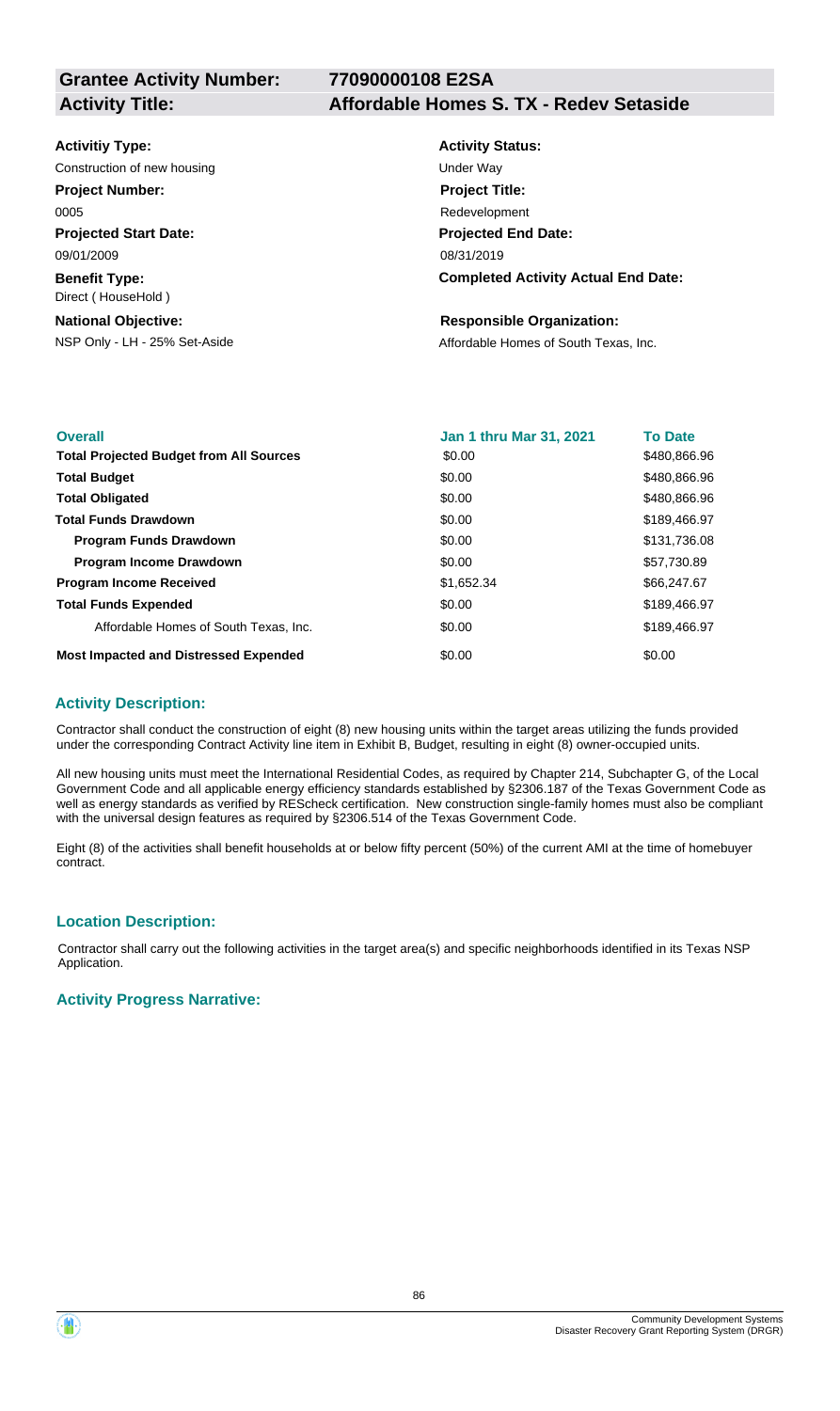|                         | <b>This Report Period</b> | <b>Cumulative Actual Total / Expected</b> |
|-------------------------|---------------------------|-------------------------------------------|
|                         | <b>Total</b>              | <b>Total</b>                              |
| #Sites re-used          | 0                         | 7/8                                       |
|                         | <b>This Report Period</b> | <b>Cumulative Actual Total / Expected</b> |
|                         | <b>Total</b>              | <b>Total</b>                              |
| # of Housing Units      | 0                         | 12/8                                      |
| # of Singlefamily Units | 0                         | 12/8                                      |

#### **Beneficiaries Performance Measures**

|                    |     | <b>This Report Period</b> |       |     | <b>Cumulative Actual Total / Expected</b> |       |         |
|--------------------|-----|---------------------------|-------|-----|-------------------------------------------|-------|---------|
|                    | Low | Mod                       | Total | Low | <b>Mod</b>                                | Total | Low/Mod |
| # of Households    |     |                           |       | 6/8 | 6/0                                       | 12/8  | 100.00  |
| # Owner Households |     |                           |       | 6/8 | 6/0                                       | 12/8  | 100.00  |

## **Activity Locations**

**No Activity Locations found.**

## **Other Funding Sources Budgeted - Detail**

## **No Other Match Funding Sources Found**

No Other Funding Sources Found **Other Funding Sources Amount** 

Total Other Funding Sources

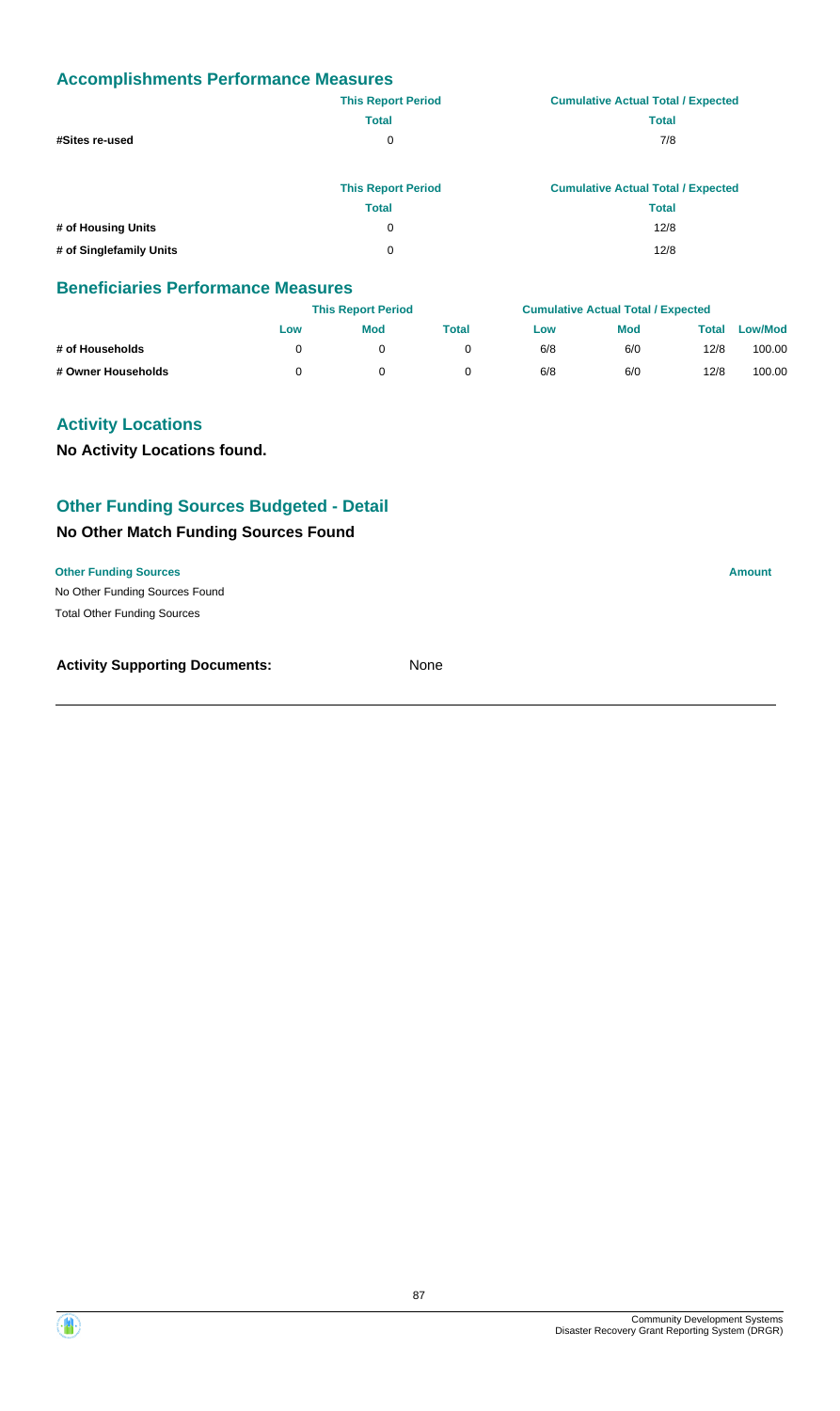## **77090000110 E1SA**

# **Activity Title: City of Galveston - Acquisition Setaside**

#### **Activitiy Type:**

**Projected Start Date: Benefit Type:** 09/01/2009 Direct ( HouseHold ) Acquisition - general and the contract of the Under Way **Project Number:** 0005

## **National Objective:**

NSP Only - LH - 25% Set-Aside City of Galveston1

# **Activity Status: Projected End Date: Completed Activity Actual End Date:** 12/31/2020 **Project Title:** Redevelopment

# **Responsible Organization:**

| <b>Overall</b>                                 | Jan 1 thru Mar 31, 2021 | <b>To Date</b> |
|------------------------------------------------|-------------------------|----------------|
| <b>Total Projected Budget from All Sources</b> | \$0.00                  | \$0.00         |
| <b>Total Budget</b>                            | \$0.00                  | \$0.00         |
| <b>Total Obligated</b>                         | \$0.00                  | \$0.00         |
| <b>Total Funds Drawdown</b>                    | \$0.00                  | \$0.00         |
| <b>Program Funds Drawdown</b>                  | \$0.00                  | \$0.00         |
| <b>Program Income Drawdown</b>                 | \$0.00                  | \$0.00         |
| <b>Program Income Received</b>                 | \$1,487.33              | \$39,582.98    |
| <b>Total Funds Expended</b>                    | \$0.00                  | \$0.00         |
| City of Galveston1                             | \$0.00                  | \$0.00         |
| <b>Most Impacted and Distressed Expended</b>   | \$0.00                  | \$0.00         |

#### **Activity Description:**

Moving all setaside homebuyers to mod income homebuyers.

#### **Location Description:**

Contractor shall carry out the following activities in the target area(s) and specific neighborhoods identified in its Texas NSP Application.

#### **Activity Progress Narrative:**

## **Accomplishments Performance Measures**

**No Accomplishments Performance Measures**

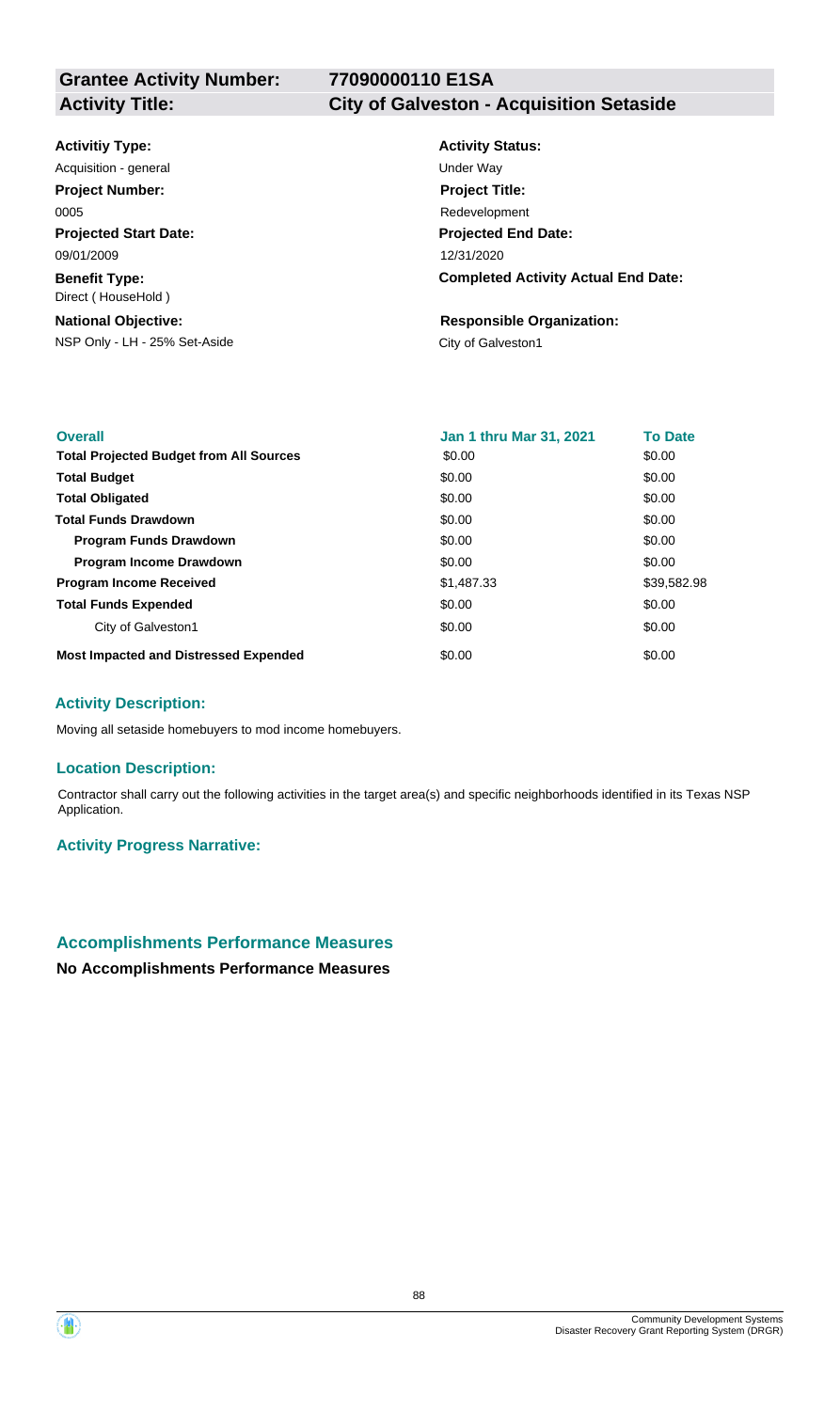## **Beneficiaries Performance Measures**

#### **No Beneficiaries Performance Measures found.**

## **Activity Locations**

**No Activity Locations found.**

## **Other Funding Sources Budgeted - Detail**

## **No Other Match Funding Sources Found**

No Other Funding Sources Found **Other Funding Sources Amount Amount Amount Amount Amount Amount Amount** Total Other Funding Sources

**Activity Supporting Documents:** None

Community Development Systems

Disaster Recovery Grant Reporting System (DRGR)

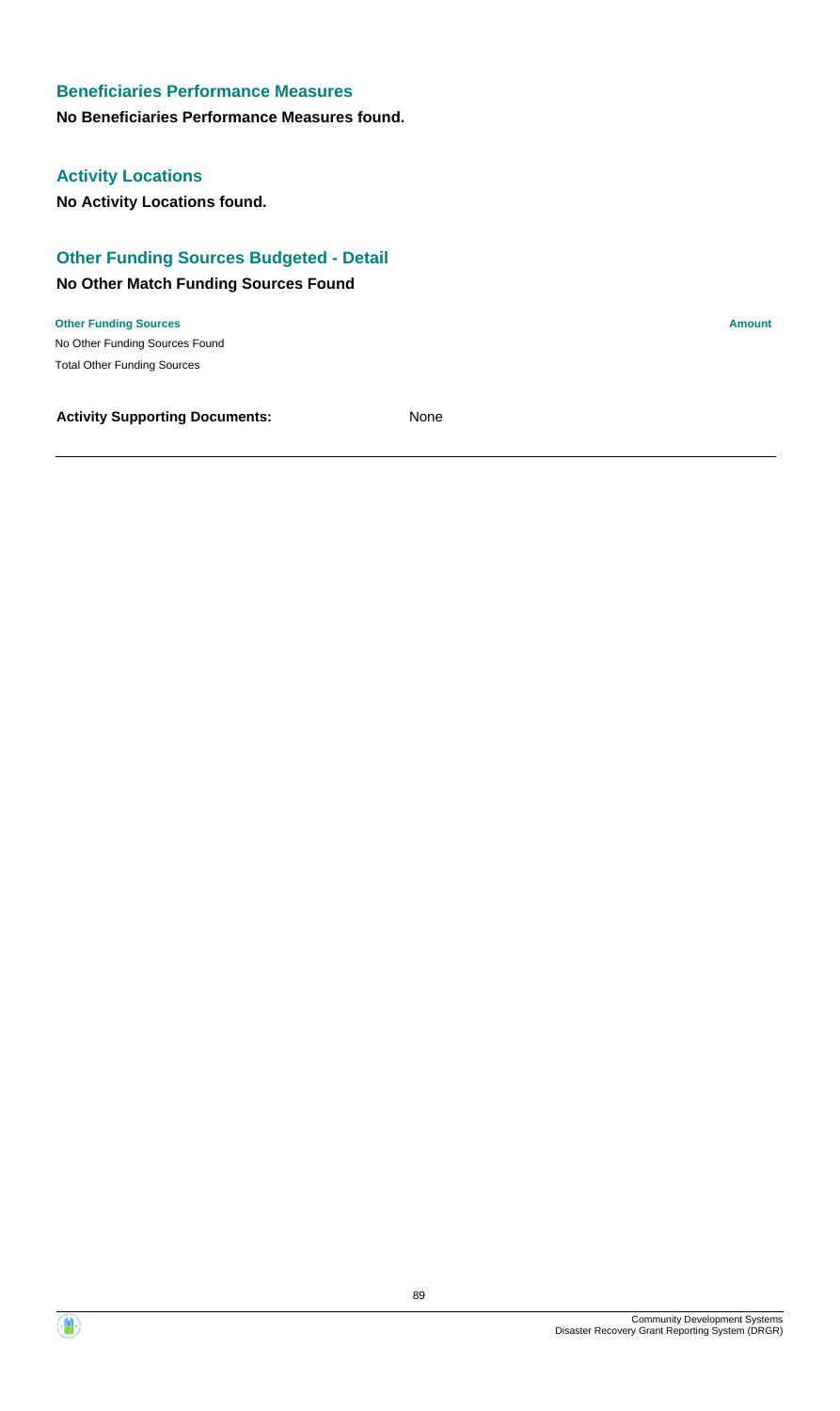**Grantee Activity Number:**

## **77090000113 E2SA**

#### **Activity Title: HA of San Benito - Redev Setaside**

| <b>Activitiy Type:</b> |  |
|------------------------|--|
|------------------------|--|

Construction of new housing Completed

**Project Number:**

0005

**Projected Start Date:** 09/01/2009

**Benefit Type:** Direct ( HouseHold )

## **National Objective:**

# **Activity Status: Projected End Date: Completed Activity Actual End Date:** 02/28/2014 **Project Title:** Redevelopment

#### **Responsible Organization:**

NSP Only - LH - 25% Set-Aside **Housing Authority of the City of San Benito** 

| <b>Overall</b>                                 | <b>Jan 1 thru Mar 31, 2021</b> | <b>To Date</b> |
|------------------------------------------------|--------------------------------|----------------|
| <b>Total Projected Budget from All Sources</b> | \$0.00                         | \$60,193.53    |
| <b>Total Budget</b>                            | \$0.00                         | \$60,193.53    |
| <b>Total Obligated</b>                         | \$0.00                         | \$60,193.53    |
| <b>Total Funds Drawdown</b>                    | \$0.00                         | \$60,193.53    |
| <b>Program Funds Drawdown</b>                  | \$0.00                         | \$60,193.53    |
| <b>Program Income Drawdown</b>                 | \$0.00                         | \$0.00         |
| <b>Program Income Received</b>                 | \$637.17                       | \$11,457.10    |
| <b>Total Funds Expended</b>                    | \$0.00                         | \$64,473.93    |
| Housing Authority of the City of San Benito    | \$0.00                         | \$64,473.93    |
| <b>Most Impacted and Distressed Expended</b>   | \$0.00                         | \$0.00         |

#### **Activity Description:**

Contractor shall conduct the construciton of two (2) new housing units within the target areas utilizing the funds provided under the corresponding Contract Activity line item in Exhibit B, Budget, resulting in two (2) owner-occupied homes.

All new housing units must meet the International Residential Codes, as required by Chapter 214, Subchapter G, of the Local Government Code and all applicable energy efficiency standards established by §2306.187 of the Texas Government Code as well as energy standards as verified by a REScheck certification. New construction single-family homes must also be compliant with the universal design features as required by §2306.514 of the Texas Government Code.

One (1) of the activities shall benefit households at or below fifty percent (50%) of the current AMI at the time of homebuyer contract.

#### **Location Description:**

Contractor shall carry out the following activities in the target area(s) and specific neighborhoods identified in its Texas NSP Application.

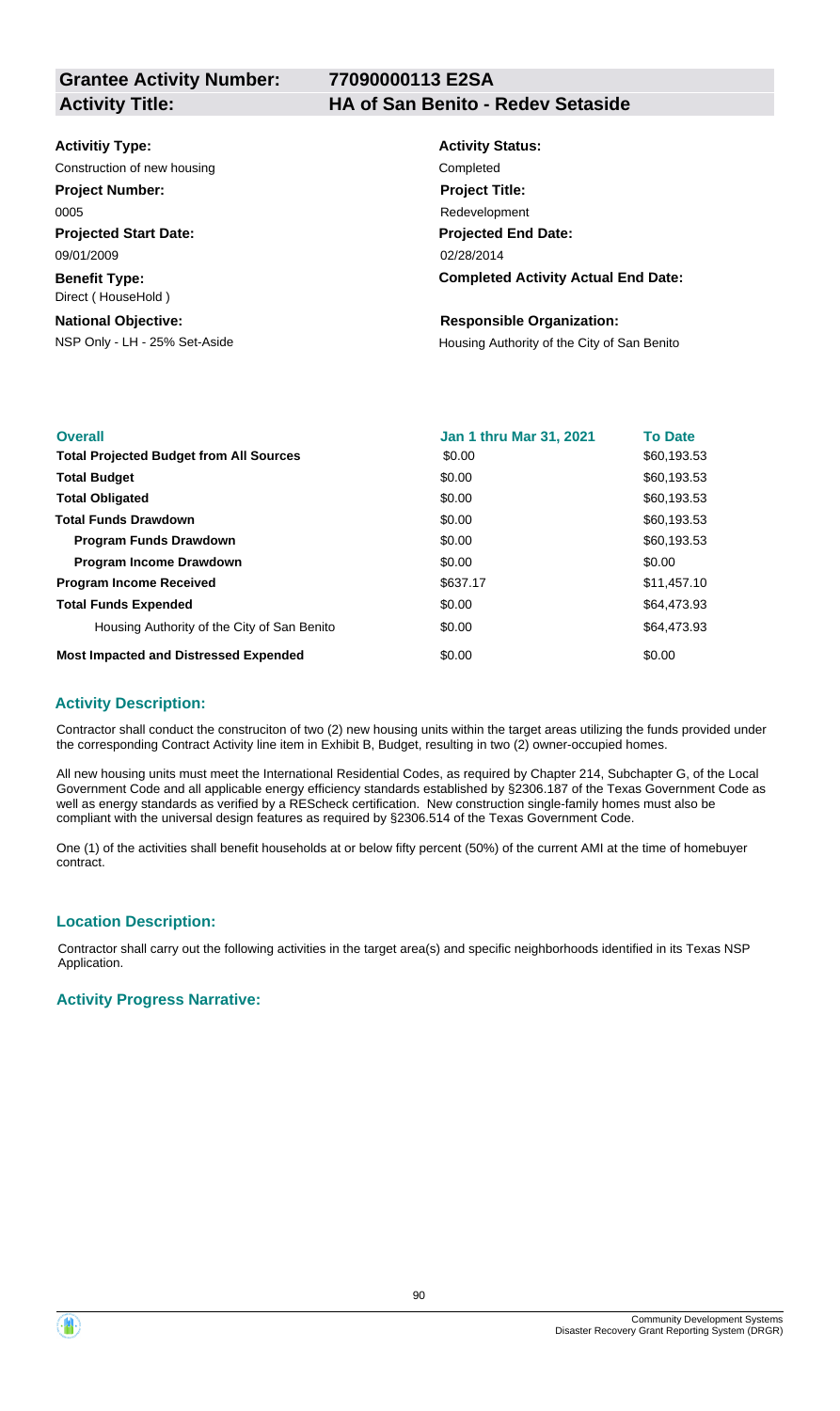|                    | <b>This Report Period</b> | <b>Cumulative Actual Total / Expected</b> |
|--------------------|---------------------------|-------------------------------------------|
|                    | <b>Total</b>              | <b>Total</b>                              |
| # of Housing Units |                           | 3/1                                       |

## **Beneficiaries Performance Measures**

|                    |     | <b>This Report Period</b> |              |     | <b>Cumulative Actual Total / Expected</b> |       |                |
|--------------------|-----|---------------------------|--------------|-----|-------------------------------------------|-------|----------------|
|                    | Low | <b>Mod</b>                | <b>Total</b> | Low | <b>Mod</b>                                | Total | <b>Low/Mod</b> |
| # of Households    |     |                           |              | 3/1 | 0/0                                       | 3/1   | 100.00         |
| # Owner Households |     |                           |              | 3/1 | 0/0                                       | 3/1   | 100.00         |

## **Activity Locations**

**No Activity Locations found.**

# **Other Funding Sources Budgeted - Detail**

## **No Other Match Funding Sources Found**

#### **Other Funding Sources Amount**

No Other Funding Sources Found Total Other Funding Sources

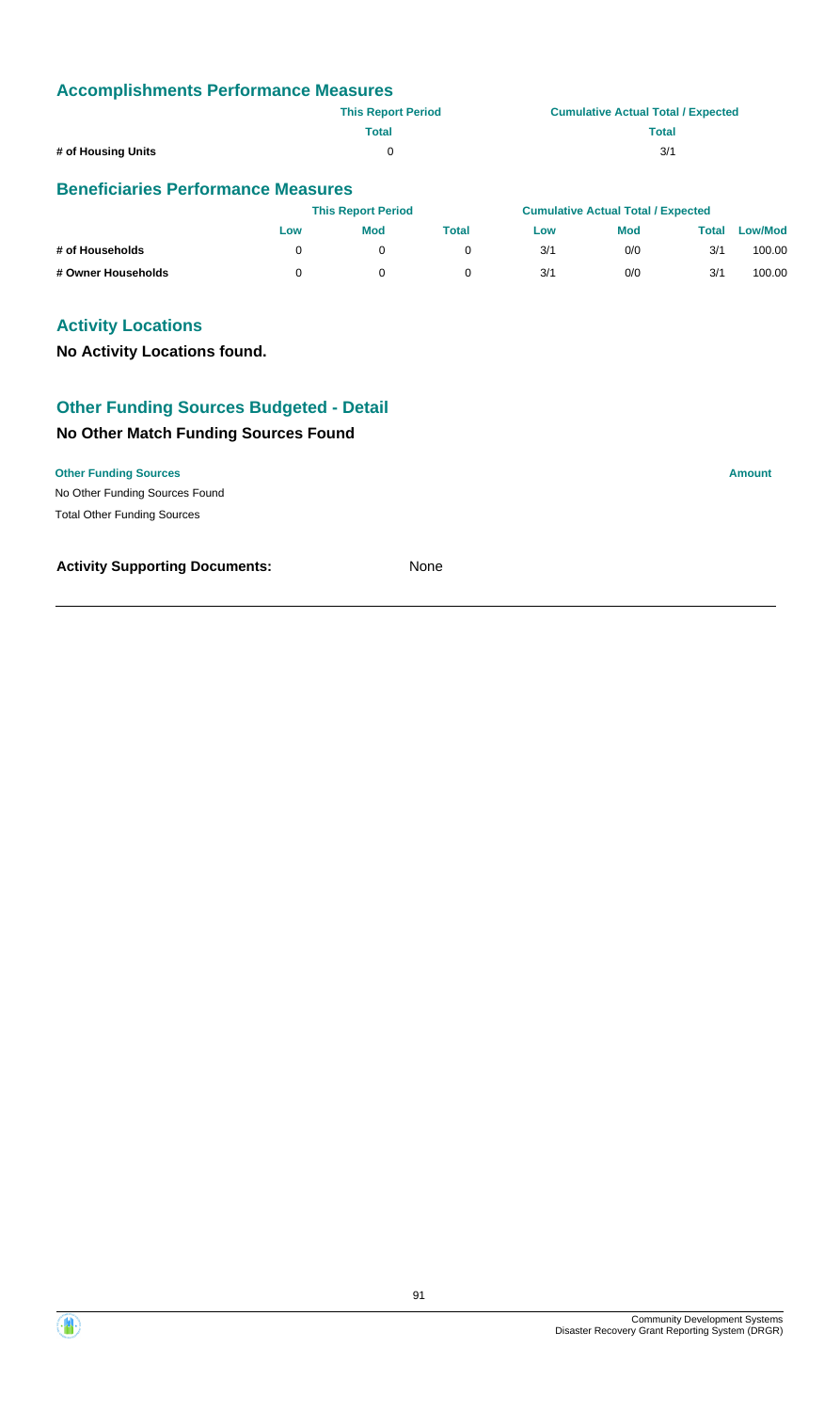| <b>Activitiy Type:</b>                     | <b>Activity Status:</b>                     |
|--------------------------------------------|---------------------------------------------|
| Acquisition - general                      | Under Way                                   |
| <b>Project Number:</b>                     | <b>Project Title:</b>                       |
| 0005                                       | Redevelopment                               |
| <b>Projected Start Date:</b>               | <b>Projected End Date:</b>                  |
| 10/16/2012                                 | 12/31/2020                                  |
| <b>Benefit Type:</b><br>Direct (HouseHold) | <b>Completed Activity Actual End Date:</b>  |
| <b>National Objective:</b>                 | <b>Responsible Organization:</b>            |
| NSP Only - LH - 25% Set-Aside              | San Antonio Alternative Housing Corporation |

| <b>Overall</b>                                 | <b>Jan 1 thru Mar 31, 2021</b> | <b>To Date</b> |
|------------------------------------------------|--------------------------------|----------------|
| <b>Total Projected Budget from All Sources</b> | \$0.00                         | \$174,975.90   |
| <b>Total Budget</b>                            | \$0.00                         | \$174,975.90   |
| <b>Total Obligated</b>                         | \$0.00                         | \$174,975.90   |
| <b>Total Funds Drawdown</b>                    | \$0.00                         | \$174,975.90   |
| <b>Program Funds Drawdown</b>                  | \$0.00                         | \$17,917.33    |
| <b>Program Income Drawdown</b>                 | \$0.00                         | \$157,058.57   |
| <b>Program Income Received</b>                 | \$6,782.26                     | \$444.227.20   |
| <b>Total Funds Expended</b>                    | \$0.00                         | \$174,975.90   |
| <b>Most Impacted and Distressed Expended</b>   | \$0.00                         | \$0.00         |

## **Activity Description:**

Contractor shall acquire seventeen (17) vacant properties. Contractor shall carry out all acquisition of needed real property, easements, and/or rights-of-way in compliance with the Uniform Relocation Assistance and Real Property Acquisition Policies Act of 1970 (42 U.S.C. Sec. 4601 et seq.) and HUD implementing regulations (24 C.F.R. Part 42), as modified by the Neighborhood Stabilization Program under the Housing and Economic Recovery Act, 2008 (FR-5255-N-01).

Seventeen (17) of the activites shall benefit households at or below fifty percent (50%) of the current AMI, thirteen (13) at the time of homebuyer contract and four (4) at the time of rental.

#### **Location Description:**

Contractor shall carry out the following activities in the target area(s) and specific neighborhoods identified in its Texas NSP Application.

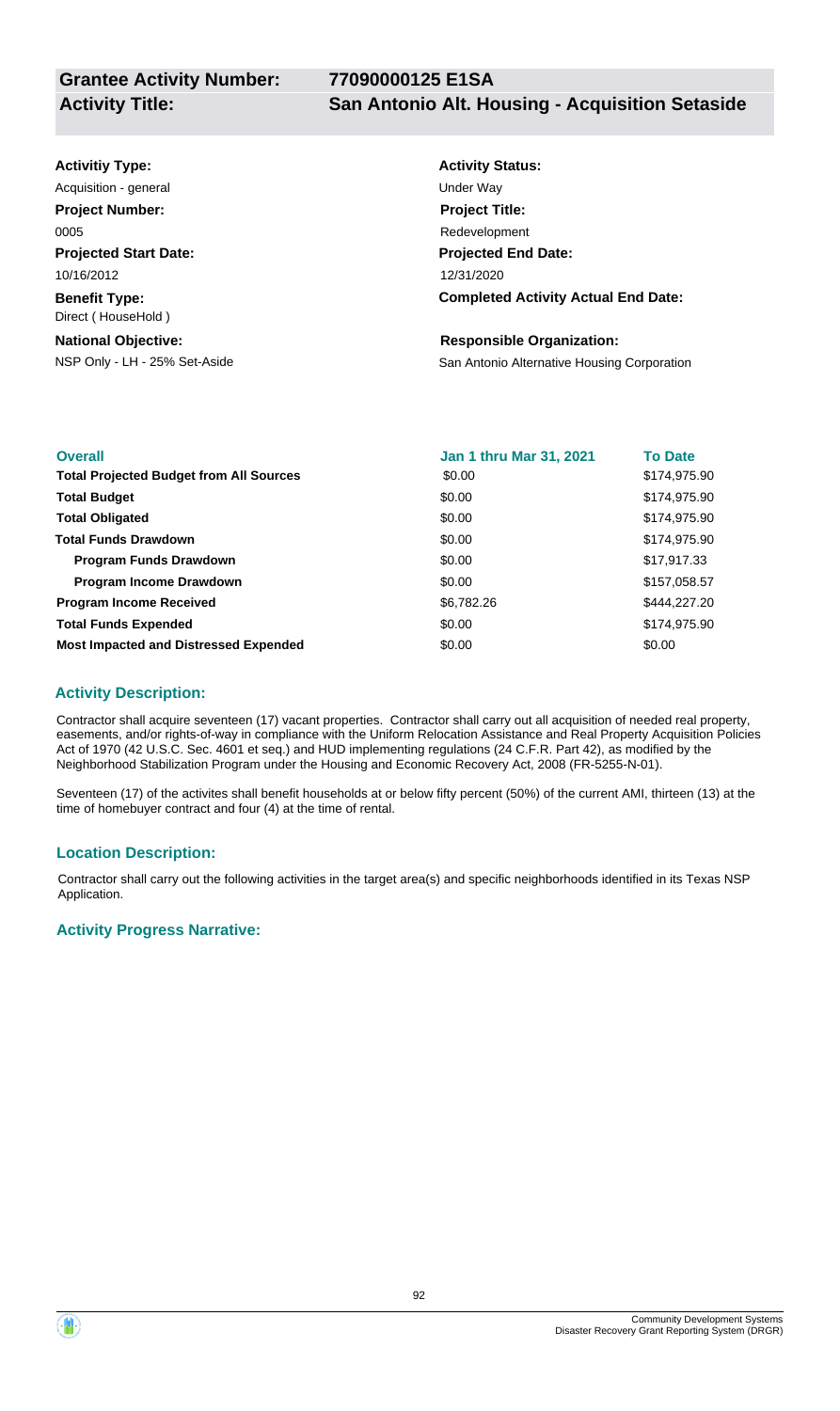|                       | <b>This Report Period</b> | <b>Cumulative Actual Total / Expected</b> |
|-----------------------|---------------------------|-------------------------------------------|
|                       | <b>Total</b>              | Total                                     |
| # of Properties       | 0                         | 20/17                                     |
| # of Parcels acquired | 0                         | 20/17                                     |
|                       |                           |                                           |

|                         | <b>This Report Period</b> | <b>Cumulative Actual Total / Expected</b> |
|-------------------------|---------------------------|-------------------------------------------|
|                         | <b>Total</b>              | Total                                     |
| # of Housing Units      | 0                         | 20/17                                     |
| # of Singlefamily Units | <sup>0</sup>              | 20/17                                     |

#### **Beneficiaries Performance Measures**

|                     | <b>This Report Period</b> |     | <b>Cumulative Actual Total / Expected</b> |       |            |       |                |
|---------------------|---------------------------|-----|-------------------------------------------|-------|------------|-------|----------------|
|                     | Low                       | Mod | Total                                     | Low   | <b>Mod</b> | Total | <b>Low/Mod</b> |
| # of Households     | 0                         |     |                                           | 20/17 | 0/0        | 20/17 | 100.00         |
| # Owner Households  |                           |     |                                           | 20/13 | 0/0        | 20/13 | 100.00         |
| # Renter Households |                           |     |                                           | 0/4   | 0/0        | 0/4   | 0              |

## **Activity Locations**

**No Activity Locations found.**

## **Other Funding Sources Budgeted - Detail**

## **No Other Match Funding Sources Found**

#### **Other Funding Sources Amount**

No Other Funding Sources Found Total Other Funding Sources

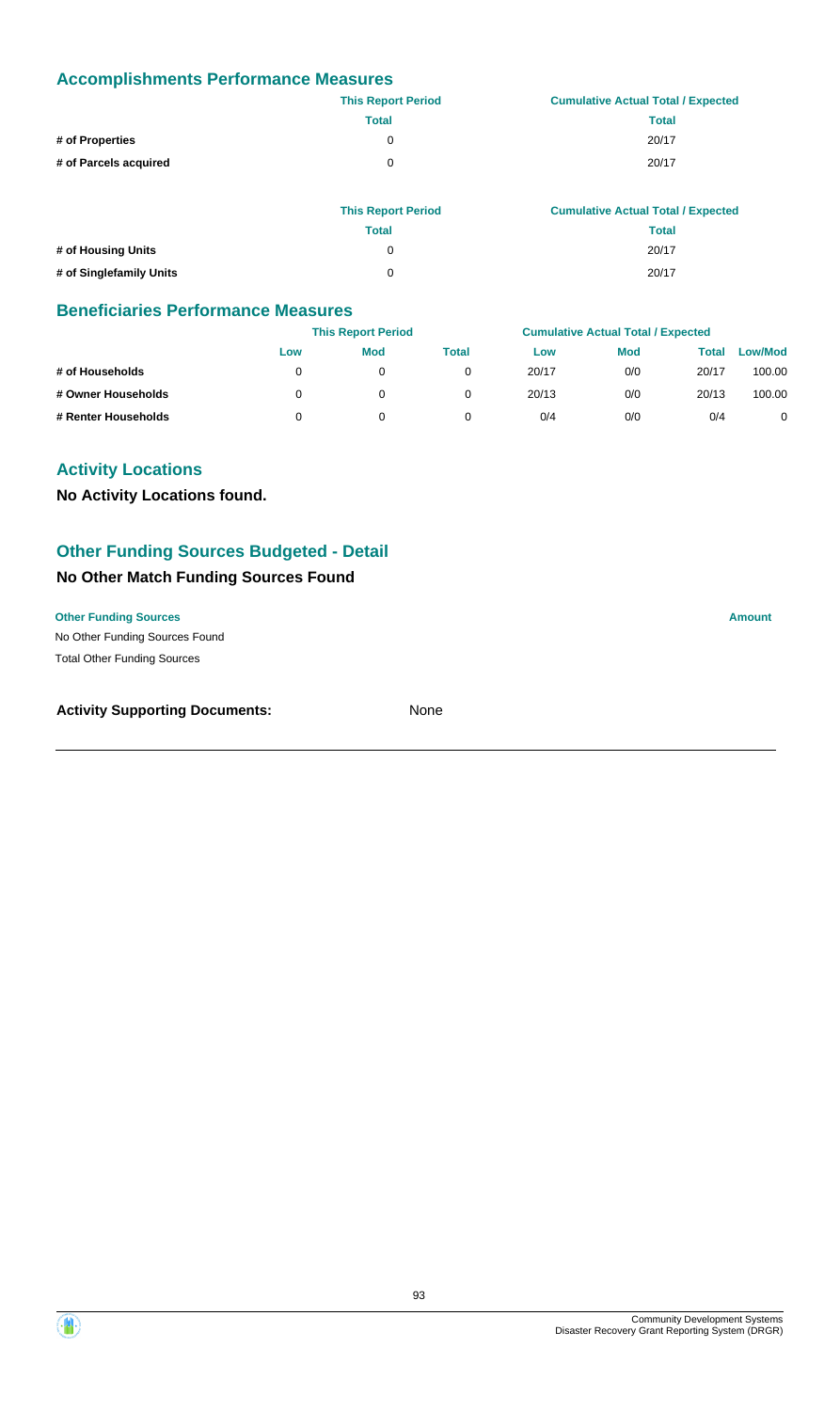## **77090000146 E1SA**

#### **Activity Title: City of Austin - Acquisition Setaside**

| <b>Activitiy Type:</b>                     | <b>Activity Status:</b>                    |
|--------------------------------------------|--------------------------------------------|
| Acquisition - general                      | Under Wav                                  |
| <b>Project Number:</b>                     | <b>Project Title:</b>                      |
| 0005                                       | Redevelopment                              |
| <b>Projected Start Date:</b>               | <b>Projected End Date:</b>                 |
| 09/01/2009                                 | 12/31/2020                                 |
| <b>Benefit Type:</b><br>Direct (HouseHold) | <b>Completed Activity Actual End Date:</b> |
| <b>National Objective:</b>                 | <b>Responsible Organization:</b>           |
| NSP Only - LH - 25% Set-Aside              | City of Austin                             |
|                                            |                                            |

| <b>Overall</b>                                 | <b>Jan 1 thru Mar 31, 2021</b> | <b>To Date</b> |
|------------------------------------------------|--------------------------------|----------------|
| <b>Total Projected Budget from All Sources</b> | \$0.00                         | \$55,000.00    |
| <b>Total Budget</b>                            | \$0.00                         | \$55,000.00    |
| <b>Total Obligated</b>                         | \$0.00                         | \$55,000.00    |
| <b>Total Funds Drawdown</b>                    | \$0.00                         | \$55,000.00    |
| <b>Program Funds Drawdown</b>                  | \$0.00                         | \$55,000.00    |
| <b>Program Income Drawdown</b>                 | \$0.00                         | \$0.00         |
| <b>Program Income Received</b>                 | \$4,859.04                     | \$193,921.23   |
| <b>Total Funds Expended</b>                    | \$0.00                         | \$55,000.00    |
| <b>Most Impacted and Distressed Expended</b>   | \$0.00                         | \$0.00         |

#### **Activity Description:**

Contractor shall acquire twelve (12) vacant properties. Contractor shall carry out all acquisition of needed real property, easements, and/or rights-of-way in compliance with the Uniform Relocation Assistance and Real Property Acquisition Policies Act of 1970 (42 U.S.C. Sec. 4601 et seq.) and HUD implementing regulations (24 C.F.R. Part 42), as modified by the Neighborhood Stabilization Program under the Housing and Economic Recovery Act, 2008 (FR-5255-N-01).

Six (6) of the activities shall benefit households at or below fifty percent (50%) of the current AMI at the time of homebuyer contract.

#### **Location Description:**

Contractor shall carry out the following activities in the target area(s) and specific neighborhoods identified in its Texas NSP Application.

#### **Activity Progress Narrative:**

#### **Accomplishments Performance Measures**

**This Report Period Cumulative Actual Total / Expected Total Total**

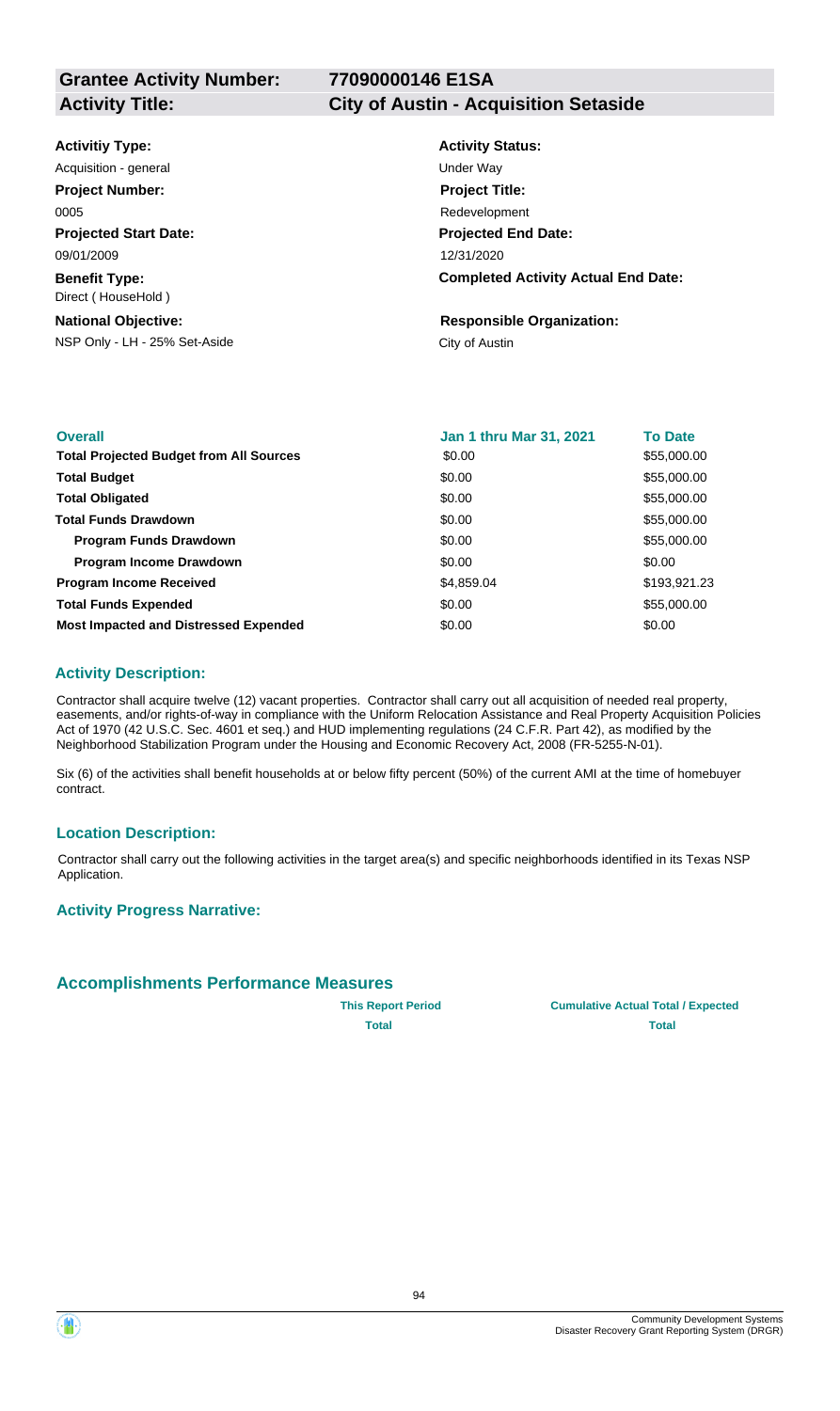| # of Properties       | 13/6 |
|-----------------------|------|
| # of Parcels acquired | 10/6 |

|                         | <b>This Report Period</b> | <b>Cumulative Actual Total / Expected</b> |
|-------------------------|---------------------------|-------------------------------------------|
|                         | Total                     | <b>Total</b>                              |
| # of Housing Units      |                           | 13/6                                      |
| # of Singlefamily Units | ∩                         | 13/6                                      |

## **Beneficiaries Performance Measures**

|                    |     | <b>This Report Period</b> |       |      | <b>Cumulative Actual Total / Expected</b> |       |                |  |
|--------------------|-----|---------------------------|-------|------|-------------------------------------------|-------|----------------|--|
|                    | Low | <b>Mod</b>                | Total | Low  | <b>Mod</b>                                | Total | <b>Low/Mod</b> |  |
| # of Households    |     |                           |       | 13/6 | 0/0                                       | 13/6  | 100.00         |  |
| # Owner Households |     |                           |       | 13/6 | 0/0                                       | 13/6  | 100.00         |  |

## **Activity Locations**

**No Activity Locations found.**

## **Other Funding Sources Budgeted - Detail**

## **No Other Match Funding Sources Found**

#### **Other Funding Sources Amount**

No Other Funding Sources Found Total Other Funding Sources

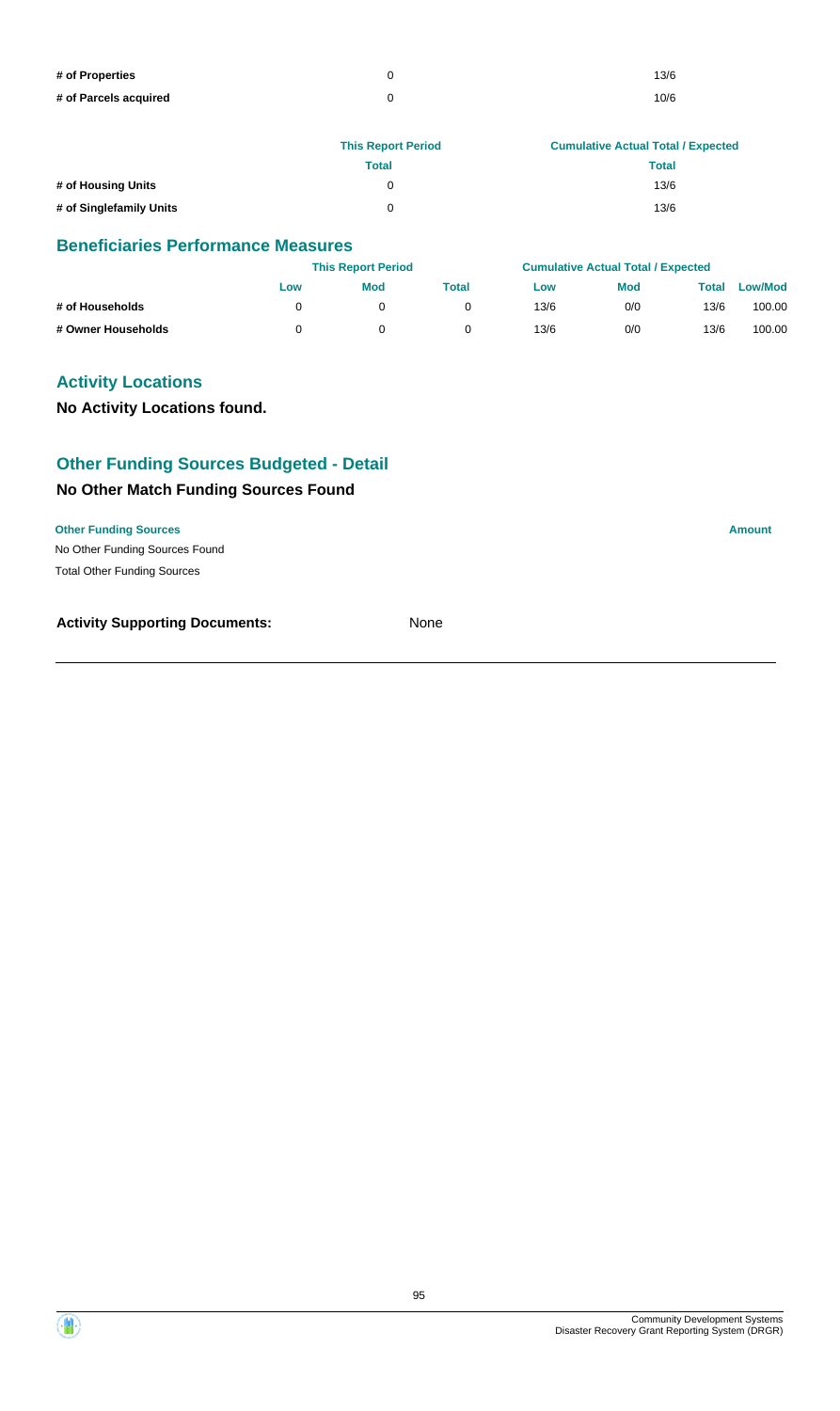## **77090000154 E1SA Activity Title: City of Port Arthur - Acquisition Setaside**

| <b>Activitiy Type:</b>                     | <b>Activity Status:</b>                    |
|--------------------------------------------|--------------------------------------------|
| Acquisition - general                      | Under Way                                  |
| <b>Project Number:</b>                     | <b>Project Title:</b>                      |
| 0005                                       | Redevelopment                              |
| <b>Projected Start Date:</b>               | <b>Projected End Date:</b>                 |
| 09/01/2009                                 | 12/31/2020                                 |
| <b>Benefit Type:</b><br>Direct (HouseHold) | <b>Completed Activity Actual End Date:</b> |
| <b>National Objective:</b>                 | <b>Responsible Organization:</b>           |
| NSP Only - LH - 25% Set-Aside              | City of Port Arthur                        |
|                                            |                                            |

| <b>Overall</b>                                 | Jan 1 thru Mar 31, 2021 | <b>To Date</b> |
|------------------------------------------------|-------------------------|----------------|
| <b>Total Projected Budget from All Sources</b> | \$0.00                  | \$12,112.30    |
| <b>Total Budget</b>                            | \$0.00                  | \$12,112.30    |
| <b>Total Obligated</b>                         | \$0.00                  | \$12,112.30    |
| <b>Total Funds Drawdown</b>                    | \$0.00                  | \$12,111.50    |
| <b>Program Funds Drawdown</b>                  | \$0.00                  | \$12,111.50    |
| <b>Program Income Drawdown</b>                 | \$0.00                  | \$0.00         |
| <b>Program Income Received</b>                 | \$2,616.29              | \$228,659.12   |
| <b>Total Funds Expended</b>                    | \$0.00                  | \$12,112.30    |
| <b>Most Impacted and Distressed Expended</b>   | \$0.00                  | \$0.00         |

## **Activity Description:**

Contractor shall acquire eight (8) foreclosed and/or abandoned, demolished or vacant properties. Contractor shall carry out all acquisition of needed real property, easements, and/or rights-of-way in compliance with the Uniform Relocation Assistance and Real Property Acquisition Policies Act of 1970 (42 U.S.C. Sec. 4601 et seq.) and HUD implementing regulations (24 C.F.R. Part 42), as modified by the Neighborhood Stabilization Program under the Housing and Economic Recovery Act, 2008 (FR-5255-N-01).

Eight (8) of the activities shall benefit households at or below fifty percent (50%) of the current AMI at the time of homebuyer contract.

#### **Location Description:**

Contractor shall carry out the following activities in the target area(s) and specific neighborhoods identified in its Texas NSP Application.

#### **Activity Progress Narrative:**

## **Accomplishments Performance Measures**

**This Report Period Cumulative Actual Total / Expected Total Total**

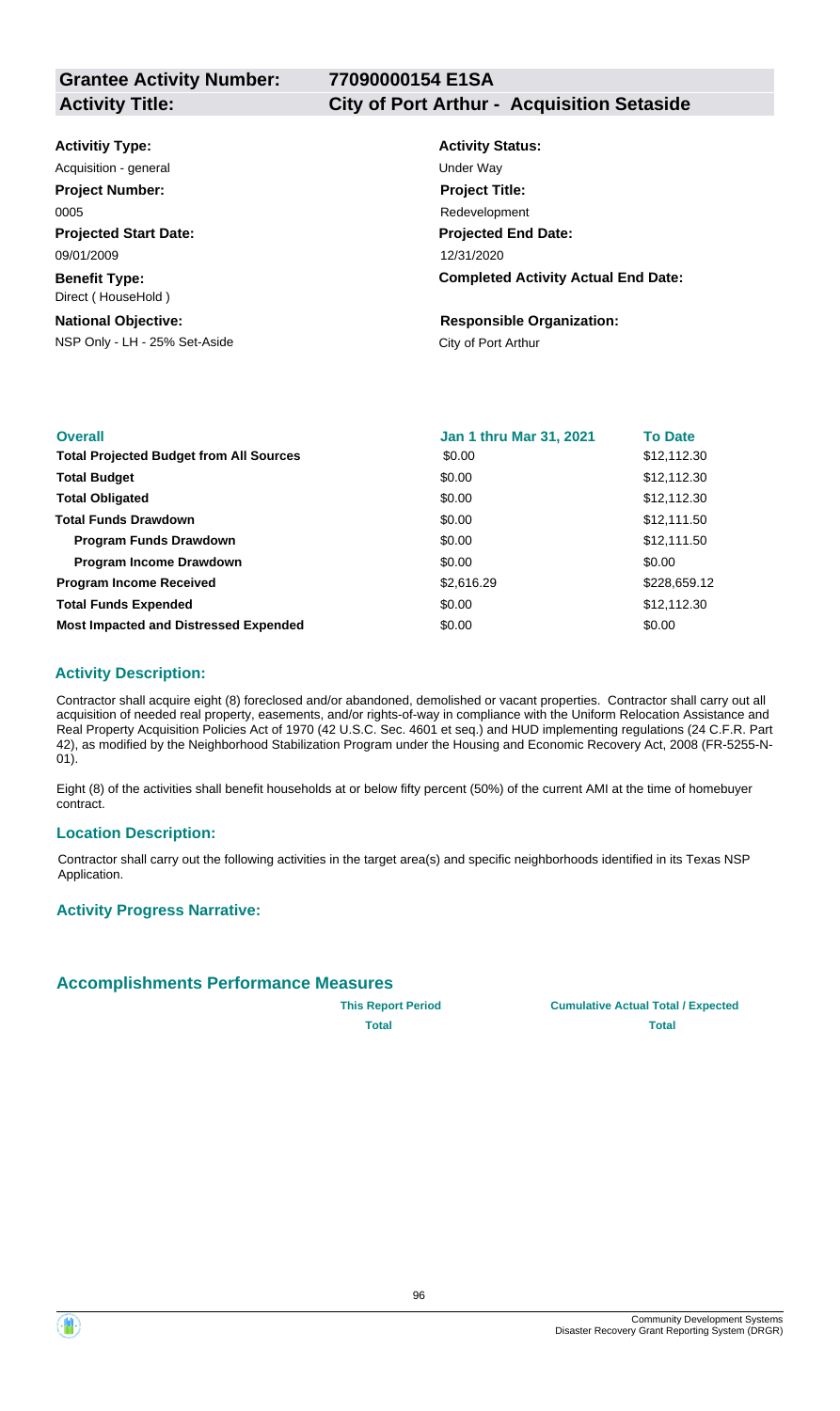| # of Properties       | 7/8 |
|-----------------------|-----|
| # of Parcels acquired | 7/8 |

|                         | <b>This Report Period</b> | <b>Cumulative Actual Total / Expected</b> |
|-------------------------|---------------------------|-------------------------------------------|
|                         | Total                     | <b>Total</b>                              |
| # of Housing Units      | 0                         | 7/8                                       |
| # of Singlefamily Units | ∩                         | 7/8                                       |

## **Beneficiaries Performance Measures**

|                    |     | <b>This Report Period</b> |       |     | <b>Cumulative Actual Total / Expected</b> |       |                |
|--------------------|-----|---------------------------|-------|-----|-------------------------------------------|-------|----------------|
|                    | Low | <b>Mod</b>                | Total | Low | <b>Mod</b>                                | Total | <b>Low/Mod</b> |
| # of Households    |     |                           |       | 5/8 | 2/0                                       | 7/8   | 100.00         |
| # Owner Households |     |                           |       | 5/8 | 2/0                                       | 7/8   | 100.00         |

## **Activity Locations**

**No Activity Locations found.**

## **Other Funding Sources Budgeted - Detail**

## **No Other Match Funding Sources Found**

#### **Other Funding Sources Amount**

No Other Funding Sources Found Total Other Funding Sources

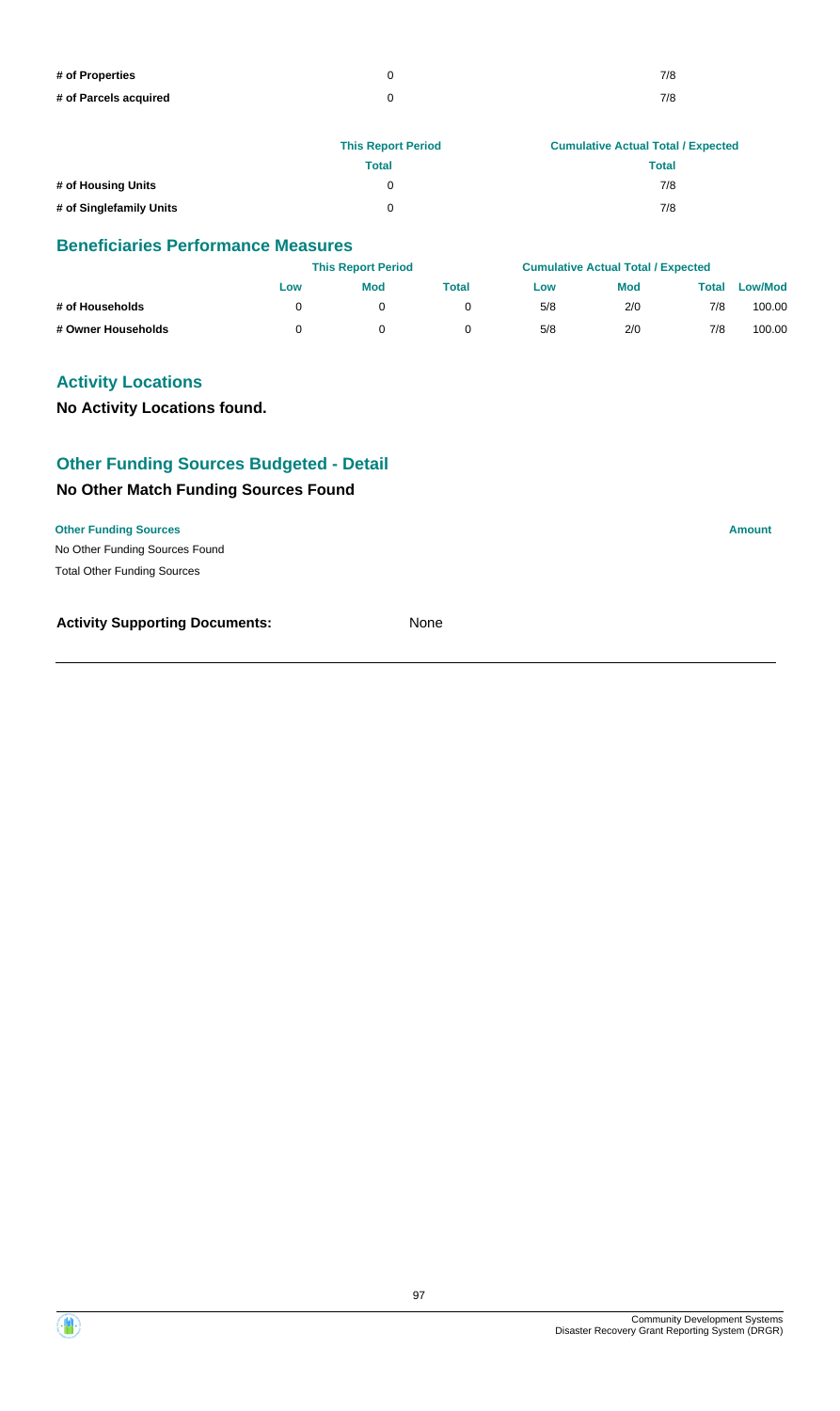**77090000164 E2SA**

## **Activity Title: Frazier Revitalization - Redev Setaside**

| <b>Activity Status:</b>                    |
|--------------------------------------------|
| Under Way                                  |
| <b>Project Title:</b>                      |
| Redevelopment                              |
| <b>Projected End Date:</b>                 |
| 12/31/2020                                 |
| <b>Completed Activity Actual End Date:</b> |
| <b>Responsible Organization:</b>           |
| Frazier Revitalization, Inc.               |
|                                            |

| <b>Overall</b>                                 | <b>Jan 1 thru Mar 31, 2021</b> | <b>To Date</b> |
|------------------------------------------------|--------------------------------|----------------|
| <b>Total Projected Budget from All Sources</b> | \$0.00                         | \$401,505.00   |
| <b>Total Budget</b>                            | \$0.00                         | \$401,505.00   |
| <b>Total Obligated</b>                         | \$0.00                         | \$401,505.00   |
| <b>Total Funds Drawdown</b>                    | \$0.00                         | \$370,806.78   |
| <b>Program Funds Drawdown</b>                  | \$0.00                         | \$327,348.76   |
| <b>Program Income Drawdown</b>                 | \$0.00                         | \$43,458.02    |
| <b>Program Income Received</b>                 | \$1,508.88                     | \$85,843.03    |
| <b>Total Funds Expended</b>                    | \$0.00                         | \$401,505.00   |
| <b>Most Impacted and Distressed Expended</b>   | \$0.00                         | \$0.00         |

## **Activity Description:**

Contractor shall conduct the construction of three (3) new housing units within the target area(s) utilizing the funds provided under the corresponding Contract Activity line item in Exhibit B, Budget, of this contract resulting in three (3) owner-occupied homes.

All new housing units must meet the International Residential Codes, as required by Chapter 214, Subchapter G, of the Local Government Code and all applicable energy efficiency standards established by §2306.187 of the Texas Government Code as well as energy standards as verified by a REScheck certification. New construction single-family homes must also be compliant with the universal design features as required by §2306.514 of the Texas Government Code.

Three (3) of the activities shall benefit households at or below fifty percent (50%) of the current AMI at the time of homebuyer contract.

#### **Location Description:**

Contractor shall carry out the following activities in the target area(s) and specific neighborhoods identified in its Texas NSP Application.

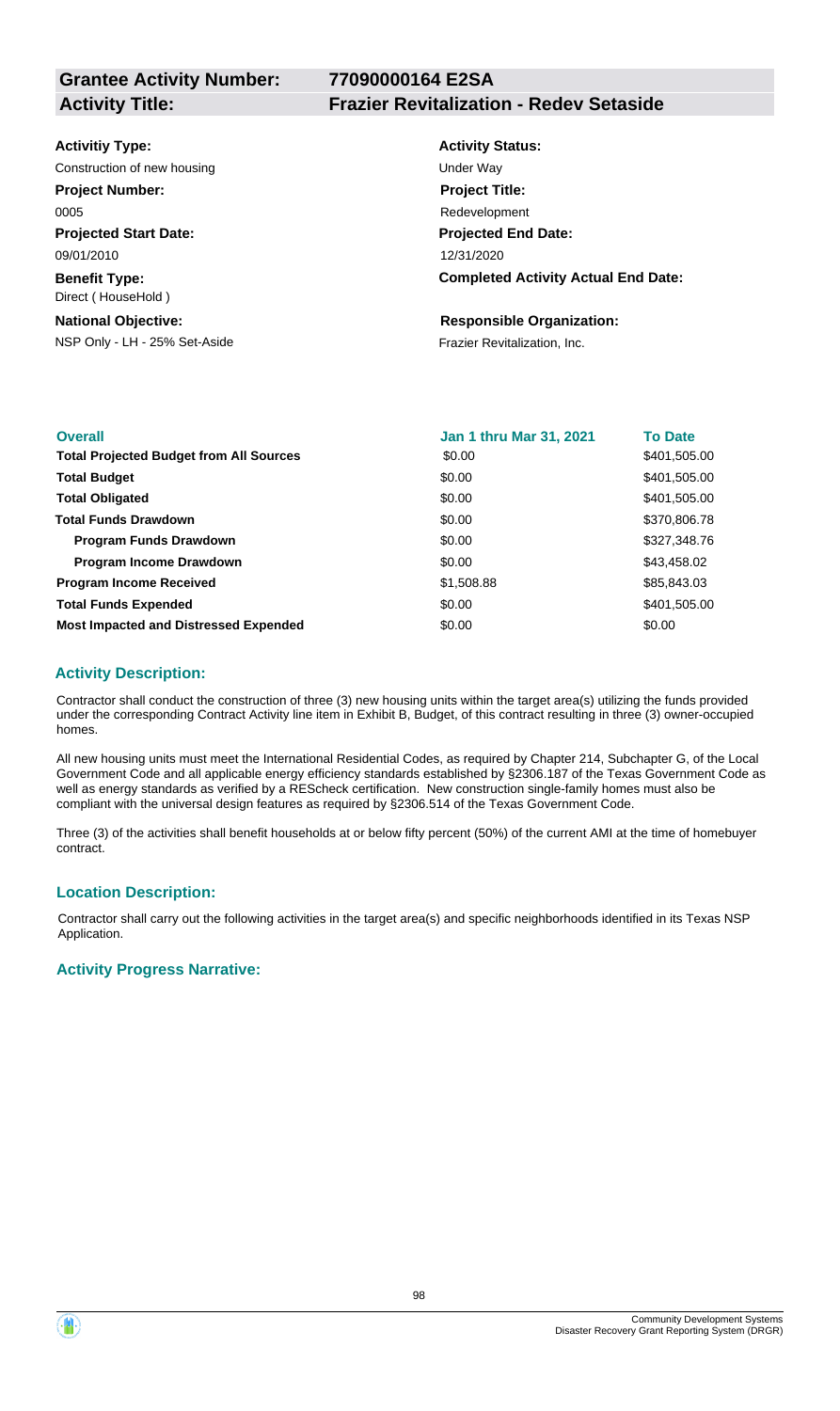|                         | <b>This Report Period</b> | <b>Cumulative Actual Total / Expected</b> |
|-------------------------|---------------------------|-------------------------------------------|
|                         | Total                     | <b>Total</b>                              |
| # of Housing Units      | U                         | 3/3                                       |
| # of Singlefamily Units | U                         | 3/3                                       |

#### **Beneficiaries Performance Measures**

|                    | <b>This Report Period</b> |     |       | <b>Cumulative Actual Total / Expected</b> |            |       |                |
|--------------------|---------------------------|-----|-------|-------------------------------------------|------------|-------|----------------|
|                    | Low                       | Mod | Total | Low                                       | <b>Mod</b> | Total | <b>Low/Mod</b> |
| # of Households    |                           |     |       | 2/3                                       | 1/0        | 3/3   | 100.00         |
| # Owner Households |                           |     |       | 2/3                                       | 1/0        | 3/3   | 100.00         |

## **Activity Locations**

**No Activity Locations found.**

## **Other Funding Sources Budgeted - Detail**

## **No Other Match Funding Sources Found**

#### **Other Funding Sources Amount Amount Amount Amount Amount Amount Amount**

No Other Funding Sources Found Total Other Funding Sources

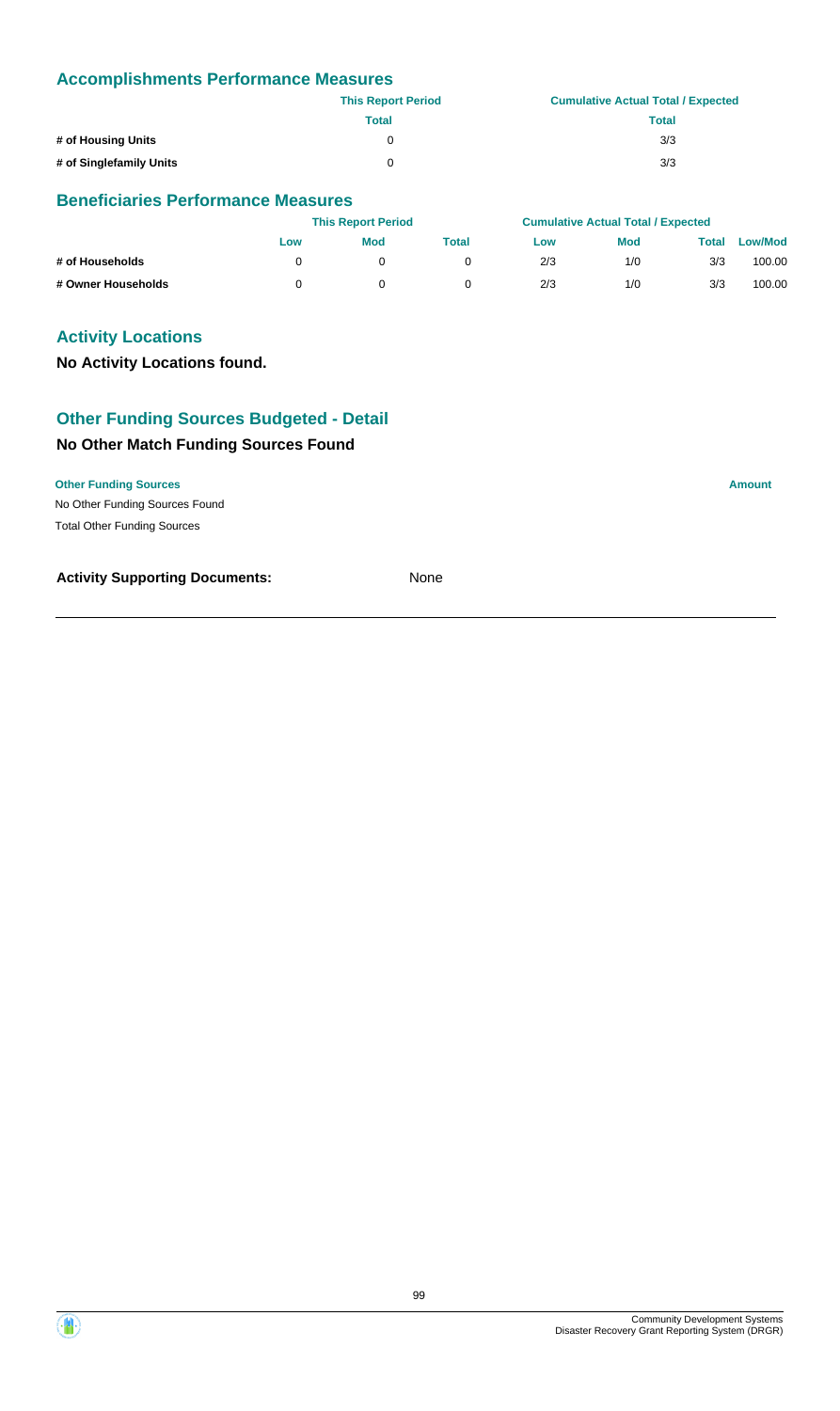**Grantee Activity Number: Activity Title: GNDC - Redev Setaside**

**77090000600 E2SA**

#### **Activitiy Type:**

Construction of new housing Completed Completed

#### **Project Number:**

0005

**Projected Start Date:**

**Benefit Type:** 12/11/2012

# Direct ( HouseHold )

**National Objective:**

# **Activity Status: Projected End Date: Completed Activity Actual End Date:** 07/01/2014 **Project Title:** Redevelopment

## **Responsible Organization:**

NSP Only - LH - 25% Set-Aside Guadalupe Neighborhood Development Corporation

| <b>Overall</b>                                 | Jan 1 thru Mar 31, 2021 | <b>To Date</b> |
|------------------------------------------------|-------------------------|----------------|
| <b>Total Projected Budget from All Sources</b> | \$0.00                  | \$323,000.00   |
| <b>Total Budget</b>                            | \$0.00                  | \$323,000.00   |
| <b>Total Obligated</b>                         | \$0.00                  | \$323,000.00   |
| <b>Total Funds Drawdown</b>                    | \$0.00                  | \$323,000.00   |
| <b>Program Funds Drawdown</b>                  | \$0.00                  | \$108,208.30   |
| <b>Program Income Drawdown</b>                 | \$0.00                  | \$214,791.70   |
| <b>Program Income Received</b>                 | \$900.00                | \$32,422.50    |
| <b>Total Funds Expended</b>                    | \$0.00                  | \$323,000.00   |
| <b>Most Impacted and Distressed Expended</b>   | \$0.00                  | \$0.00         |

## **Activity Description:**

Contractor shall conduct the construction of one (1) multi-family property resulting in eight (8) renter occupied units. Contractor shall carry out all acquisition of needed real property, easements, and/or rights-of-way in compliance with the Uniform Relocation Assistance and Real Property Acquisition Policies Act of 1970 (42 U.S.C. Sec. 4601 et seq.) and HUD implementing regulations (24 C.F.R. Part 42), as modified by the Neighborhood Stabilization Program under the Housing and Economic Recovery Act, 2008 (FR-5255-N-01).

The activities shall benefit eight (8) households that are at or below fifty percent (50%) of the current AMI at the time of occupancy.

#### **Location Description:**

2711 Goodwin Avenue, Austin, TX 78702

## **Activity Progress Narrative:**

## **Accomplishments Performance Measures**

**This Report Period Cumulative Actual Total / Expected Total Total**

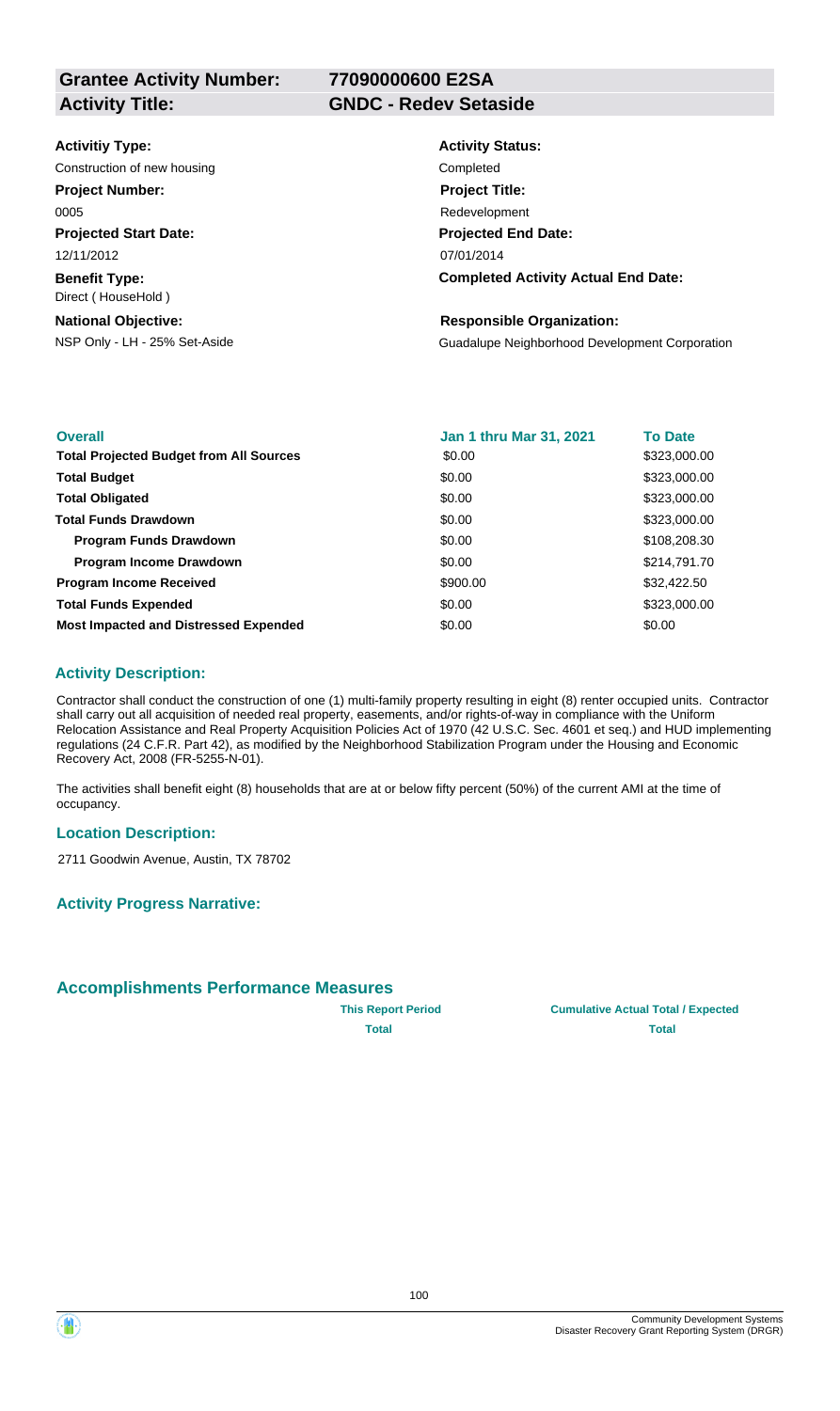| # of Housing Units     | 8/8 |
|------------------------|-----|
| # of Multifamily Units | 8/8 |

## **Beneficiaries Performance Measures**

|                     | <b>This Report Period</b> |            | <b>Cumulative Actual Total / Expected</b> |     |            |       |                |
|---------------------|---------------------------|------------|-------------------------------------------|-----|------------|-------|----------------|
|                     | Low                       | <b>Mod</b> | Total                                     | Low | <b>Mod</b> | Total | <b>Low/Mod</b> |
| # of Households     |                           |            |                                           | 8/8 | 0/0        | 8/8   | 100.00         |
| # Renter Households |                           |            |                                           | 8/8 | 0/0        | 8/8   | 100.00         |

## **Activity Locations**

**No Activity Locations found.**

# **Other Funding Sources Budgeted - Detail**

## **No Other Match Funding Sources Found**

**Other Funding Sources Amount** 

No Other Funding Sources Found Total Other Funding Sources

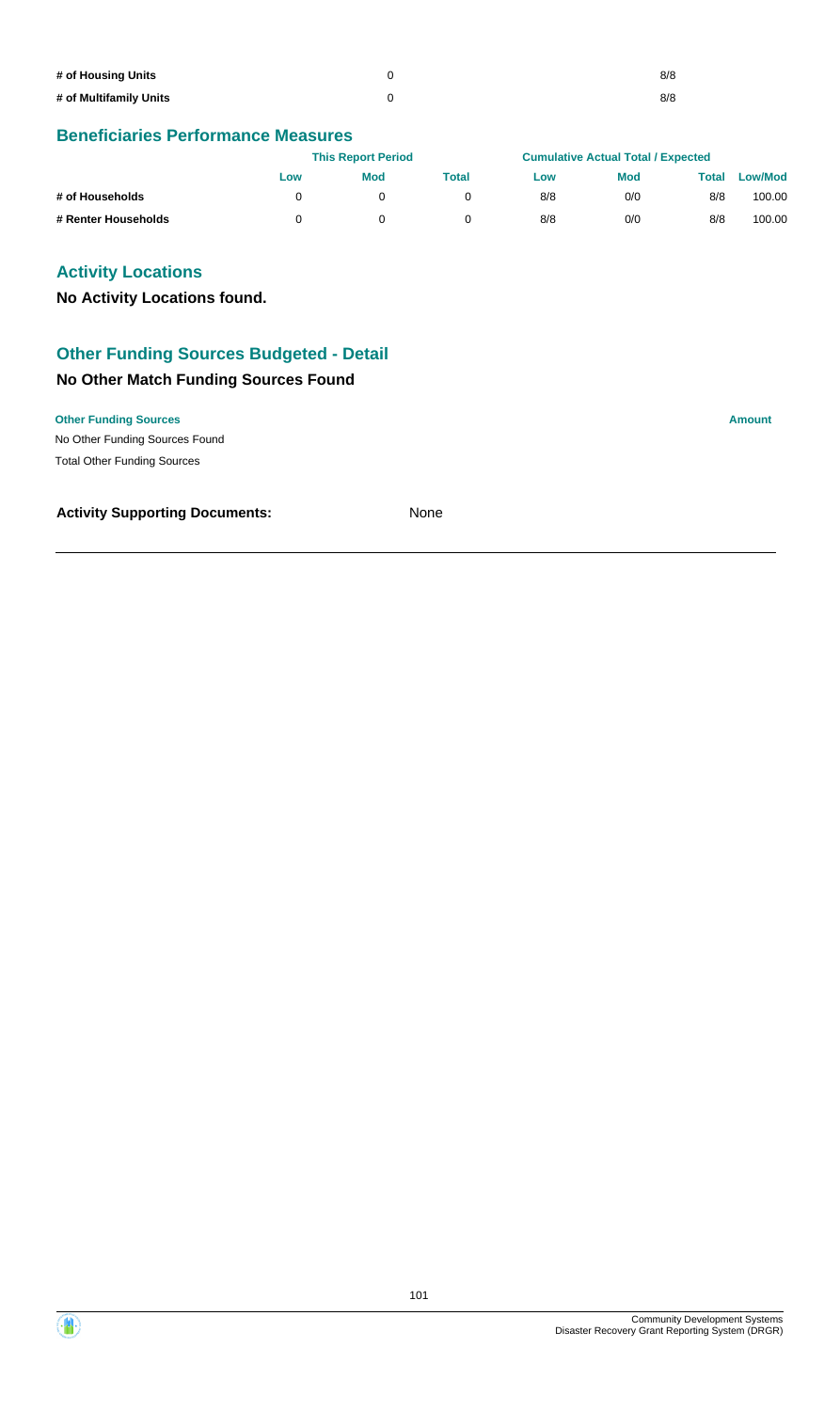**77099999121 E1SA**

**Activity Title: City of Seguin - Acquisition Setaside**

#### **Activitiy Type:**

**Projected Start Date: Benefit Type:** 09/01/2010 Direct ( HouseHold ) Acquisition - general and the contract of the Under Way **Project Number:** 0005

#### **National Objective:**

NSP Only - LH - 25% Set-Aside City of Seguin2

# **Activity Status:**

**Projected End Date: Completed Activity Actual End Date:** 12/31/2020 **Project Title:** Redevelopment

# **Responsible Organization:**

| <b>Overall</b>                                 | <b>Jan 1 thru Mar 31, 2021</b> | <b>To Date</b> |
|------------------------------------------------|--------------------------------|----------------|
| <b>Total Projected Budget from All Sources</b> | \$0.00                         | \$20,327.80    |
| <b>Total Budget</b>                            | \$0.00                         | \$20,327.80    |
| <b>Total Obligated</b>                         | \$0.00                         | \$20,327.80    |
| <b>Total Funds Drawdown</b>                    | \$0.00                         | \$20,327.80    |
| <b>Program Funds Drawdown</b>                  | \$0.00                         | \$20,327.80    |
| <b>Program Income Drawdown</b>                 | \$0.00                         | \$0.00         |
| <b>Program Income Received</b>                 | \$361.58                       | \$12,220.02    |
| <b>Total Funds Expended</b>                    | \$0.00                         | \$20,327.80    |
| <b>Most Impacted and Distressed Expended</b>   | \$0.00                         | \$0.00         |

#### **Ancillary Activities**

| <b>Responsible</b><br>Organization | <b>Activity Type</b>                                            | Project# | <b>Grantee Activity #</b> | <b>Activity Title</b>                     | <b>Program Income</b><br><b>Account</b> |
|------------------------------------|-----------------------------------------------------------------|----------|---------------------------|-------------------------------------------|-----------------------------------------|
| City of Sequin2                    | Acquisition - general                                           | 0005     | 77099999121 E1            | City of Seguin -<br>Acquisition           | <b>General Account</b>                  |
| City of Sequin2                    | Rehabilitation/reconstrul<br>ction of residential<br>structures | 0005     | 77099999121 E2            | City of Seguin -<br>Redevelopment         | <b>General Account</b>                  |
| City of Seguin1                    | Construction of new<br>housing                                  | 0005     | 77099999121 E2SA          | City of Seguin -<br><b>Redev Setaside</b> | <b>General Account</b>                  |

#### **Activity Description:**

Contractor shall acquire three (3) foreclosed and/or abandoned, demolished or vacant properties. Contractor shall carry out all acquisition of needed real property, easements, and/or rights-of-way in compliance with the Uniform Relocation Assistance and Real Property Acquisition Policies Act of 1970 (42 U.S.C. Sec. 4601 et seq.) and HUD implementing regulations (24 C.F.R. Part 42) , as modified by the Neighborhood Stabilization Program under the Housing and Economic Recovery Act, 2008 (73 FR 58330).

Four (4) of the activities shall benefit households at or below fifty percent (50%) of the current AMI at the time of homebuyer contract.

#### **Location Description:**

Contractor shall carry out the following activities in the target area(s) and specific neighborhoods indentified in its Texas NSP Application.

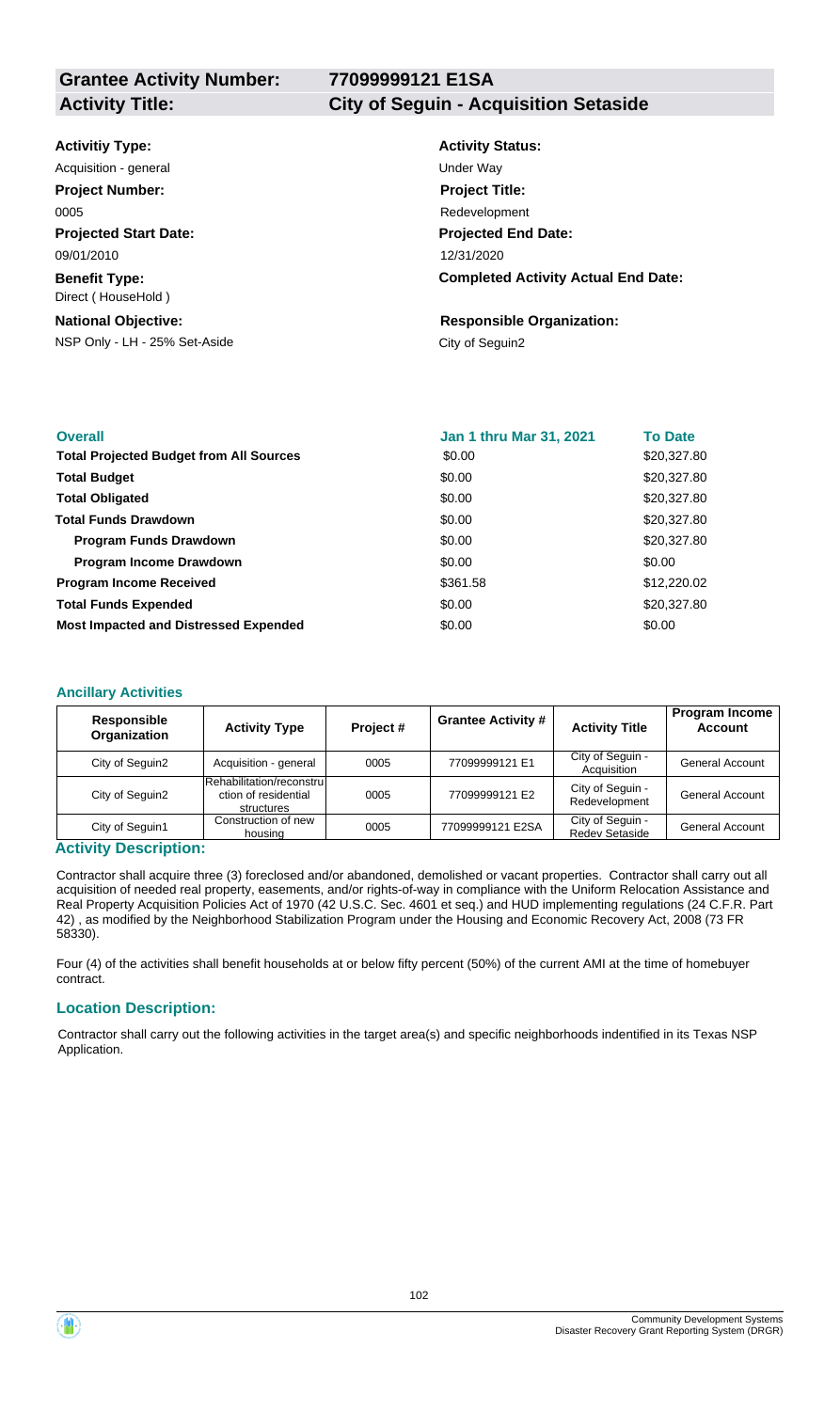|                       | <b>This Report Period</b> | <b>Cumulative Actual Total / Expected</b> |
|-----------------------|---------------------------|-------------------------------------------|
|                       | <b>Total</b>              | <b>Total</b>                              |
| # of Properties       | 0                         | 9/3                                       |
| # of Parcels acquired | 0                         | 9/3                                       |
|                       | <b>This Report Period</b> | <b>Cumulative Actual Total / Expected</b> |
|                       | <b>Total</b>              | <b>Total</b>                              |
| # of Housing Units    | 0                         | 9/4                                       |

**# of Singlefamily Units** 0 9/4

## **Beneficiaries Performance Measures**

|                    |     | <b>This Report Period</b> |       |     | <b>Cumulative Actual Total / Expected</b> |       |                |  |
|--------------------|-----|---------------------------|-------|-----|-------------------------------------------|-------|----------------|--|
|                    | Low | <b>Mod</b>                | Total | Low | <b>Mod</b>                                | Total | <b>Low/Mod</b> |  |
| # of Households    |     |                           |       | 3/4 | 6/0                                       | 9/4   | 100.00         |  |
| # Owner Households |     |                           |       | 3/4 | 6/0                                       | 9/4   | 100.00         |  |

## **Activity Locations**

**No Activity Locations found.**

## **Other Funding Sources Budgeted - Detail**

## **No Other Match Funding Sources Found**

No Other Funding Sources Found **Other Funding Sources Amount** 

Total Other Funding Sources

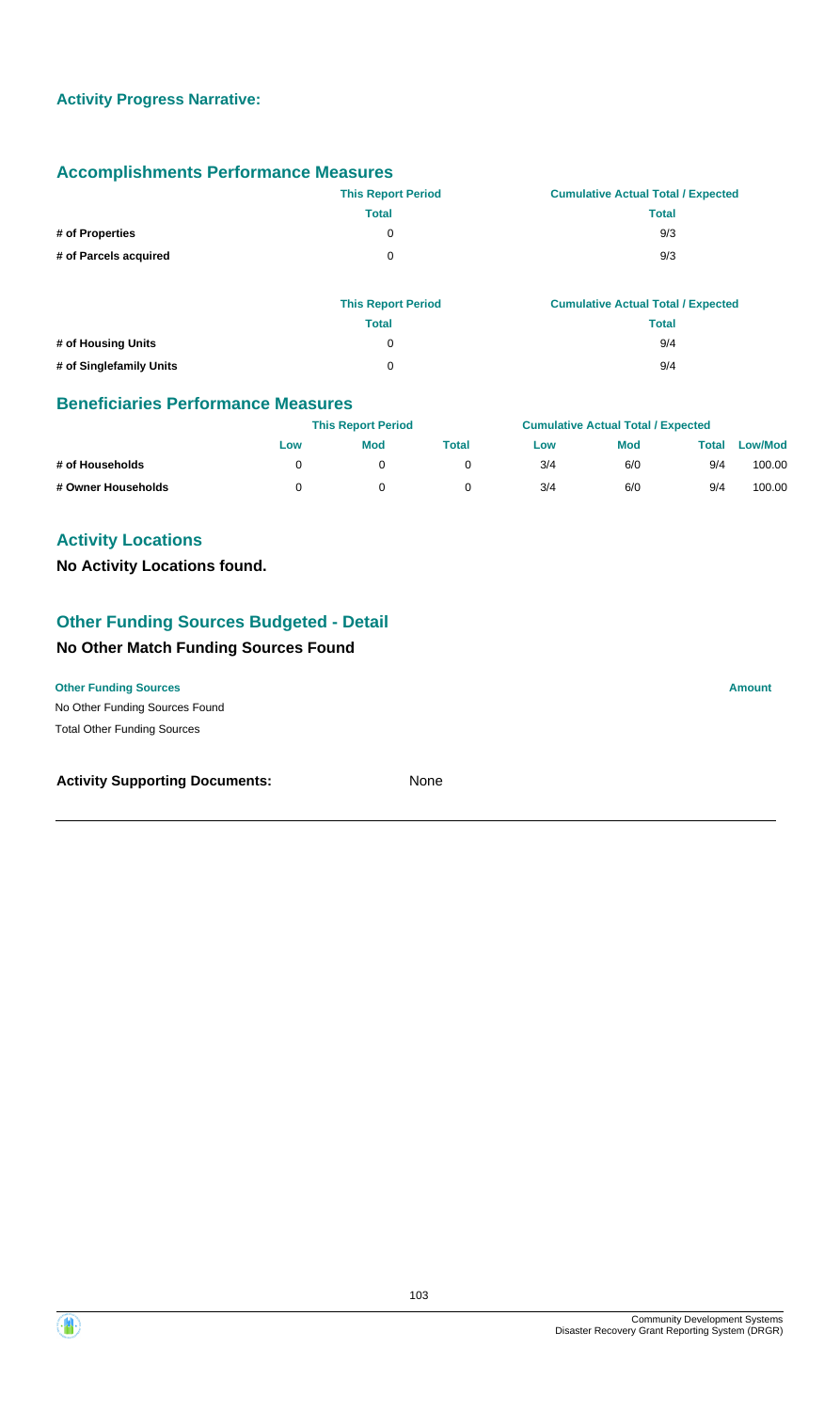**77099999124 E1SA**

**Activity Title: City of Waelder - Acquisition Setaside**

| <b>Activitiy Type:</b> |  |
|------------------------|--|
|------------------------|--|

**Projected Start Date: Benefit Type:** 09/01/2009 Direct ( HouseHold ) Acquisition - general and the Under Way **Project Number:** 0005

#### **National Objective:**

NSP Only - LH - 25% Set-Aside City of Waelder

# **Activity Status: Projected End Date: Completed Activity Actual End Date:** 12/31/2020 **Project Title:** Redevelopment

# **Responsible Organization:**

| <b>Overall</b>                                 | <b>Jan 1 thru Mar 31, 2021</b> | <b>To Date</b> |
|------------------------------------------------|--------------------------------|----------------|
| <b>Total Projected Budget from All Sources</b> | \$0.00                         | \$59,256.57    |
| <b>Total Budget</b>                            | \$0.00                         | \$59,256.57    |
| <b>Total Obligated</b>                         | \$0.00                         | \$59,256.57    |
| <b>Total Funds Drawdown</b>                    | \$0.00                         | \$59,256.57    |
| <b>Program Funds Drawdown</b>                  | \$0.00                         | \$0.00         |
| <b>Program Income Drawdown</b>                 | \$0.00                         | \$59,256.57    |
| <b>Program Income Received</b>                 | \$430.00                       | \$52,621.32    |
| <b>Total Funds Expended</b>                    | \$0.00                         | \$59,256.57    |
| <b>Most Impacted and Distressed Expended</b>   | \$0.00                         | \$0.00         |

## **Activity Description:**

Contractor shall acquire three (3) foreclosed and/or abandoned, demolished or vacant properties. Contractor shall carry out all acquisition of needed real property, easements, and/or rights-of-way in compliance with the Uniform Relocation Assistance and Real Property Acquisition Policies Act of 1970 (42 U.S.C. Sec. 4601 et seq.) and HUD implementing regulations (24 C.F.R. Part 42) , as modified by the Neighborhood Stabilization Program under the Housing and Economic Recovery Act, 2008 (FR-5255- N-01).

Three (3) of the activities shall benefit households at or below fifty percent (50%) of the current AMI at the time of homebuyer contract.

#### **Location Description:**

Contractor shall carry out the following activities in the target area(s) and specific neighborhoods identified in its Texas NSP Application.

#### **Activity Progress Narrative:**

## **Accomplishments Performance Measures**

**This Report Period Cumulative Actual Total / Expected Total Total**



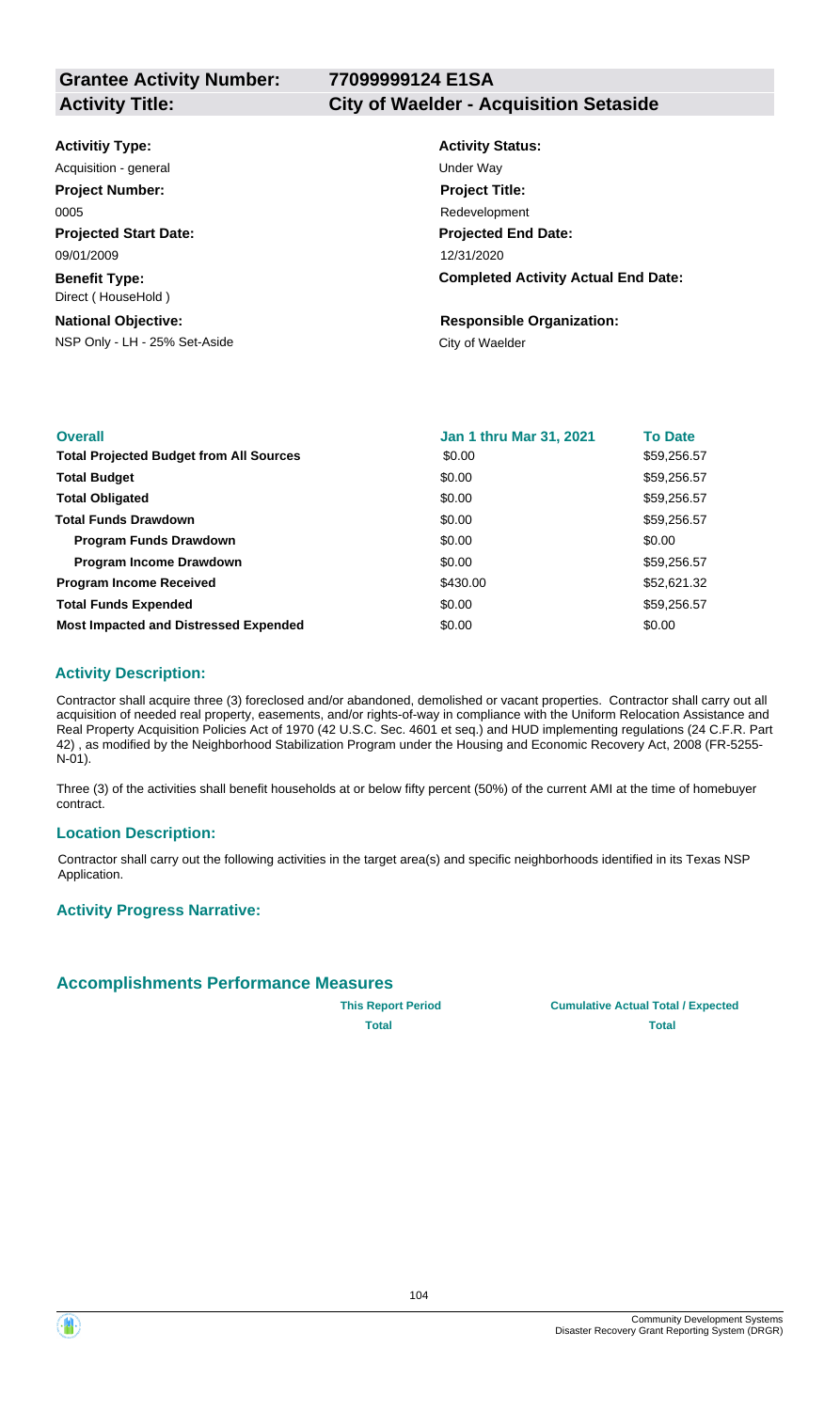|                         | <b>This Report Period</b> | <b>Cumulative Actual Total / Expected</b> |  |  |  |
|-------------------------|---------------------------|-------------------------------------------|--|--|--|
|                         | Total                     | <b>Total</b>                              |  |  |  |
| # of Housing Units      |                           | 1/3                                       |  |  |  |
| # of Singlefamily Units | 0                         | 1/3                                       |  |  |  |

#### **Beneficiaries Performance Measures**

|                    |     | <b>This Report Period</b> |       |     | <b>Cumulative Actual Total / Expected</b> |       |                |
|--------------------|-----|---------------------------|-------|-----|-------------------------------------------|-------|----------------|
|                    | Low | Mod                       | Total | Low | <b>Mod</b>                                | Total | <b>Low/Mod</b> |
| # of Households    |     |                           |       | 1/3 | 0/0                                       | 1/3   | 100.00         |
| # Owner Households |     |                           |       | 1/3 | 0/0                                       | 1/3   | 100.00         |

## **Activity Locations**

## **No Activity Locations found.**

# **Other Funding Sources Budgeted - Detail**

## **No Other Match Funding Sources Found**

#### **Other Funding Sources Amount**

No Other Funding Sources Found Total Other Funding Sources

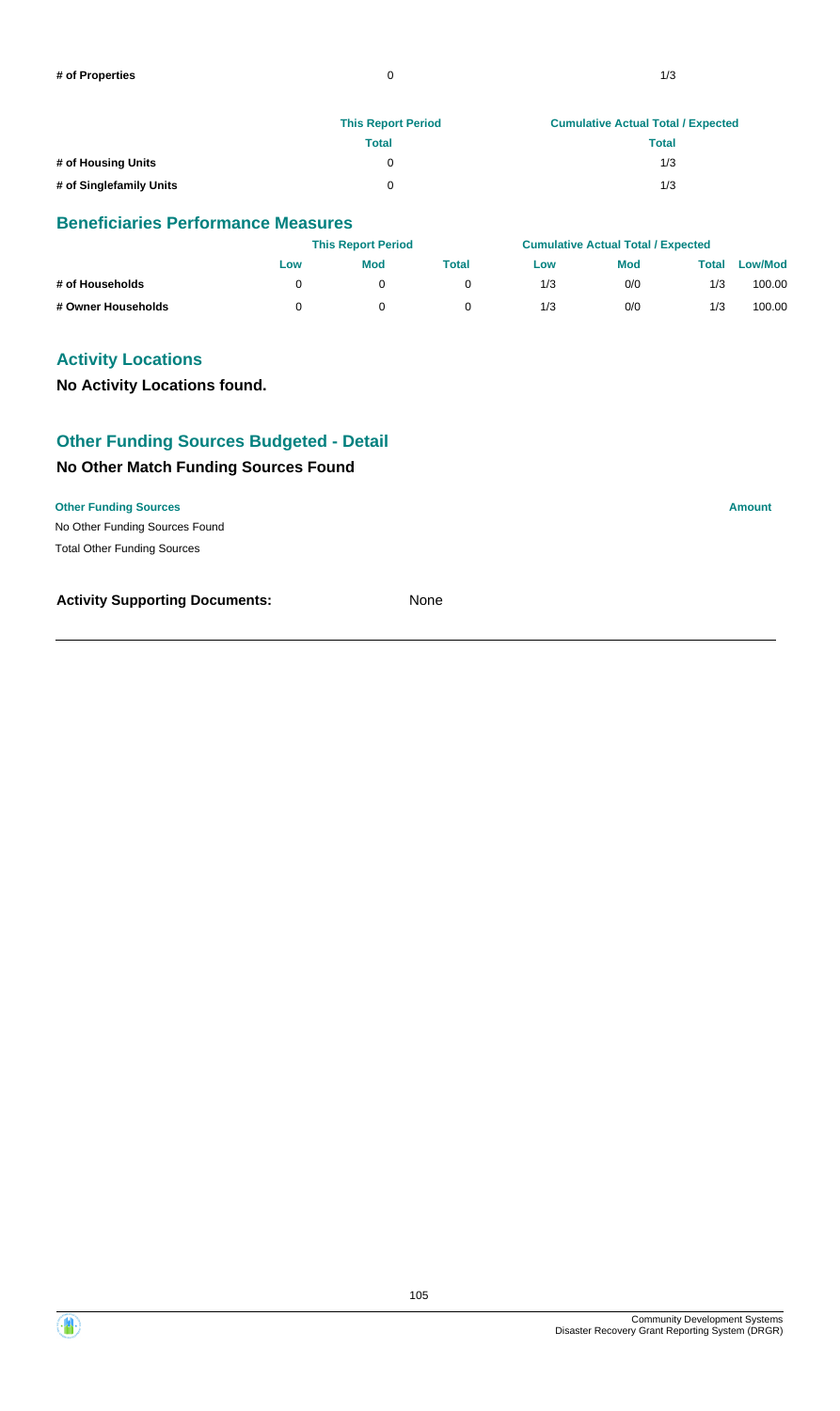# **77099999126 E1SA**

#### **Projected Start Date: Benefit Type:** NSP Only - LH - 25% Set-Aside City of Huntsville **National Objective: Activity Status: Projected End Date: Completed Activity Actual End Date: Activitiy Type:** 08/31/2014 09/01/2009 Direct ( HouseHold ) **Responsible Organization:** Acquisition - general **Completed Project Number:** 0005 **Project Title:** Redevelopment

| <b>Overall</b>                                 | Jan 1 thru Mar 31, 2021 | <b>To Date</b> |
|------------------------------------------------|-------------------------|----------------|
| <b>Total Projected Budget from All Sources</b> | \$0.00                  | \$22,306.72    |
| <b>Total Budget</b>                            | \$0.00                  | \$22,306.72    |
| <b>Total Obligated</b>                         | \$0.00                  | \$22,306.72    |
| <b>Total Funds Drawdown</b>                    | \$0.00                  | \$22,306.72    |
| <b>Program Funds Drawdown</b>                  | \$0.00                  | \$13,006.00    |
| <b>Program Income Drawdown</b>                 | \$0.00                  | \$9,300.72     |
| <b>Program Income Received</b>                 | \$2,975.49              | \$79,266.79    |
| <b>Total Funds Expended</b>                    | \$0.00                  | \$22,306.72    |
| <b>Most Impacted and Distressed Expended</b>   | \$0.00                  | \$0.00         |

## **Activity Description:**

Contractor shall acquire ten (10) foreclosed and/or abandoned, demolished or vacant properties. Contractor shall carry out all acquisition of needed real property, easements, and/or rights-of-way in compliance with the Uniform Relocation Assistance and Real Property Acquisition Policies Act of 1970 (42 U.S.C. Sec. 4601 et seq.) and HUD implementing regulations (24 C.F.R. Part 42) as modified by the Neighborhood Stabilization Program under the Housing and Economic Recovery Act, 2008 (73 FR 58330).

Five (5) of the activities shall benefit households at or below fifty percent (50%) of the current AMI at the time of homebuyer contract.

#### **Location Description:**

Contractor shall carry out the following activities in the target area(s) and specific neighborhoods identified in its Texas NSP Application.

#### **Activity Progress Narrative:**

## **Accomplishments Performance Measures**

**This Report Period Cumulative Actual Total / Expected Total Total**



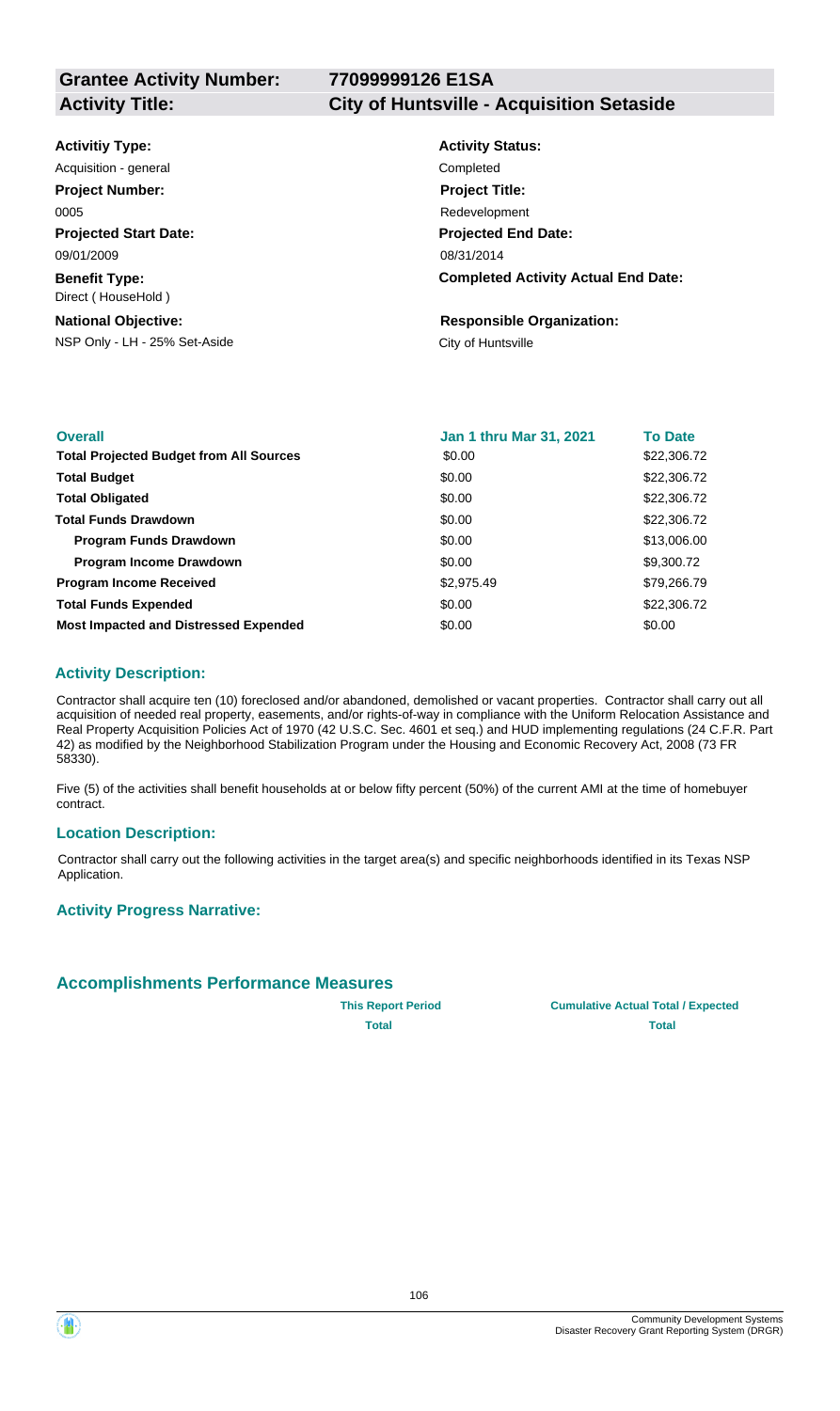| # of Properties       | 13/5 |
|-----------------------|------|
| # of Parcels acquired | 13/5 |

|                         | <b>This Report Period</b> | <b>Cumulative Actual Total / Expected</b> |
|-------------------------|---------------------------|-------------------------------------------|
|                         | Total                     | <b>Total</b>                              |
| # of Housing Units      |                           | 13/5                                      |
| # of Singlefamily Units | ∩                         | 13/5                                      |

## **Beneficiaries Performance Measures**

|                    |     | <b>This Report Period</b> |       |      | <b>Cumulative Actual Total / Expected</b> |       |                |
|--------------------|-----|---------------------------|-------|------|-------------------------------------------|-------|----------------|
|                    | Low | <b>Mod</b>                | Total | Low  | <b>Mod</b>                                | Total | <b>Low/Mod</b> |
| # of Households    |     |                           |       | 10/5 | 3/0                                       | 13/5  | 100.00         |
| # Owner Households |     |                           |       | 10/5 | 3/0                                       | 13/5  | 100.00         |

## **Activity Locations**

**No Activity Locations found.**

## **Other Funding Sources Budgeted - Detail**

## **No Other Match Funding Sources Found**

#### **Other Funding Sources Amount**

No Other Funding Sources Found Total Other Funding Sources

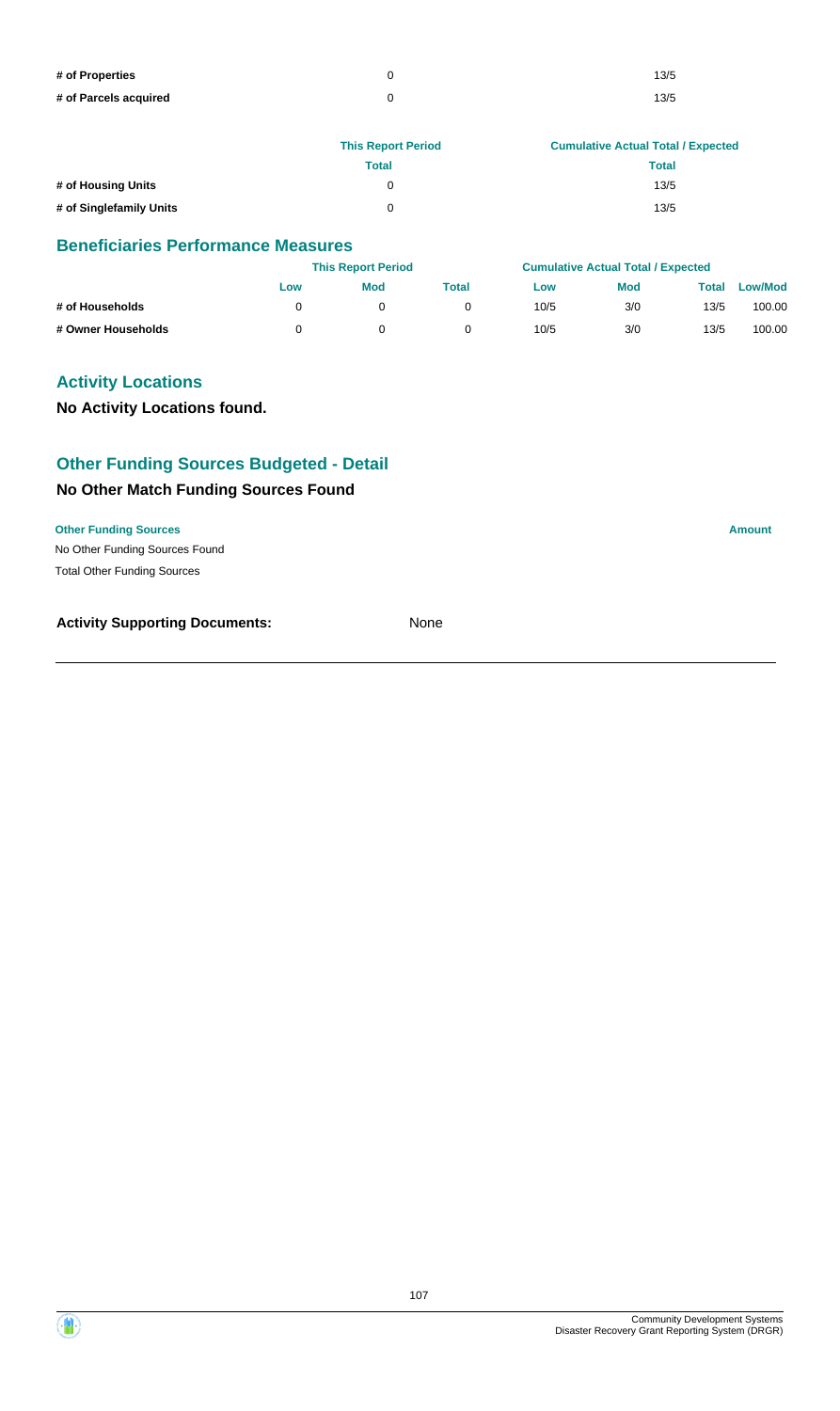# **77099999128 E1SA**

**Activity Title: City of San Angelo - Acquisition Setaside**

| <b>Activitiy Type:</b>                                      | <b>Activity Status:</b>                                |
|-------------------------------------------------------------|--------------------------------------------------------|
| Acquisition - general                                       | Completed                                              |
| <b>Project Number:</b>                                      | <b>Project Title:</b>                                  |
| 0005                                                        | Redevelopment                                          |
| <b>Projected Start Date:</b>                                | <b>Projected End Date:</b>                             |
| 09/01/2009                                                  | 08/31/2013                                             |
| <b>Benefit Type:</b><br>Direct (HouseHold)                  | <b>Completed Activity Actual End Date:</b>             |
| <b>National Objective:</b><br>NSP Only - LH - 25% Set-Aside | <b>Responsible Organization:</b><br>City of San Angelo |

| <b>Overall</b>                                 | <b>Jan 1 thru Mar 31, 2021</b> | <b>To Date</b> |
|------------------------------------------------|--------------------------------|----------------|
| <b>Total Projected Budget from All Sources</b> | \$0.00                         | \$1,500.00     |
| <b>Total Budget</b>                            | \$0.00                         | \$1,500.00     |
| <b>Total Obligated</b>                         | \$0.00                         | \$1,500.00     |
| <b>Total Funds Drawdown</b>                    | \$0.00                         | \$1,500.00     |
| <b>Program Funds Drawdown</b>                  | \$0.00                         | \$750.00       |
| <b>Program Income Drawdown</b>                 | \$0.00                         | \$750.00       |
| <b>Program Income Received</b>                 | \$1,518.30                     | \$35,584.52    |
| <b>Total Funds Expended</b>                    | \$0.00                         | \$1,500.00     |
| <b>Most Impacted and Distressed Expended</b>   | \$0.00                         | \$0.00         |

## **Activity Description:**

Contractor shall acquire three (3) foreclosed and/or abandoned, demolished or vacant properties. Contractor shall carry out all acquisition of needed real property, easements, and/or rights-of-way in compliance with the Uniform Relocation Assistance and Real Property Acquisition Policies Act of 1970 (42 U.S.C. Sec. 4601 et seq.) and HUD implementing regulations (24 C.F.R. Part 42), as modified by the Neighborhood Stabilization Program under the Housing and Economic Recovery Act, 2008 (FR-5255-N-01).

Two (2) of the activities shall benefit households at or below fifty percent (50%) of the current AMI at the time of homebuyer contract.

#### **Location Description:**

Contractor shall carry out the following activities in the target area(s) and specific neighborhoods identified in its Texas NSP Application. San Angelo

#### **Activity Progress Narrative:**

#### **Accomplishments Performance Measures**

**This Report Period Cumulative Actual Total / Expected Total Total**

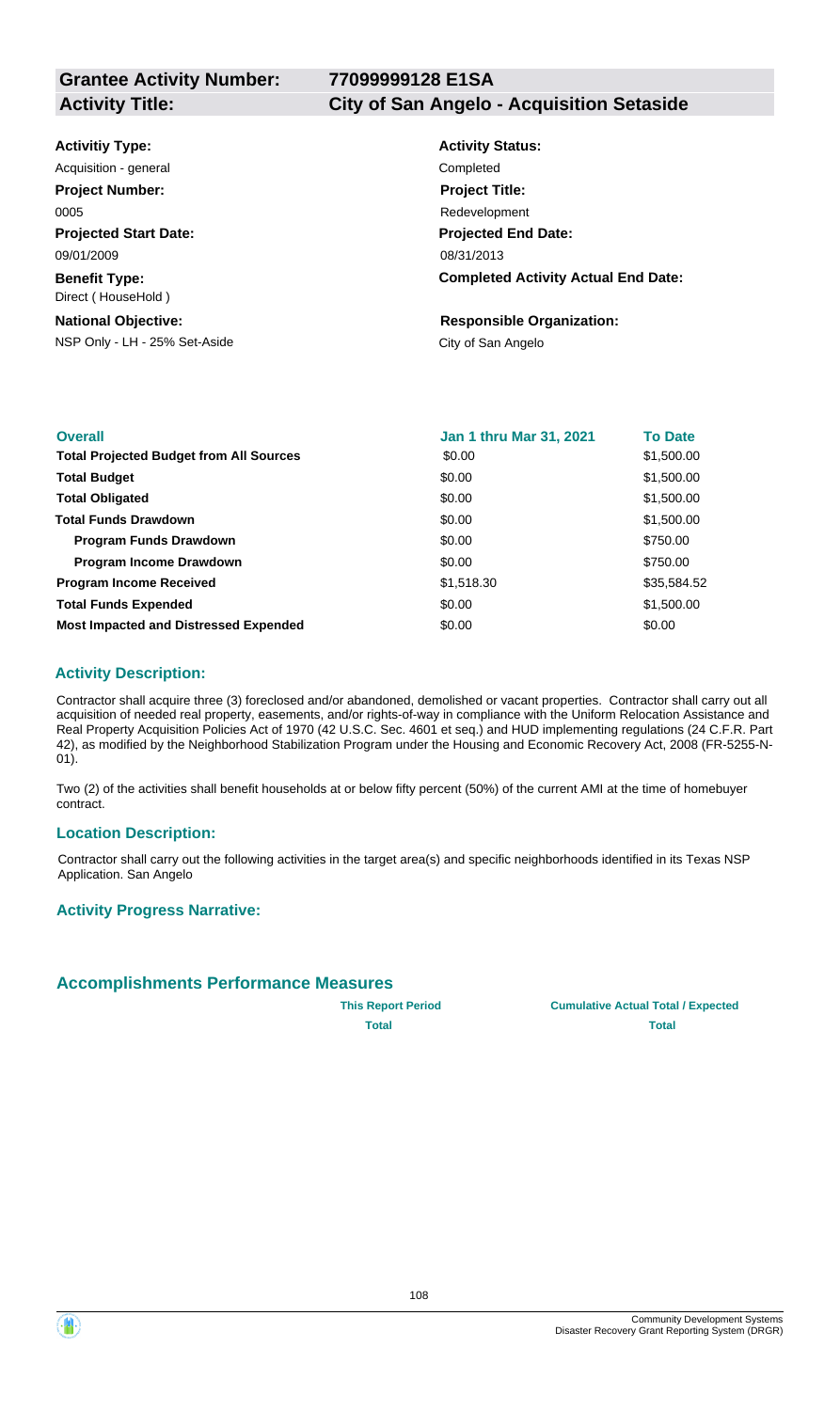| # of Properties       | 4/2 |
|-----------------------|-----|
| # of Parcels acquired | 4/2 |

|                         | <b>This Report Period</b> | <b>Cumulative Actual Total / Expected</b> |
|-------------------------|---------------------------|-------------------------------------------|
|                         | Total                     | <b>Total</b>                              |
| # of Housing Units      | 0                         | 4/2                                       |
| # of Singlefamily Units | 0                         | 4/2                                       |

|                    |     | <b>This Report Period</b> |       |     | <b>Cumulative Actual Total / Expected</b> |       |                |  |
|--------------------|-----|---------------------------|-------|-----|-------------------------------------------|-------|----------------|--|
|                    | Low | Mod                       | Total | Low | <b>Mod</b>                                | Total | <b>Low/Mod</b> |  |
| # of Households    |     |                           |       | 5/2 | 0/0                                       | 5/2   | 100.00         |  |
| # Owner Households |     |                           |       | 5/2 | 0/0                                       | 5/2   | 100.00         |  |

### **Activity Locations**

**No Activity Locations found.**

### **Other Funding Sources Budgeted - Detail**

### **No Other Match Funding Sources Found**

#### **Other Funding Sources Amount**

No Other Funding Sources Found Total Other Funding Sources

**Activity Supporting Documents:** None

**Project # / 0006 / Program Income**

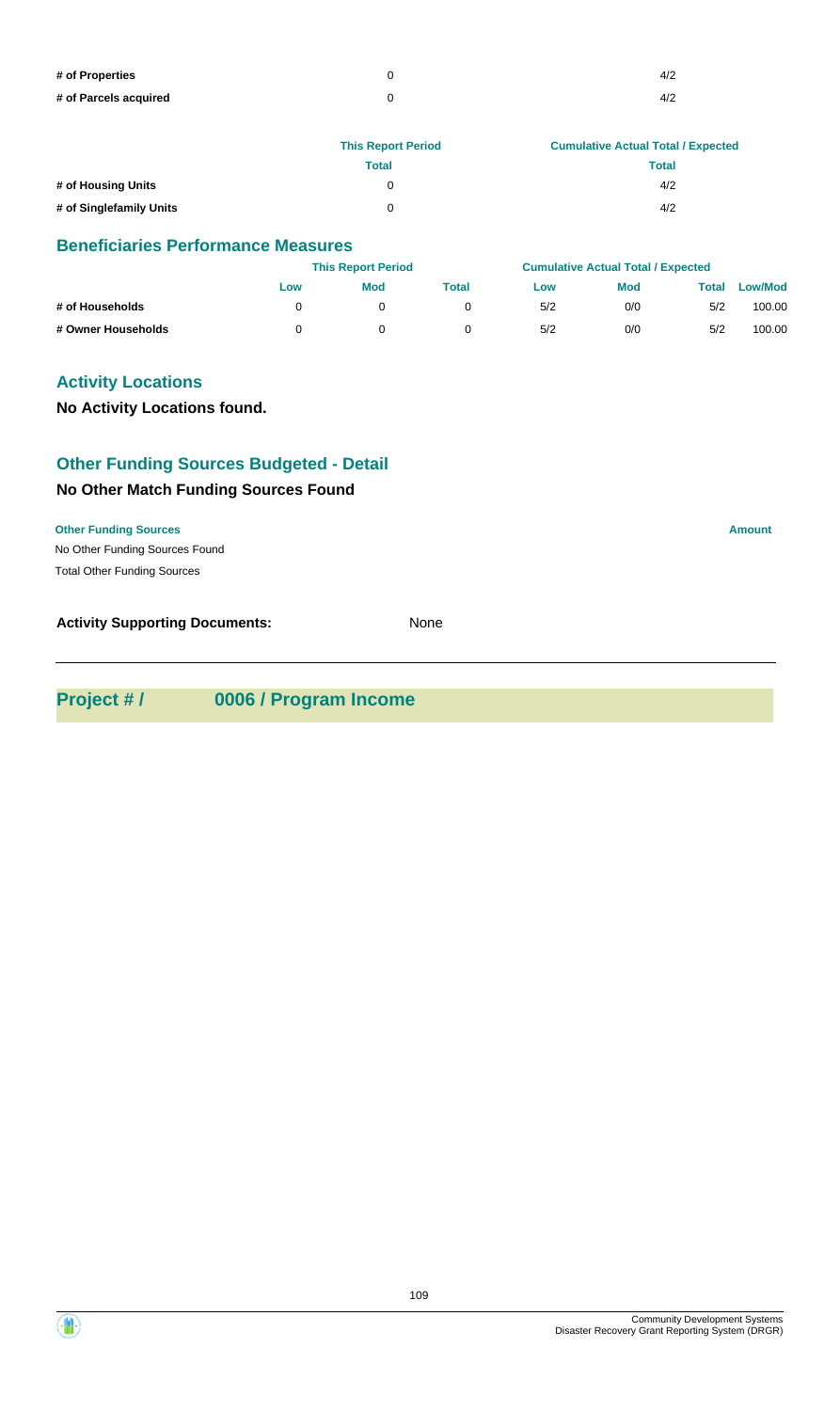### **Activitiy Type:**

Construction of new housing Under Way

**Project Number:** 0006

**Projected Start Date:**

11/17/2019

**Benefit Type:** N/A

**National Objective:**

### **Activity Title: Multi-family Housing Construct**

**Activity Status: Projected End Date: Completed Activity Actual End Date:** 11/17/2022 **Project Title:** Program Income

### **Responsible Organization:**

NSP Only - LMMI **NSP Only - LMMI NSP Only - LMMI** 

| <b>Overall</b>                                 | <b>Jan 1 thru Mar 31, 2021</b> | <b>To Date</b> |
|------------------------------------------------|--------------------------------|----------------|
| <b>Total Projected Budget from All Sources</b> | \$0.00                         | \$2,880,000.00 |
| <b>Total Budget</b>                            | (\$1,120,000.00)               | \$2,880,000.00 |
| <b>Total Obligated</b>                         | (\$1,120,000.00)               | \$2,880,000.00 |
| <b>Total Funds Drawdown</b>                    | \$0.00                         | \$0.00         |
| <b>Program Funds Drawdown</b>                  | \$0.00                         | \$0.00         |
| <b>Program Income Drawdown</b>                 | \$0.00                         | \$0.00         |
| <b>Program Income Received</b>                 | \$0.00                         | \$0.00         |
| <b>Total Funds Expended</b>                    | \$0.00                         | \$0.00         |
| <b>Most Impacted and Distressed Expended</b>   | \$0.00                         | \$0.00         |

### **Activity Description:**

Grim Hotel Apartments is a redevelopment of a historic hotel at 301 North State Line, Texarkana, in Bowie County, Texas. Grim Hotel was constructed in the 1920s and operated as a hotel until the 1990s, after which it became vacant and began to decline. The development has a total of 93 tax credit units, of which 25 are NSP-funded. All units will be restricted to 60% of AMI/High HOME limits.

Of the 25 NSP-funded units 7 will be restricted to 50% of AMI/Low HOME limits. The owner, Texarkana Grim Housing Partners, LP, plans to utilize 25 project-based vouchers from the Housing Authority of Texarkana for non-NSP units as a result of the Department's subsidy layering analysis. The development will serve the general population and the site conforms to current zoning requirements.

### **Location Description:**

### **Activity Progress Narrative:**

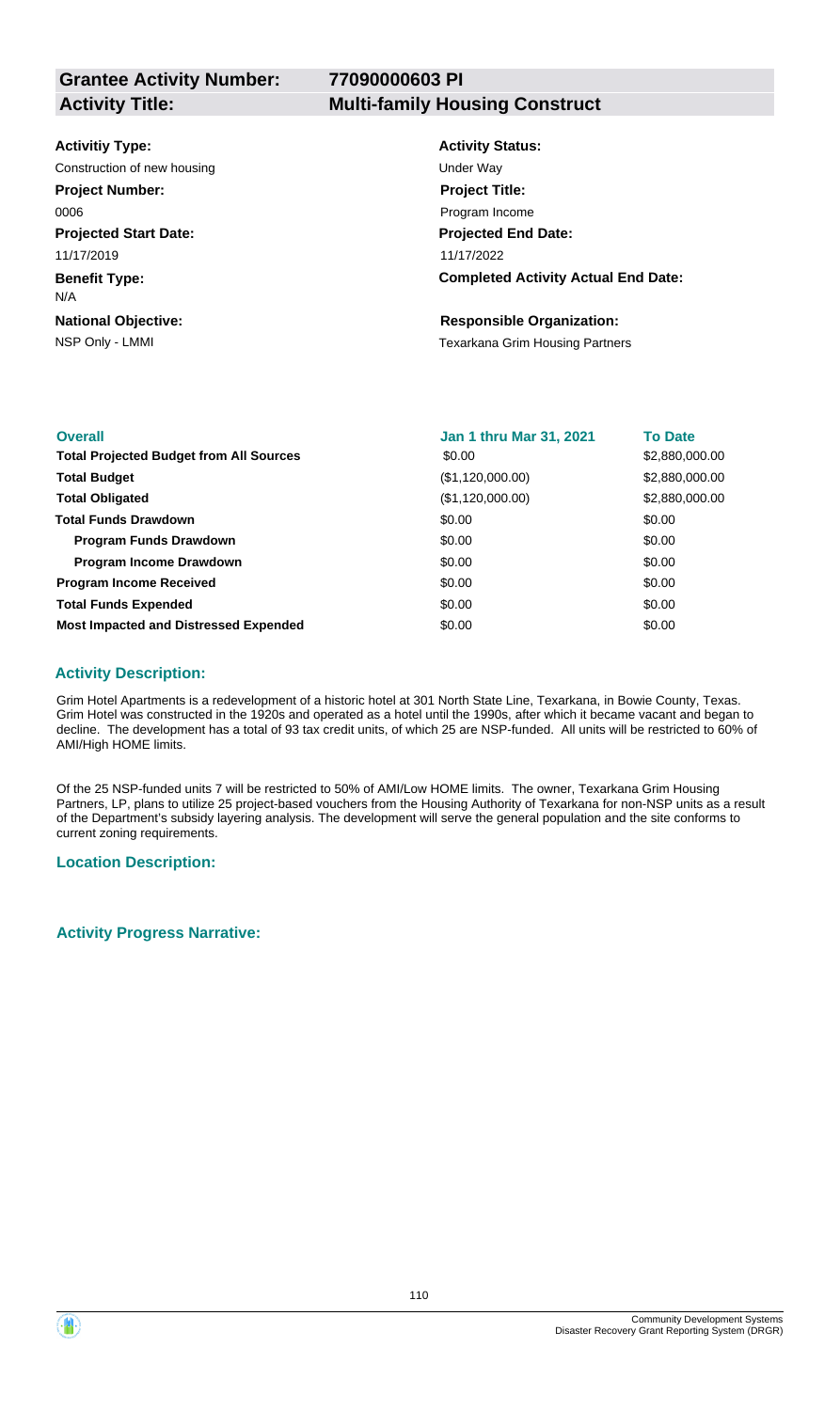### **No Accomplishments Performance Measures Accomplishments Performance Measures**

**No Beneficiaries Performance Measures found. Beneficiaries Performance Measures**

**Activity Locations**

**No Activity Locations found.**

### **Other Funding Sources Budgeted - Detail**

### **No Other Match Funding Sources Found**

No Other Funding Sources Found **Other Funding Sources Amount** Total Other Funding Sources

碰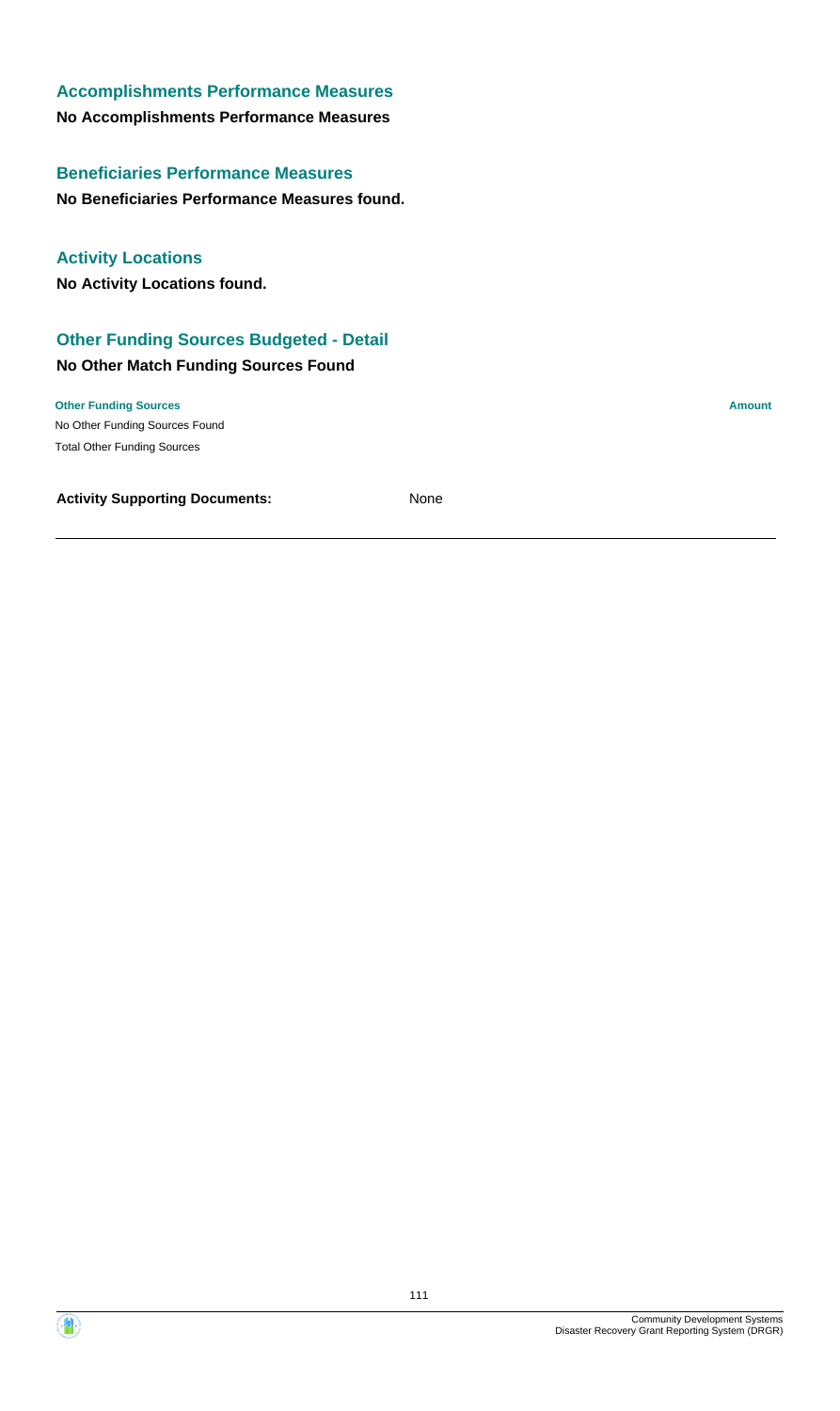**Grantee Activity Number:**

## **77090000603 PI-SA**

#### **Activity Title: Multi-family Housing Construct**

### **Activitiy Type:**

Construction of new housing Under Way

**Project Number:** 0006

**Projected Start Date:**

11/17/2019

**Benefit Type:** N/A

### **National Objective:**

### **Activity Status: Projected End Date: Completed Activity Actual End Date:** 11/17/2022 **Project Title:** Program Income

### **Responsible Organization:**

NSP Only - LH - 25% Set-Aside Texarkana Grim Housing Partners

| <b>Overall</b>                                 | <b>Jan 1 thru Mar 31, 2021</b> | <b>To Date</b> |
|------------------------------------------------|--------------------------------|----------------|
| <b>Total Projected Budget from All Sources</b> | \$0.00                         | \$1,120,000.00 |
| <b>Total Budget</b>                            | \$1,120,000.00                 | \$1,120,000.00 |
| <b>Total Obligated</b>                         | \$1,120,000.00                 | \$1,120,000.00 |
| <b>Total Funds Drawdown</b>                    | \$0.00                         | \$0.00         |
| <b>Program Funds Drawdown</b>                  | \$0.00                         | \$0.00         |
| <b>Program Income Drawdown</b>                 | \$0.00                         | \$0.00         |
| <b>Program Income Received</b>                 | \$0.00                         | \$0.00         |
| <b>Total Funds Expended</b>                    | \$0.00                         | \$0.00         |
| <b>Most Impacted and Distressed Expended</b>   | \$0.00                         | \$0.00         |

### **Activity Description:**

Grim Hotel Apartments is a redevelopment of a historic hotel at 301 North State Line, Texarkana, in Bowie County, Texas. Grim Hotel was constructed in the 1920s and operated as a hotel until the 1990s, after which it became vacant and began to decline. The development has a total of 93 tax credit units, of which 25 are NSP-funded. All units will be restricted to 60% of AMI/High HOME limits.

Of the 25 NSP-funded units 7 will be restricted to 50% of AMI/Low HOME limits. The owner, Texarkana Grim Housing Partners, LP, plans to utilize 25 project-based vouchers from the Housing Authority of Texarkana for non-NSP units as a result of the Department's subsidy layering analysis. The development will serve the general population and the site conforms to current zoning requirements.

### **Location Description:**

**Activity Progress Narrative:**

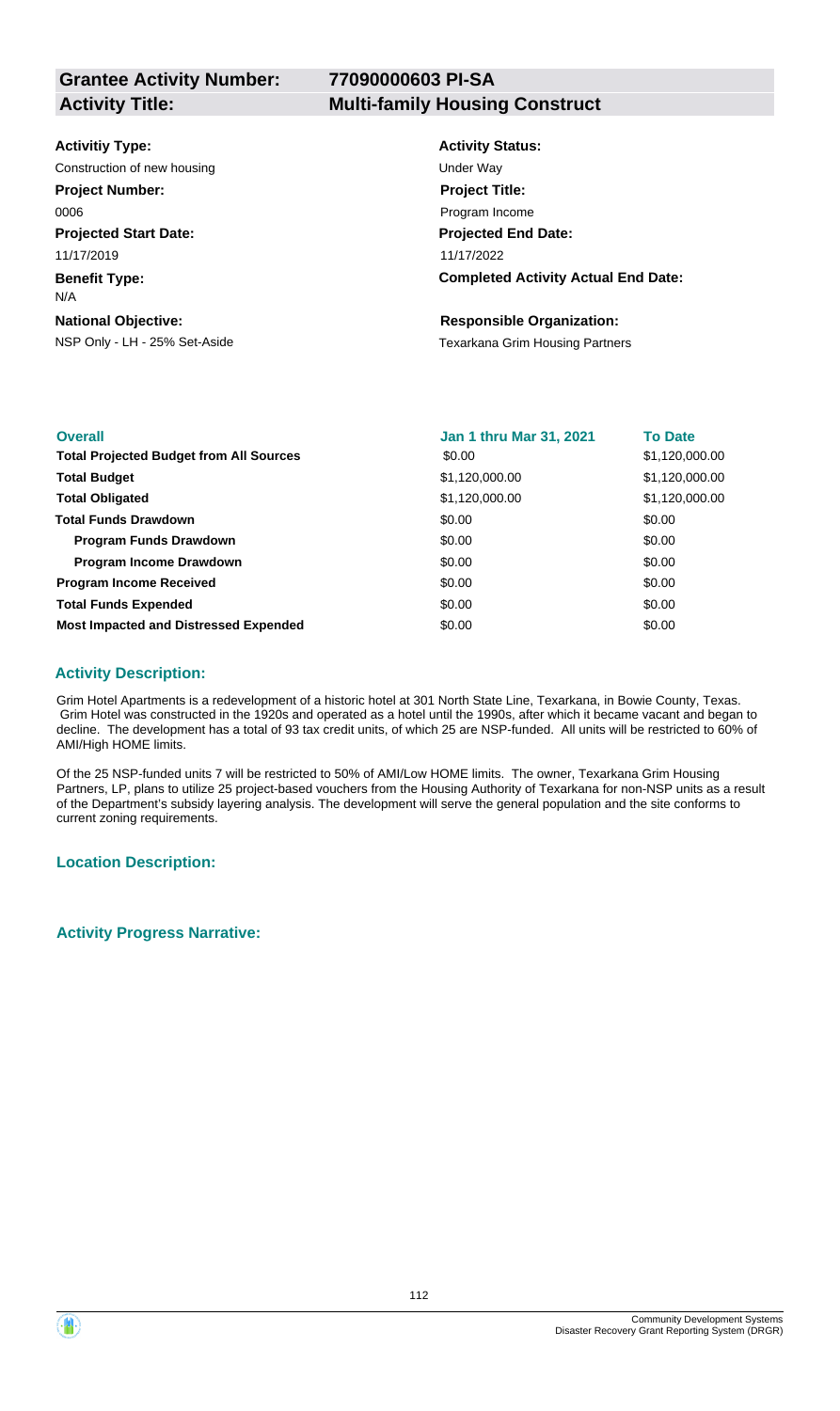### **No Accomplishments Performance Measures Accomplishments Performance Measures**

**No Beneficiaries Performance Measures found. Beneficiaries Performance Measures**

**Activity Locations**

**No Activity Locations found.**

### **Other Funding Sources Budgeted - Detail**

### **No Other Match Funding Sources Found**

No Other Funding Sources Found **Other Funding Sources Amount** Total Other Funding Sources

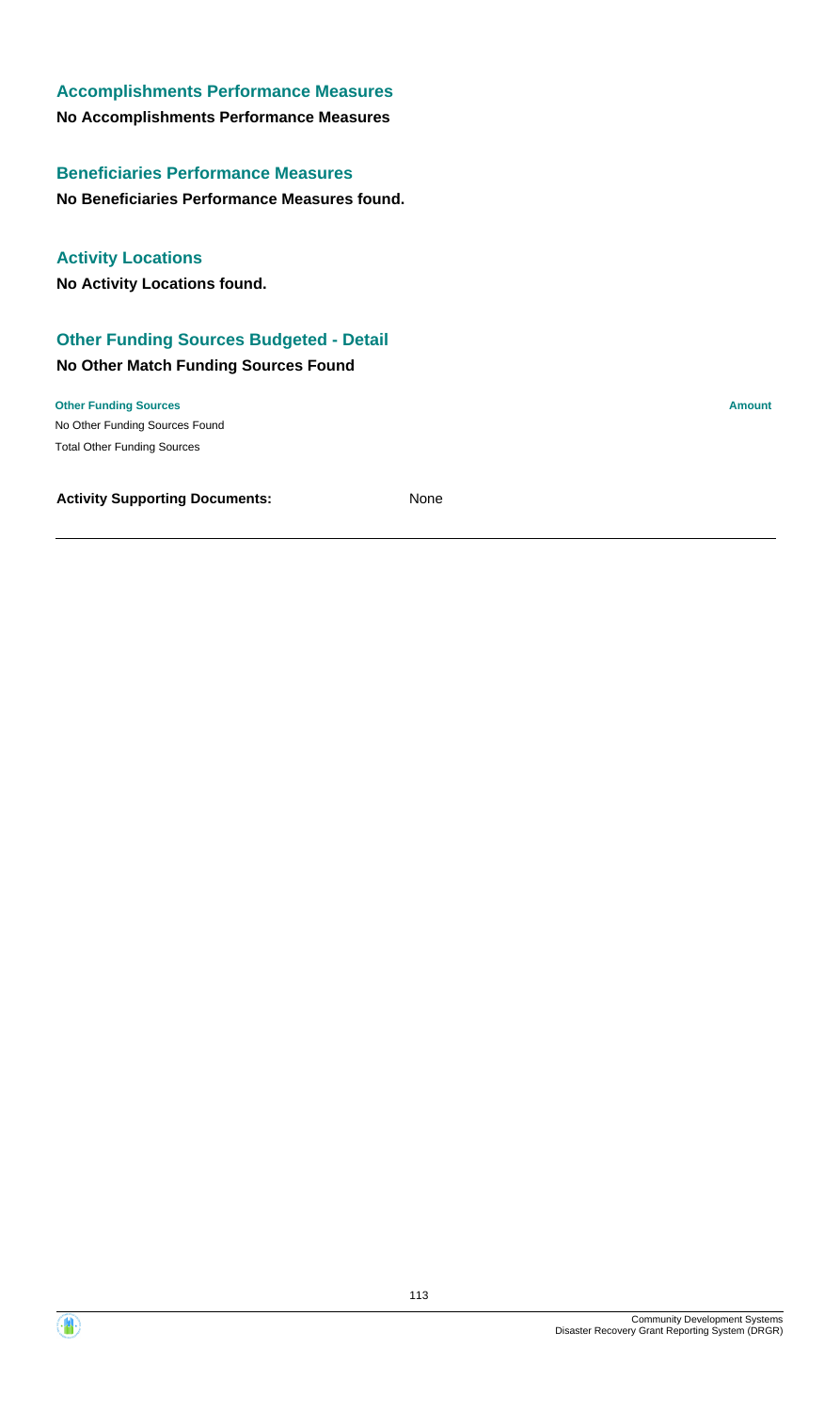#### **Activitiy Type:**

Construction of new housing Theorem 2012 Construction of new housing Under Way

**Project Number:**

0006

**Projected Start Date:** 01/02/2018

**Benefit Type:** Direct ( HouseHold )

**National Objective:**

### **Activity Title: Multi-family Housing Construction**

**Activity Status: Projected End Date: Completed Activity Actual End Date:** 07/31/2020 **Project Title:** Program Income

#### **Responsible Organization:**

NSP Only - LMMI Commons at Goodnight, LP

| <b>Overall</b>                                 | <b>Jan 1 thru Mar 31, 2021</b> | <b>To Date</b> |
|------------------------------------------------|--------------------------------|----------------|
| <b>Total Projected Budget from All Sources</b> | \$0.00                         | \$2,349,000.00 |
| <b>Total Budget</b>                            | \$0.00                         | \$2,349,000.00 |
| <b>Total Obligated</b>                         | \$0.00                         | \$2,349,000.00 |
| <b>Total Funds Drawdown</b>                    | \$0.00                         | \$2,095,239.84 |
| Program Funds Drawdown                         | \$0.00                         | \$0.00         |
| <b>Program Income Drawdown</b>                 | \$0.00                         | \$2,095,239.84 |
| <b>Program Income Received</b>                 | \$1,734,720.68                 | \$1,834,971.53 |
| <b>Total Funds Expended</b>                    | \$0.00                         | \$0.00         |
| <b>Most Impacted and Distressed Expended</b>   | \$0.00                         | \$0.00         |

### **Activity Description:**

New construction of 304 units of general population development in southeast Austin. This development is to be located in a 700-acre mixed-use master-planned community named Goodnight Ranch.

Five of the units will be 50% HTC and 299 will be 60% HTC units, including 5 Low Home units and 18 High Home units. The property will contain one residential 3-story, elevator served, interior corridor building that will contain 136 units, and seven 3 story garden-style buildings that will contain 168 units. The mix includes one, two, three, and four bedroom units.

### **Location Description:**

Located at 2022 East Slaughter Lane, Austin, TX 78747. Median Household Income for census tract = \$69,245. Poverty rate for census tract =  $9.6\%$ . Flood zone designation X.

### **Activity Progress Narrative:**

### **Accomplishments Performance Measures**

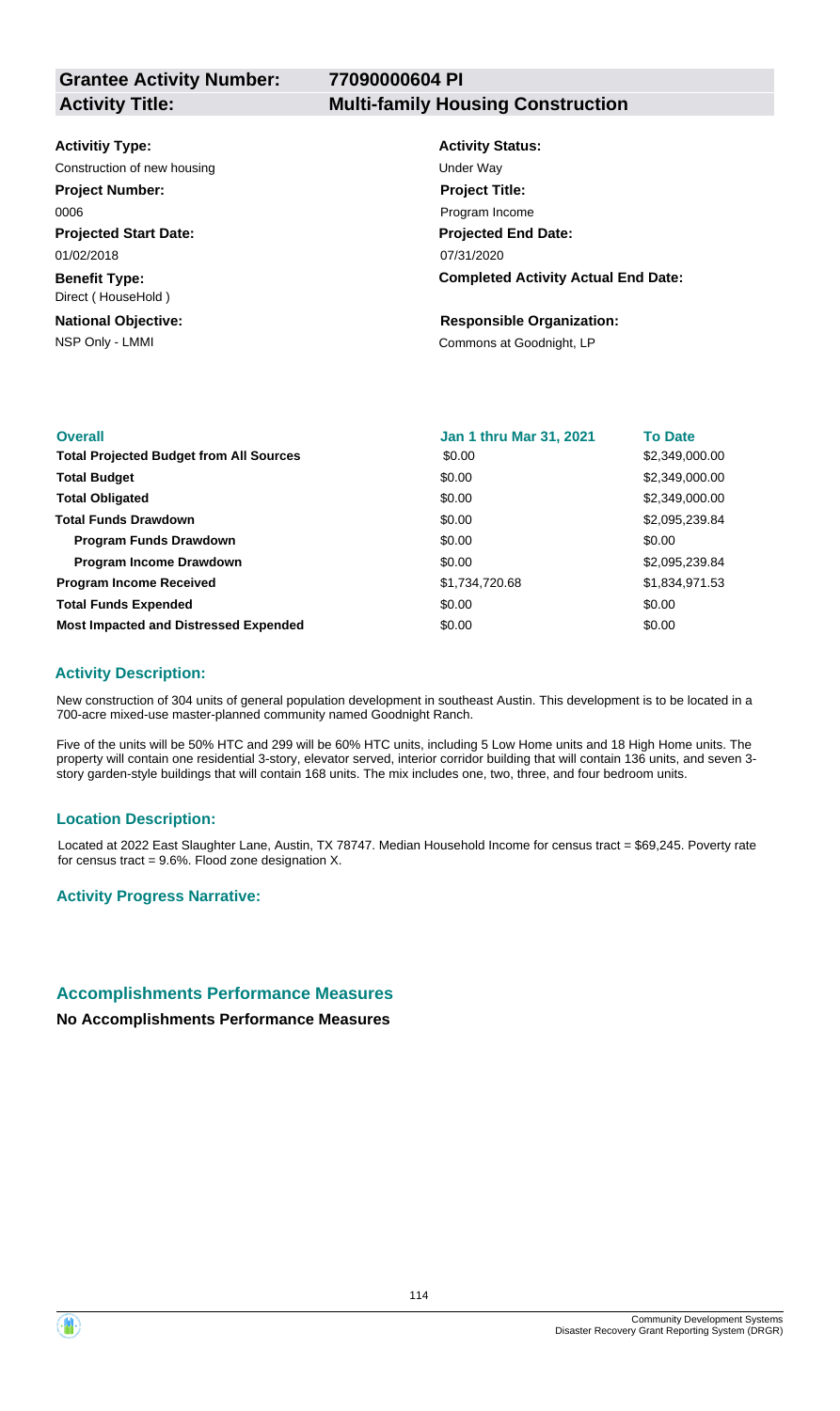### **No Beneficiaries Performance Measures found.**

### **Activity Locations**

**No Activity Locations found.**

### **Other Funding Sources Budgeted - Detail**

### **No Other Match Funding Sources Found**

No Other Funding Sources Found **Other Funding Sources Amount Amount Amount Amount Amount Amount Amount** Total Other Funding Sources



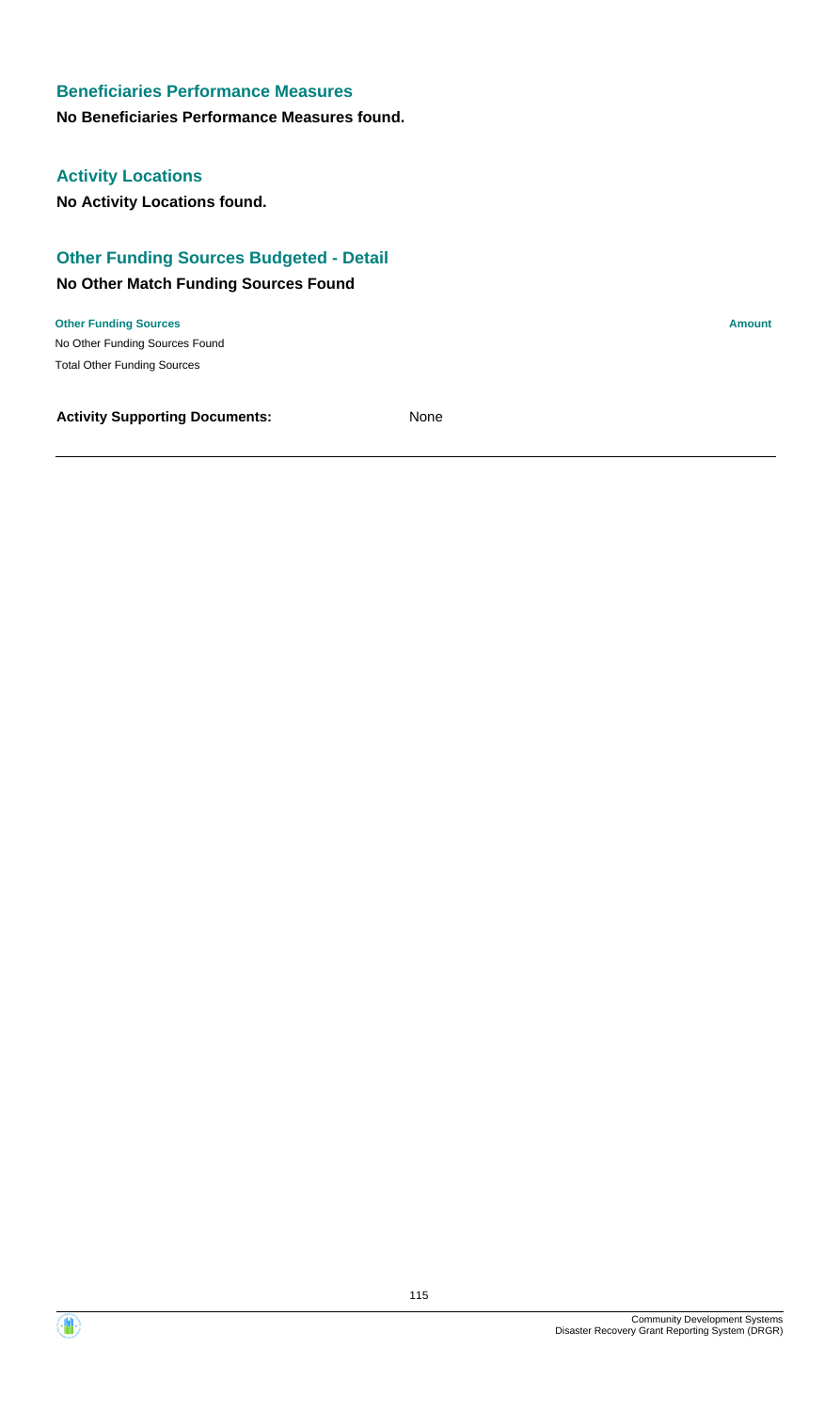**77090000604 PISA**

| <b>Activity Status:</b><br><b>Activitiy Type:</b><br>Construction of new housing<br>Under Wav<br><b>Project Number:</b><br><b>Project Title:</b><br>0006<br>Program Income<br><b>Projected Start Date:</b><br><b>Projected End Date:</b><br>01/02/2018<br>07/31/2020<br><b>Benefit Type:</b><br>Direct (HouseHold)<br><b>National Objective:</b><br><b>Responsible Organization:</b><br>NSP Only - LH - 25% Set-Aside<br>Commons at Goodnight, LP |                                            |
|---------------------------------------------------------------------------------------------------------------------------------------------------------------------------------------------------------------------------------------------------------------------------------------------------------------------------------------------------------------------------------------------------------------------------------------------------|--------------------------------------------|
|                                                                                                                                                                                                                                                                                                                                                                                                                                                   |                                            |
|                                                                                                                                                                                                                                                                                                                                                                                                                                                   |                                            |
|                                                                                                                                                                                                                                                                                                                                                                                                                                                   |                                            |
|                                                                                                                                                                                                                                                                                                                                                                                                                                                   |                                            |
|                                                                                                                                                                                                                                                                                                                                                                                                                                                   |                                            |
|                                                                                                                                                                                                                                                                                                                                                                                                                                                   |                                            |
|                                                                                                                                                                                                                                                                                                                                                                                                                                                   | <b>Completed Activity Actual End Date:</b> |
|                                                                                                                                                                                                                                                                                                                                                                                                                                                   |                                            |
|                                                                                                                                                                                                                                                                                                                                                                                                                                                   |                                            |

| <b>Overall</b>                                 | <b>Jan 1 thru Mar 31, 2021</b> | <b>To Date</b> |
|------------------------------------------------|--------------------------------|----------------|
| <b>Total Projected Budget from All Sources</b> | \$0.00                         | \$754,760.16   |
| <b>Total Budget</b>                            | \$0.00                         | \$754,760.16   |
| <b>Total Obligated</b>                         | \$0.00                         | \$754,760.16   |
| <b>Total Funds Drawdown</b>                    | \$0.00                         | \$754,760.16   |
| <b>Program Funds Drawdown</b>                  | \$0.00                         | \$0.00         |
| <b>Program Income Drawdown</b>                 | \$0.00                         | \$754,760.16   |
| <b>Program Income Received</b>                 | \$480,759.11                   | \$513,885.02   |
| <b>Total Funds Expended</b>                    | \$0.00                         | \$0.00         |
| <b>Most Impacted and Distressed Expended</b>   | \$0.00                         | \$0.00         |

### **Activity Description:**

New construction of 304 units of general population development in southeast Austin. This development is to be located in a 700-acre mixed-use master-planned community named Goodnight Ranch. Five of the units will be 50% HTC and 299 will be 60% HTC units, including 5 Low Home units and 18 High Home units. The property will contain one residential 3-story, elevator served, interior corridor building that will contain 136 units, and seven 3-story garden-style buildings that will contain 168 units. The mix includes one, two, three, and four bedroom units.

### **Location Description:**

Located at 2022 East Slaughter Lane, Austin, TX 78747. Median Household Income for census tract = \$69,245. Poverty rate for census tract = 9.6%. Flood zone designation X.

### **Activity Progress Narrative:**

### **Accomplishments Performance Measures**

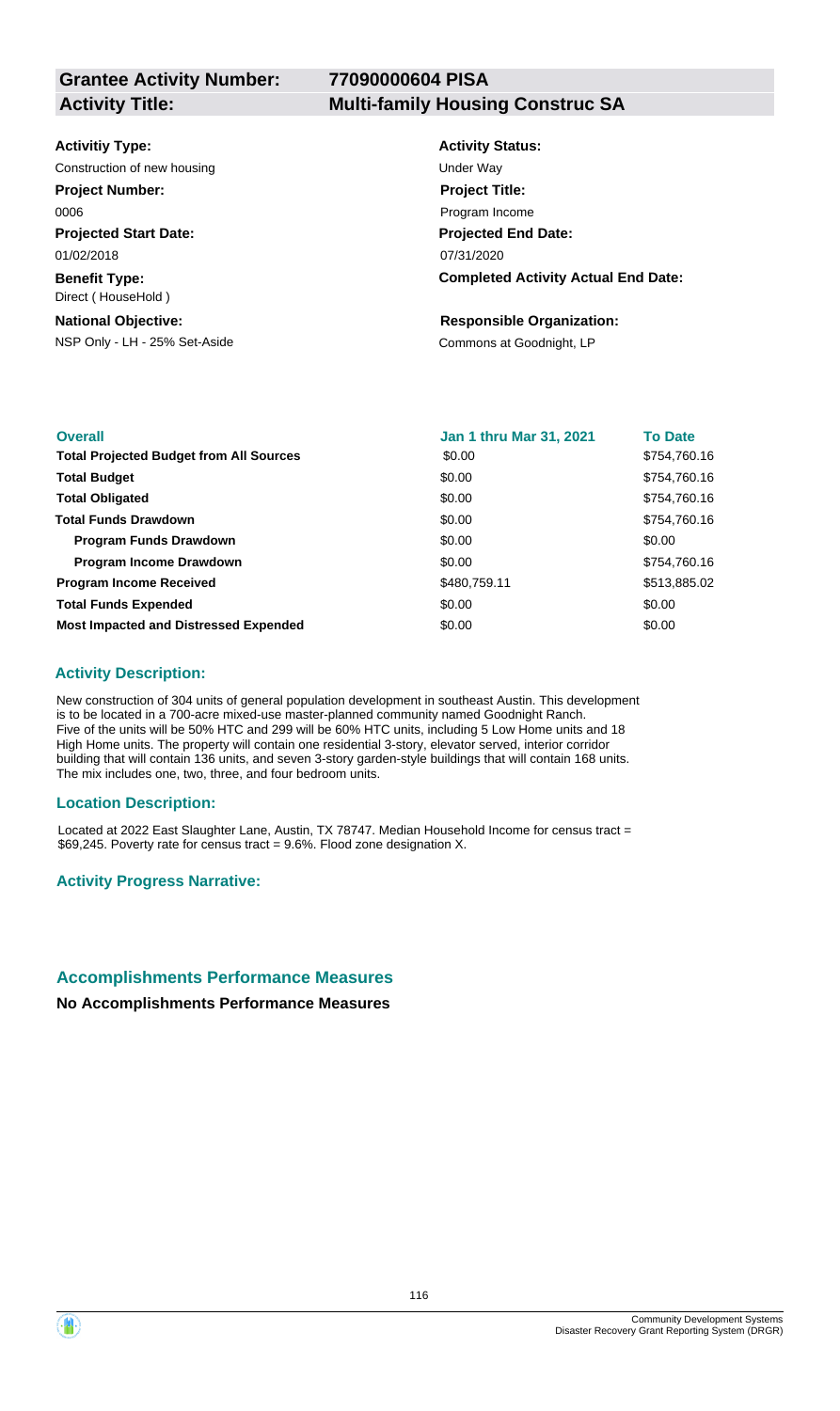### **No Beneficiaries Performance Measures found.**

### **Activity Locations**

**No Activity Locations found.**

### **Other Funding Sources Budgeted - Detail**

### **No Other Match Funding Sources Found**

No Other Funding Sources Found **Other Funding Sources Amount Amount Amount Amount Amount Amount Amount** Total Other Funding Sources

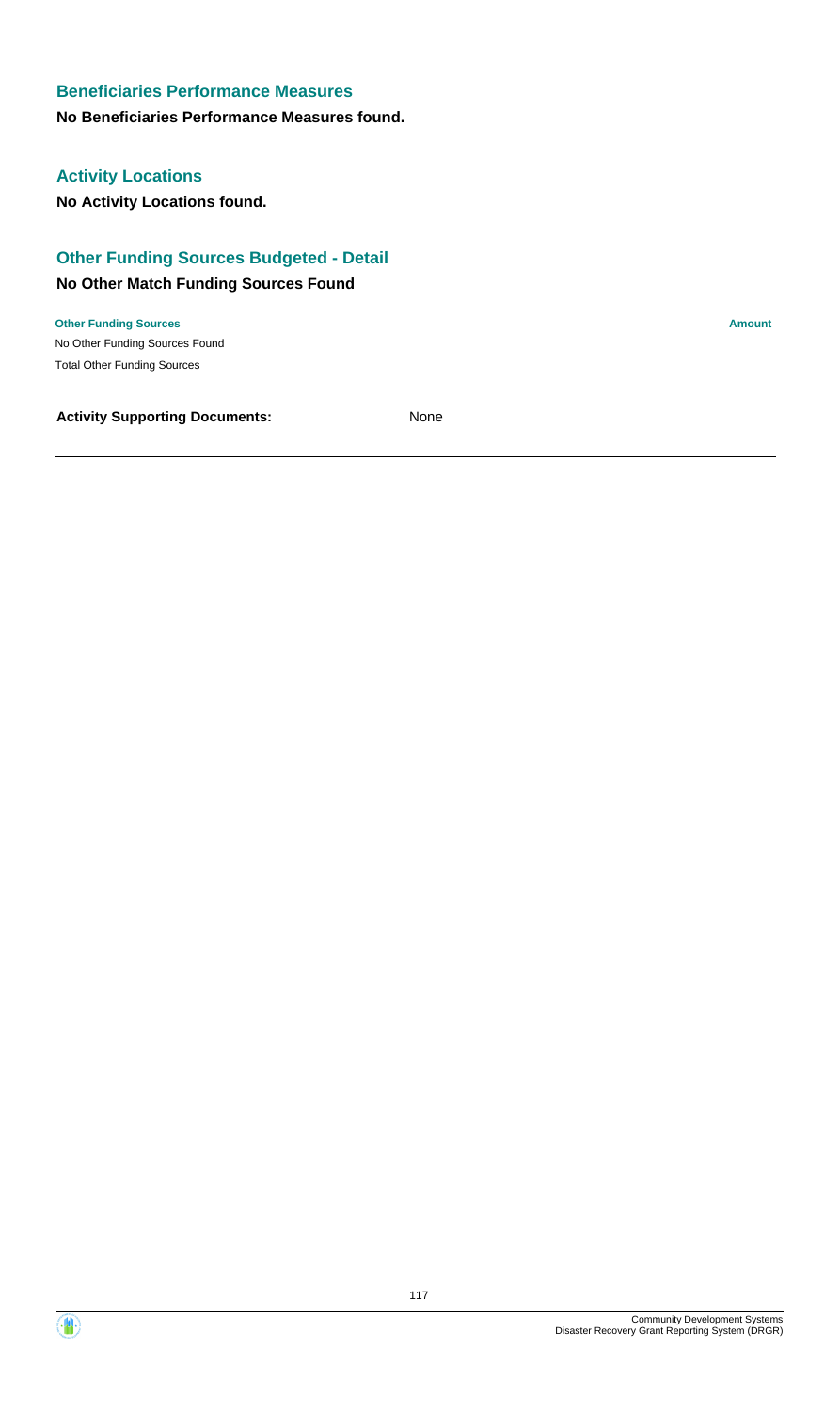#### **Activitiy Type:**

Construction of new housing Theorem 2012 Construction of new housing

**Project Number:**

0006

**Projected Start Date:** 03/01/2019

**Benefit Type:** Direct ( HouseHold )

**National Objective:**

### **Activity Title: Multi-family Housing Construction**

**Activity Status: Projected End Date: Completed Activity Actual End Date:** 03/01/2021 **Project Title:** Program Income

### **Responsible Organization:**

NSP Only - LMMI **NSP Only - LMMI** Riverside Senior Investments, LP

| <b>Overall</b>                                 | <b>Jan 1 thru Mar 31, 2021</b> | <b>To Date</b> |
|------------------------------------------------|--------------------------------|----------------|
| <b>Total Projected Budget from All Sources</b> | \$0.00                         | \$3,600,000.00 |
| <b>Total Budget</b>                            | \$0.00                         | \$3,600,000.00 |
| <b>Total Obligated</b>                         | \$0.00                         | \$3,600,000.00 |
| <b>Total Funds Drawdown</b>                    | \$905,317.96                   | \$2,699,999.63 |
| <b>Program Funds Drawdown</b>                  | \$0.00                         | \$0.00         |
| <b>Program Income Drawdown</b>                 | \$905,317.96                   | \$2,699,999.63 |
| <b>Program Income Received</b>                 | \$0.00                         | \$0.00         |
| <b>Total Funds Expended</b>                    | \$0.00                         | \$0.00         |
| <b>Most Impacted and Distressed Expended</b>   | \$0.00                         | \$0.00         |

### **Activity Description:**

Riverside Senior Investment's property called "Sphinx at Sierra Vista Senior Villas" is a new construction development of 272 units for Elderly Limitation population located in southeast Fort Worth, Tarrant County, Texas. On an 8.872 acre vacant tract of land, there will be four buildings with a 4-story design, 21 different unit plans, 94 units with kitchen islands, three elevators, and several courtyards located between the buildings.

The site is located within a transit corridor. 13 of the units will be at 50 % HTC and 259 units at 60 % HTC. All units are income restricted.

### **Location Description:**

Riverside Senior Investment's property called "Sphinx at Sierra Vista Senior Villas" is located at 2942 South Riverside Drive, Fort Worth, TX 76119. Census tract 1045.05. Median Household Income for census tract \$26,688. Poverty rate for census tract 34.9%. Flood zone designation X, A.

### **Activity Progress Narrative:**

The multi-family development "Sphinx at Sierra Vista Senior Villas" previously reported new construction to benefit households between 51% and 120% AMI. This quarter, TDHCA reimbursed the grantee for construction costs.

Œ.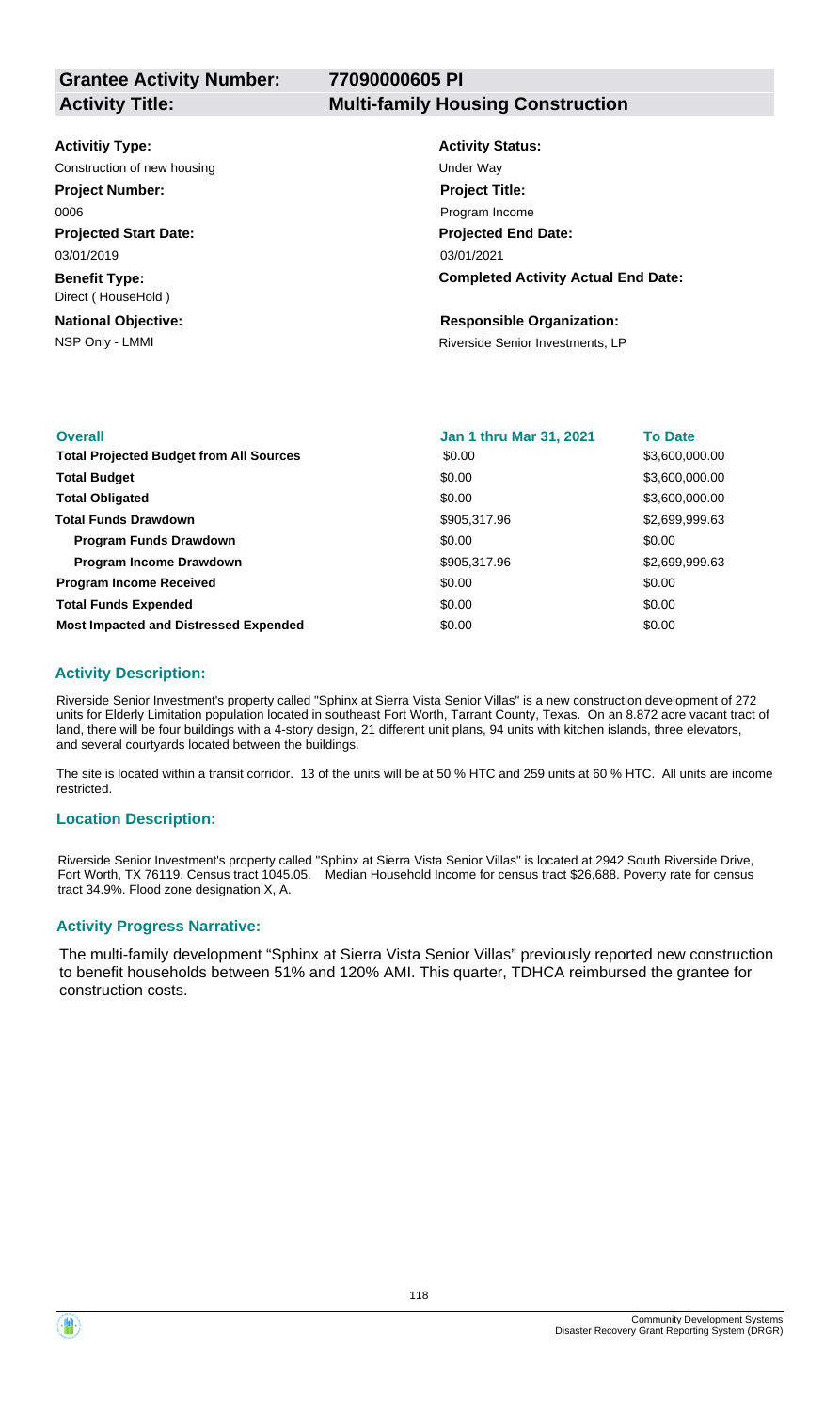### **No Accomplishments Performance Measures Accomplishments Performance Measures**

**No Beneficiaries Performance Measures found. Beneficiaries Performance Measures**

**Activity Locations**

**No Activity Locations found.**

### **Other Funding Sources Budgeted - Detail**

### **No Other Match Funding Sources Found**

No Other Funding Sources Found **Other Funding Sources Amount** Total Other Funding Sources

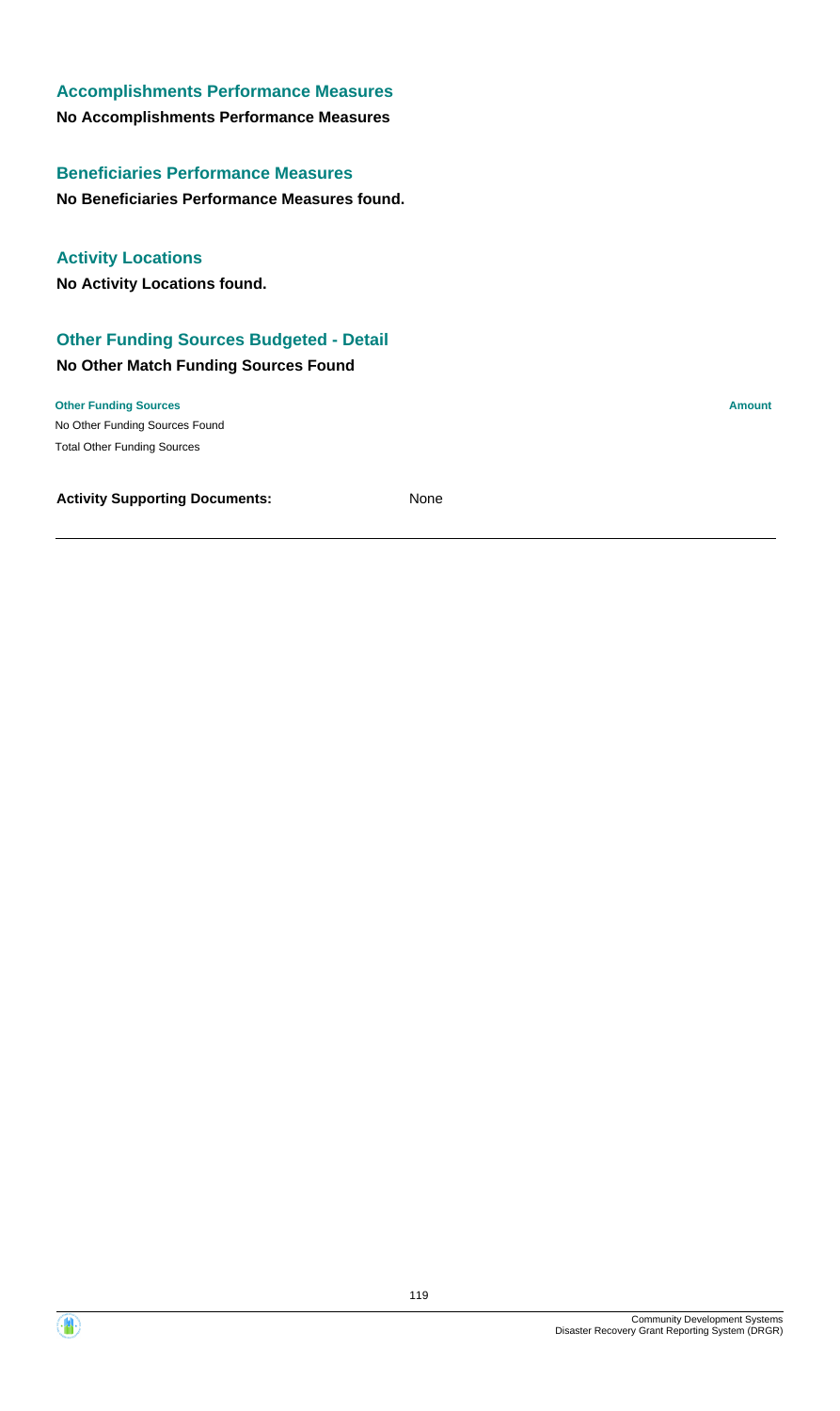### **Activitiy Type:**

**Projected Start Date: Benefit Type:** 11/14/2013 Direct ( HouseHold ) Disposition **Disposition** Under Way **Project Number:** 0006

NSP Only - LMMI City of Port Arthur **National Objective:**

### **Activity Title: City of Port Arthur - Program Income**

**Activity Status: Projected End Date: Completed Activity Actual End Date:** 12/31/2020 **Project Title:** Program Income

### **Responsible Organization:**

| <b>Overall</b>                                 | <b>Jan 1 thru Mar 31, 2021</b> | <b>To Date</b> |
|------------------------------------------------|--------------------------------|----------------|
| <b>Total Projected Budget from All Sources</b> | \$0.00                         | \$50,723.50    |
| <b>Total Budget</b>                            | \$0.00                         | \$50,723.50    |
| <b>Total Obligated</b>                         | \$0.00                         | \$50,723.50    |
| <b>Total Funds Drawdown</b>                    | \$39,310.76                    | \$39,310.76    |
| <b>Program Funds Drawdown</b>                  | \$0.00                         | \$0.00         |
| <b>Program Income Drawdown</b>                 | \$39,310.76                    | \$39,310.76    |
| <b>Program Income Received</b>                 | \$0.00                         | \$0.00         |
| <b>Total Funds Expended</b>                    | \$0.00                         | \$0.00         |
| <b>Most Impacted and Distressed Expended</b>   | \$0.00                         | \$0.00         |

### **Activity Description:**

NSP1 Program Income funds are available to address the costs and expenses to facilitate the final homebuyer loan at closing as originally contemplated under the NSP1 Contract.

### **Location Description:**

Port Arthur, TX

### **Activity Progress Narrative:**

City of Port Arthur had previously obligated funds to cover disposition and closing costs for 6 properties. This quarter, TDHCA reimbursed the grantee for such costs.

### **Accomplishments Performance Measures**

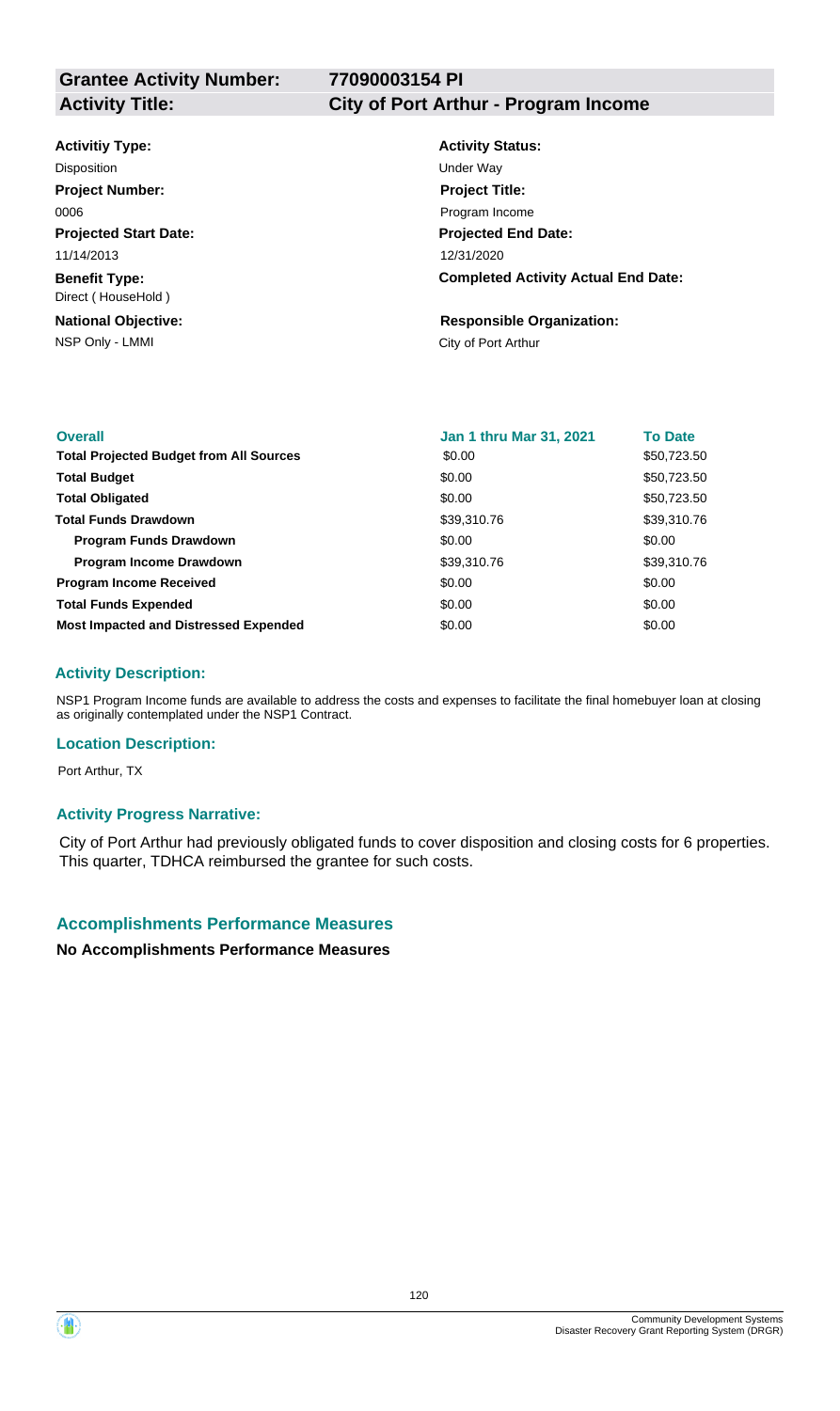### **No Beneficiaries Performance Measures found.**

### **Activity Locations**

**No Activity Locations found.**

### **Other Funding Sources Budgeted - Detail**

### **No Other Match Funding Sources Found**

No Other Funding Sources Found **Other Funding Sources Amount Amount Amount Amount Amount Amount Amount** Total Other Funding Sources



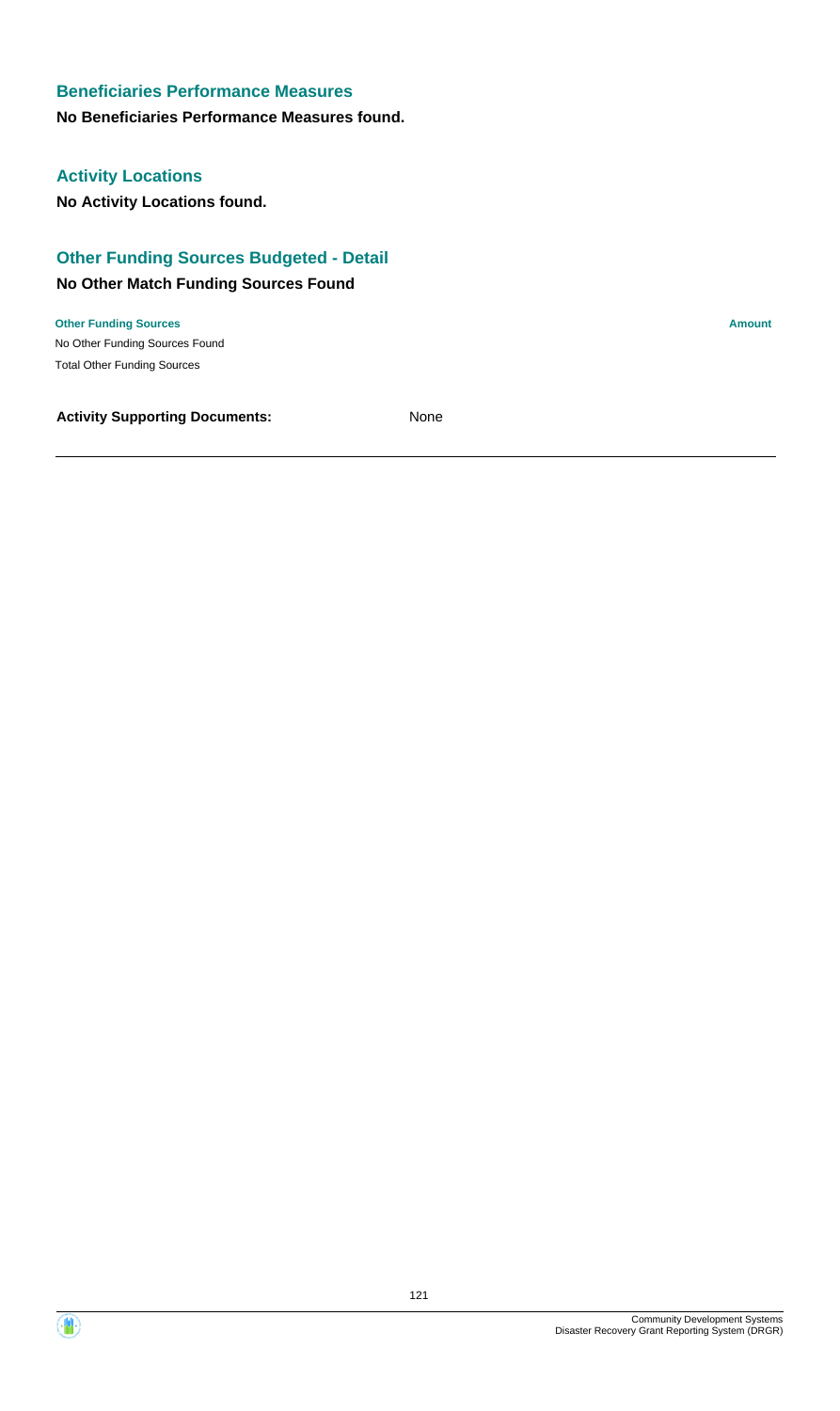# **Grantee Activity Number:**

### **Activitiy Type:**

**Projected Start Date: Benefit Type:** 03/30/2015 Direct ( HouseHold ) Disposition **Disposition** Under Way **Project Number:** 0006

**National Objective:**

### **TDHCA PI Activity Delivery Activity Title: TDHCA PI Activity Delivery**

**Activity Status: Projected End Date: Completed Activity Actual End Date:** 08/29/2020 **Project Title:** Program Income

#### **Responsible Organization:**

NSP Only - LMMI **NATE Only - LMMI** Texas Department of Housing and Community

| <b>Overall</b>                                 | <b>Jan 1 thru Mar 31, 2021</b> | <b>To Date</b> |
|------------------------------------------------|--------------------------------|----------------|
| <b>Total Projected Budget from All Sources</b> | \$0.00                         | \$428,288.57   |
| <b>Total Budget</b>                            | \$30,000.00                    | \$428,288.57   |
| <b>Total Obligated</b>                         | \$30,000.00                    | \$398,288.57   |
| <b>Total Funds Drawdown</b>                    | \$24,435.96                    | \$389,047.47   |
| <b>Program Funds Drawdown</b>                  | \$0.00                         | \$0.00         |
| Program Income Drawdown                        | \$24,435.96                    | \$389,047.47   |
| <b>Program Income Received</b>                 | \$0.00                         | \$0.00         |
| <b>Total Funds Expended</b>                    | \$0.00                         | \$8,932.58     |
| <b>Most Impacted and Distressed Expended</b>   | \$0.00                         | \$0.00         |

### **Activity Description:**

This activity will provide funds for activity delivery costs incurred directly by the Texas Department of Housing and Community Affairs

### **Location Description:**

Texas - Statewide

### **Activity Progress Narrative:**

TDHCA continued to work toward completion of subgrantee projects and contracts by obligating and disbursing Program Income for activity delivery this quarter.

### **Accomplishments Performance Measures**

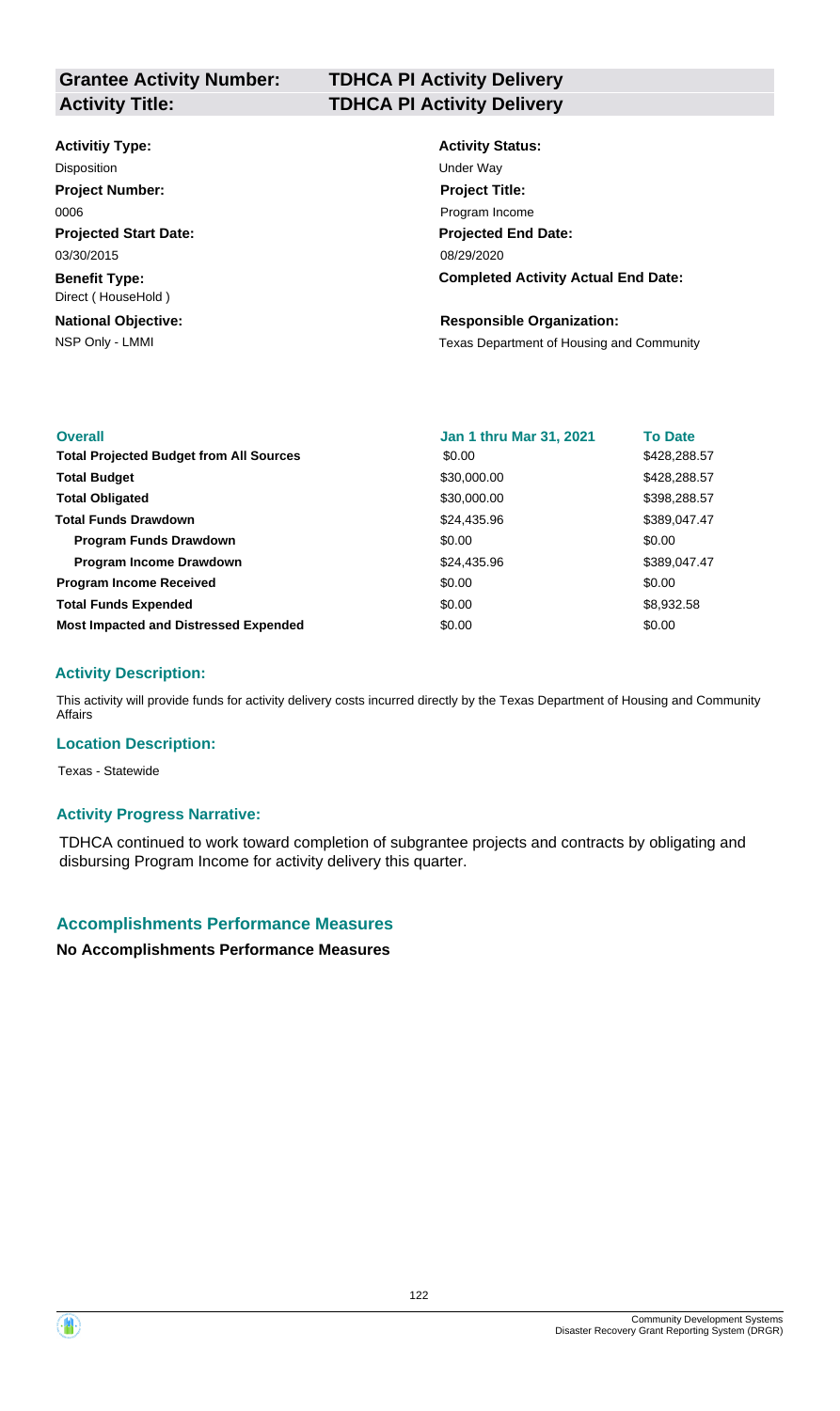### **No Beneficiaries Performance Measures found.**

### **Activity Locations**

**No Activity Locations found.**

### **Other Funding Sources Budgeted - Detail**

### **No Other Match Funding Sources Found**

No Other Funding Sources Found **Other Funding Sources Amount Amount Amount Amount Amount Amount Amount** Total Other Funding Sources

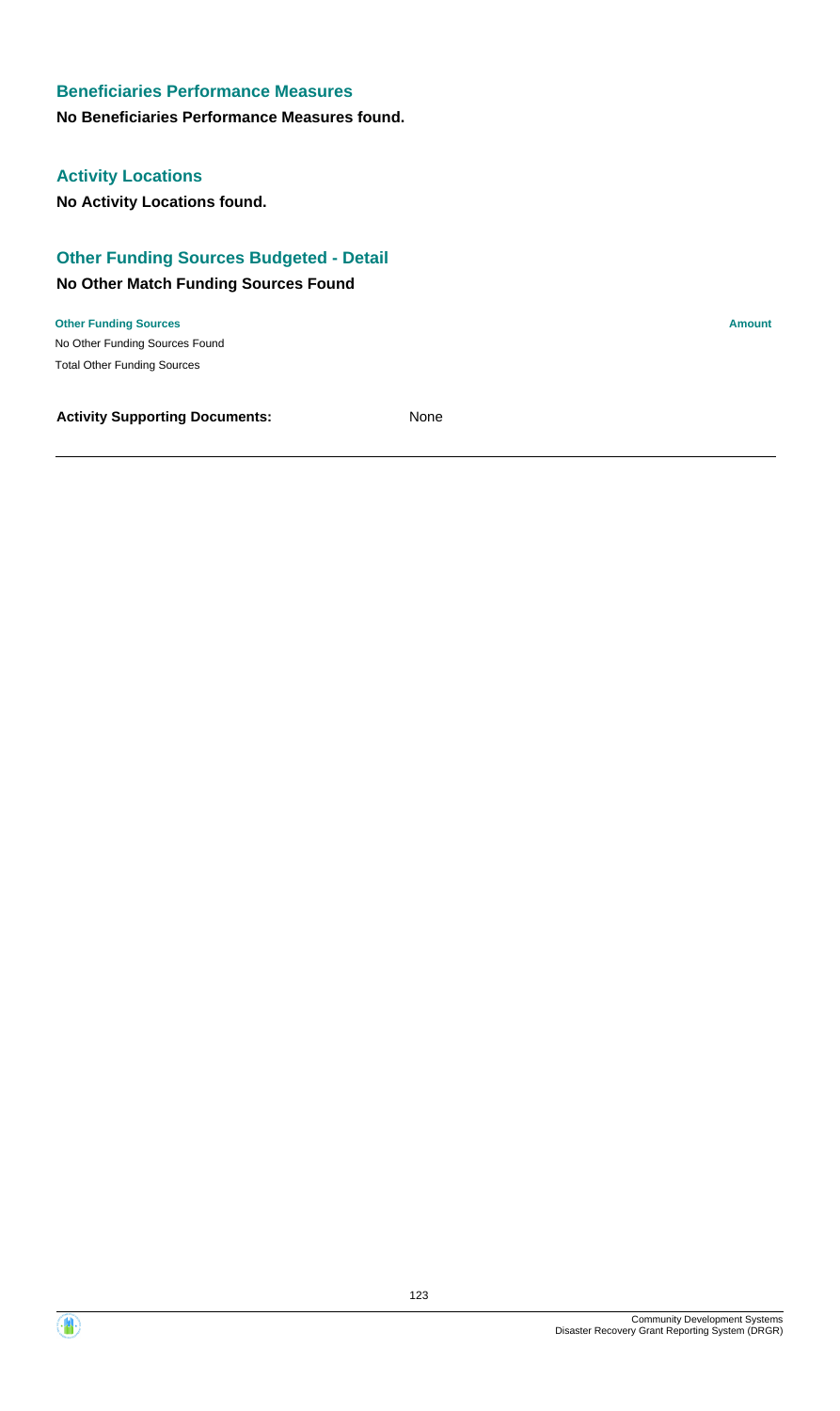**Grantee Activity Number:**

### **TDHCA PI Administration Activity Title: TDHCA PI Administration**

### **Activitiy Type:**

**Projected Start Date: Benefit Type:** N/A TBD **National Objective:** 08/16/2013 N/A Administration **National Contract Contract Contract Contract Contract Contract Contract Contract Contract Contract Contract Contract Contract Contract Contract Contract Contract Contract Contract Contract Contract Contract Project Number:** 0006

### **Activity Status: Projected End Date: Completed Activity Actual End Date:** 12/30/2020 **Project Title:** Program Income

**Responsible Organization:**

| <b>Overall</b>                                 | Jan 1 thru Mar 31, 2021 | <b>To Date</b> |
|------------------------------------------------|-------------------------|----------------|
| <b>Total Projected Budget from All Sources</b> | \$0.00                  | \$1,448,424.07 |
| <b>Total Budget</b>                            | \$20,000.00             | \$1,448,424.07 |
| <b>Total Obligated</b>                         | \$20,000.00             | \$1,423,424.07 |
| <b>Total Funds Drawdown</b>                    | \$20,101.09             | \$1,411,436.92 |
| <b>Program Funds Drawdown</b>                  | \$0.00                  | \$389,349.00   |
| <b>Program Income Drawdown</b>                 | \$20,101.09             | \$1,022,087.92 |
| <b>Program Income Received</b>                 | \$0.00                  | \$0.00         |
| <b>Total Funds Expended</b>                    | \$0.00                  | \$224,599.52   |
| <b>Most Impacted and Distressed Expended</b>   | \$0.00                  | \$0.00         |

### **Activity Description:**

Program Income Administration for the Texas Department of Housing and Community Affairs (TDHCA).

#### **Location Description:**

n/a

### **Activity Progress Narrative:**

TDHCA continued to administer NSP within program requirements by obligating and disbursing Program Income for administration this quarter.

#### **Accomplishments Performance Measures**

**No Accomplishments Performance Measures**

### **Beneficiaries Performance Measures**

**No Beneficiaries Performance Measures found.**

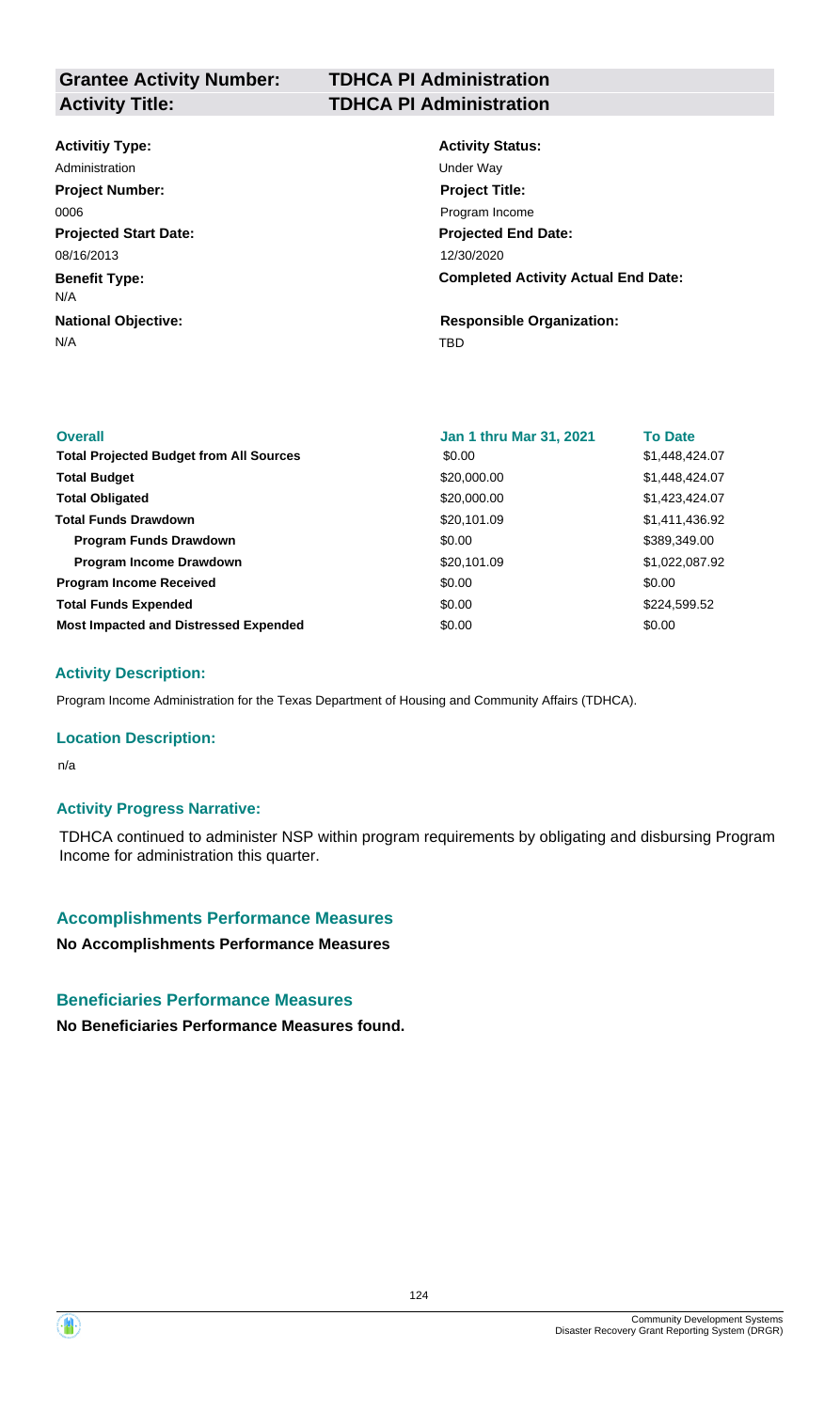### **Other Funding Sources Budgeted - Detail**

### **No Other Match Funding Sources Found**

No Other Funding Sources Found **Other Funding Sources Amount Amount Amount Amount Amount Amount Amount** Total Other Funding Sources

**Activity Supporting Documents:** None

**Project # / 0099 / Administration**

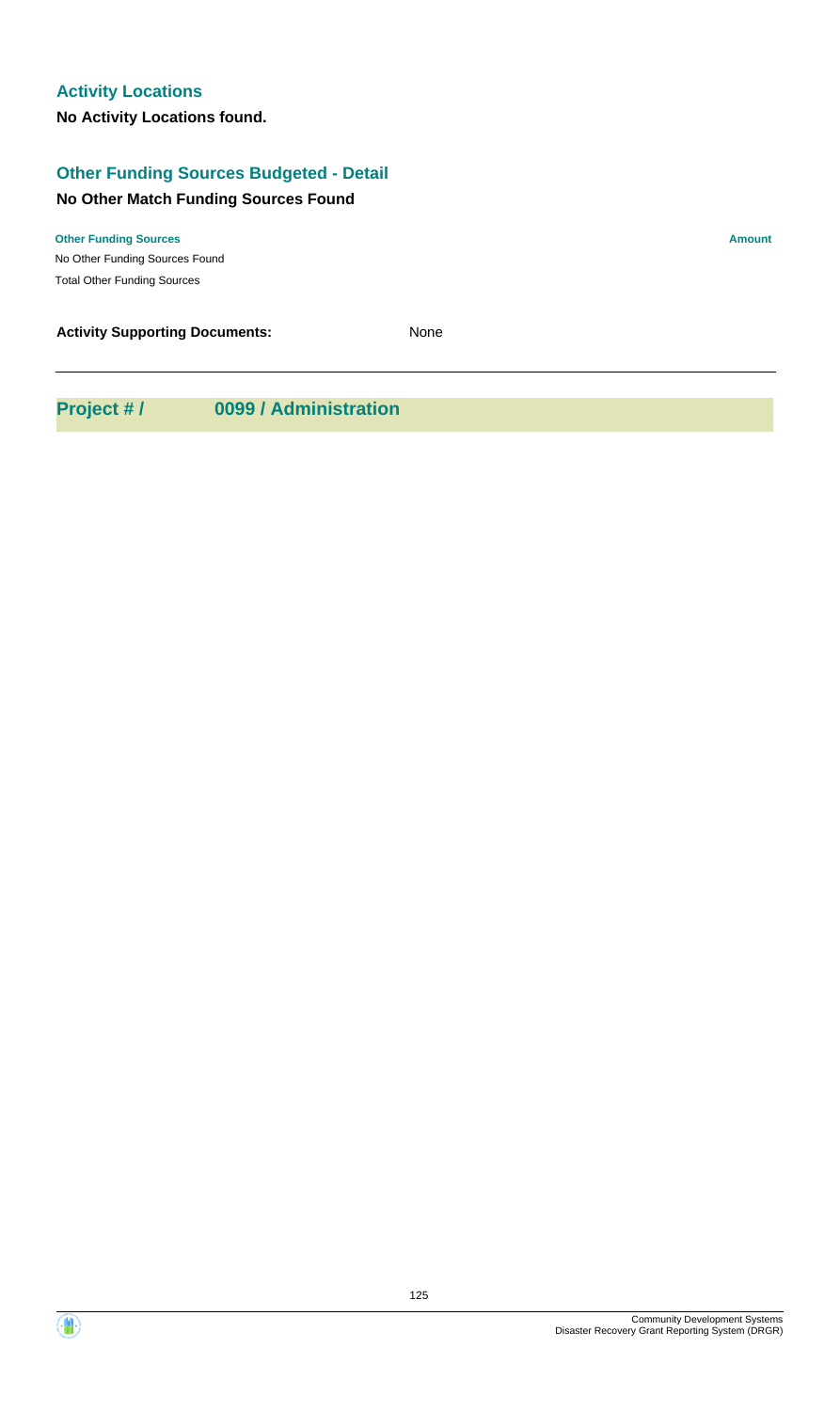**77090000154 F**

## **Activity Title: City of Port Arthur - Administration**

### **Activitiy Type:**

**Projected Start Date: Benefit Type:** N/A City of Port Arthur **National Objective:** 09/01/2009 N/A Administration **National Contract Contract Contract Contract Contract Contract Contract Contract Contract Contract Contract Contract Contract Contract Contract Contract Contract Contract Contract Contract Contract Contract Project Number:** 0099

### **Activity Status: Projected End Date: Completed Activity Actual End Date:** 12/31/2020 **Project Title:** Administration

### **Responsible Organization:**

| <b>Overall</b>                                 | <b>Jan 1 thru Mar 31, 2021</b> | <b>To Date</b> |
|------------------------------------------------|--------------------------------|----------------|
| <b>Total Projected Budget from All Sources</b> | \$0.00                         | \$92,311.25    |
| <b>Total Budget</b>                            | \$0.00                         | \$92,311.25    |
| <b>Total Obligated</b>                         | \$0.00                         | \$92,311.25    |
| <b>Total Funds Drawdown</b>                    | \$15,257.21                    | \$49,543.67    |
| <b>Program Funds Drawdown</b>                  | \$0.00                         | \$34,286.46    |
| <b>Program Income Drawdown</b>                 | \$15,257.21                    | \$15,257.21    |
| <b>Program Income Received</b>                 | \$0.00                         | \$0.00         |
| <b>Total Funds Expended</b>                    | \$0.00                         | \$34,286.46    |
| <b>Most Impacted and Distressed Expended</b>   | \$0.00                         | \$0.00         |

### **Activity Description:**

Contractor shall ensure that the amount of the Department funds expended for all eligible project-related administration activities, including the required annual program compliance and fiscal audit does not exceed the amount specified for administration in Exhibit B, Budget.

### **Location Description:**

n/a

**Activity Progress Narrative:**

### **Accomplishments Performance Measures**